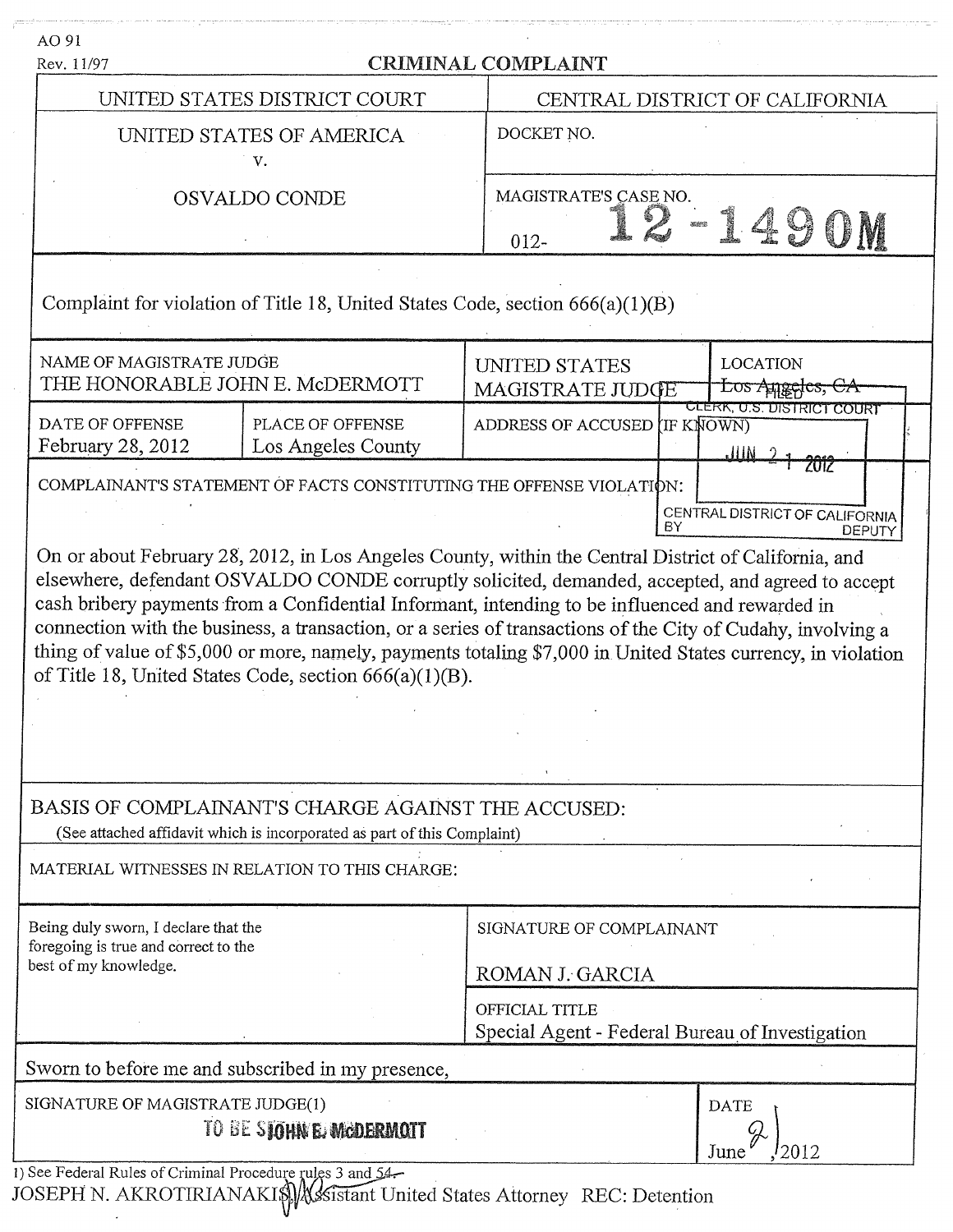| Rev. 11/97                                                    | <b>CRIMINAL COMPLAINT</b>                                                                                                      |                                                                                                                                                                                                                                                                                                                                                                                                                                                                                                                                                         |  |  |
|---------------------------------------------------------------|--------------------------------------------------------------------------------------------------------------------------------|---------------------------------------------------------------------------------------------------------------------------------------------------------------------------------------------------------------------------------------------------------------------------------------------------------------------------------------------------------------------------------------------------------------------------------------------------------------------------------------------------------------------------------------------------------|--|--|
|                                                               | UNITED STATES DISTRICT COURT                                                                                                   | CENTRAL DISTRICT OF CALIFORNIA                                                                                                                                                                                                                                                                                                                                                                                                                                                                                                                          |  |  |
| UNITED STATES OF AMERICA<br>v.                                |                                                                                                                                | DOCKET NO.                                                                                                                                                                                                                                                                                                                                                                                                                                                                                                                                              |  |  |
| <b>DAVID SILVA</b>                                            |                                                                                                                                | MAGISTRATE'S CASE NO.                                                                                                                                                                                                                                                                                                                                                                                                                                                                                                                                   |  |  |
|                                                               |                                                                                                                                | CLERK US DISTRICT CO<br>$012 -$                                                                                                                                                                                                                                                                                                                                                                                                                                                                                                                         |  |  |
|                                                               | Complaint for violation of Title 18, United States Code, section $666(a)(1)(B)$                                                | JUN<br>2012                                                                                                                                                                                                                                                                                                                                                                                                                                                                                                                                             |  |  |
| NAME OF MAGISTRATE JUDGE<br>THE HONORABLE JOHN E. McDERMOTT   |                                                                                                                                | CENTRAL DISTRICT PORALIFORNIA<br>UNITED STATES BY<br>∠os Ange<br>MAGISTRATE JUDGE                                                                                                                                                                                                                                                                                                                                                                                                                                                                       |  |  |
| DATE OF OFFENSE<br>February 28, 2012                          | PLACE OF OFFENSE<br>Los Angeles County                                                                                         | ADDRESS OF ACCUSED (IF KNOWN)                                                                                                                                                                                                                                                                                                                                                                                                                                                                                                                           |  |  |
| 18, United States Code, section 666(a)(1)(B).                 | BASIS OF COMPLAINANT'S CHARGE AGAINST THE ACCUSED:<br>(See attached affidavit which is incorporated as part of this Complaint) | On or about February 28, 2012, in Los Angeles County, within the Central District of California, and<br>elsewhere, defendant DAVID SILVA corruptly solicited, demanded, accepted, and agreed to accept a cash<br>bribery payment from a Confidential Informant, intending to be influenced and rewarded in connection<br>with the business, a transaction, or a series of transactions of the City of Cudahy, involving a thing of value<br>of \$5,000 or more, namely, an envelope containing \$5,000 in United States currency, in violation of Title |  |  |
| MATERIAL WITNESSES IN RELATION TO THIS CHARGE:                |                                                                                                                                |                                                                                                                                                                                                                                                                                                                                                                                                                                                                                                                                                         |  |  |
| Being duly sworn, I declare that the                          |                                                                                                                                | SIGNATURE OF COMPLAINANT                                                                                                                                                                                                                                                                                                                                                                                                                                                                                                                                |  |  |
| foregoing is true and correct to the<br>best of my knowledge. |                                                                                                                                |                                                                                                                                                                                                                                                                                                                                                                                                                                                                                                                                                         |  |  |
|                                                               |                                                                                                                                | ROMAN J. GARCIA<br>OFFICIAL TITLE<br>Special Agent - Federal Bureau of Investigation                                                                                                                                                                                                                                                                                                                                                                                                                                                                    |  |  |
|                                                               | Sworn to before me and subscribed in my presence,                                                                              |                                                                                                                                                                                                                                                                                                                                                                                                                                                                                                                                                         |  |  |
| SIGNATURE OF MAGISTRATE JUDGE(1)                              |                                                                                                                                | <b>DATE</b>                                                                                                                                                                                                                                                                                                                                                                                                                                                                                                                                             |  |  |

JOSEPH N. AKROTIRIANAKIS, Assistant United States Attorney REC: Detention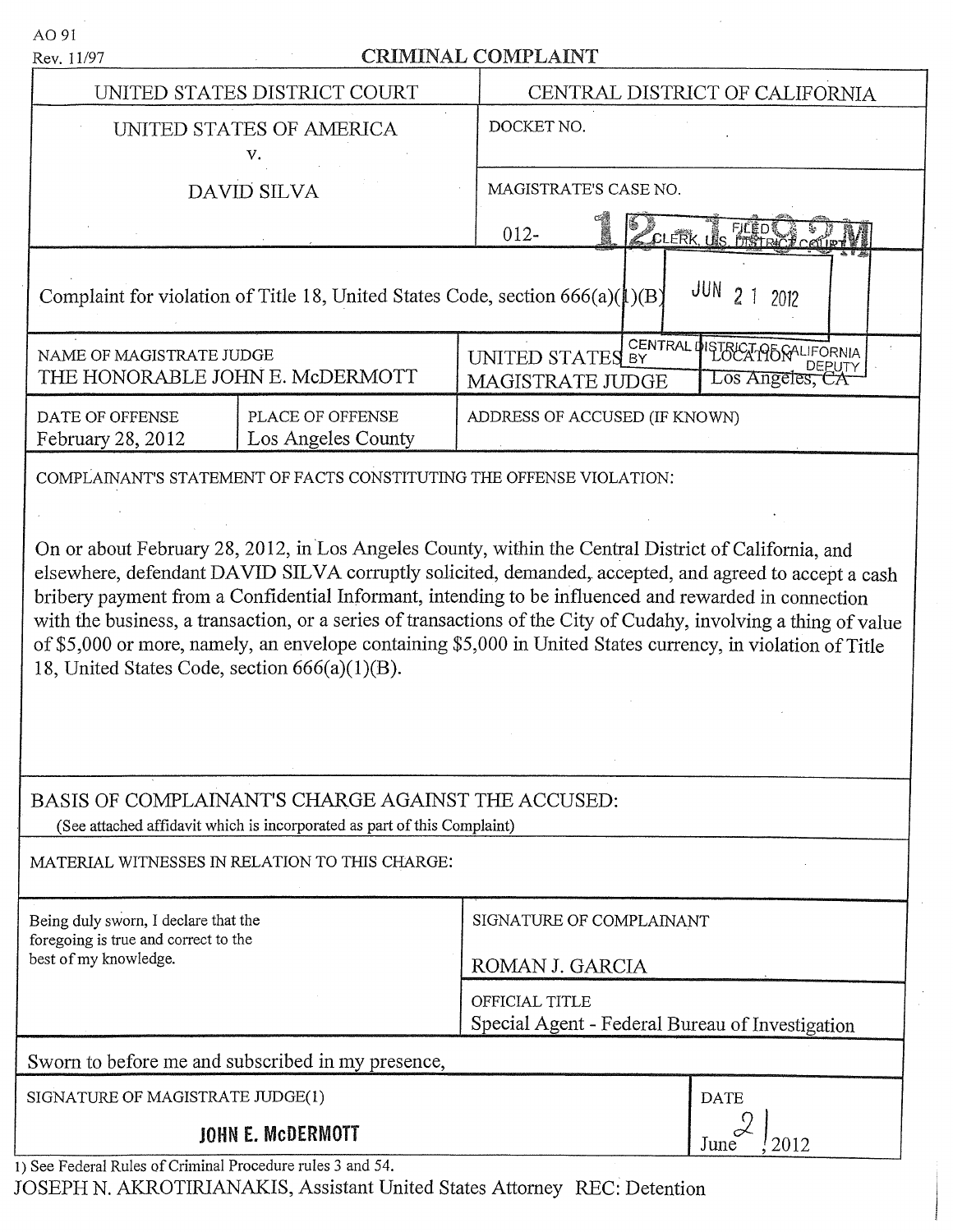| AO 91<br>Rev. 11/97                                                                                   |                                                                                                                                | <b>CRIMINAL COMPLAINT</b>                                                                                                                                                                                                                                                                                                                                                                                                      |  |
|-------------------------------------------------------------------------------------------------------|--------------------------------------------------------------------------------------------------------------------------------|--------------------------------------------------------------------------------------------------------------------------------------------------------------------------------------------------------------------------------------------------------------------------------------------------------------------------------------------------------------------------------------------------------------------------------|--|
| UNITED STATES DISTRICT COURT                                                                          |                                                                                                                                | CENTRAL DISTRICT OF CALIFORNIA                                                                                                                                                                                                                                                                                                                                                                                                 |  |
| UNITED STATES OF AMERICA<br>v.                                                                        |                                                                                                                                | <b>DOCKET NO</b>                                                                                                                                                                                                                                                                                                                                                                                                               |  |
| <b>ANGEL PERALES</b>                                                                                  |                                                                                                                                | MAGISTRATE'S CASE NO<br><b>FILED</b><br>CLERK, U.S. DISTRICT COURT<br>$012 -$                                                                                                                                                                                                                                                                                                                                                  |  |
|                                                                                                       | Complaint for violation of Title 18, United States Code, section $666(a)(1)(B)$                                                | JUN<br>$\mathcal{P}$<br>2012<br>CENTRAL DISTRICT OF CALIFORNIA                                                                                                                                                                                                                                                                                                                                                                 |  |
| NAME OF MAGISTRATE JUDGE<br>THE HONORABLE JOHN E. McDERMOTT                                           |                                                                                                                                | DEPUTY<br><b>UNITED STATES</b><br>LOCATION<br>Los Angeles, CA<br><b>MAGISTRATE JUDGE</b>                                                                                                                                                                                                                                                                                                                                       |  |
| DATE OF OFFENSE<br>February 28, 2012                                                                  | PLACE OF OFFENSE<br>Los Angeles County                                                                                         | ADDRESS OF ACCUSED (IF KNOWN)                                                                                                                                                                                                                                                                                                                                                                                                  |  |
|                                                                                                       | COMPLAINANT'S STATEMENT OF FACTS CONSTITUTING THE OFFENSE VIOLATION:                                                           |                                                                                                                                                                                                                                                                                                                                                                                                                                |  |
|                                                                                                       | violation of Title 18, United States Code, section 666(a)(1)(B).                                                               | elsewhere, defendant ANGEL PERALES corruptly solicited, demanded, accepted, and agreed to accept a<br>cash bribery payment from a Confidential Informant, intending to be influenced and rewarded in<br>connection with the business, a transaction, or a series of transactions of the City of Cudahy, involving a<br>thing of value of \$5,000 or more, namely, an envelope containing \$5,000 in United States currency, in |  |
|                                                                                                       | BASIS OF COMPLAINANT'S CHARGE AGAINST THE ACCUSED:<br>(See attached affidavit which is incorporated as part of this Complaint) |                                                                                                                                                                                                                                                                                                                                                                                                                                |  |
|                                                                                                       | MATERIAL WITNESSES IN RELATION TO THIS CHARGE:                                                                                 |                                                                                                                                                                                                                                                                                                                                                                                                                                |  |
| Being duly sworn, I declare that the<br>foregoing is true and correct to the<br>best of my knowledge. |                                                                                                                                | SIGNATURE OF COMPLAINANT<br>ROMAN J. GARCIA<br>OFFICIAL TITLE<br>Special Agent - Federal Bureau of Investigation                                                                                                                                                                                                                                                                                                               |  |
|                                                                                                       | Sworn to before me and subscribed in my presence,                                                                              |                                                                                                                                                                                                                                                                                                                                                                                                                                |  |
| SIGNATURE OF MAGISTRATE JUDGE(1)                                                                      | <b>JOHN E. MCDERMOTT</b>                                                                                                       | <b>DATE</b><br>2012<br>June                                                                                                                                                                                                                                                                                                                                                                                                    |  |
| See Federal Rules of Criminal Procedure wiles 3 and 54.                                               |                                                                                                                                | OSEPH N. AKROTIRIANAKAS, Assistant United States Attorney REC: Detention                                                                                                                                                                                                                                                                                                                                                       |  |

1 I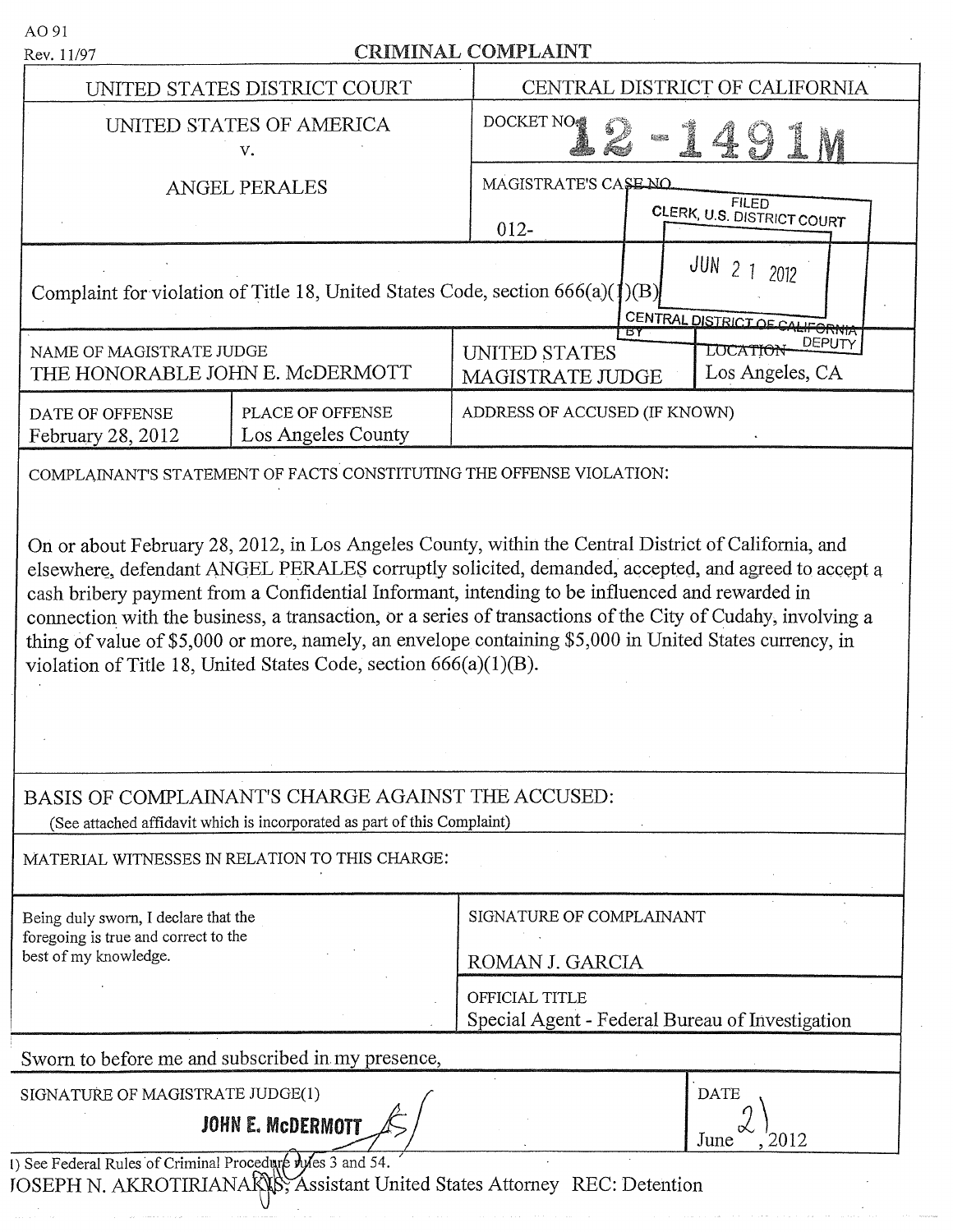### A F F I D A V I T

I, Roman J. Garcia, being duly sworn, hereby declare and state:

1. I am a Special Agent ("SA") of the Federal Bureau of Investigation ("FBI"), and I have been so employed since January 8, 2006. I graduated from the FBI's academy in Quantico, Virginia, in May 2006. In my present assignment, I investigate violations of federal criminal law, including corruption offenses by state and local government officials. I have been the principal case agent in several investigations of public corruption offenses. These investigations have involved diverse investigative techniques, including the making of consensual recordings and the use of confidential informants. I am fluent in the Spanish language. I lived in Mexico for two years as an adult and spoke Spanish as a principal language. I regularly speak Spanish in connection with my duties as an FBI agent, and I have received FBI certification of my proficiency in Spanish. SUMMARY

2. This affidavit is made in support of criminal complaints against OSVALDO CONDE ("CONDE"), DAVID SILVA ("SILVA"), and ANGEL PERALES ("PERALES"). As described herein, CONDE, SILVA, and PERALES, corruptly solicited, demanded, accepted, and agreed to accept monetary bribe payments in connection with their duties as public officials in the City of Cudahy, California, in violation of Title 18, United States Code,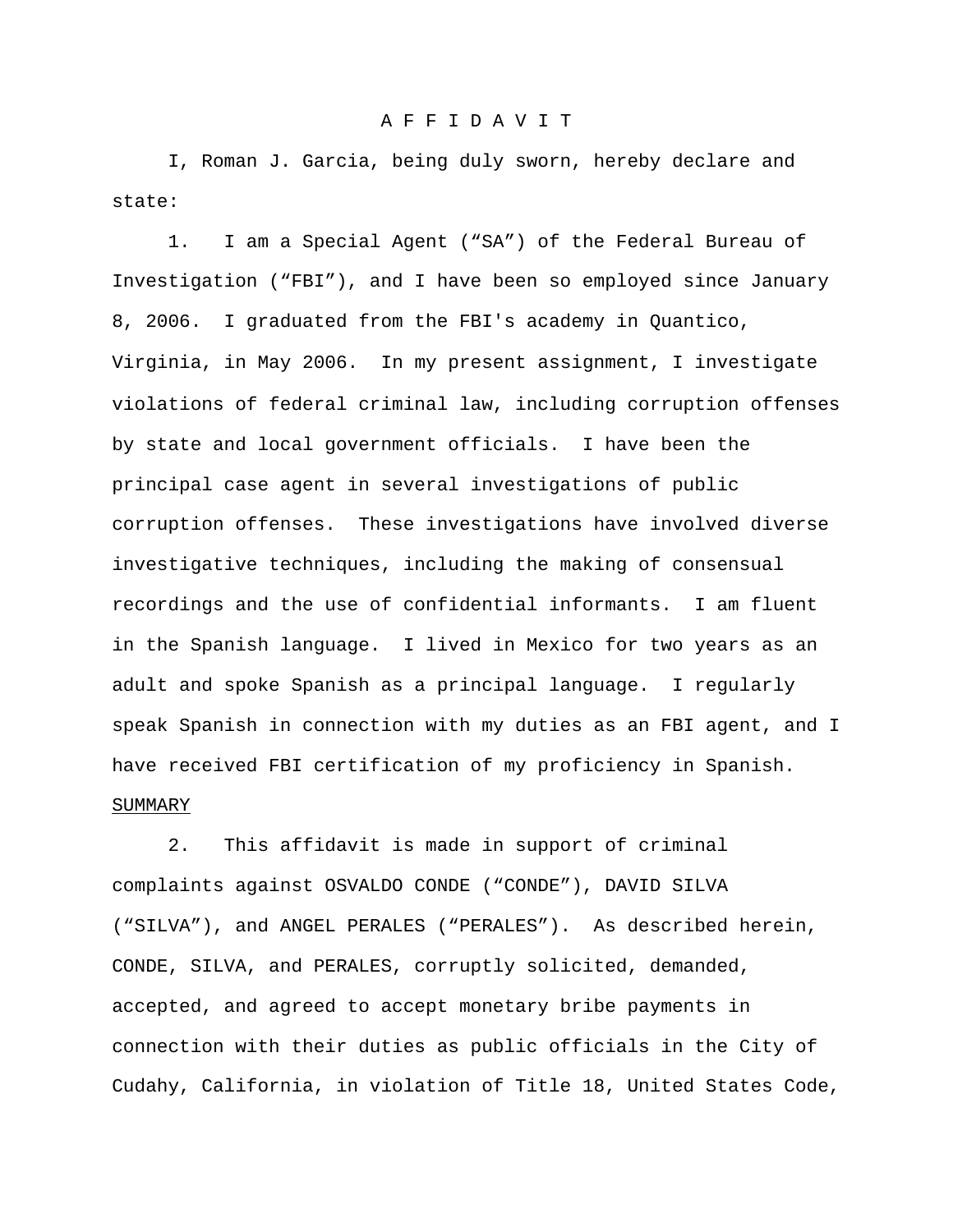Section 666. On the afternoon of February 28, 2012, following weeks of bribe solicitations and related discussions, made during recorded meetings and telephone calls, CONDE, SILVA, and PERALES met an FBI confidential informant at the El Potrero nightclub in Cudahy, California. The three Cudahy city officials accepted a total of \$15,000 cash as bribe payments. Later that evening, CONDE met the confidential informant to receive an additional \$2,000 cash as a bribe.

#### PURPOSE OF AFFIDAVIT

3. This affidavit is intended only to establish probable cause to support criminal complaints against the defendants for the offenses described in the complaints. It does not purport to include all known information concerning this investigation, all criminal offenses committed by the defendants, or all corruption in which the defendants have engaged. Conversations referenced herein are related in part and, except where quotation marks are used or direct quotation is otherwise indicated, in substance only. Monetary figures and calculations set forth herein are approximations unless otherwise expressly stated.

### BASIS FOR AVERMENTS

4. The facts set forth in this affidavit are based upon my own personal observations and my training and experience, as well as my review of information obtained during this investigation from other sources, including: (a) statements made or reported by various witnesses with personal knowledge of relevant facts; (b)

-2-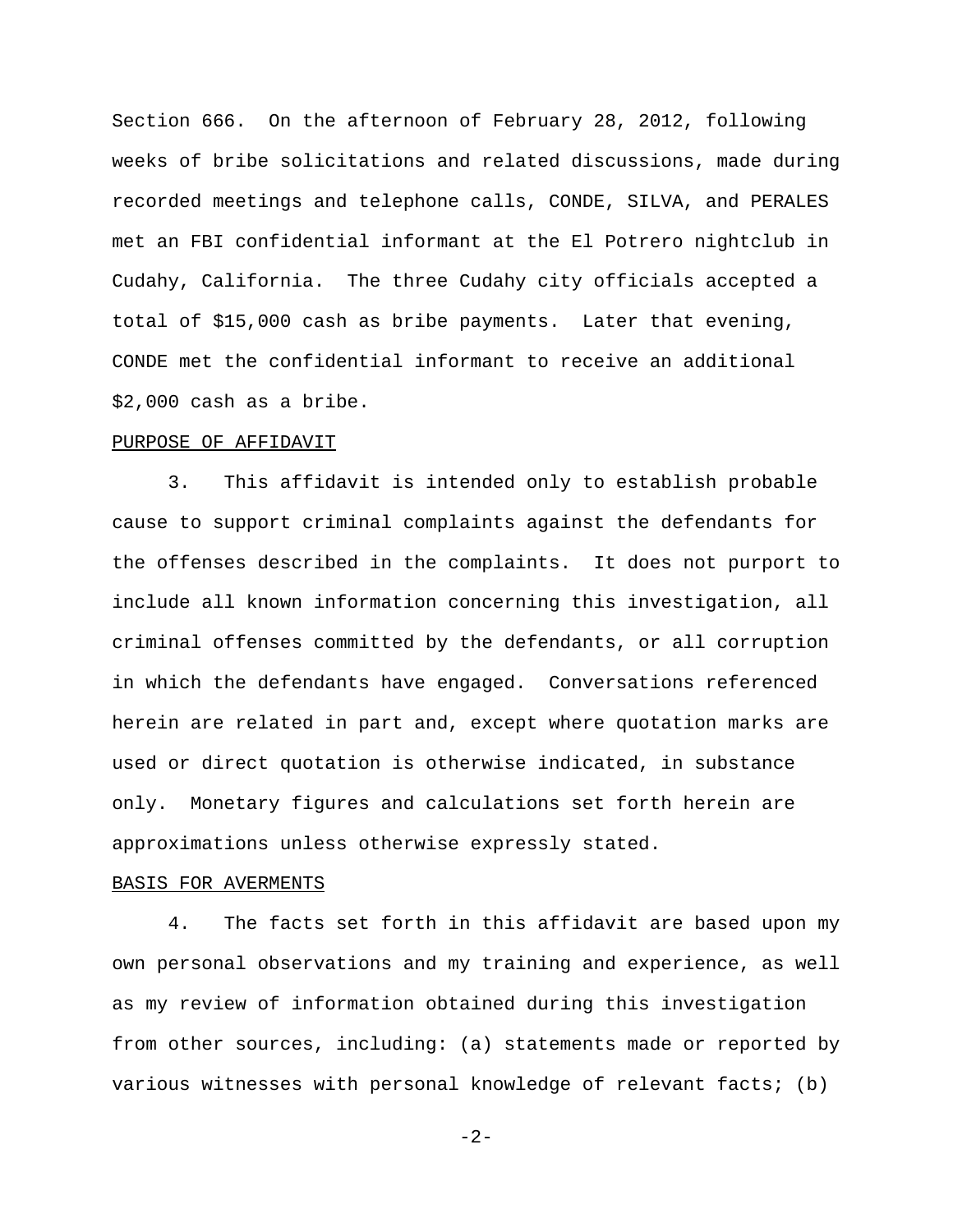statements made or reported by confidential informants; (c) recordings of conversations to which one or more defendants was a party; (d) documents and records received by the FBI; and  $(e)$ summaries and analyses, prepared by others, of documents and records.

# TITLE 18, UNITED STATES CODE, SECTION 666

5. Title 18, United States Code, Section 666 provides, in relevant part, as follows:

(a) Whoever, if the circumstance described in subsection (b) of this section exists —

(1) being an agent of an organization, or of a State, local, or Indian tribal government, or any agency thereof  $-$ 

. . .

(B) corruptly solicits or demands for the benefit of any person, or accepts or agrees to accept, anything of value from any person, intending to be influenced or rewarded in connection with any business, transaction, or series of transactions of such organization, government, or agency involving any thing of value of \$5,000 or more ... [and]

(b) . . . the organization, government, or agency receives, in any one year period, in excess of \$10,000 under a Federal program involving a grant, contract, subsidy, loan, guarantee, insurance or other

-3-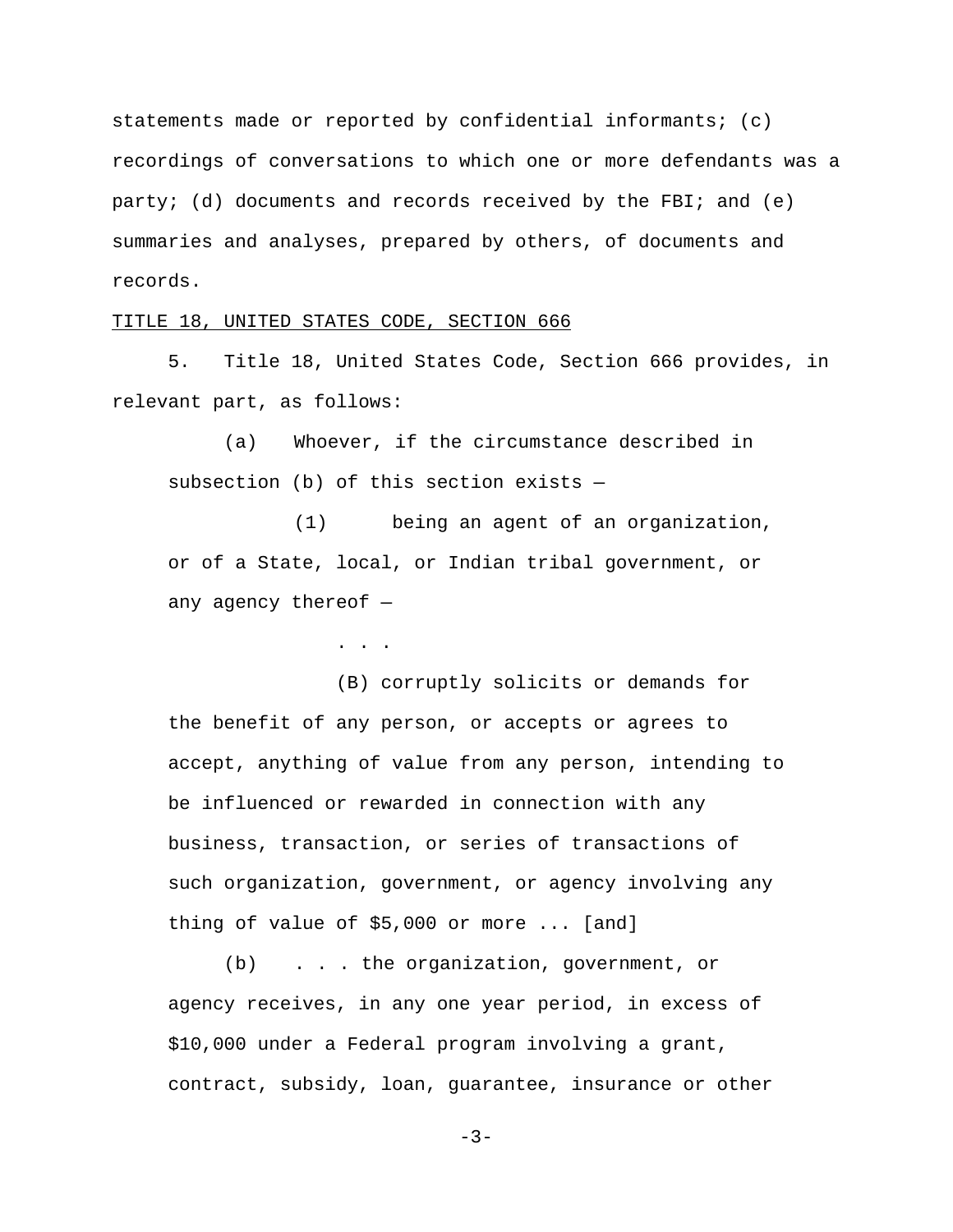form of Federal assistance, . . . shall be fined under

this title, imprisoned not more than 10 years, or both. FACTS CONCERNING THE CITY OF CUDAHY, CALIFORNIA

6. During the investigation described in this affidavit, I visited the City of Cudahy, California, on many occasions, and I know Cudahy to be within Los Angeles County and the Central District of California. I have reviewed a map of the city of Cudahy, and I know that it lies between Florence Avenue to the North and Independence Avenue to the South, and Salt Lake Avenue to the West and Interstate 710 to the East.

7. On June 16, 2012, I reviewed the City of Cudahy's Internet website, www.cudahy.ca.us. Based on my review of the City of Cudahy's website, I learned:

a. Michael Cudahy was born in Ireland in 1841 and emigrated to the United States in 1849. He worked in the meat packing industry and established the Armour-Cudahy meat packing plant in Omaha, Nebraska. In 1908, Cudahy sold his share of the company and bought a 2,777 acre (11 km²) ranch east of Los Angeles. Cudahy subdivided his ranch into one acre lots and sold them. In 1960, this area was incorporated as the City of Cudahy.

b. The City of Cudahy is comprised of 1.1 square miles of land area and has 25,870 inhabitants. Of the 5,419 residences in Cudahy, 941 (17.4%) are owner-occupied; 4,478 (82.6%) are occupied by renters. Cudahy's residents are 94% Latino and have a median income of \$29,040. Seventeen percent of

 $-4-$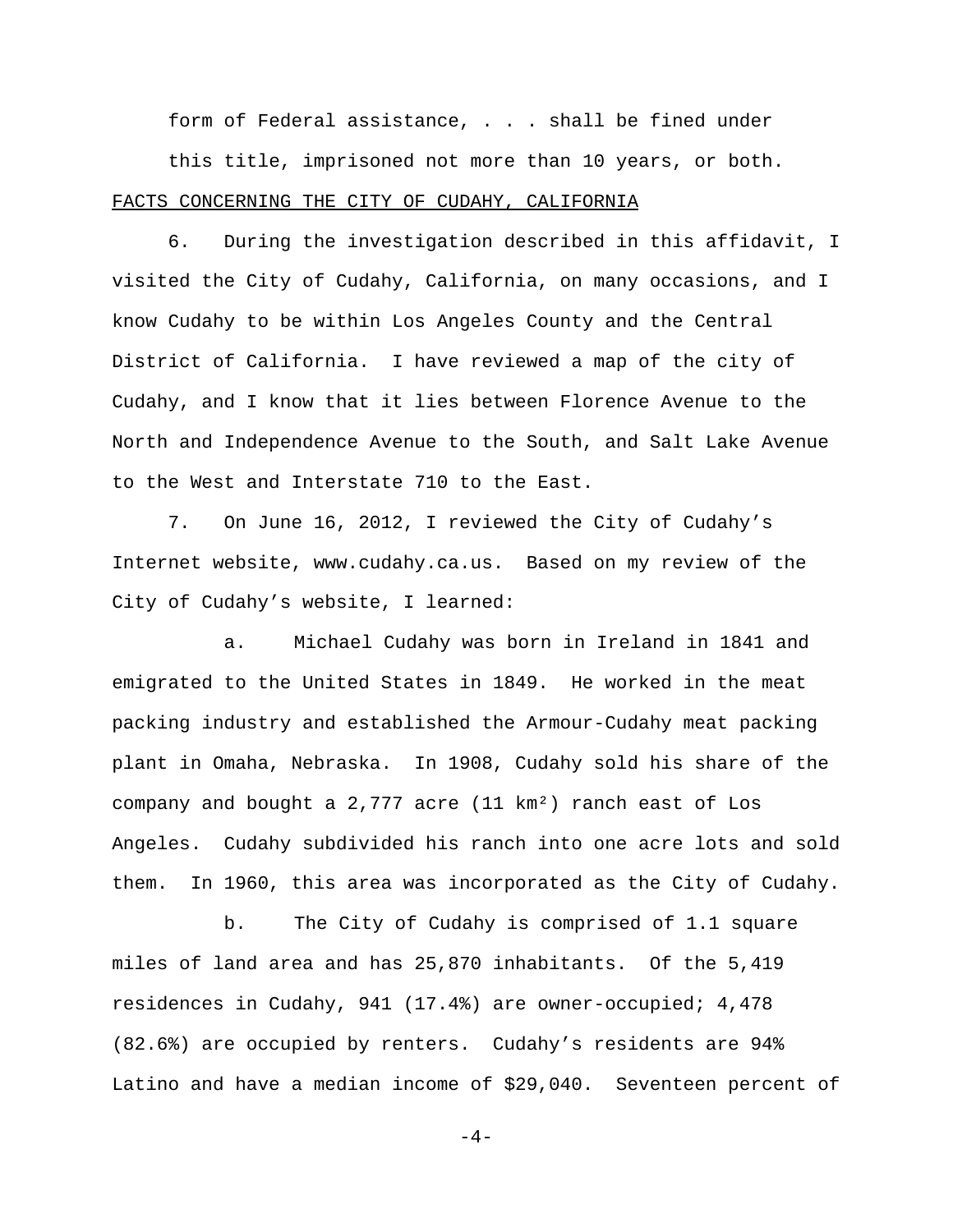the city's population graduated high school and only ten percent received any college education. (According to 2010 U.S. Census Bureau data I have reviewed on the Internet, 3.4 percent of Cudahy residents have attained an educational level of "bachelor's degree or higher.")

8. According to the "City Officials" section of www.cudahy.ca.us, "[t]he City of Cudahy uses the Council-Manager form of government," in which "the City Council, as the elected body, adopts legislation, sets policy, adjudicates issues and establishes the budget of the City." Within this system:

a. "The City Council is comprised of the Mayor, the Vice Mayor and three City Council members who are elected at large by registered voters of the City."

b. "Councilmembers and the Mayor are directly accountable to the electorate and must constantly balance the views of individuals and groups with the needs of the entire community."

c. "As the legislative body of the city, the City Council usually meets once every month to exercise general and specific powers delegated by state statute."

d. "The City Manager is charged with the duty of implementing City Council policy and laws as the administering head of the government."

9. According to the "City Officials" section of www.cudahy.ca.us:

-5-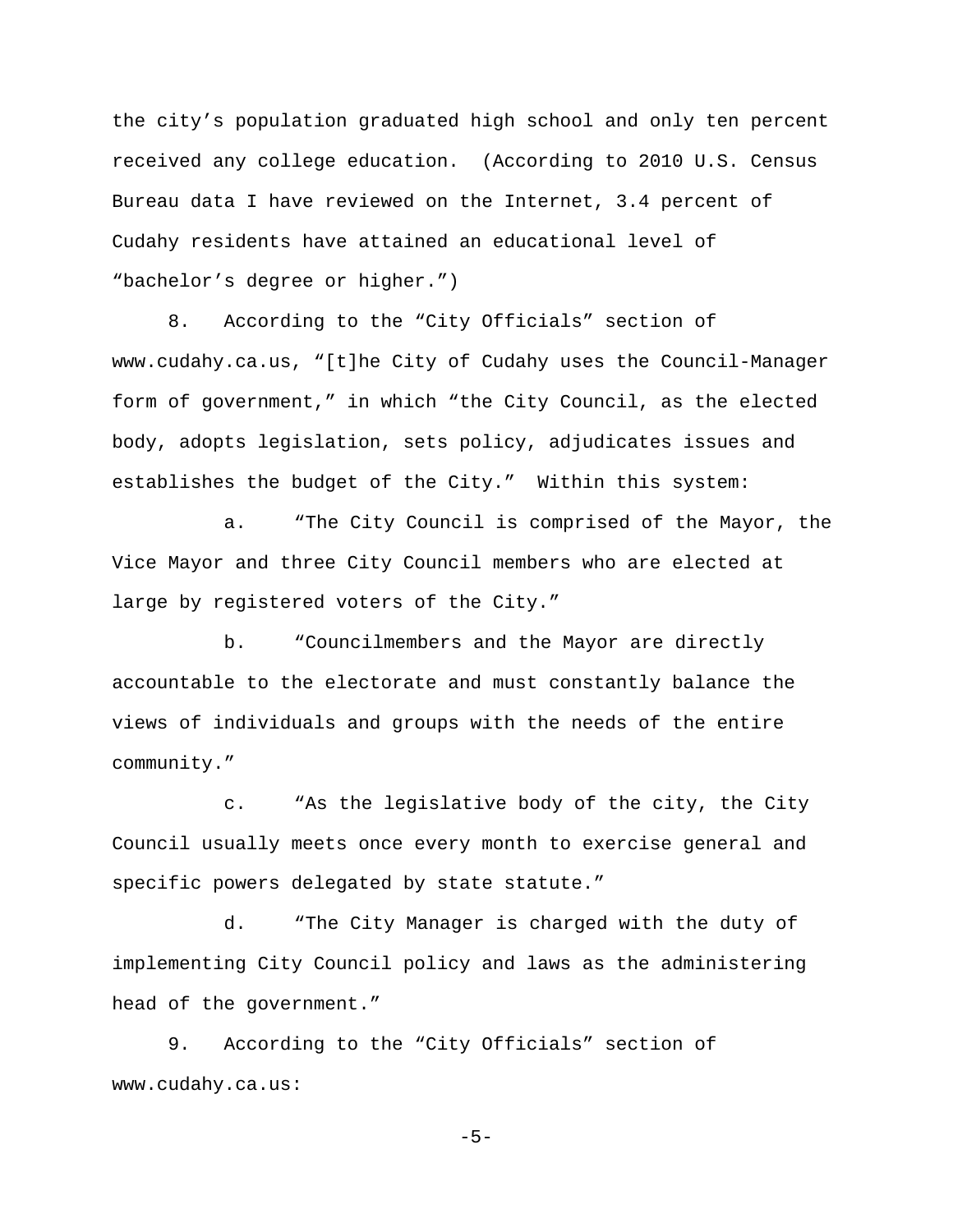a. SILVA is the Mayor of Cudahy. (A copy of the "Mayor's Office" page within the "City Officials" section of www.cudahy.ca.us is attached hereto as Exhibit A.)

b. CONDE is a member of the Cudahy City Council. (A copy of the "City Council" page within the "City Officials" section of www.cudahy.ca.us is attached hereto as Exhibit B.)

c. The offices of Mayor and Vice Mayor periodically change among the members of the Cudahy City Council. Based on my review of City of Cudahy records available within the "Public Meetings" section of www.cudahy.ca.us, I know that from at least January 2012 through March 2012, the Mayor of Cudahy was current City Council member Josue Barrios, CONDE was Vice Mayor of Cudahy, and SILVA was a member of the Cudahy City Council. In April 2012, SILVA was elevated to Mayor, and City Council member Frank Gurule became the Vice Mayor of Cudahy; CONDE and Barrios became members of the City Council, together with Juan Romo.

10. According to the "Community Services" page of the "Departments" section of www.cudahy.ca.us, the "City of Cudahy Community Services Department covers a wide range of responsibilities including code enforcement, Volunteers on Patrol department maintenance and more." The Code Enforcement Division of the Cudahy Community Services Department "enforces a broad range of public health and safety regulations including housing, zoning, health, environmental, public nuisance, and other safety codes that are designed to maintain a healthy, safe and clean

-6-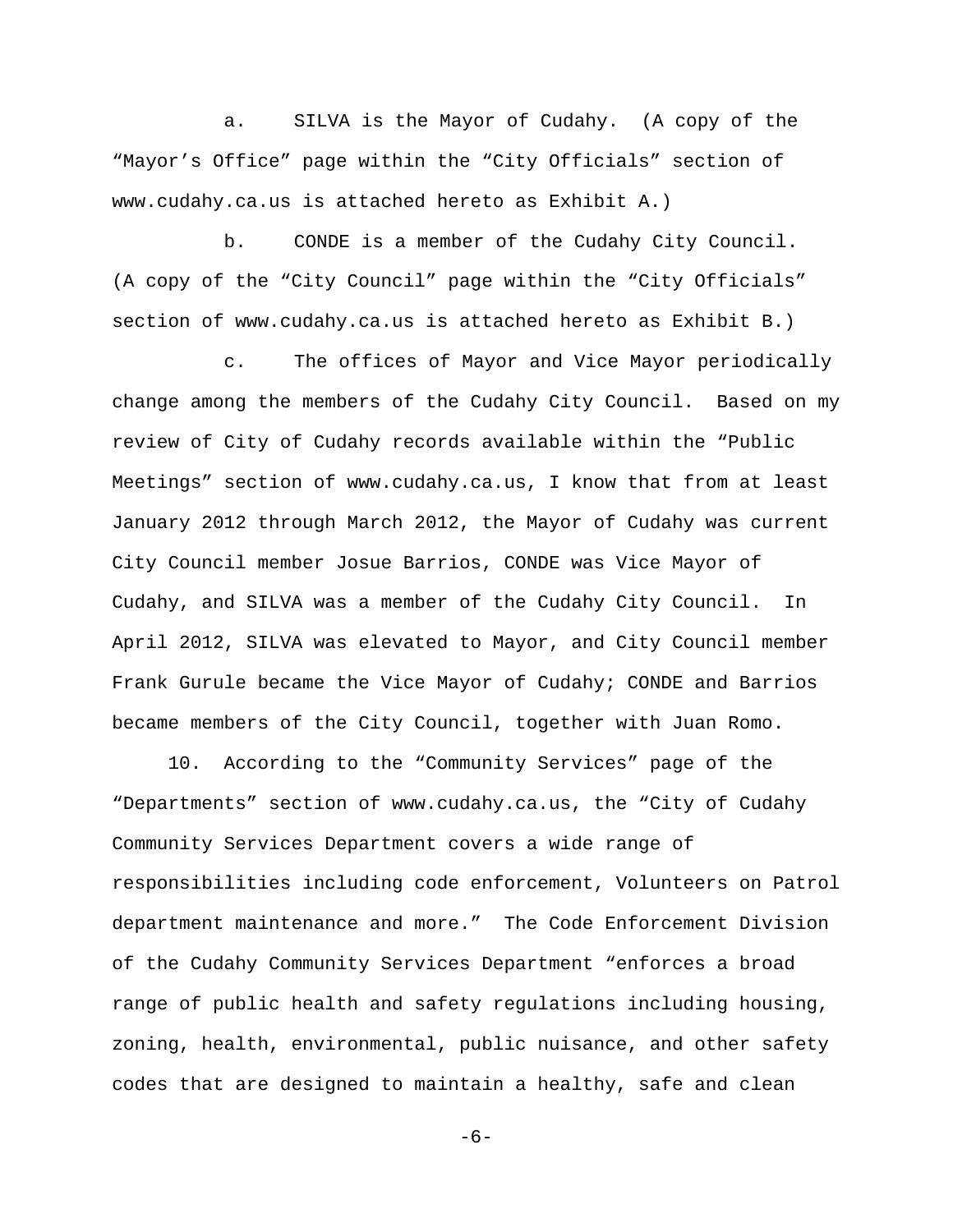environment, carry out land use policy, and preserve the quality of life standards that residents and businesses enjoy in our community." PERALES is the head of the Cudahy Community Services Department Code Enforcement Division. According to the "Parks and Recreation" page of the "Departments" section of www.cudahy.ca.us, PERALES is also the head of the Cudahy Parks and Recreation Department.

11. Other than those set forth in paragraphs 9 and 10, above, the only city officials described on www.cudahy.ca.us are City Attorney Rick Olivares, City Clerk Angela Bustamante, City Manager Hector Rodriguez, Director of Community Development Saul Bolivar, and Building Inspector Vincent Altuna.

## FACTS CONCERNING FEDERAL JURISDICTION

12. The Internet website www.recovery.gov indicates that it "is the U.S. government's official website that provides easy access to data related to" the American Recovery and Reinvestment Act of 2009 ("ARRA"). The website provides:

a. "On Feb. 13, 2009, Congress passed the [ARRA] at the urging of President Barack Obama, who signed it into law four days later."

b. A "direct response to the economic crisis, the [ARRA]" was intended to "[c]reate new jobs and save existing ones," "[s]pur economic activity and invest in long-term growth," and [f]oster unprecedented levels of accountability and transparency in government spending."

$$
-7- \nonumber\\
$$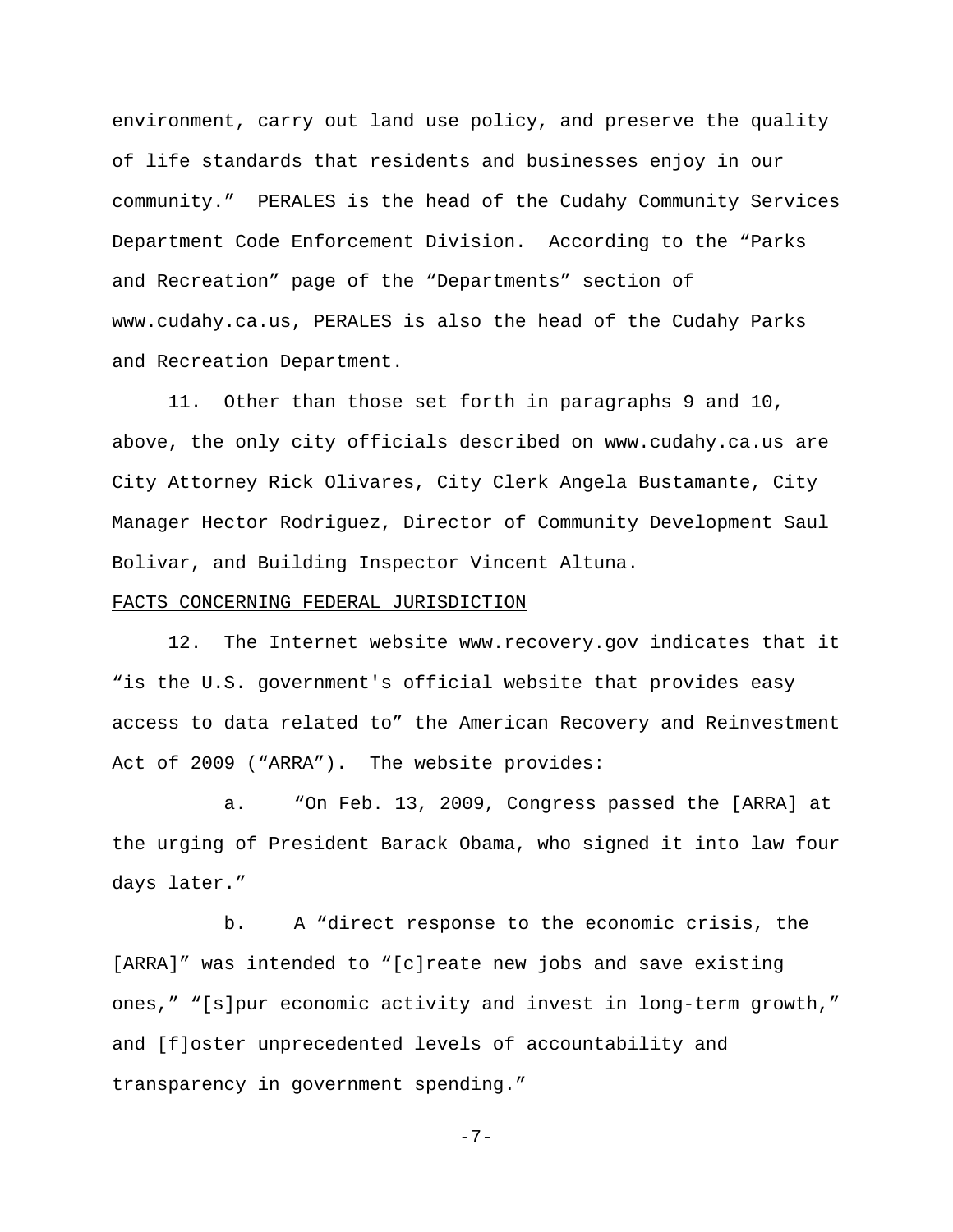c. The goals were to be achieved by "providing \$787 billion" (later increased to "\$840 billion") in, among other things, "[f]unding for federal contracts, grants and loans."

13. I have reviewed the Internet website of the California Department of Transportation ("CalTrans"), www.dot.ca.gov. According to CalTrans' website, the ARRA provided "more than \$48 billion for transportation. California was apportioned "approximately \$2.57 billion for highways, local streets and roads, freight and passenger rail, and port infrastructure projects, and \$1.07 billion for transit projects."

14. In connection with this investigation, I have spoken with and reviewed records received from the Investigations Chief of the Audits and Investigations division of CalTrans concerning the disbursement of ARRA funds to the City of Cudahy through CalTrans. Based on my review of CalTrans records and my conversations with the Investigations Chief, I know that, June 2009, the City of Cudahy requested federal funding for a "Street Rehabilitation" project on Live Oak Street, from Wilcox Avenue to Salt Lake Avenue, in Cudahy, California. Copies of records reflecting the City of Cudahy's request for federal funds are attached as Exhibit C.)

15. According to www.recovery.gov, on June 24, 2009, the City of Cudahy received an ARRA highway infrastructure investment grant in the amount of \$663,000 for "Asphalt Concrete Overlay and other improvements to "Live Oak Street from Wilcox Ave to Salt

-8-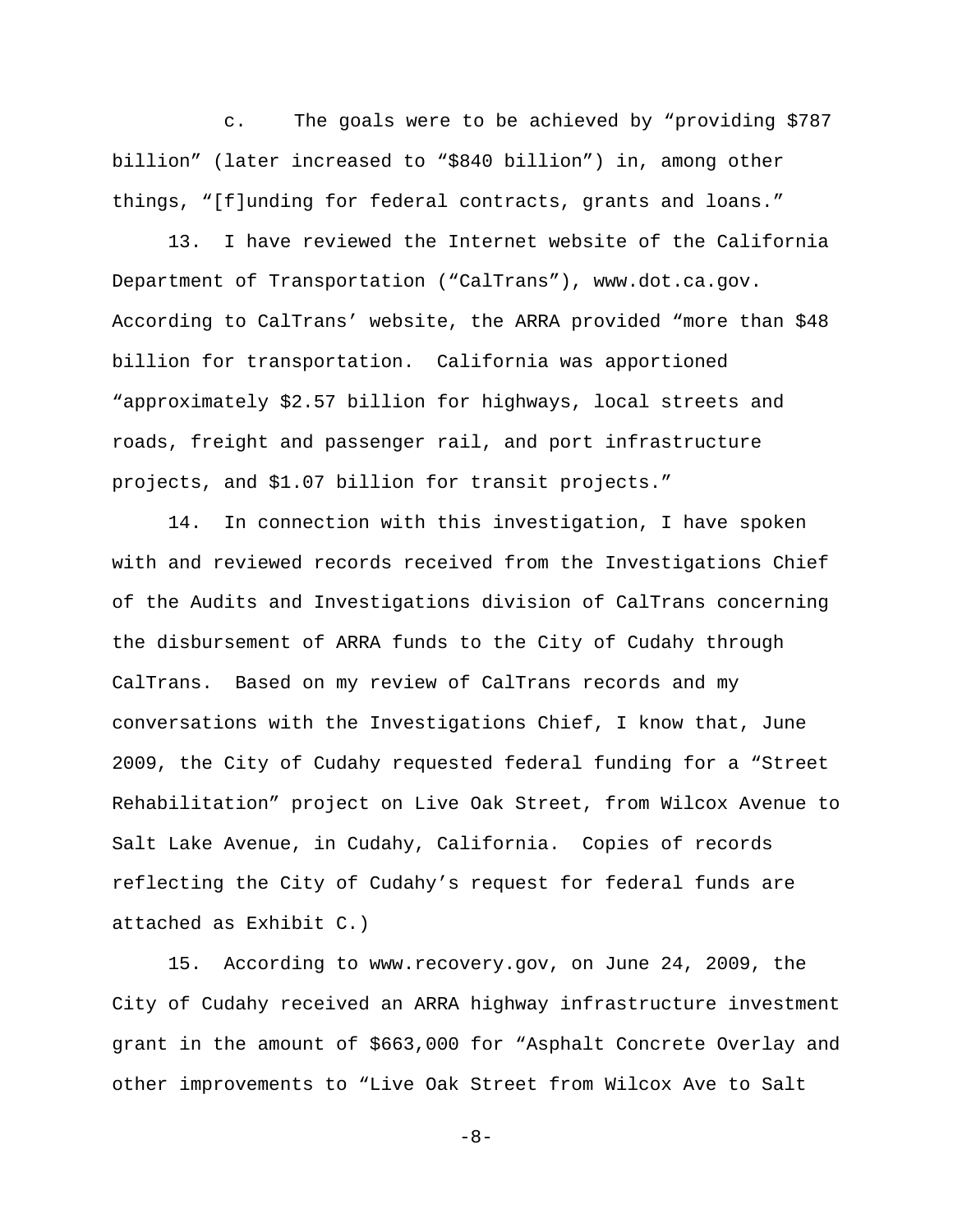Lake Ave."

16. According to a Vendor Transaction History report received from CalTrans, the final disbursement of the \$663,000 in ARRA funds to the City of Cudahy was a \$156,219.74 disbursement on August 2, 2011. (A copy of CalTrans' Vendor Transaction History report for the City of Cudahy is attached hereto as Exhibit D.)

# THE BRIBERY SCHEME

17. According to FBI confidential source reports I have reviewed, in late 2011, a CI, who was then operating a marijuana dispensary in a small city in southeast Los Angeles County, informed FBI agents that PERALES wanted to discuss the CI moving his dispensary business to the City of Cudahy.<sup>1</sup> The CI's source of this information was Edgar Coronado ("Coronado"), the City of Cudahy's code enforcement prosecutor. The CI also related that Coronado said he had given the CI's telephone number to PERALES.<sup>2</sup>

 $^1$  The CI related that a high-ranking official in the city where the CI's dispensary was located had solicited bribery payments from the CI, and that the CI had paid more than \$10,000 in bribes to that official over the course of several months. After the CI reported the bribery scheme to the FBI and became an informant, the CI received a notice from the city requiring him to close his marijuana dispensary. The FBI instructed the CI to sever all ties with his marijuana dispensary by mid-March 2012. The CI informed FBI agents that he had sold his marijuana dispensary. I am informed that the CI was present at the marijuana on or about May 14, 2012, when the dispensary when city officials performed an examination at the dispensary.

Based on my familiarity with this investigation, I know that Coronado's position as Cudahy City Prosecutor is a part-time contract position. According to the State Bar of California's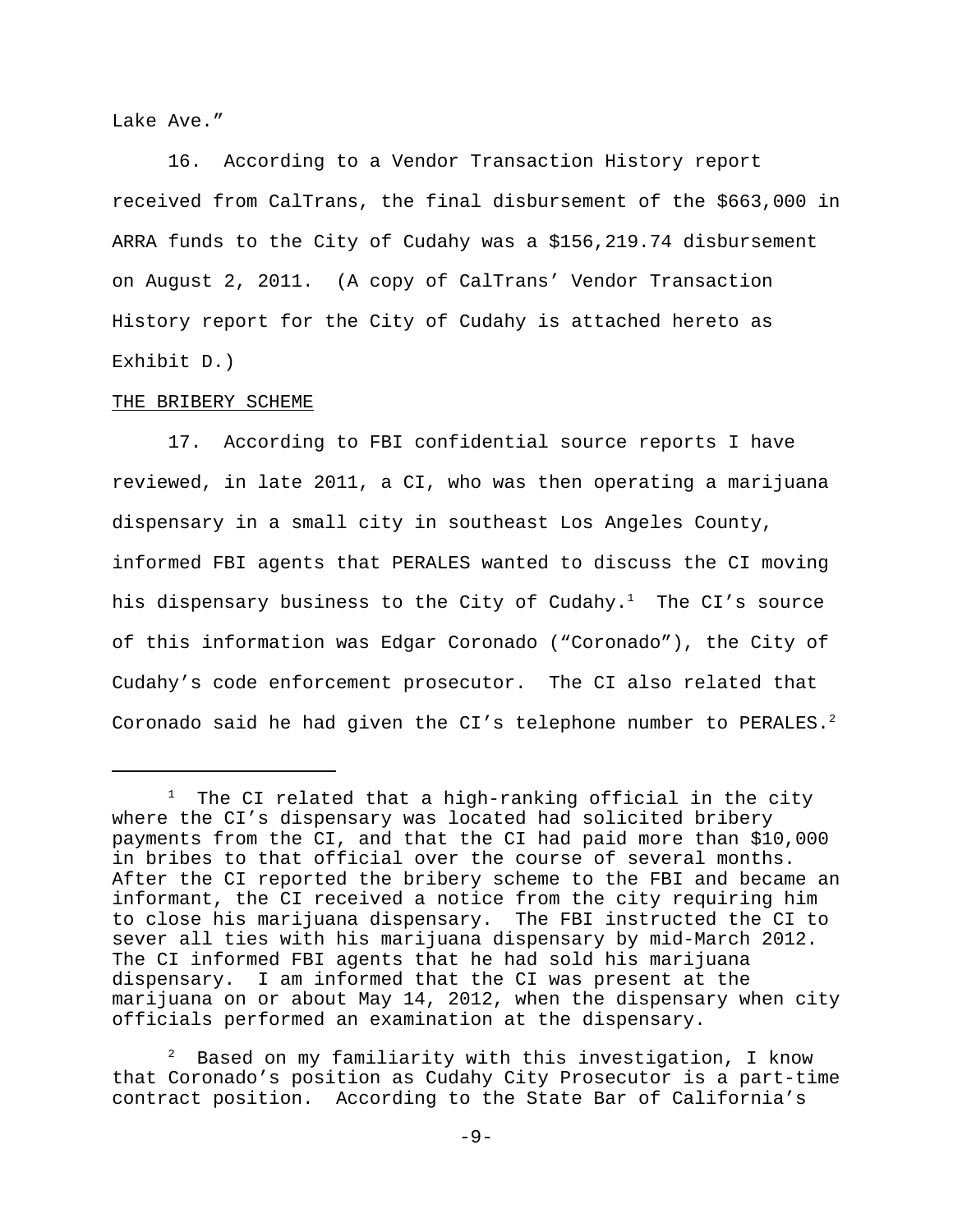At that time the City of Cudahy had a moratorium on the permitting of marijuana dispensaries, but the moratorium was set to expire in March 2012.

# JANUARY 18, 2012, MEETING IN MONTEBELLO, CALIFORNIA

18. On the evening of January 18, 2012, the CI met with Coronado and PERALES, the head of the Code Enforcement Division of the Cudahy Community Services Department, at the Antigua Latin Bistro in Montebello, California. The meeting was surveilled by agents, including myself, who were positioned inside the restaurant, and it was audio recorded. The meeting was conducted in both the English and Spanish languages, and I have reviewed a recording of the meeting. In the excerpts of the recording transcribed below, words spoken in the Spanish language appear in *italics*. The bracketed language is my interpretation of the conversation.

19. Prior to PERALES' arrival, Coronado and the CI discussed, among other things, the CI's marijuana dispensary business and potential business ideas. Coronado and the CI also discussed expanding the CI's marijuana dispensary business to Cudahy. PERALES arrived with Margarita Garcia, who during the conversation indicated that she operates a restaurant in Cudahy. Thereafter, Coronado discussed his law practice, including his position as the code enforcement prosecutor for the City of

 $-10-$ 

website, Coronado's law office is in Los Angeles.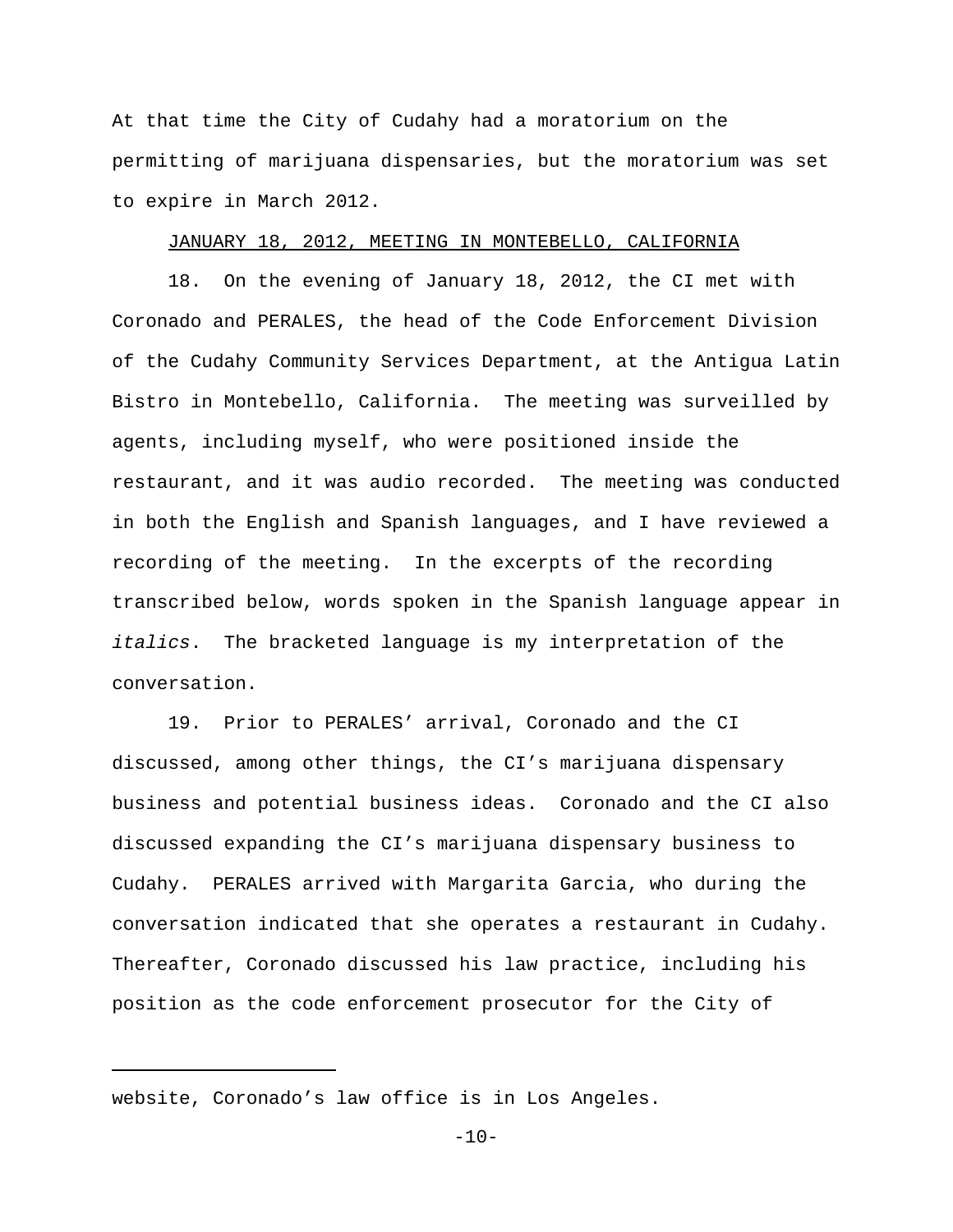Cudahy. The conversation then turned to politics in the City of Cudahy.

Coronado: It's true I mean we, we deal with this all the time. In fact, when I was being reappointed with my position [as Cudahy City Prosecutor]. There was a political move against me. Thanks to Angel, I mean that kind of got blocked. You know, because no matter what you do with a politician, they only think at the moment. They don't think of what you did in the past or what you can do in the future. It's like right then and there, and Angel kind of makes sure that things happen the way that is benefitting not only, us, but it's, uh, you know it's a mutual situation where it benefits everybody. And that's the name of the game.

PERALES: Yup.

Coronado: *<unint>* Um, one thing that, uh --

 CI: And I tell you, excuse me to interrupt, but I think that's one thing that intrigues me about you. You do have a lot of pull. And I see that. You do have, um, you know how to manipulate, um, you know, and that's

-11-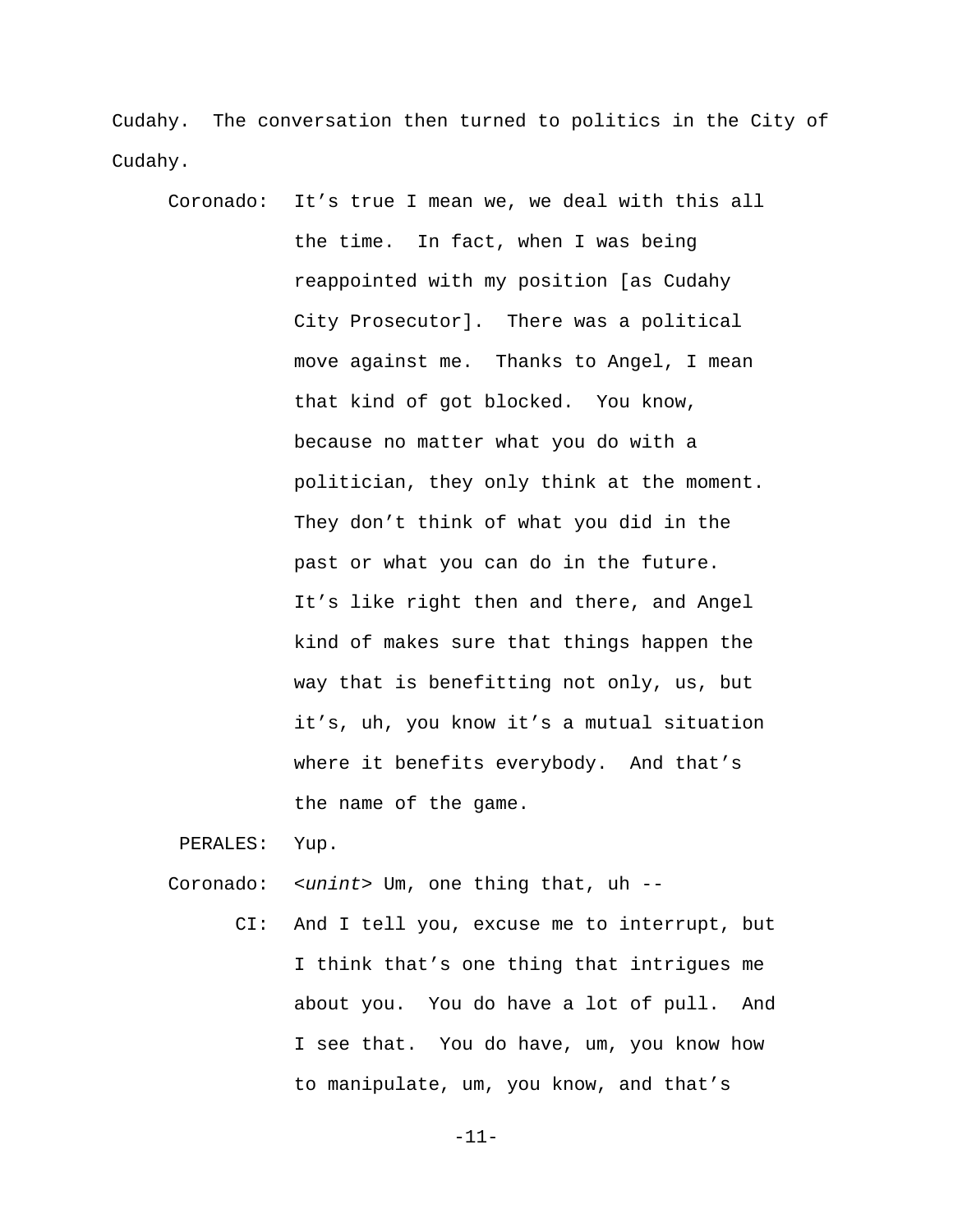good.

PERALES: I do need to, tell them how it is.

CI: Yeah. That's just how it is.

PERALES: They don't, they know.

CI: Yeah.

- Coronado: But Angel's one thing that, you know, straight up, well I've known Angel, what, about eight years? When you were the - were you Muni Officer for *<unint>*?
- PERALES: Yeah.
- Coronado: OK, he was a Muni Officer. The only one the guy who was wearing the uniform 'cause everyone else was in -- *<o/v*<sup>3</sup> *>*
- PERALES: Yeah.
- Coronado: -- in regular clothing with the badge. And we started off that way and Angel, all the other guys left and Angel was like the only one behind. So he just took a stop. You know and then there was a power vacuum which is when George [former Cudahy City Manager George Perez $^4$ ] left. After George

<sup>&</sup>lt;sup>3</sup> References to "o/v" refer to overlapping voices in a recording.

Based on my familiarity with this investigation, I know that George Perez was Cudahy City Manager until late March 2011, when he was terminated after approximately eleven years.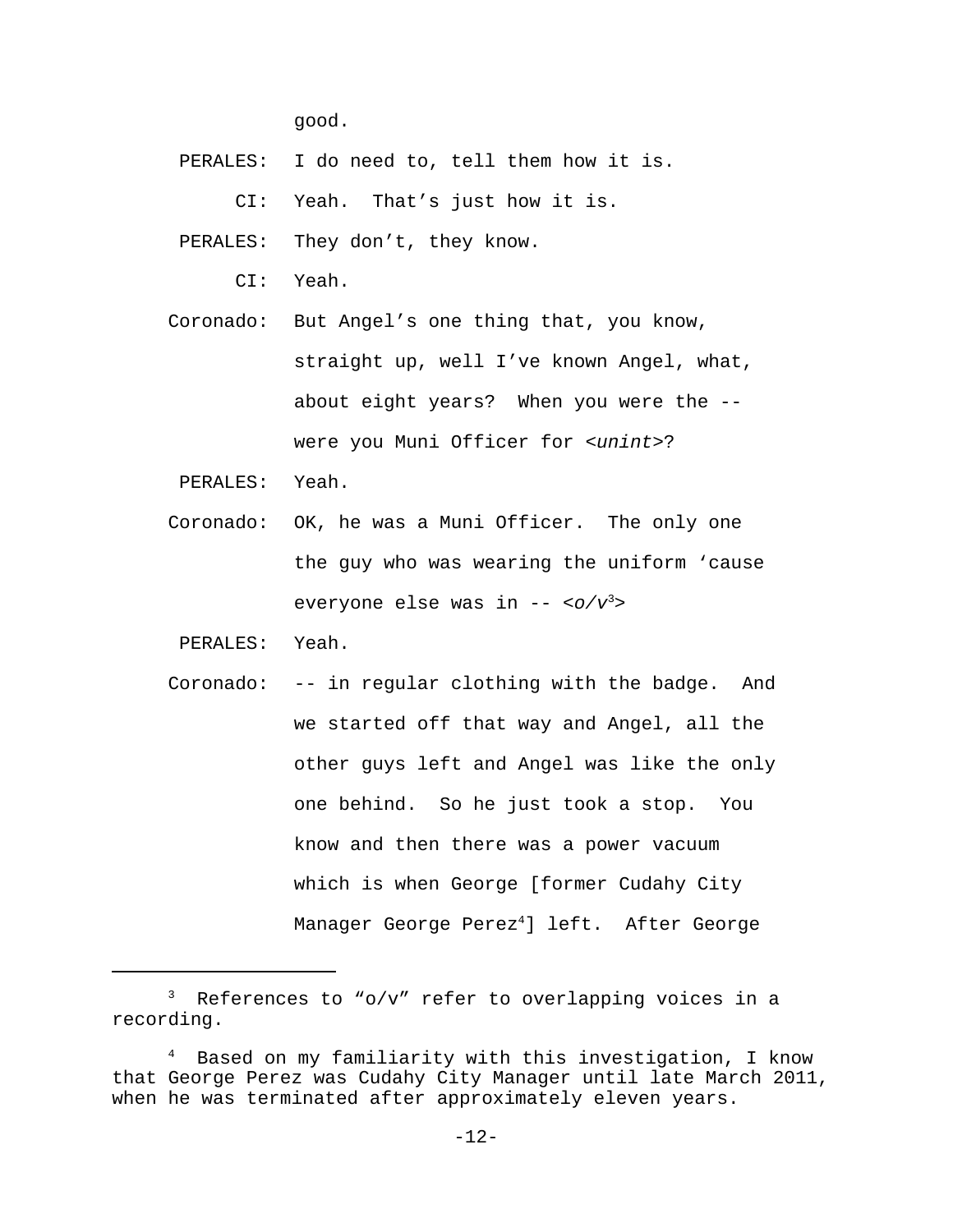left there was, you know, a need for somebody to take over the *<unint>* what was going on. So he, he knows what's going on. CI: Yeah, yeah.

- Coronado: Definitely knows the politics --
- PERALES: I play the game. Like -- *<o/v>*
	- CI: And what's the secret of the game? Just listen and don't say anything?
- PERALES: Listen and, if, if you know it's gonna affect them, just say it. Tell them how it is. And if you want to do it, you step back and let them fall on their face.
	- CI: Oh, wow.
- PERALES: And then you say, "I told you so."

CI: I told you so. Wow, yeah.

- PERALES: Well because, uh, when George was there. I to-, I told council, "If, um, you don't do anything about it, guess who's gonna be, who are they going to come knocking on the door? Not, not George's door." They're going to be coming in, and George was, didn't matter. I told -- *<o/v>*
	- CI: Now, George, is that, is that, is that Conde? Or -- *<o/v>*
- PERALES: No that, that's Perez.

-13-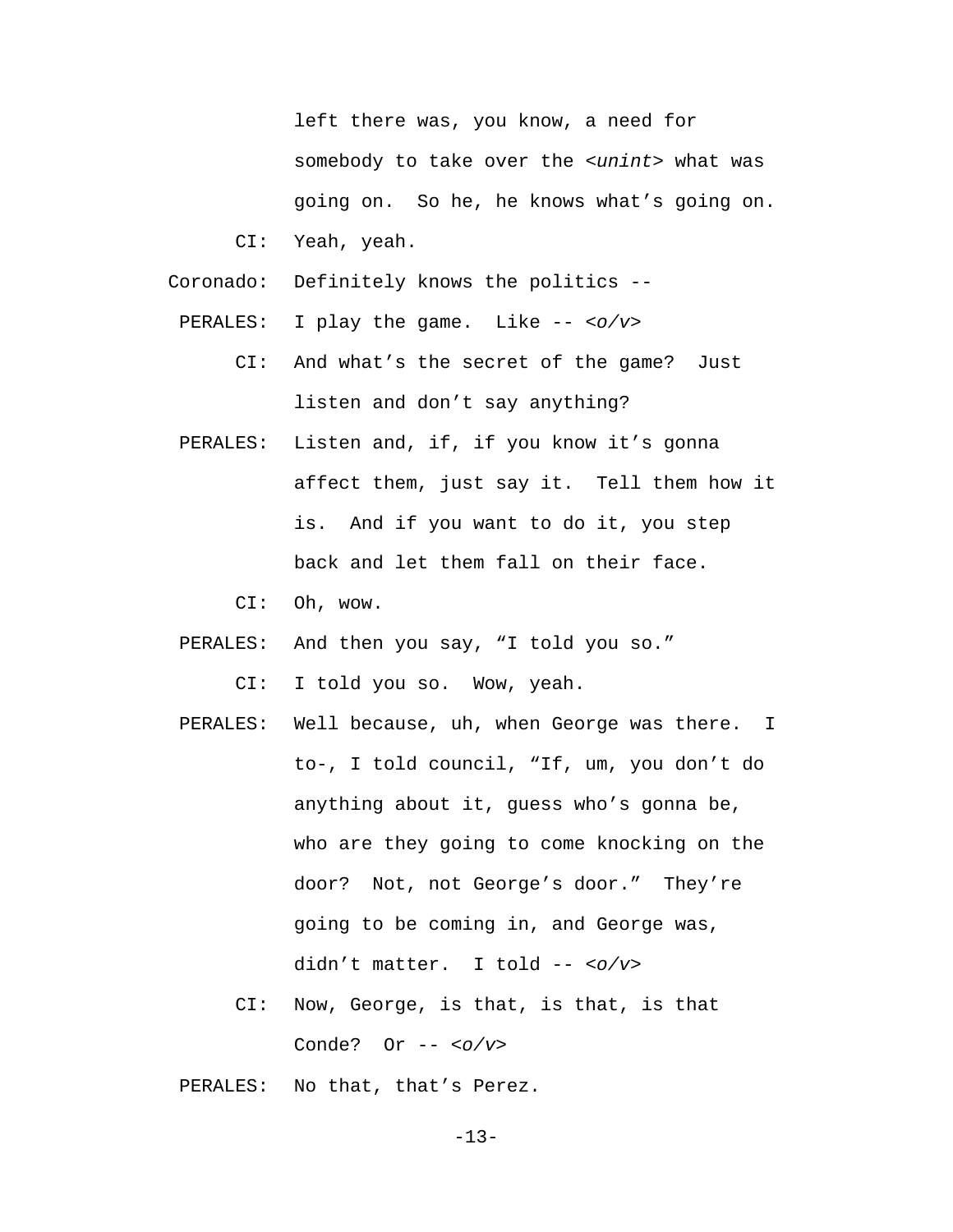CI: Oh. Yeah cause I, I only know the last names, I -- *<o/v>*

PERALES: Yeah.

```
 CI: -- don't know first name and the, OK, OK.
```
 PERALES: I go, "When the, when the media comes knocking on the door, they're not gonna come and, not on George's door. You're, you're his boss."

CI: Oh, I see. The Mayor, that's right.

- PERALES: "They're gonna come, looking at -- you. They're gonna come looking for you. And guess what. One, two, three, four, five [Cudahy City Councilmembers] are gonna fall  $--"$ 
	- CI: Geez!
- PERALES: "-- because all of you guys did, did, didn't want to do anything."

CI: Right. That's true.

20. PERALES, Coronado, and the CI then discussed the City of Cudahy's moratorium and the CI's interest in opening a marijuana dispensary in Cudahy. PERALES indicated that CONDE wanted to limit to one or two the number of marijuana dispensaries permitted to operate in Cudahy. PERALES stated that permission to open a marijuana dispensary in Cudahy would be given to people he recommended to the City Council.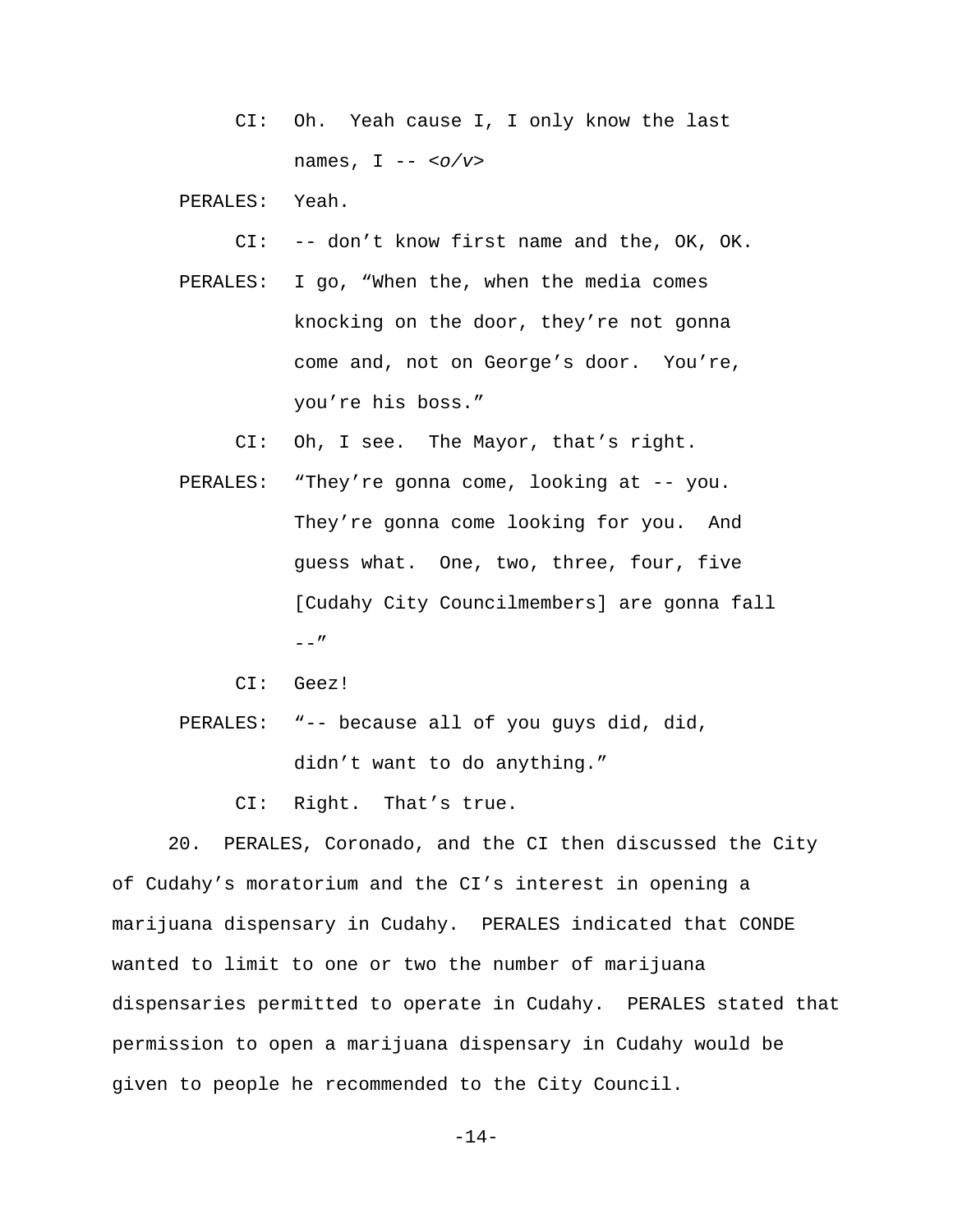- Coronado: Um, one of the reasons that we're here too. Besides obviously, you know, enjoying the new year together. Um, you know [CI's first name] is, you know, expressing interest in Cudahy. Uh, as far as like, expense report. You know? How realistic is that for us -- *<o/v>*
	- PERALES: Does he -- it's funny you mention it. This morning we had a meeting regarding that.

CI: Oh, is that right? Wow.

- PERALES: Uh, they asked me how long did you put the, the, mor-, moratorium [on marijuana dispensaries in Cudahy].
	- CI: Yeah, moratorium. Which you told them was March.
- PERALES: It was, yeah. I would say it was, um, ninety days. And then we, we came back and extended it for another nine months. That way, then August, and uh, so, they're, they were talking about getting, uh, strict, uh, uh, ordinance, for, for, for, you guys.

Coronado: *<unint>*.

PERALES: Yeah, so, and there -- *<o/v>*

 CI: No, does that mean that there's a possibility then [of CI opening a marijuana

 $-15-$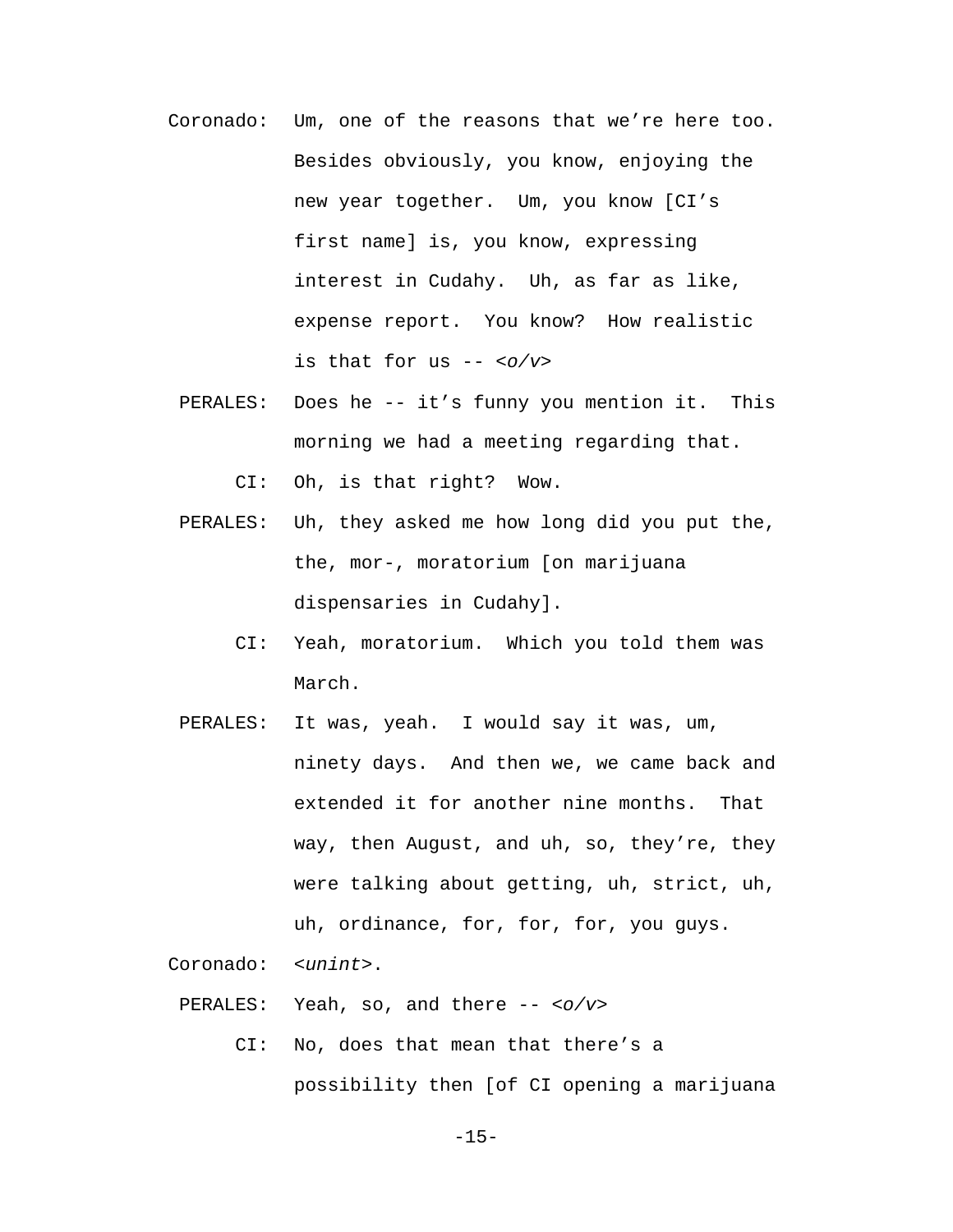dispensary in Cudahy]?

PERALES: Let me, let me, let, let me get there.

CI: Oh, I'm sorry I was -- *<o/v>*

PERALES: Let me get there.

<Unrelated conversation omitted.>

- PERALES: So, anyway, he [CONDE], he wants to, uh, be able to, uh, bring one to two [marijuana dispensaries], for the city.
	- CI: One to two.
- PERALES: Yeah. Meaning, because it's, uh, one point [sic] square miles.
	- CI: Uh-huh.
- PERALES: He doesn't want to set your rate at a --*<o/v>*
	- CI: Exactly.
- PERALES: He doesn't want the contribution, but what he wants. And who he has in mind. Is not going to go. It's who, uh, I bring to the people.
	- CI: I'm sorry, I couldn't hear you.
- PERALES: It's who I bring to the people.
	- CI: Oh, I gotcha.
- PERALES: And those three votes are my people. So -- *<o/v>*

Coronado: Put it this way. I think, um, while, all

 $-16-$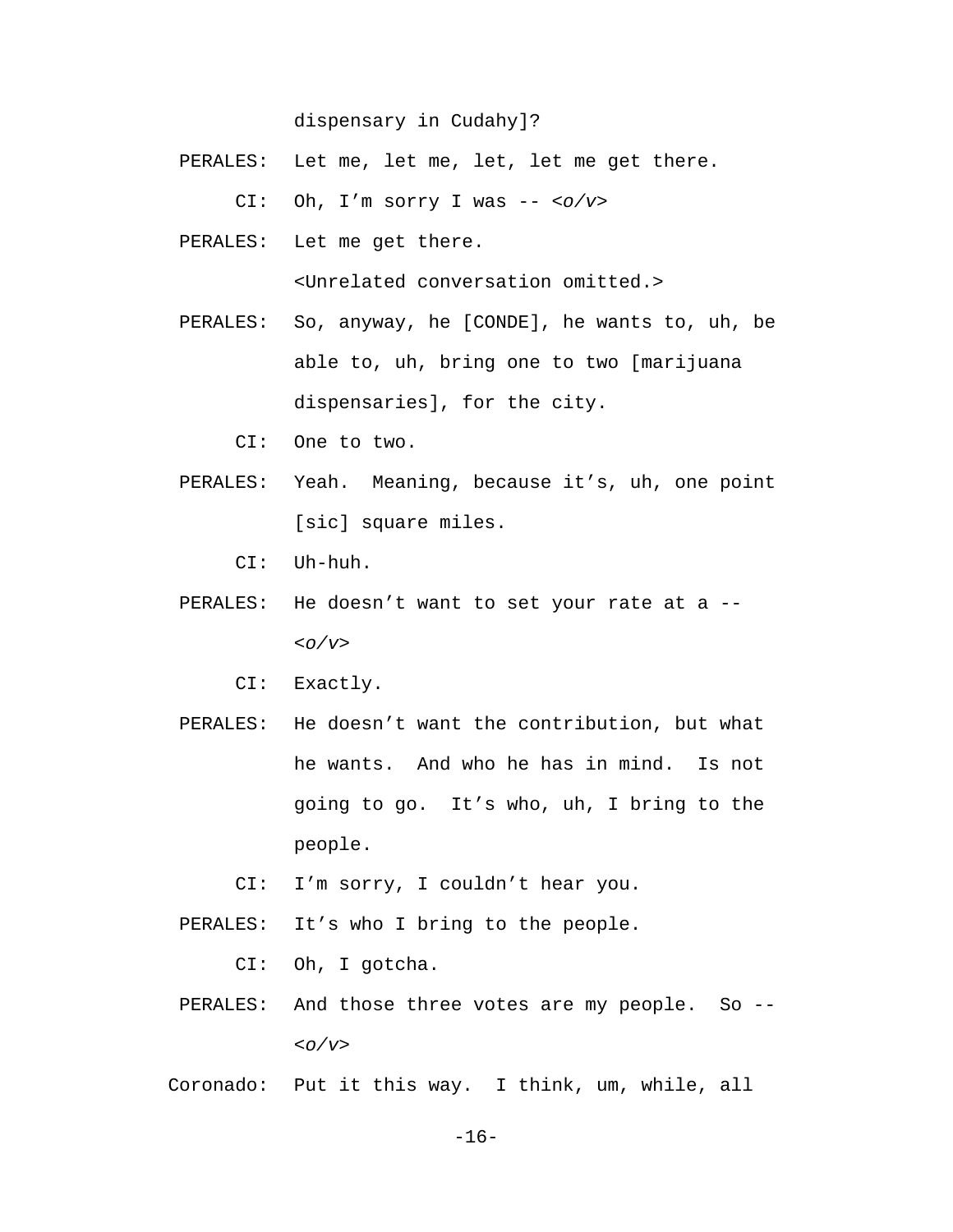kidding aside --

CI: Yes. Well I'm not -- *<o/v>*

Coronado: No, I know you're not. But I mean all kidding aside on my part, I'm going to get really serious. Um, I've dealt with [CI's first name] now for uh, over s-, six years. Maybe seven years that we've known each other. Now, um, I've seen how he runs the dispensary. I've seen how he -- *<o/v>*

CI: Well, I think Angel has seen it already.

- Coronado: Yeah, and only that I've seen how he can make things work. <Unrelated conversation omitted; Garcia leaves table.>
- Coronado: Yeah, OK. Two and a half. We want that. We want that. OK, we want to be one of those -- one or two [marijuana dispensaries].

CI: OK, well let me ask you something.

- PERALES: We want, we only want one [marijuana dispensary in Cudahy].
	- CI: Yeah, just -- *<o/v>*

Coronado: We want one -- *<o/v>*

 CI: Yeah, but, how do I make sure that I will get it?

-17-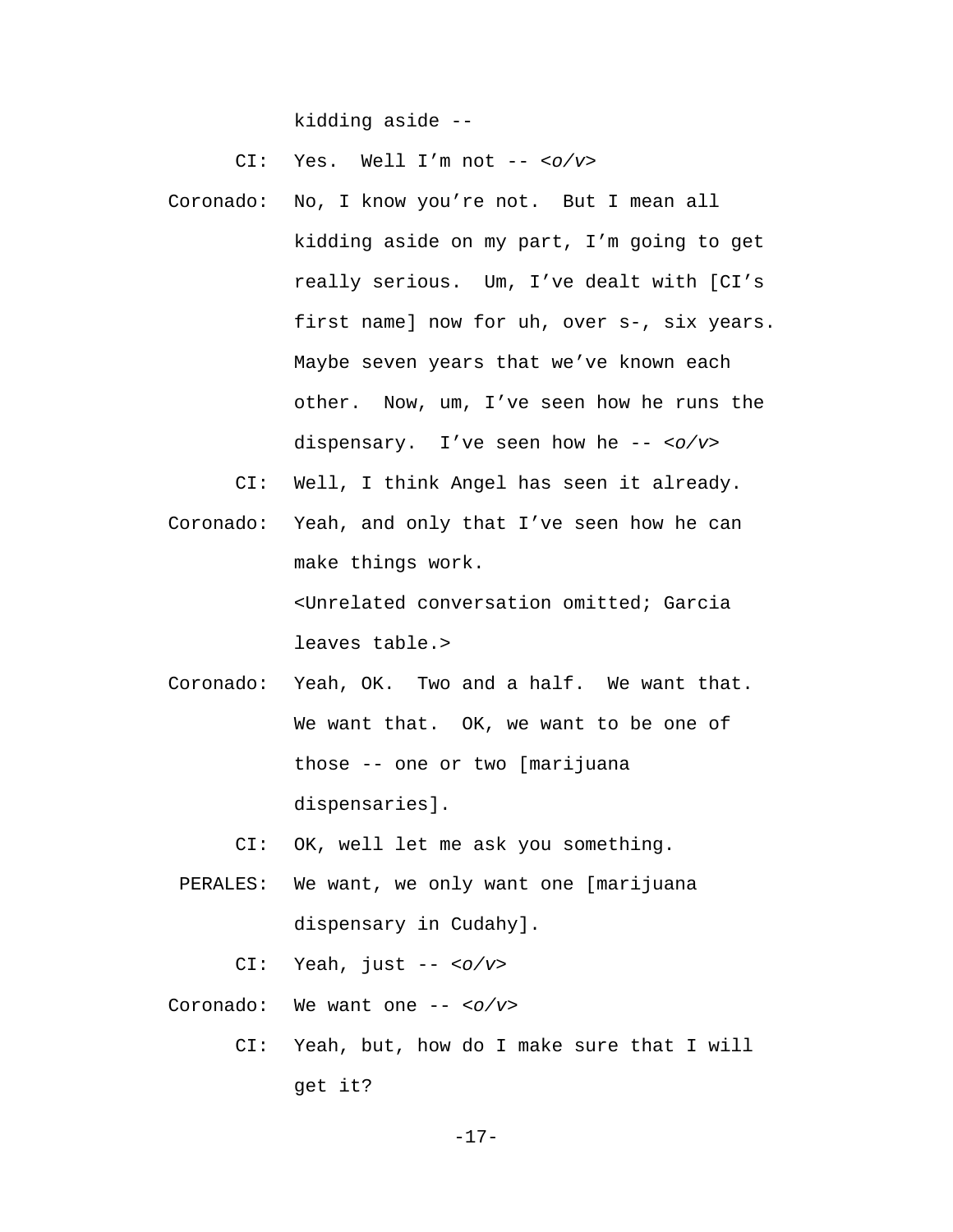Coronado: *<unint>*

CI: I mean, just, straight up.

21. PERALES and Coronado then informed the CI that to "make sure" he would be permitted to open a marijuana dispensary in Cudahy would be to offer bribes of between \$5,000 and \$10,000 to Cudahy city officials. Coronado advised the CI that payments should be made on a "cash only" basis.

- PERALES: Straight up? I need, I need to, uh, get these guys, you know. They're not gonna - they're not gonna, they're, "Hey, I want this."
	- CI: Mm-hmm.
- PERALES: It's like uh, I got a *<unint>* um -- you haven't learned. He's my, he, he's my friend.
	- CI: Right.
- PERALES: *<unint>*.
	- CI: Oh, you told me.
- PERALES: Uh, the developer, like I'm bringing.
	- CI: Oh, the developer.
- PERALES: Yeah.
	- CI: Oh, OK.
- PERALES: I took him to lunch.
	- CI: Mm-hmm.
- PERALES: Well, I took us out to lunch. OK? And he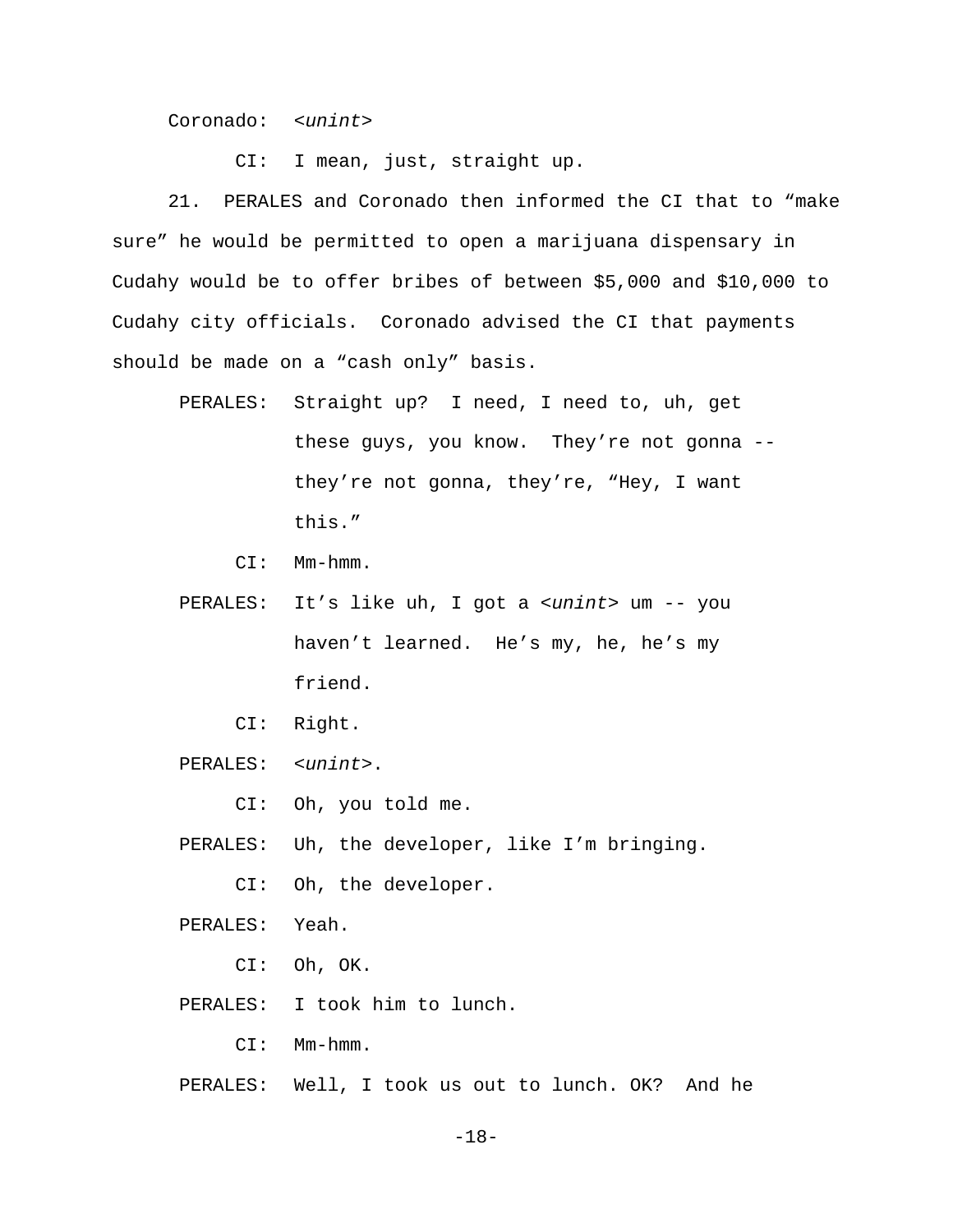goes, "Hey, I'm getting serious about this. This is how serious I am. Boom!"

CI: OK.

- PERALES: Then, so then, they, they say, "OK, fuck it." You know, you, we already got a, we-, well, I got a match. And every meeting we had. See, the progress how we're doing in law?
	- CI: Mm-hmm.
- PERALES: Here.
	- CI: OK.

PERALES: So there's no way for them to back out.

- CI: My concern is the Council and the Mayor, I mean will they be OK with whatever decision the  $--$
- PERALES: No. The Mayor [Josue Barrios] doesn't got, is worth a shit.
	- CI: OK, the Mayor's worth shit. OK.
- PERALES: It's a, it's a three, it's a three-vote council.
- CI: OK. Who will be the strongest to -- *<o/v>* PERALES: Conde, Silva, and uh, Frank Gurule.
- Coronado: And let me tell you something. Um -- *<o/v>*

CI: Conde, Silva -- *<o/v>*

Coronado: They're, they're running, they're running

-19-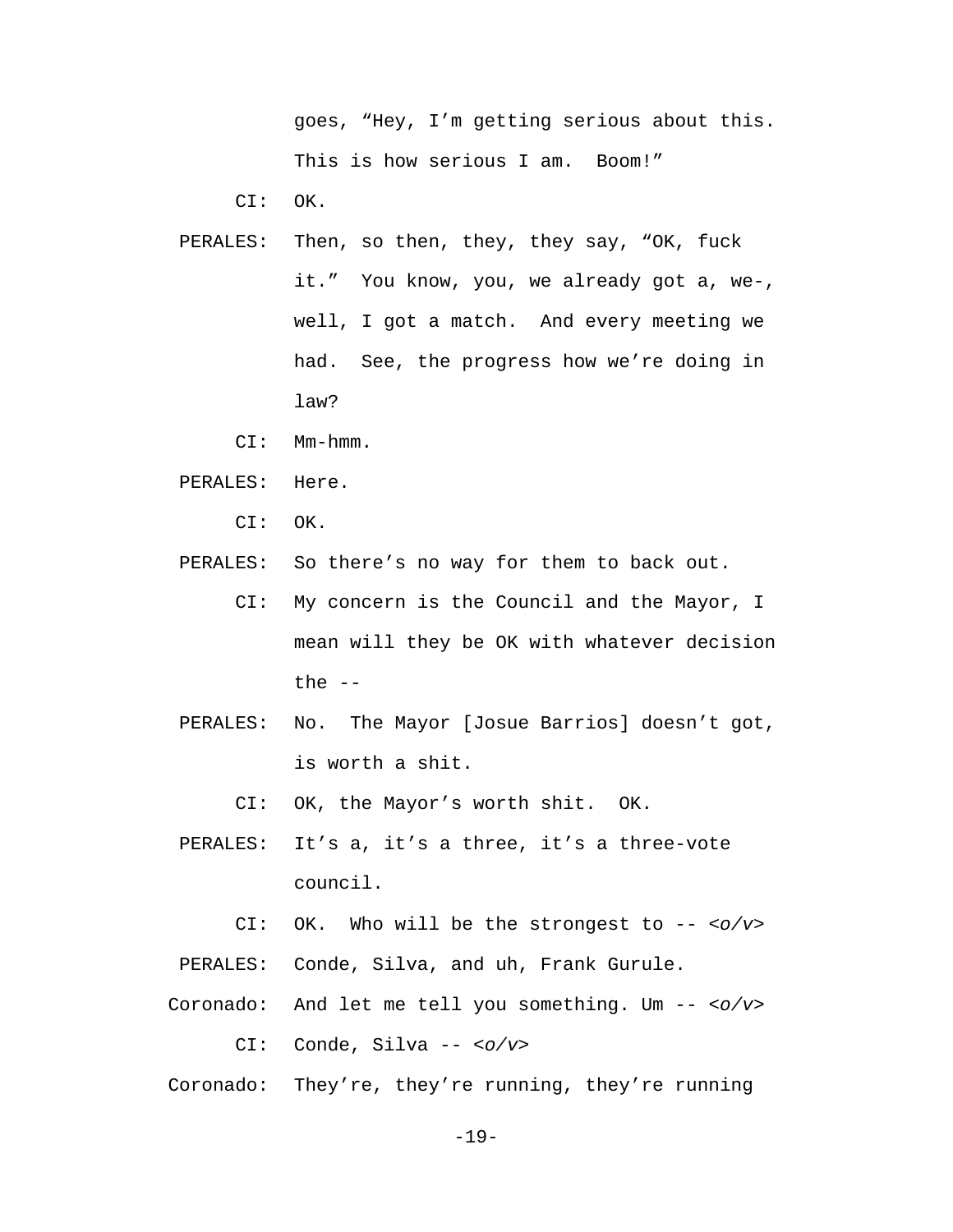for reelection and, just between you and I  $- -$ 

CI: All three of them?

- Coronado: -- they're running, but they want some donations.
	- CI: OK.
- Coronado: Let's just put it out there for what it is: They want some money. Now we have to be careful with the money, but, what you have to make is really assuring to them that money will be coming in their direction.
	- PERALES: Right.
		- CI: OK, how do I do that?
	- PERALES: But, but -- *<o/v>*
		- CI: OK.
	- PERALES: OK. But, uh, both council member's -- CI: Mm-hmm.
	- PERALES: -- they're, see, I, I know, I know what ma-, what manipulates them. I know what they shake, how, how to shake them.
		- CI: Mm-hmm.
	- PERALES: OK? Um, these guys, don't work.

CI: Don't work?

Coronado: They don't have any money.

CI: OK.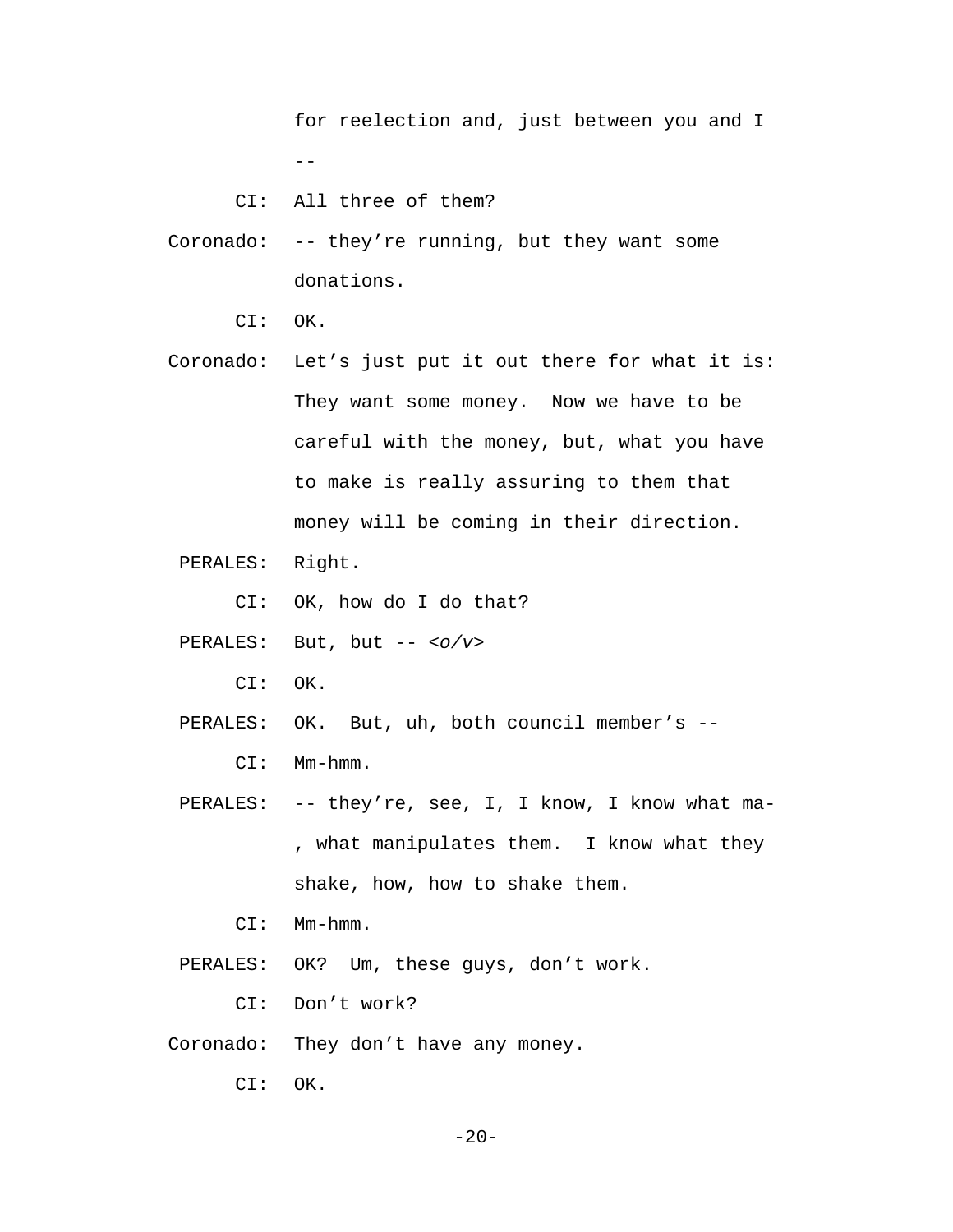Coronado: Yeah, they don't have any outside income.

PERALES: Right. So --

WAITER: She's still here?

 PERALES: Yes [to waiter]. So what, what, what do you think is gonna motivate them when you meet with them?

CI: Uh -- *<o/v>*

PERALES: We're meeting tomorrow -- *<o/v>*

CI: OK.

PERALES: -- with the developers. Um, and um -- one of the Council members came to see me at, um, at six. "Angel we're meeting with uh, so and so." I go, "Yeah I know, I know." You know? I was supposed to go Sacramento by the way, but they made up, they, uh, made up my, my, uh, my fuckin' schedule already. So I can't go. So, they're going, "Can, can you talk to, his name is Al. Can you talk to Al?" I acted stupid, and I'm like, "For what?" "Oh, you know, to, to uh, to give him something -- *<o/v>*

CI: Right.

PERALES: -- to give something." "Alright, no problem."

CI: OK, OK.

-21-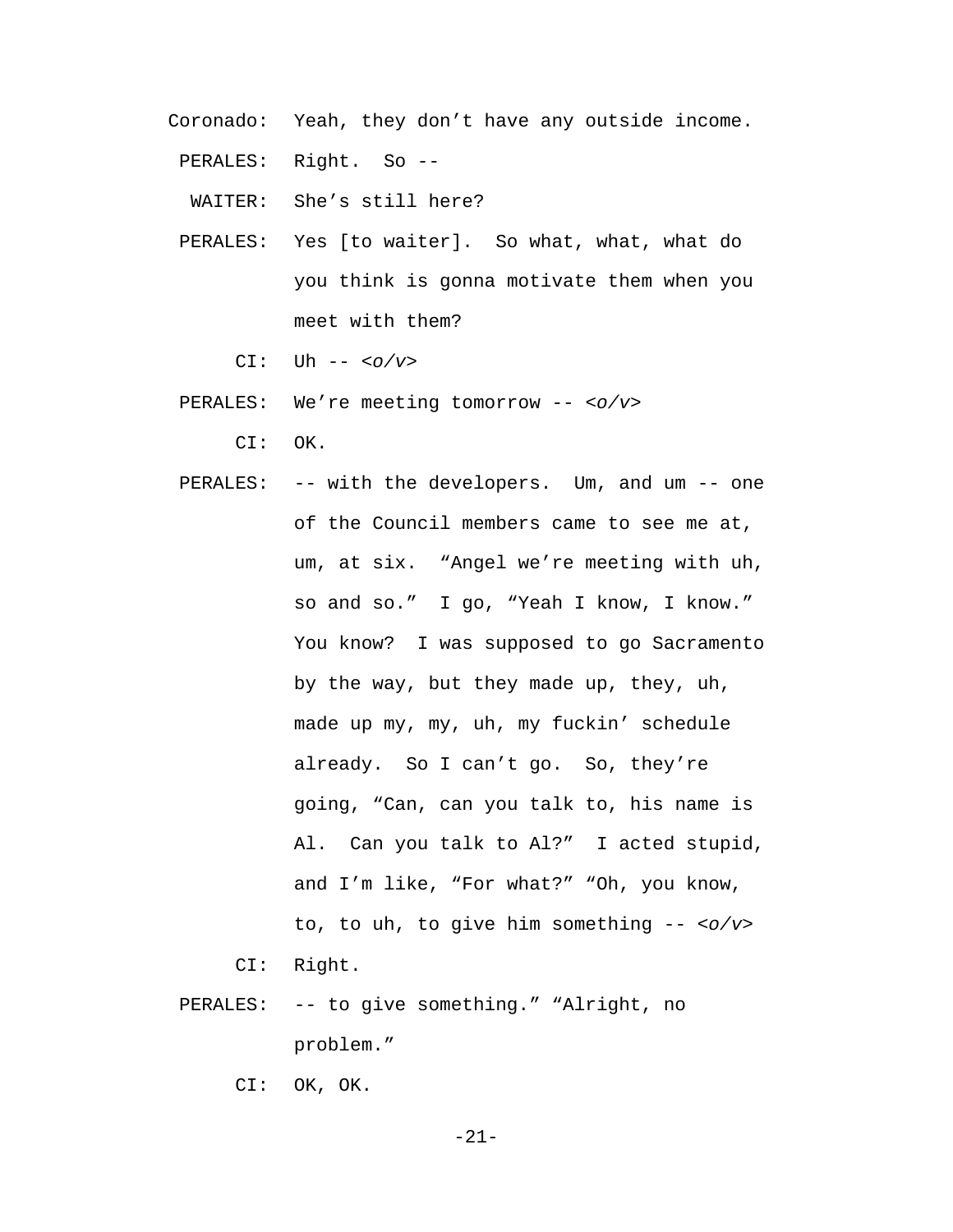- Coronado: I would do this. I would do this. I suggest the both of you have separate meetings. Talk about the logistics of, setting time to strike. And be frank. I mean this is not, as between you two, they should be *<unint>*, it isn't gonna take. It's in his [the CI's] best interest to do it, it's in Angel's best interest that you're there, because we were talking about this. The big, the big real effect --
	- CI: Mm-hmm.
- Coronado: -- of the redevelopment money flying out, is that they're not gonna get development money.
- PERALES: Oh, no?
- Coronado: OK? Now they may be able to get it because they're able to, they book the products, but still it's not going to be as it was once. So where are they going to get the money out of? They're going to get it from dispensaries; they're going to be on strip bars. If they cover it. They want, and they only want to be with a cash-only basis.
	- CI: Angel, how much do you think I'm looking

-22-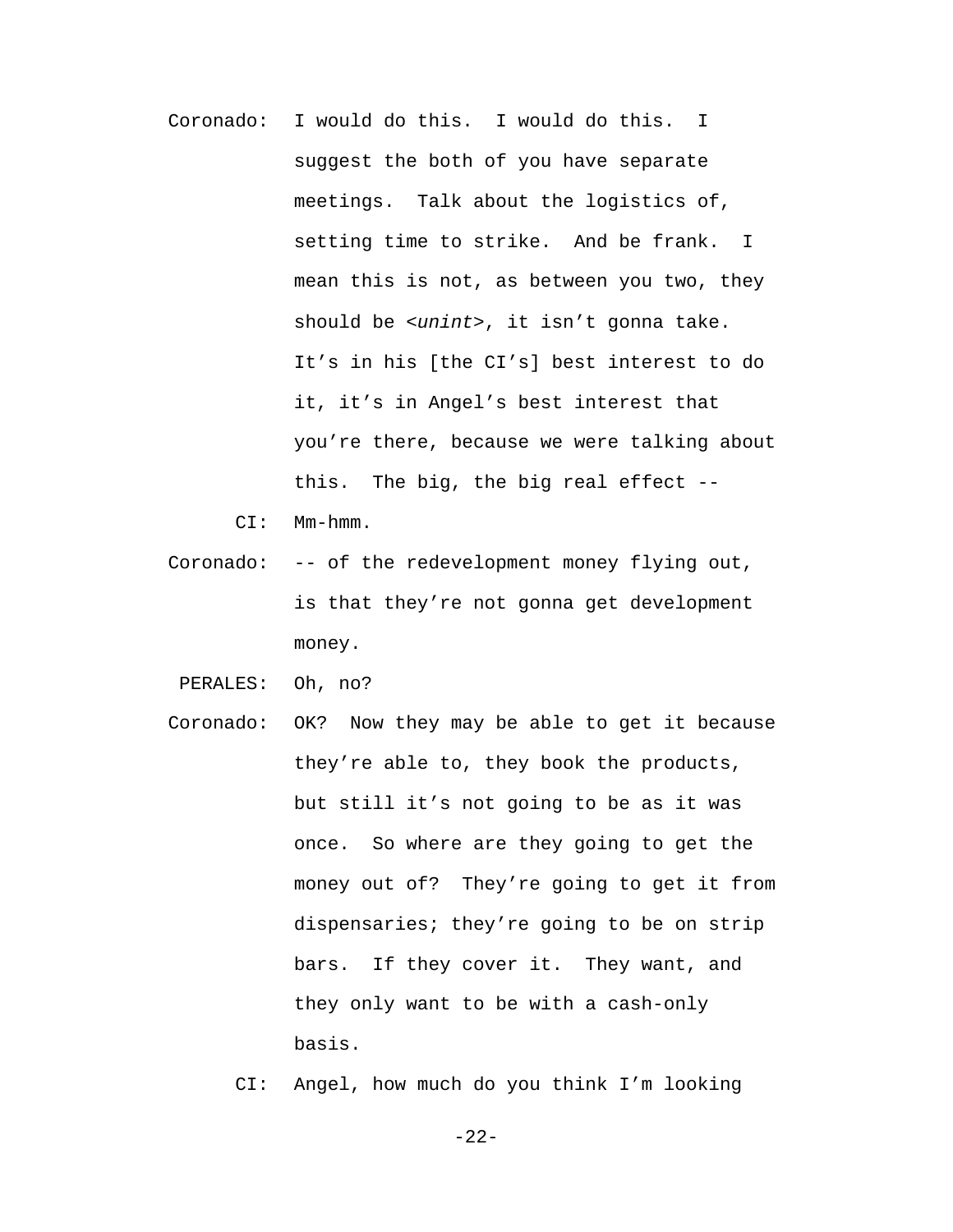at, just to have an idea?

- PERALES: Have an idea. To have it sec-, secure? CI: Yeah.
- PERALES: Between five and, and, uh, ten [thousand dollars].
	- CI: Oh, OK.
- PERALES: No questions asked.
	- CI: No questions asked, OK.
- Coronado: I can tell you this much: It'll happen.
	- CI: Five to ten, right? OK.
- PERALES: Yeah.
	- CI: Like do you think each? Or just -- *<o/v>*
- PERALES: Um, I want, I want to say, I want to say, 'cause go with, let's start with five [thousand dollars for each of CONDE and SILVA].
	- CI: With five, OK, yeah.
- PERALES: To, to, debatable. We can.
	- CI: OK.
- Coronado: Now, now when we talk about that sum of money. Are we talking about, um -- *<o/v>*
	- CI: I mean do you want to talk about business right now [in front of Garcia]? Is that OK?
	- PERALES: Oh yeah. I trust her, I wouldn't- I

-23-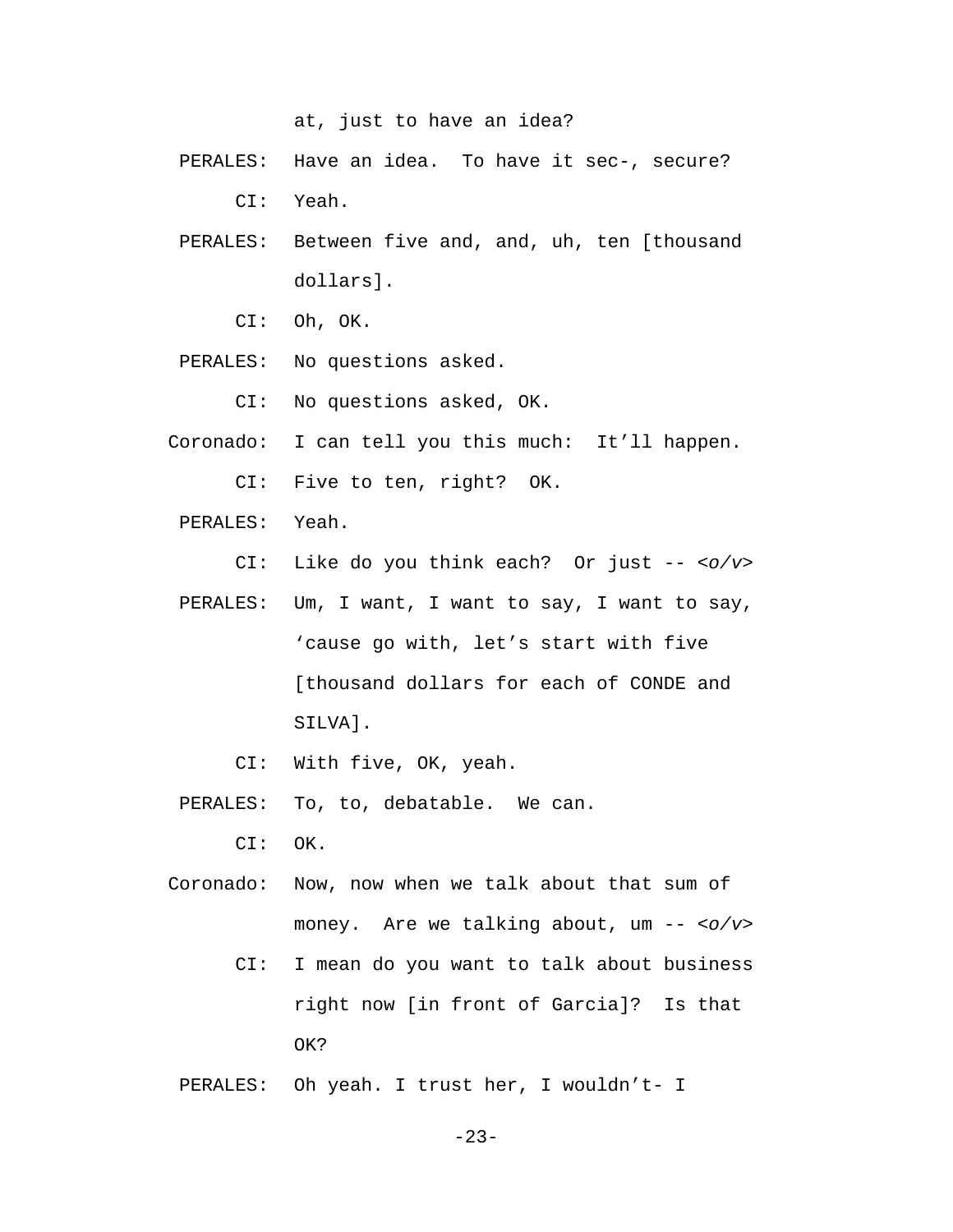wouldn't even be asking I just wanted her to come.

CI: To join, OK.

Coronado: And I think this is *<unint>*.

- CI: Alright, I'm sorry, I just wanted to mention.
- Coronado: I think it's gonna be one of those issues that is going to be, there's gotta be a level of trust here.
	- CI: Mm-hmm.
- Coronado: That's got to be cultivated. And I think it's going to be a good resource allocation for both of you. And it's gonna be things that you guys can even turn back to say -- *<o/v>*
	- CI: OK.
- Coronado: -- you know, and, and, and seek some sort of mutual understanding between each other and how besides, beyond what we just discussed is going to be a problem. My understanding or what I would expect is that, there's going to be mutual understandings between both of you --
	- CI: Mm-hmm.

Coronado: -- going into this, how much it is. I

-24-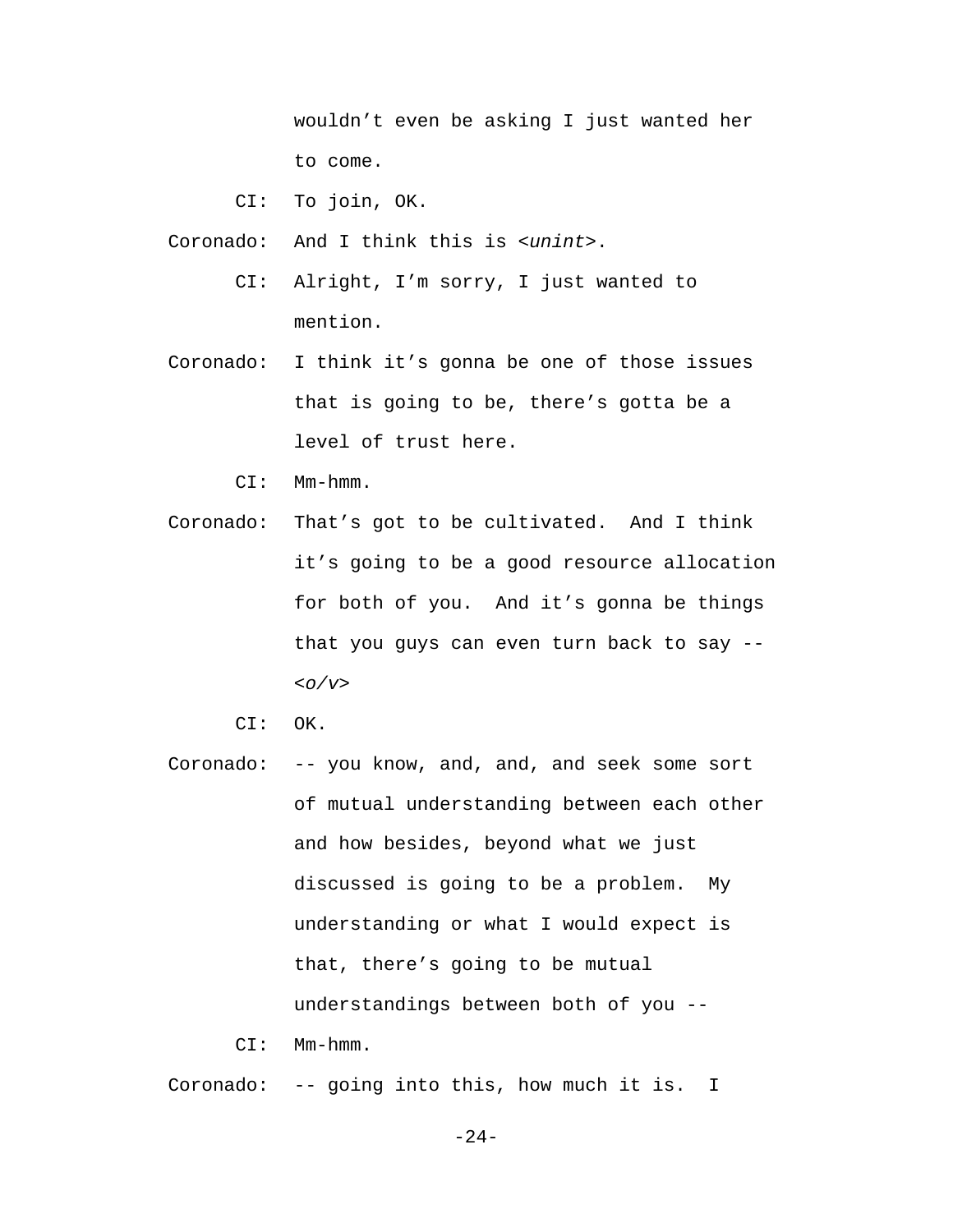think you guys should talk privately. You know. And you guys discuss that on your own. Um, I don't want to know about it. Don't know, want to know anything, what you guys discuss.

- PERALES: And do you know why?
	- CI: Haha.
- PERALES: 'Cause he, he's my prosecutor.
- Coronado: Right. No, and, and that's the thing.

CI: Yeah, I'm sure -- *<o/v>*

- Coronado: I don't want to know, what you guys decide, I mean, you exchange phone numbers.
	- CI: Well, here's the thing. Um, OK. So you would say probably it will be, what's Conde's first name?
- PERALES: Osvaldo.

Garcia: *<unint>*.

Coronado: Osvaldo.

CI: And Perez you said, or --

PERALES: No, um -- Silva.

- CI: Silva will be another one. And what was the third one [City Council member who will vote to award the CI a marijuana dispensary]?
- PERALES: Uh, either [Juan] Romo or [Frank] Gurule.

 $-25-$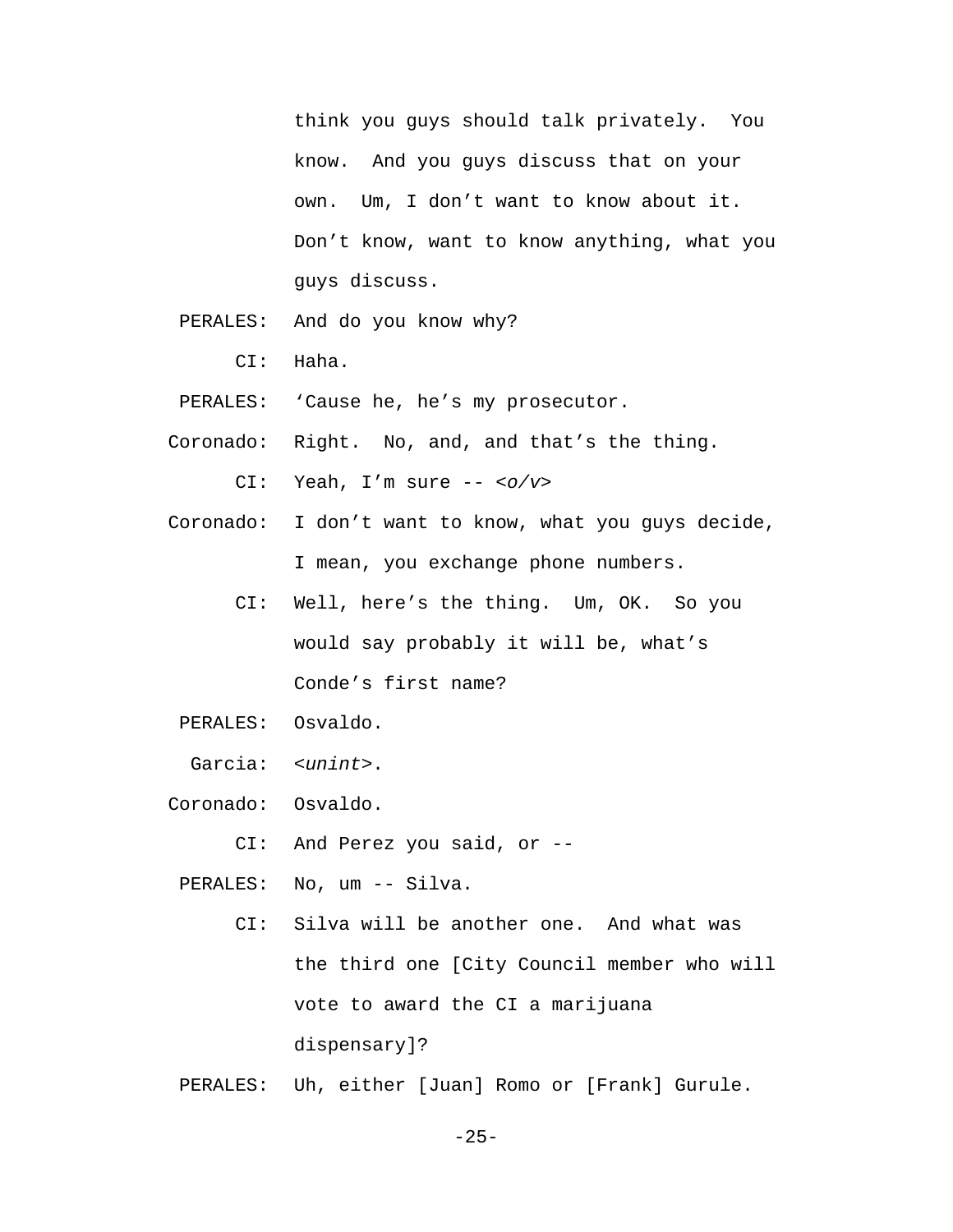CI: Which one of those two will be -- *<o/v>*

PERALES: Um, either or because -- *<o/v>*

CI: Either or?

PERALES: -- they're, they follow me.

CI: Oh, OK.

- PERALES: But, I, I wouldn't bring it to, uh, Romo's attention cause he's too religious.
	- CI: Yes. OK. That's a good point. Good point.
- Coronado: I think what has to be done, I mean, and I'm not going to be the one that's going to decide this.
	- CI: But who's going to bring this to them? That's the thing.

PERALES: No one.

CI: No one? OK. No, no, but I say -- *<o/v>*

PERALES: He'll follow-up.

CI: Oh, just follow-up I see.

Coronado: I think what you gotta remember that this is one of those things where it's going to be a tax base issue. It's going to be that the city needs the income and there's needs within the community. Legitimate needs. The people that have ailments, and that's obviously something that they will address.

-26-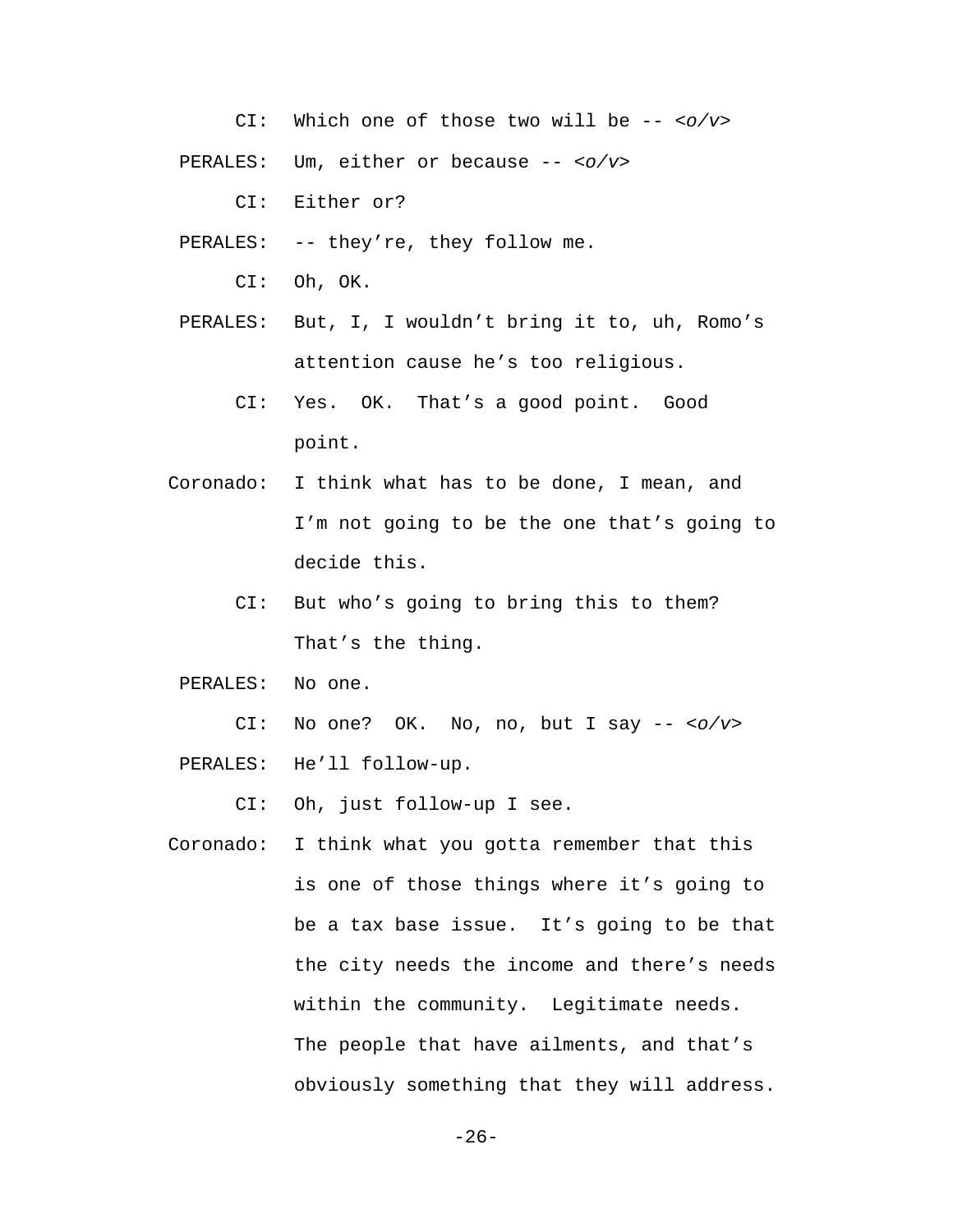And I think that's where it's going to be addressed. There's going to be a lot of opposition because it is one of those communities that's, you know, highly religious.

- CI: I don't know if they really, uh, will oppose to -- *<o/v>*
- Coronado: Well I think that's why, that's why -- *<o/v>*
	- CI: It would be a little surprised if they do - *<o/v>*
- Coronado: Well, you may get some opposition, but I can tell you this much. Like Angel said, if it's regulated and -- it's limited, then you're going to be fine. So, I think Angel's going to be the one that's gonna be point person on this. I think you guys should have subsequent meetings after this. I mean we're talking about nine months. We're almost at the nine-month position head now. So, I think you guys got to talk about it. Strategize and s-, and really talk about, not only the logistics of how it's going to run, but the reality of what's gonna be involved in the process..

-27-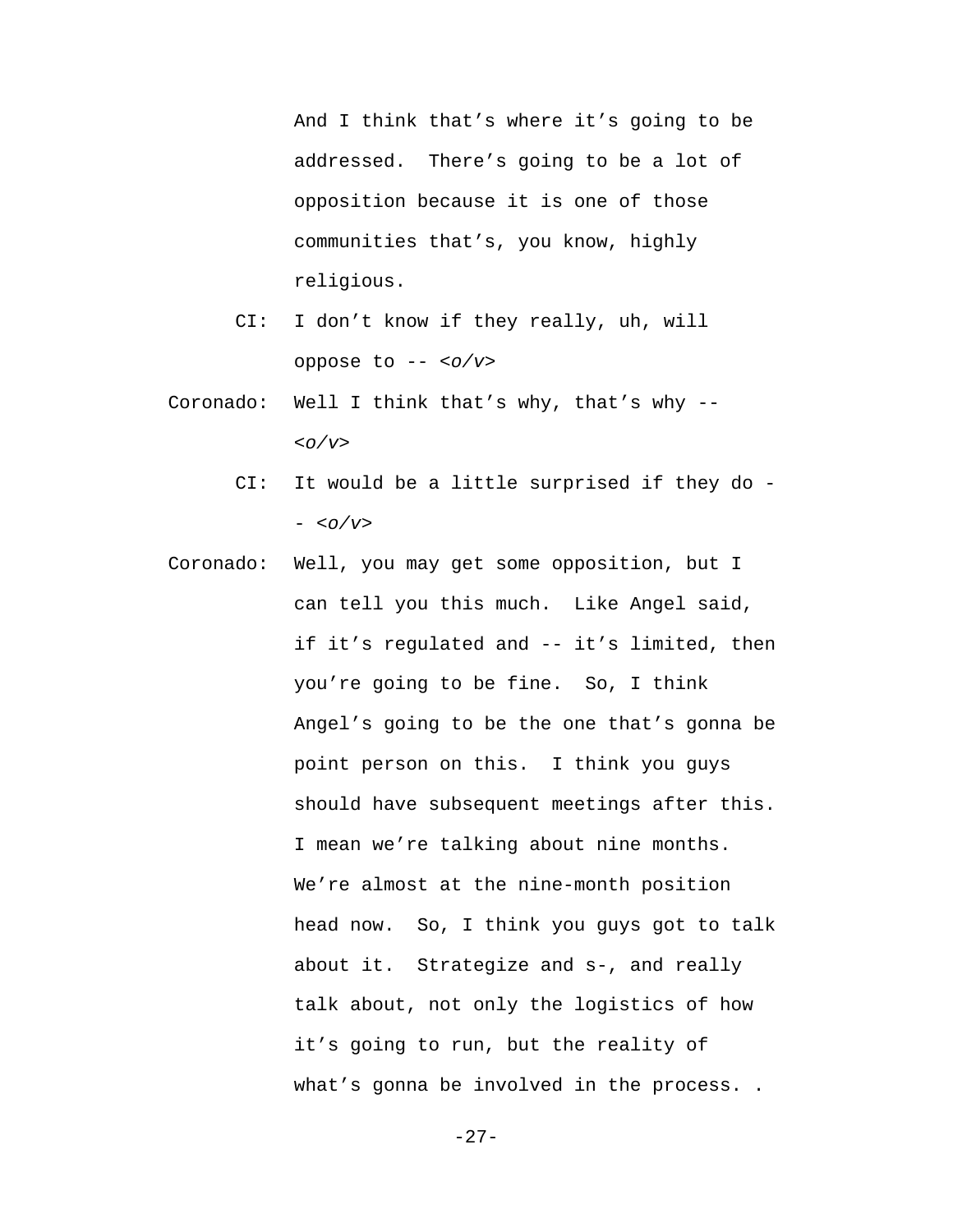22. Later during the same conversation, PERALES, Coronado, and the CI discussed the potential profitability of a marijuana dispensary in Cudahy.

> CI: Oh, not only that, but there's no collective within the eight miles from there.

Coronado: I know.

. .

CI: I mean there's nothing.

Coronado: They don't have any collective.

- CI: There's no, Maywood doesn't have one, Bell doesn't have one. It's a gold mine.
- PERALES: It's a gold mine. And, um, I'm going to be *<unint>* bad, the bad guys.
	- CI: Yeah.
- PERALES: I'm going to be working the sheriffs.

CI: Right.

 PERALES: Sheriff's gonna give me the reports, and I'm also going to be getting into.

23. Later during the same conversation, PERALES, Coronado, and the CI discussed CONDE's influence in Cudahy.

PERALES: He's the only one with balls in there.

- CI: Um, he's the main, high-shine. Um, that's, that's what I figured.
- PERALES: He's, he's the one that, he's been the, uh,

-28-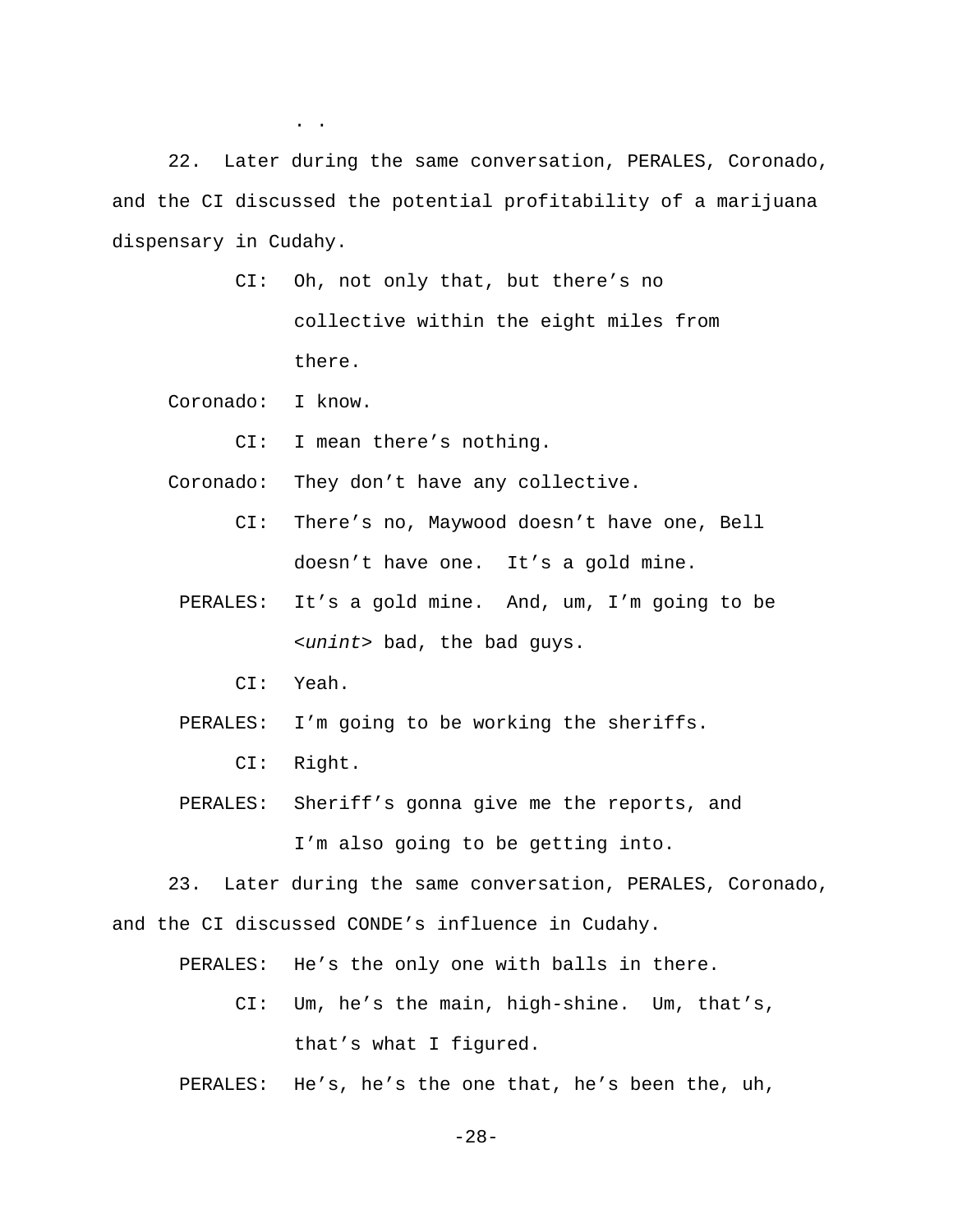took George [Perez] down.

- CI: Oh, he's the one that, Oh. Wow! By you saying that you mean he's the one that exposed everything?
- PERALES: You know, uh, ugh!
	- CI: Come on! Open up on me! *Fuck!* I rather know all the stuff that he does than -- *<o/v>*
- Coronado: I would say that he was the one that convinced the others that it was time to make a move.

<Garcia returns to the table.>

- PERALES: I, I was the one that went to Conde. CI: OK.
- PERALES: You see, I had a good relationship and I told him this and that. I was making decisions for George, because he was so fucked up in the background -- *<o/v>*

CI: Uh-huh.

- PERALES: -- even though I was the one who would stand up for him instead. His day was to get there and get fucked up. Get high for the last -- the next, uh, three hours. The only lunch from my hands and stay there.
	- CI: What was he using?

-29-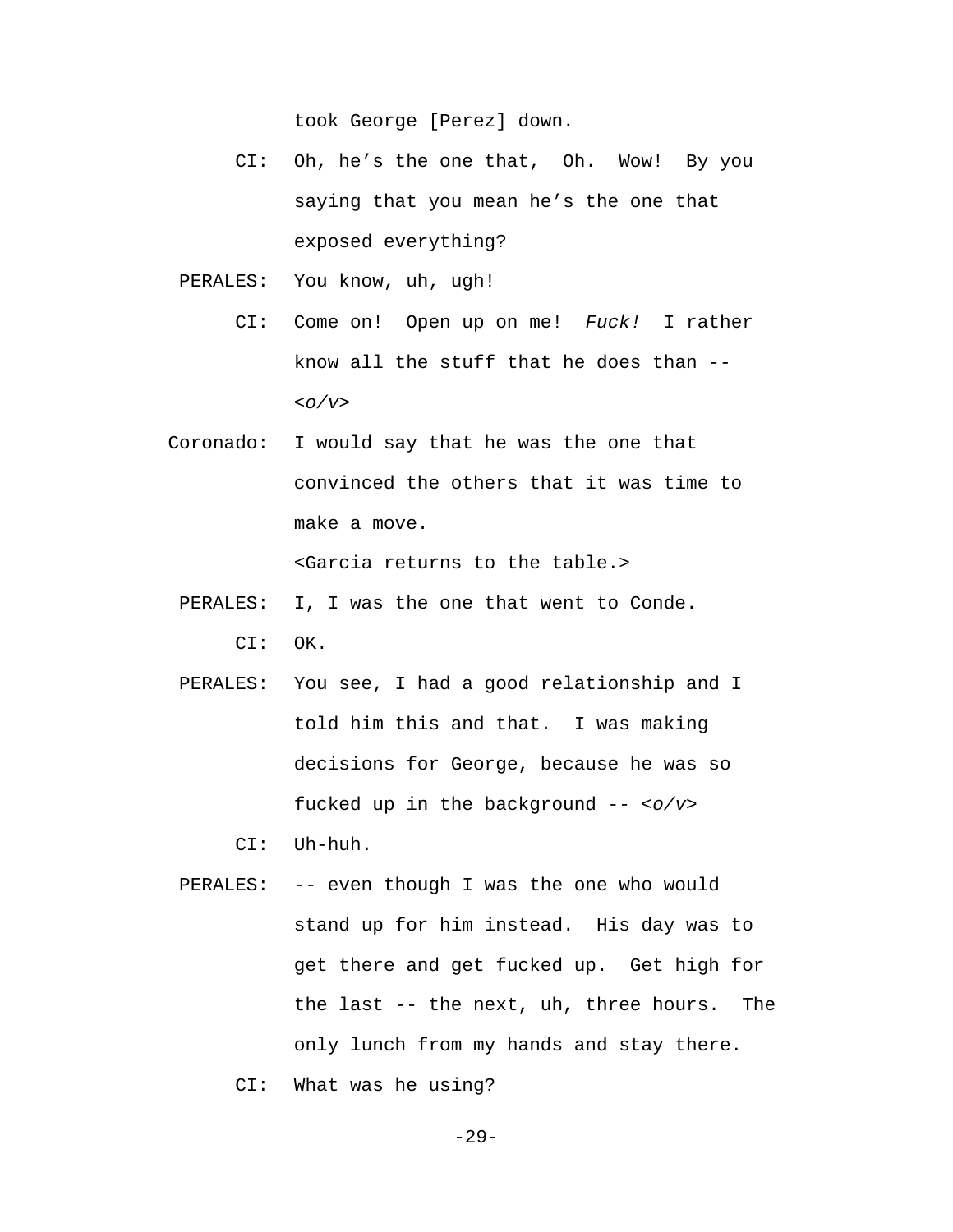<Discussion of job performance and alleged drug use by George Perez omitted.>

- PERALES: You know, you know who brought in, uh, Conde, [Frank] Gurule, [Juan] Romo, and, uh, [Josue] Barrios, right?
- Garcia: The city manager.
- PERALES: George [Perez] brought them in.
- Garcia: Oh, see.
	- CI: Oh, that's right? *<o/v>*
- PERALES: And you know why? Because he could manipulate them.
- Garcia: Yeah.
- PERALES: Because he could manipulate them.
- Garcia: Uh-huh.
	- CI: Uh --
- PERALES: They, they were his puppets. Conde, you know, you know him.

. . .

- CI: So you would say that the most powerful man in Cudahy is Conde?
- PERALES: Uh-huh.
	- CI: *<unint>*. Yes or no?
- PERALES: I would say, "Yes."
	- CI: Yeah. Well, that's what it sounds like to me.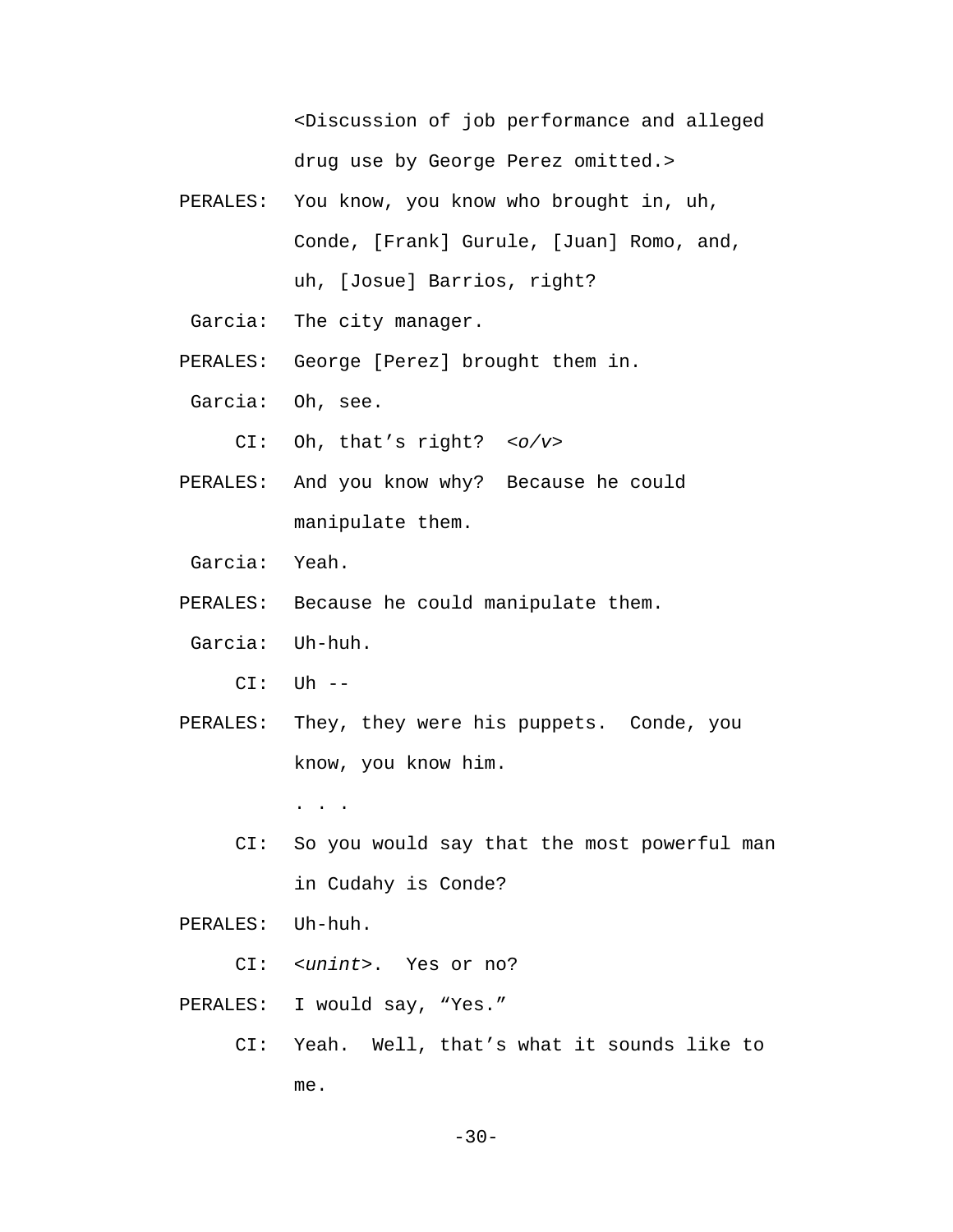- PERALES: I'm, I'm gonna tell you this -- *<o/v>*
	- CI: Uh-huh.
- PERALES: And then from there we start talking about your pot. . . .

24. Later, during the same conversation, PERALES, Coronado, and the CI discussed the manipulation of the 2007 Cudahy City Council election to permit CONDE to remain in office.

- Coronado: OK. Now, again, we all deal with pol --. Politics is what it is. But you know what, at the end of the day, we end up, we all, but we gotta make it happen for each and every one of us. However, if we work together as a collector --
	- CI: Um-hum.
- Coronado: We make a lot of things happen.
	- CI: Yeah. Yeah.
- Coronado: And then, for example, I know what's gonna in the next election. Conde may not stand a chance. If it's not up to people like Angel to help us.
	- CI: Um-hum. So Conde depends a lot on you then?

Coronado: Oh my God! *<o/v>*

 PERALES: He, he, he, won't admit it, but -- *<o/v>* CI: Yeah, of course. Yeah. *<o/v>*

-31-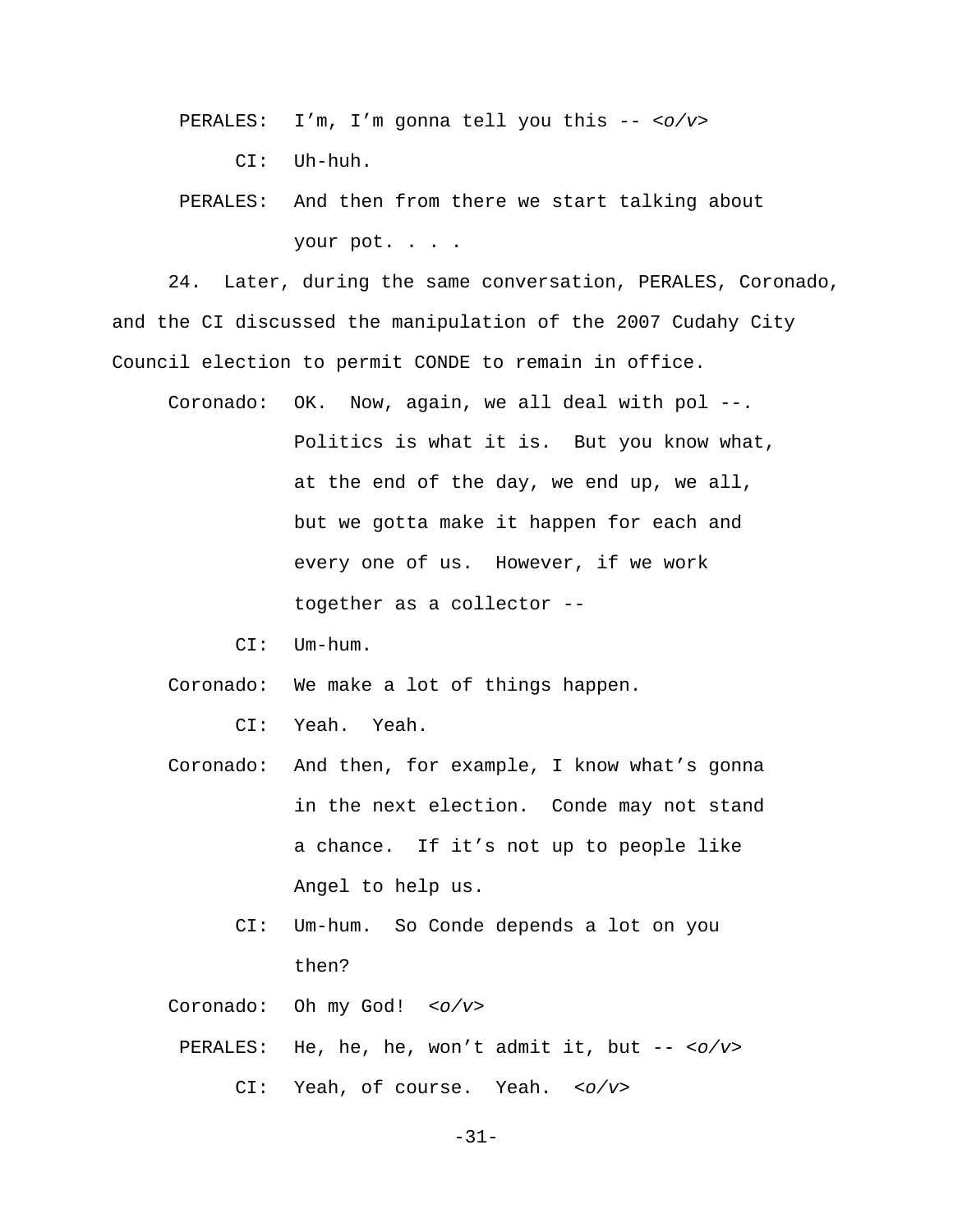Coronado: OK. I've dealt with Conde on a personal basis. There's no way. *<o/v>*

CI: Yeah.

- PERALES: If I wanted to, right now, by the end of the month he'll be out of there.
	- CI: *Just like that* <snaps fingers>. *Fuck!* Wow! The way you say it, you probably know a lot dirty secrets on this guy. <Laughs>
- Coronado: Yeah.
	- CI: Yeah.
	- PERALES: And besides the dirty secrets -- *<o/v>*
		- CI: Yeah. Wow!
- PERALES: So -- *<o/v>*
- Coronado: And even -- *<o/v>*
- PERALES: But -- *<o/v>*
- Coronado: Yeah. I mean, not just knowing the dirty secrets -- *<o/v>*

PERALES: Exactly.

- Coronado: -- the fact that, you know, when you ran for election, dude, how much did he win at the last election? What was the differential? Thirty? *<o/v>*
- PERALES: Twenty-five votes.
- Coronado: Twenty-five votes. *<o/v>*
	- CI: Twenty-five votes?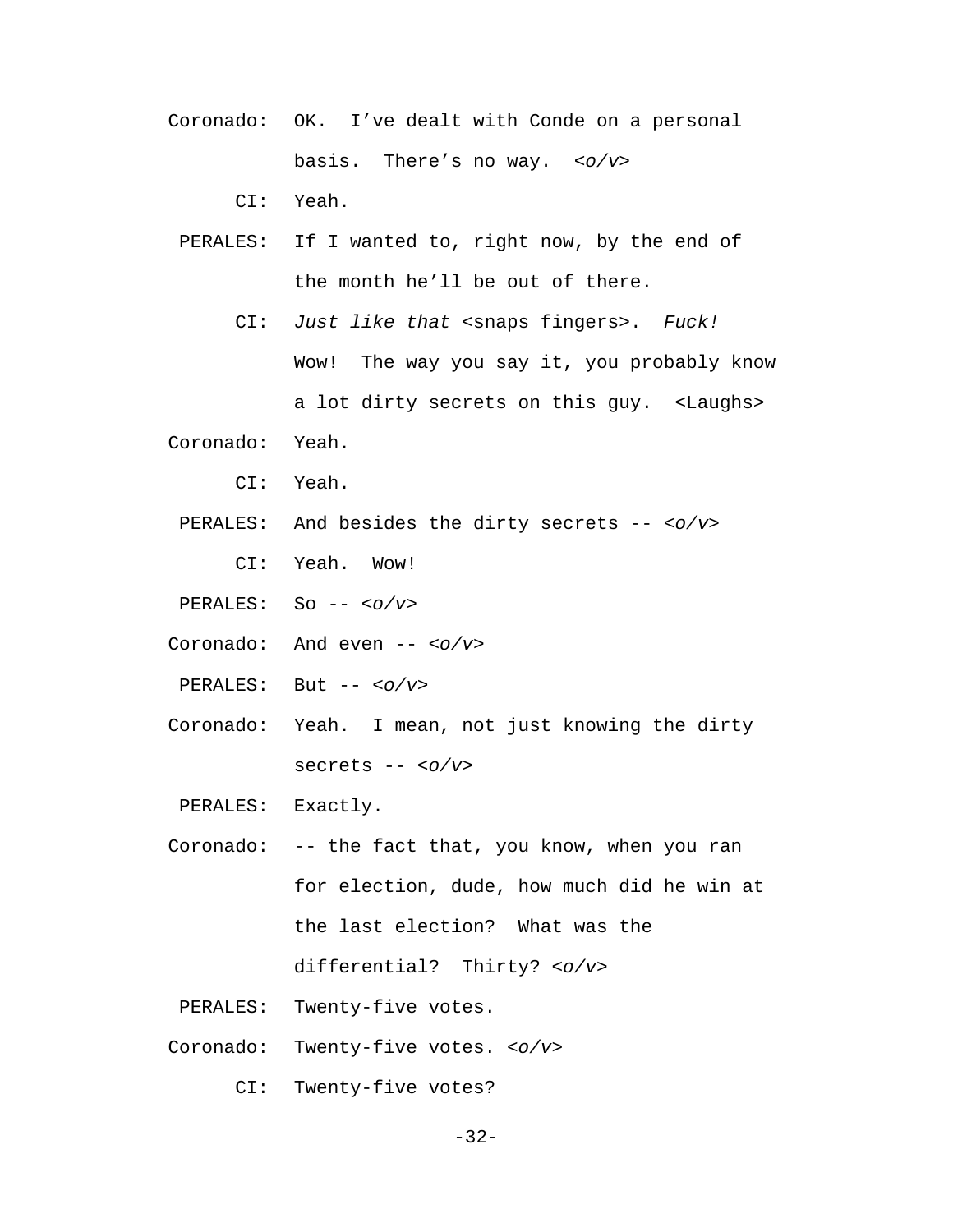Coronado: Dude, that's the difference -- *<o/v>*

CI: Wow!

Coronado: -- between making it and no power at all. *<o/v>*

- PERALES: And think, and you know who, who, who uh, quote, unquote, um, I wanna say, I had a, I wanna say about sixty people, seventy people voting against him.
	- CI: Um-hum.
- PERALES: And if I wouldn't have talked to them, they would have placed their vote, and he would've been gone.[5 ]
- Coronado: Yeah, I can vouch for Angel. If Angel's [sic] makes a -- *<o/v>*
	- PERALES: He would, he would, he would've lost by a hundred and twenty votes.
		- CI: Now, does, does he notice that? I mean -- *<o/v>*
- PERALES: No.
	- CI: Does he at least -- *<o/v>*

Coronado: That's just it -- *<o/v>*

<sup>5</sup> According to elections information website www.smartvoter.org, CONDE finished third of five candidates in a March 6, 2007, election for three of the five seats on the Cudahy City Council. CONDE received 472 votes. The candidate who came in fourth place received 439 votes. Accordingly, CONDE remained in office by a margin of 33 votes.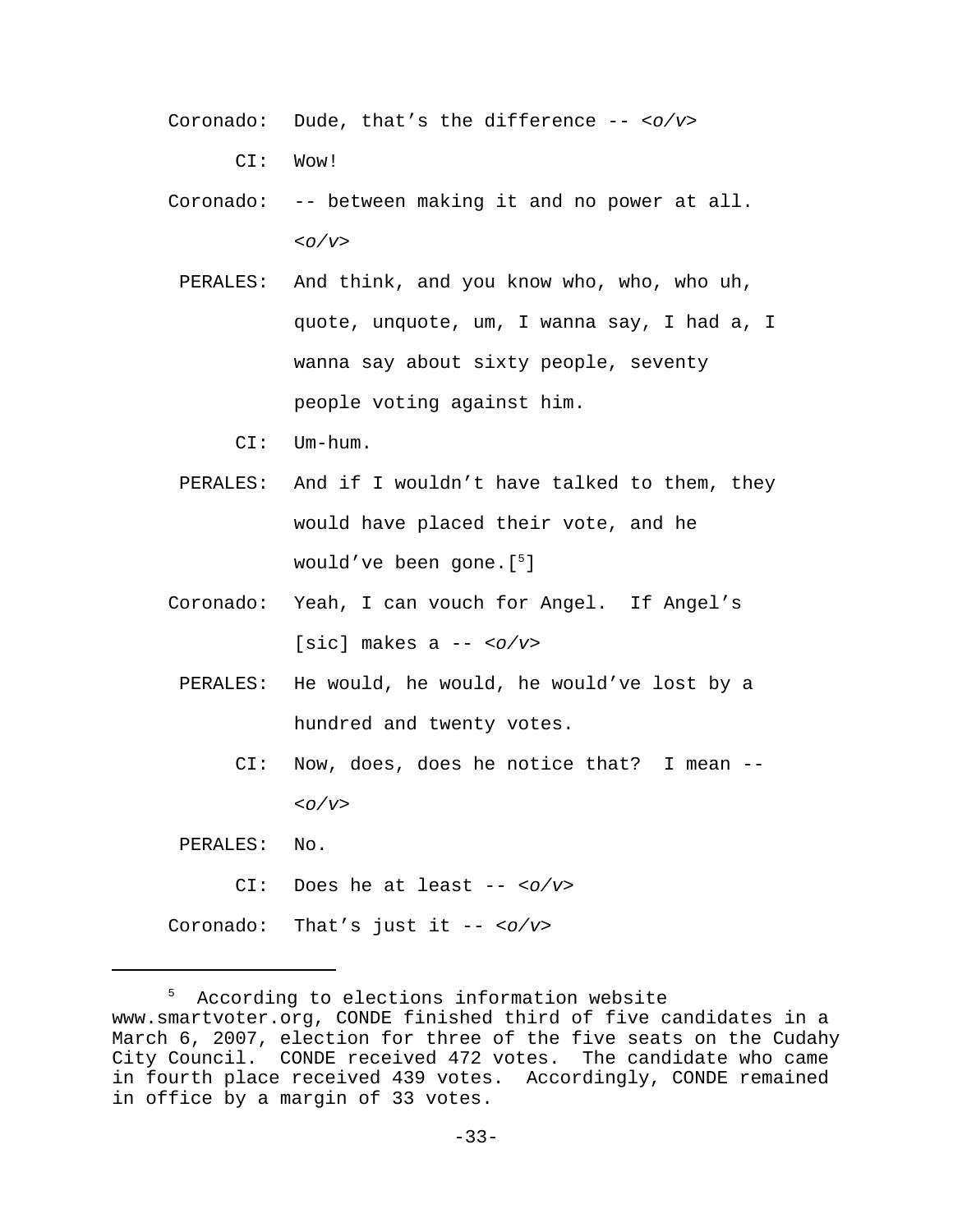- CI: -- say, "Hey, look, I really appreciate that"?
- PERALES: He, uh, he didn't know because, I, was working behind the scenes.

CI: Oh, yeah. Uh-hum. *<o/v>*

- Coronado: But I told him, and I, and I, and I showed him proof [of having manipulated the result of the March 6, 2007, Cudahy City Council election].
	- CI: Oh.
- Coronado: Yeah.

CI: That's all you needed.

- Coronado: Well, the thing is that, politicians remember only as of the last five hours, four hours. Um, I think we've gotta strike him hard.
	- CI: Um-hum.
- Coronado: And I think you gotta show what you can provide. You're good at articulating what the needs are especially in the community that you wanna service. And, I think that Angel has already expressed his interest in making it happen.
	- CI: I think that's what it means by, "Don't bite the hand that feeds you."

-34-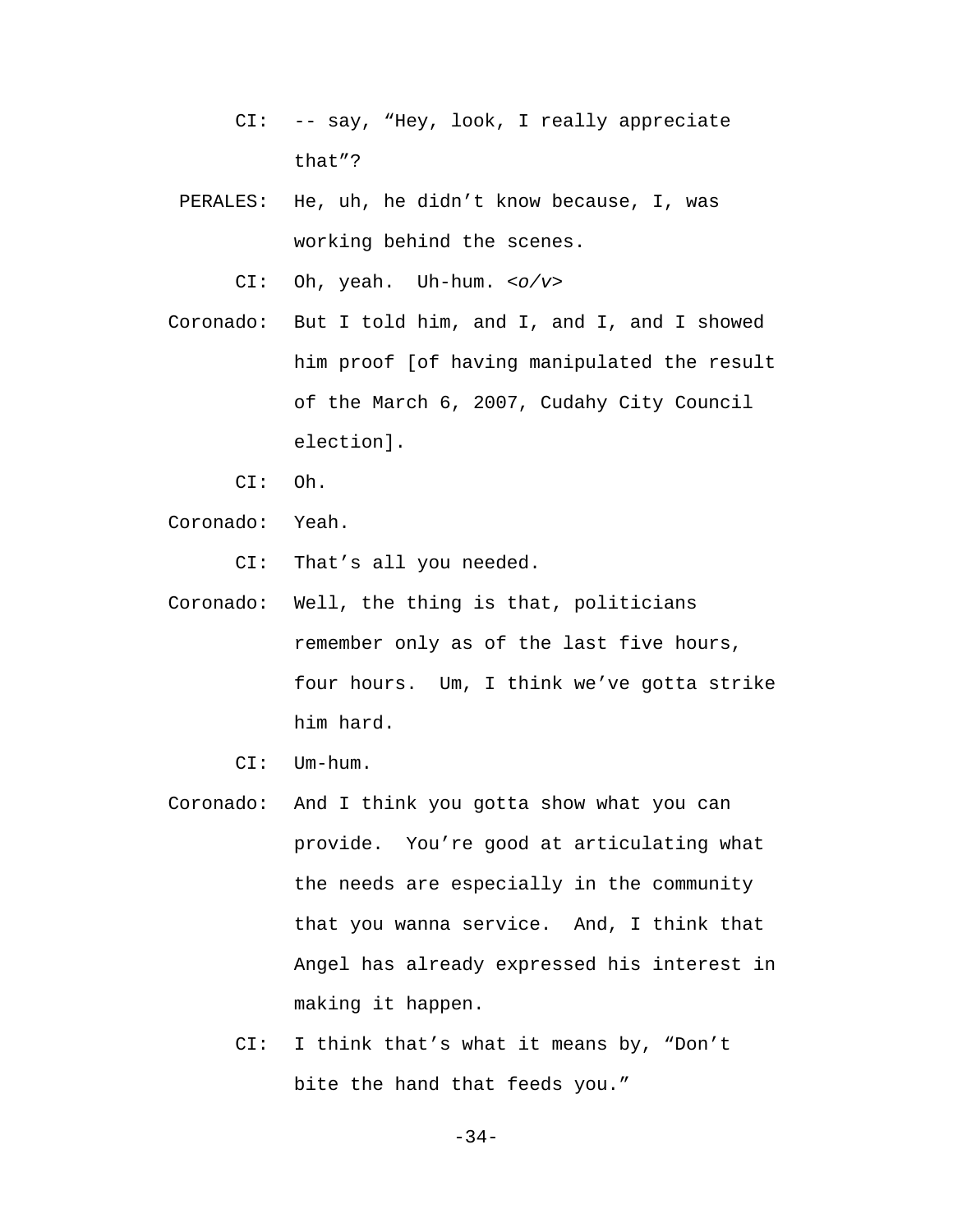Coronado: Oh --

CI: I mean -- *<o/v>*

- Coronado: Yeah.
	- CI: -- you do have to --
- Coronado: I know, I mean, and --
	- CI: Yes.
- Coronado: And like they've said -- *<o/v>*
- PERALES: Yeah.
- Coronado: -- I mean, we've talked this, about this before. At some point, yes, it'd be nice for all us jus-, all of us to congregate in a different location, in a different city altogether --
	- $CI:$   $Um$   $--$
- Coronado: -- and have s-, you know, and, and enjoy the, you know, like the Romans did -- enjoy the, the spoils of, you know, victory.

25. Later, during the same conversation, PERALES, Coronado, and the CI discussed the profits the CI expected from a marijuana dispensary in Cudahy.

> CI: I see. Well I, I estimate that by being in Cudahy, um, and now comparing, uh, with the sales from [name of the city where the CI's then-existing dispensary was located]. You're probably be looking at two and a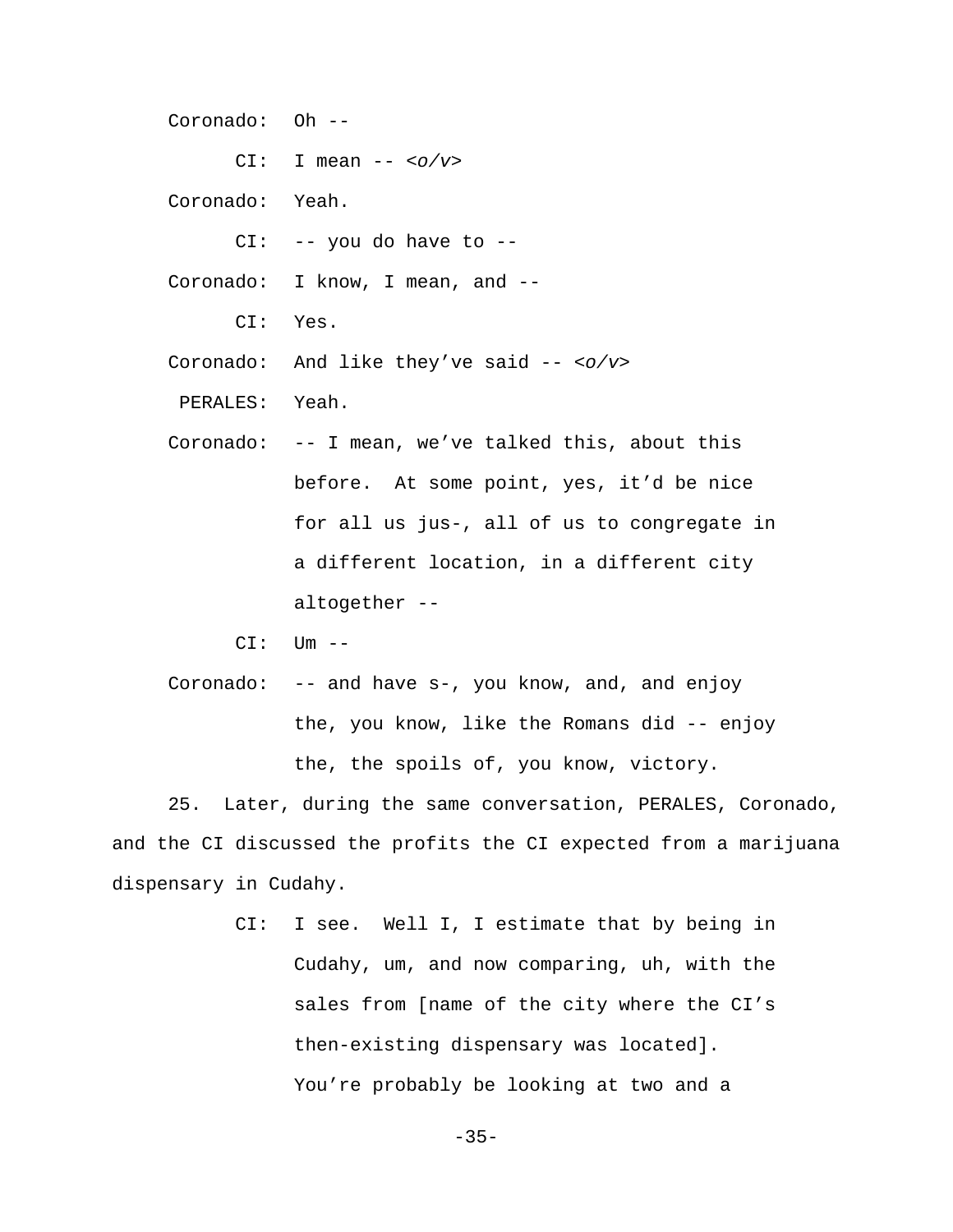half million dollars.

Coronado: Two and a half?

CI: Um-hum. Probably, within a year.

PERALES: Yeah.

 CI: That's the kind of cash that I see in Cudahy. That's why it's crucial to me, you know, if I can get all your help when it comes to that 'cause that's, that's the kind of money it will be, it will be. I know that I will make it.

26. Coronado left the Antigua Latin Bistro, and PERALES, Garcia, and the CI continued the conversation, including a discussion of a "massage parlor," then under construction, in which PERALES was an investor and which, in fact, offered illicit sexual services in the guise of therapeutic massage treatments.

- CI: So, right now, you're like, you work for the Sheriffs kind of in a way? You're like the City's representative in the Sheriff's Department. Hmm. So of course they maintain you informed of anything. What about the massage parlors that, uh -- *<o/v>*
- PERALES: Oh, I've been trying to look the other way.

CI: <Laughs>

Garcia: <Chuckles>

CI: Is that right?

-36-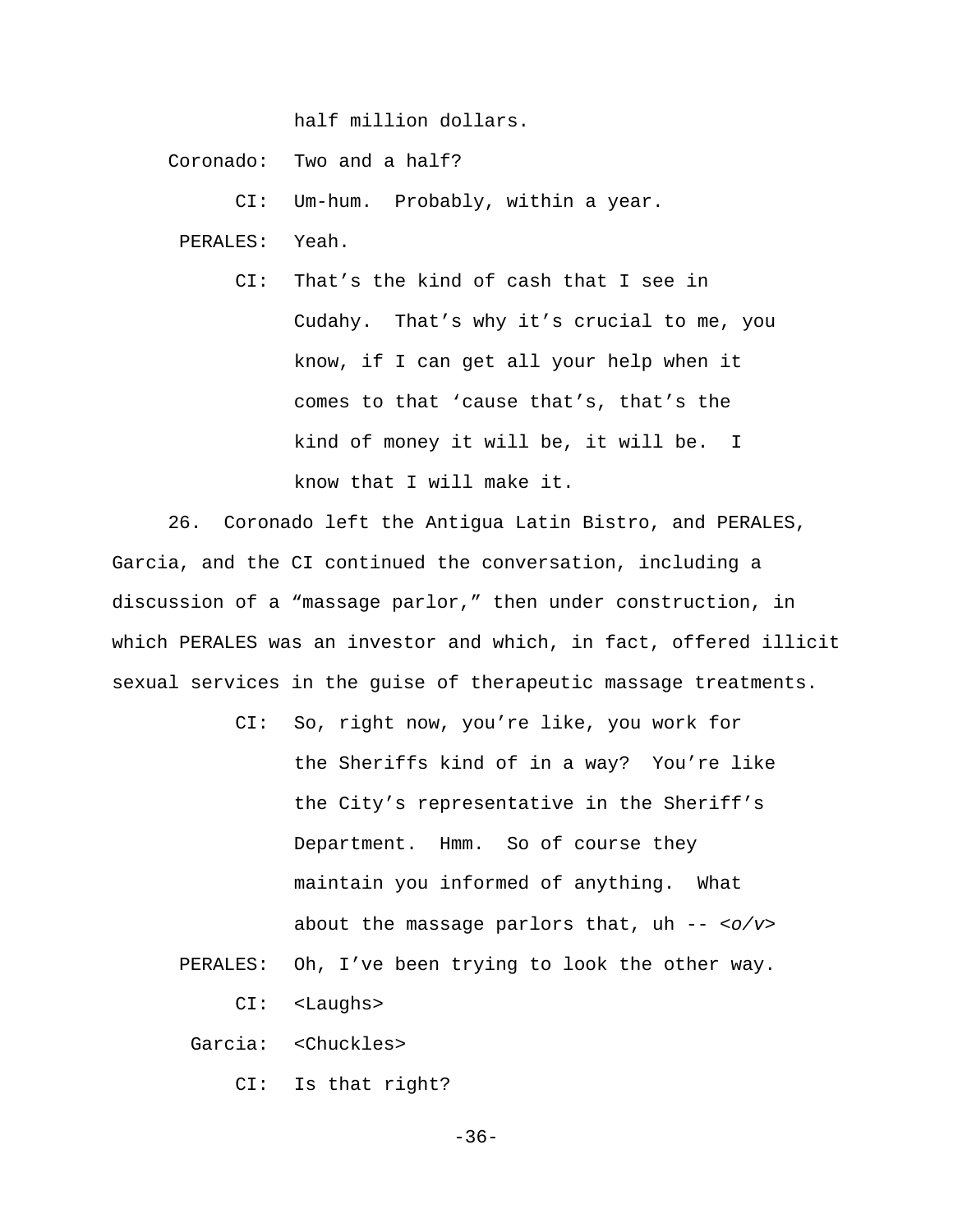PERALES: <Chuckles>

 CI: I'm thinking like, "Son of a Bitch! They took off with my idea!" Yeah.

PERALES: It's under construction right now.

- CI: You know that they've been advertising the shit out of it, the hell out of that.
- PERALES: Yeah.
	- CI: *La Opinion* [Spanish language newspaper] has like uh, a big article. Well, not article, but, uh, an ad. So when I look at it I go, "Wow! Cudahy! Interesting." So then I did some research I said, "Wow! There are more in the city, *one*."
- PERALES: Actually there are two.

CI: Oh, there are two now?

 PERALES: And once we, and once we open, um, the third one, one of them is gonna leave.

CI: Oh, one of them is gonna leave?

PERALES: Yeah.

CI: Man! You're a bad ass!

Garcia: <Chuckles>

 CI: Wow! How did you? I mean, that's a very, uh, wow! Yeah, they, I mean, it's a great business. I mean, think about it, there's uh, I don't think there's, there's no, no

-37-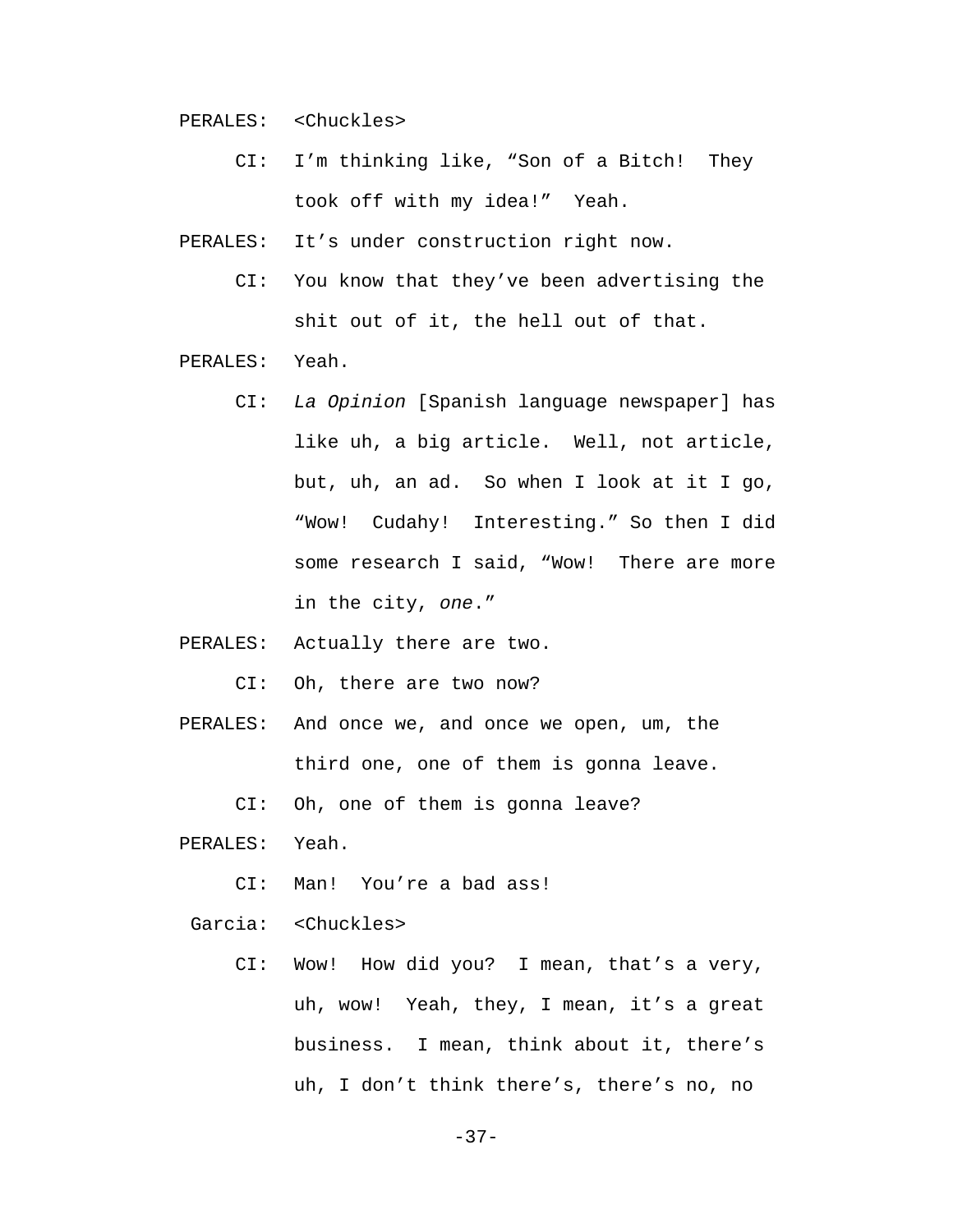other massage parlor in the ten mile radius. I mean, just like the -- *<o/v>*

Garcia: There's *<unint>*

- PERALES: Yeah, there's the one *<unint>* across the street from your brother's -- *<o/v>*
- Garcia: Yeah.
- PERALES: -- but, uh, compared what they have and what we're gonna have.
	- CI: Hmm. Wow! Now, I have to ask you this, I mean, do you have some investment on it? <Chuckles> Uh, is it -- *<o/v>*
- PERALES: Tempted, I, I'm tempted to -- *<o/v>*

CI: -- is it open to other investors?

- PERALES: Um, we have, uh, there's four of us. It's my building.[6 ]
	- CI: Oh, it's your building? Oh, fuck! OK, so,

<sup>6</sup> On April 11, 2012, the CI met with CONDE at Mazatlan restaurant in Paramount, California. The meeting was audio recorded. The meeting was conducted in the Spanish language, and I have reviewed a recording of the meeting. During the meeting, CONDE described a "massage parlor" business he would be opening several partners, including PERALES. CONDE described the location of the "massage parlor" as on "Atlantic and, uh, between Cecilia [Street] and Santa Ana [Street]." CONDE stated that the "massage parlor" would have twelve rooms, including "one room with a jacuzzi." CONDE answered, "I imagine some fifteen," in response to the CI's question, "And how many girls do you plan to have there?" CONDE thereafter described and, using a pen and a place mat, diagramed the partnership and the physical layout of the "massage parlor." In response to the CI's inquiry whether there would "be sex from, from, from morning to evening," CONDE responded, "Yeah, yeah."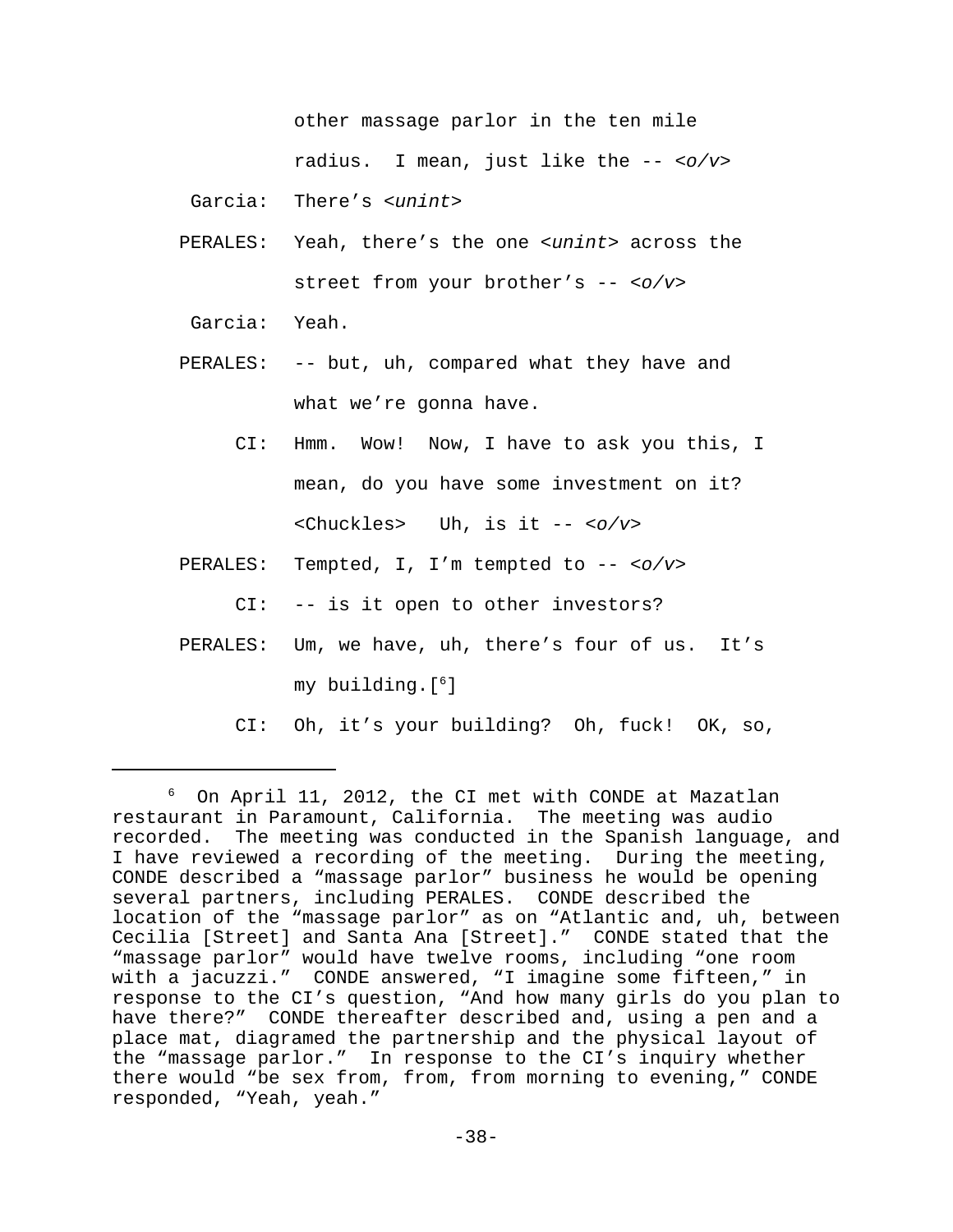well, how many buildings you own?

PERALES: No, actually I'm leasing it.

CI: Oh, you're leasing it? Oh, OK.

- PERALES: If I want I could uh, kick the other guy on the back out and that's where I'm thinking of, uh, putting you [the CI's marijuana dispensary] up there.
	- CI: OK, that's what I was, that was my next question, "Will you help me?" 'Cause you know is really difficult to find a lease for that. OK, then I'm, uh, I'm, I'm at your, uh, at your disposal. I mean --

27. Later, during the same conversation, PERALES and the CI discussed how PERALES came to be an investor in the "massage parlor," the profitability of that business, the profitability of the CI's contemplated marijuana dispensary in Cudahy, and PERALES' relationship with the Los Angeles Sheriff's Department ("LASD"). (According to the "About the City" section of www.cudahy.ca.us, Cudahy is policed by the LASD.)

 PERALES: Yeah. He goes, "Angel, when you get up in your feet and you, and you build this place, then --" *<o/v>*

CI: Then we'll talk.

 PERALES: But now I have the investor say, "What the hell? Just have him rent it to you for

-39-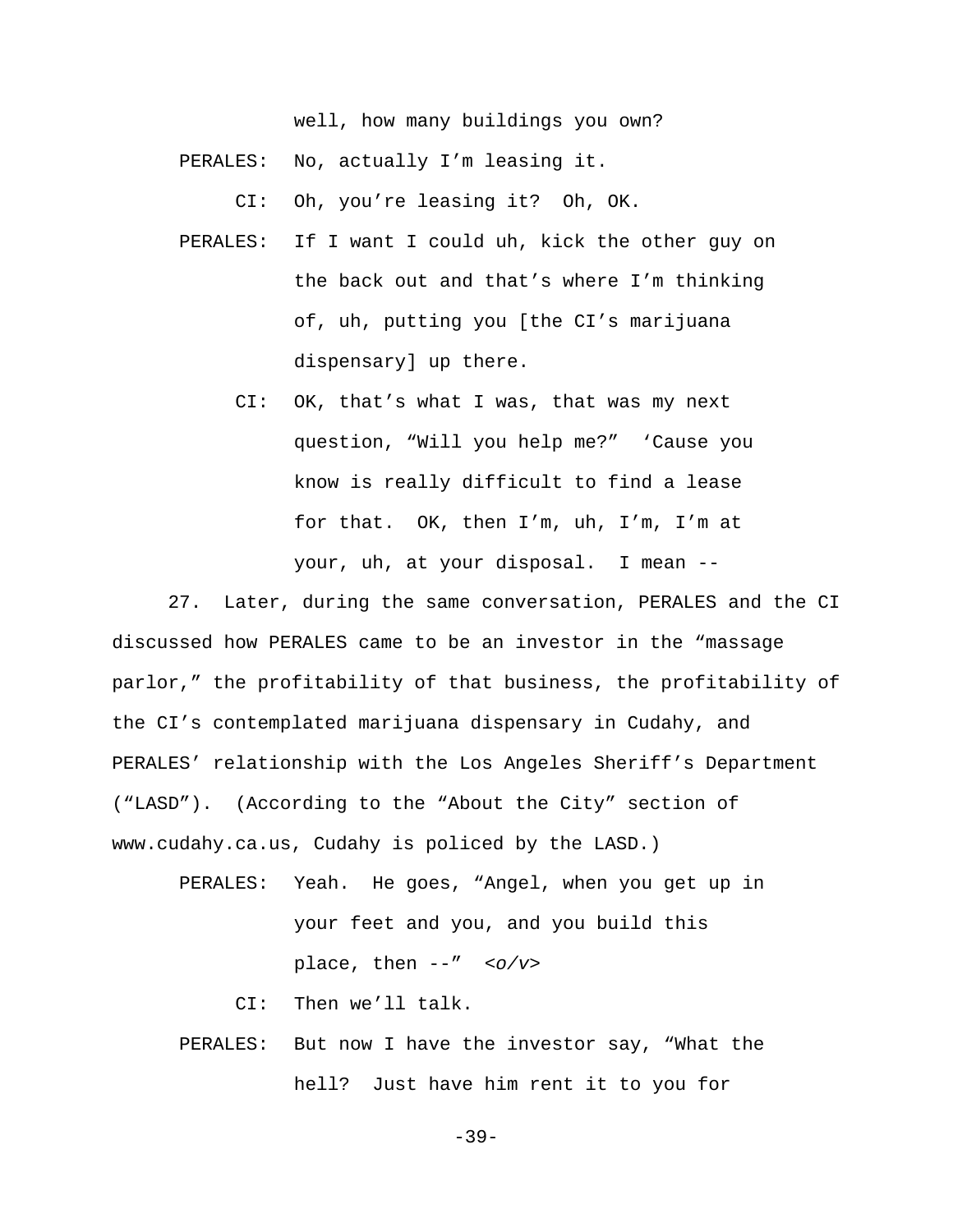free."

CI: Yeah.

PERALES: You know.

 CI: Well, why did you get investors for, man? You should have just done it on your own.

PERALES: No, no they, they found me.

- CI: Oh, they found you? Oh, OK. I see. Wow! Wow! That's a gold mine right there. How do they select the girls?
- PERALES: They personally, Mama-san has been in business for --

CI: Oh, Mama-san?

PERALES: She used to have a place in -- *<o/v>*

CI: She's Vietnamese, right?

- PERALES: No, Korean.
	- CI: Oh, she's Korean.
- PERALES: She used to have a business in, uh, in San Francisco. You know, it's ["massage parlors" offering sexual services] legal, that's legal over there [in Korea]. *<o/v>*

CI: Yeah, yeah.

- PERALES: Did you know that? It's legal over there? CI: The massage parlor? Yeah.
- PERALES: Well, she had a business there and she came over here.

 $-40-$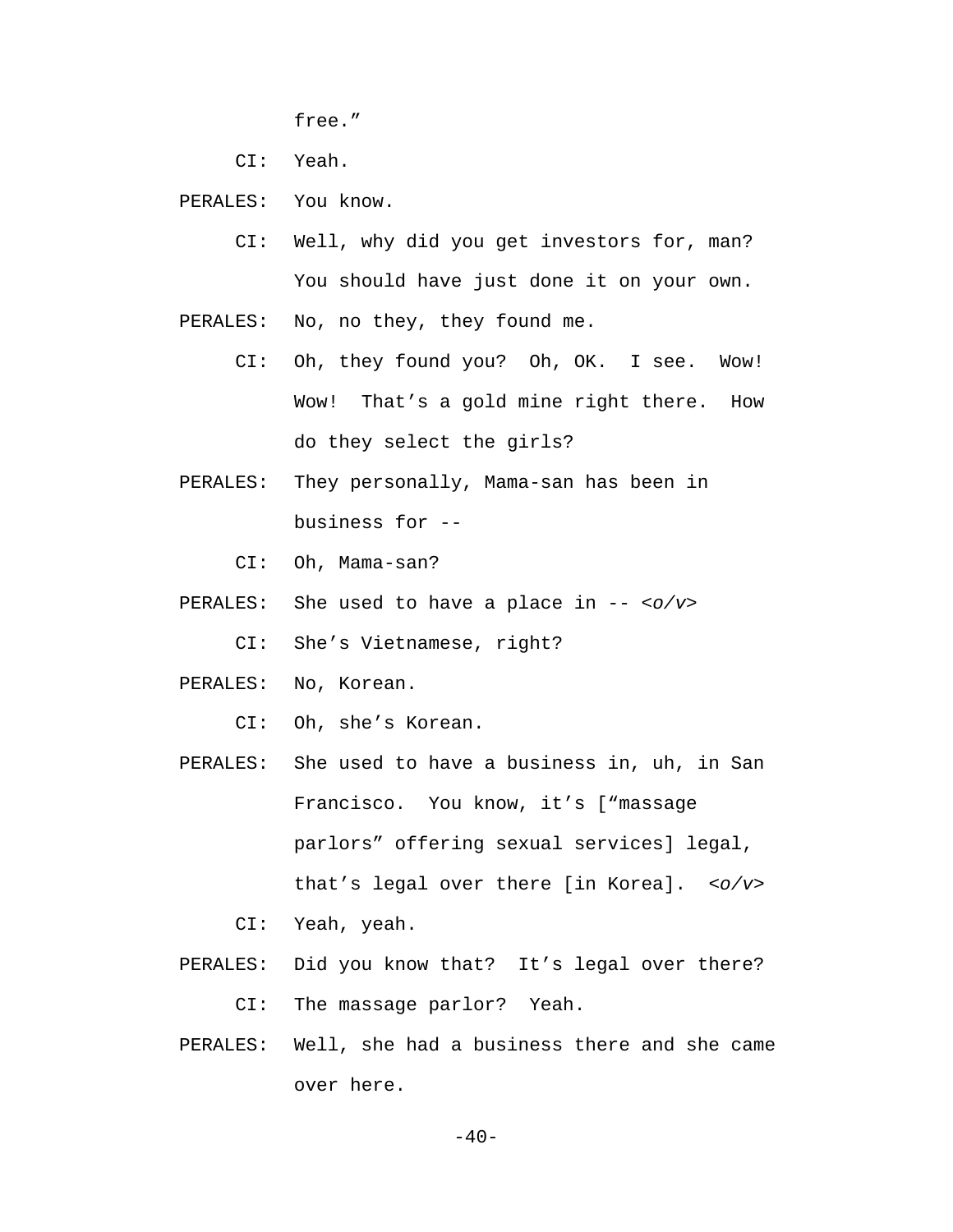CI: Yeah, because that's a cash business. PERALES: Yeah.

. . .

- CI: Wow! So, well, I can assure you that we will make more [through a marijuana dispensary in Cudahy].
- PERALES: No, I, and you know what? That was my plan before we did the money turn-around.

CI: Right.

- PERALES: To go uh, to go ahead and uh, and uh, and say, "*<unint>* let's go into business. I got the building, location, *<unint>*, and everything."
	- CI: Wow!
- Garcia: <Chuckles>
- PERALES: Yeah.

 <Discussion of marijuana prices and profit margins omitted.>

 CI: . . . And like I said, everything is about running well and if there's a problem, take care of the problem right away. Don't wait until it becomes too late. And, uh, and I tell you what, once I'm there, you won't hear uh, nothing. I mean, everything will run as, uh, you guys won't even know we're

-41-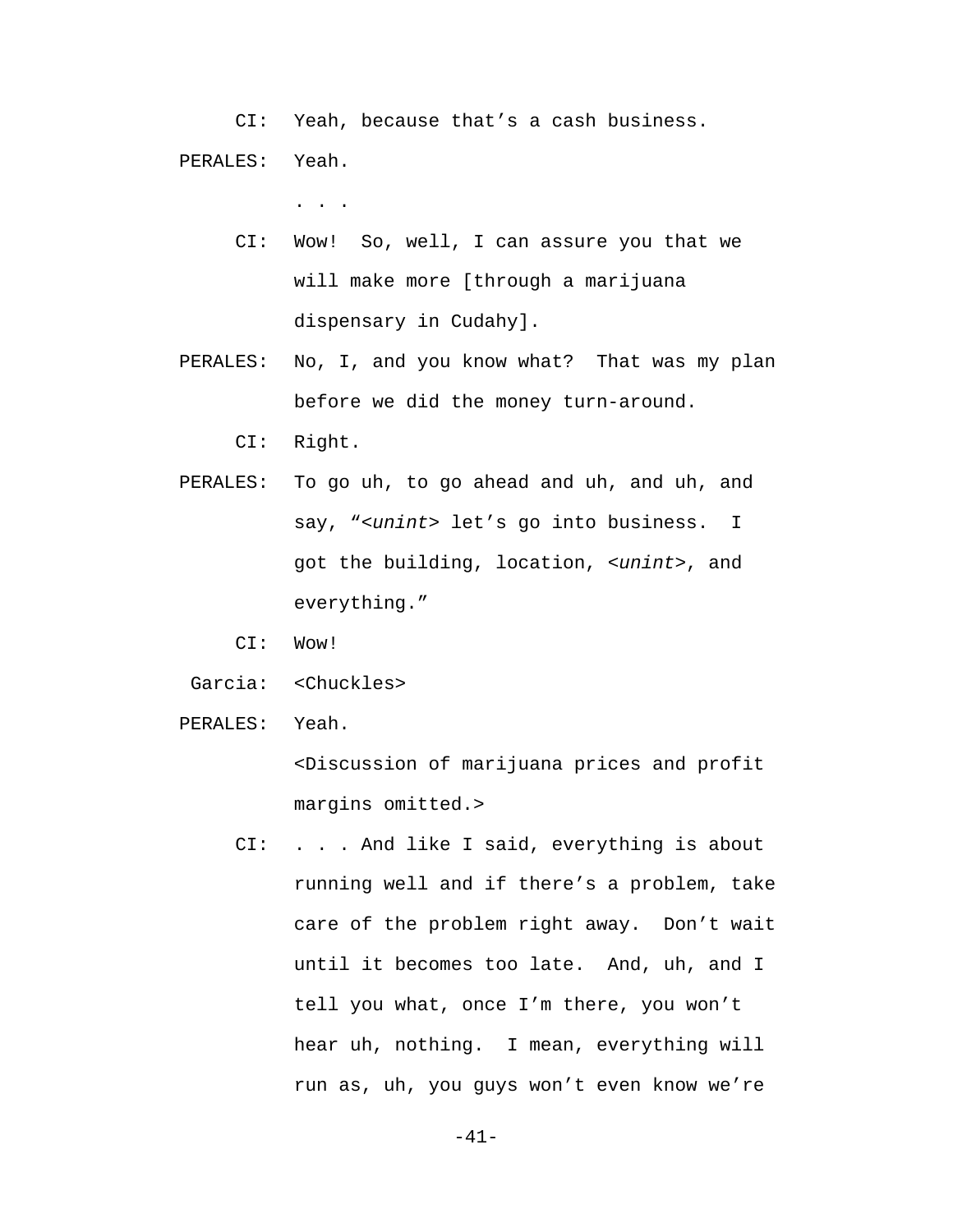there. Yeah.

PERALES: Right.

- CI: And that's basically what every city wants, you know. Um, now, do you think the Sheriff's Department will be a problem?
- PERALES: You know what? I'm getting in with the [LASD Deputy's title] -- *<o/v>*
	- CI: Oh, OK.
- PERALES: And uh -- *<o/v>*
	- CI: I was gonna say. Yeah.
- PERALES: And I know who is crooked.
	- CI: OK. <Laughs> Really? OK. <Chuckles> How can you tell? <Discussion of alleged corrupt dealings involving local towing businesses omitted.>
- PERALES: OK? Well, he just got transferred to Cudahy, but I knew all about him before we, he came in.
	- CI: What city was he in before?
- PERALES: In [name of area within Los Angeles County].
	- CI: Oh, [name of area within Los Angeles County]. OK. Oh, that's a big city right there. Yeah.

-42-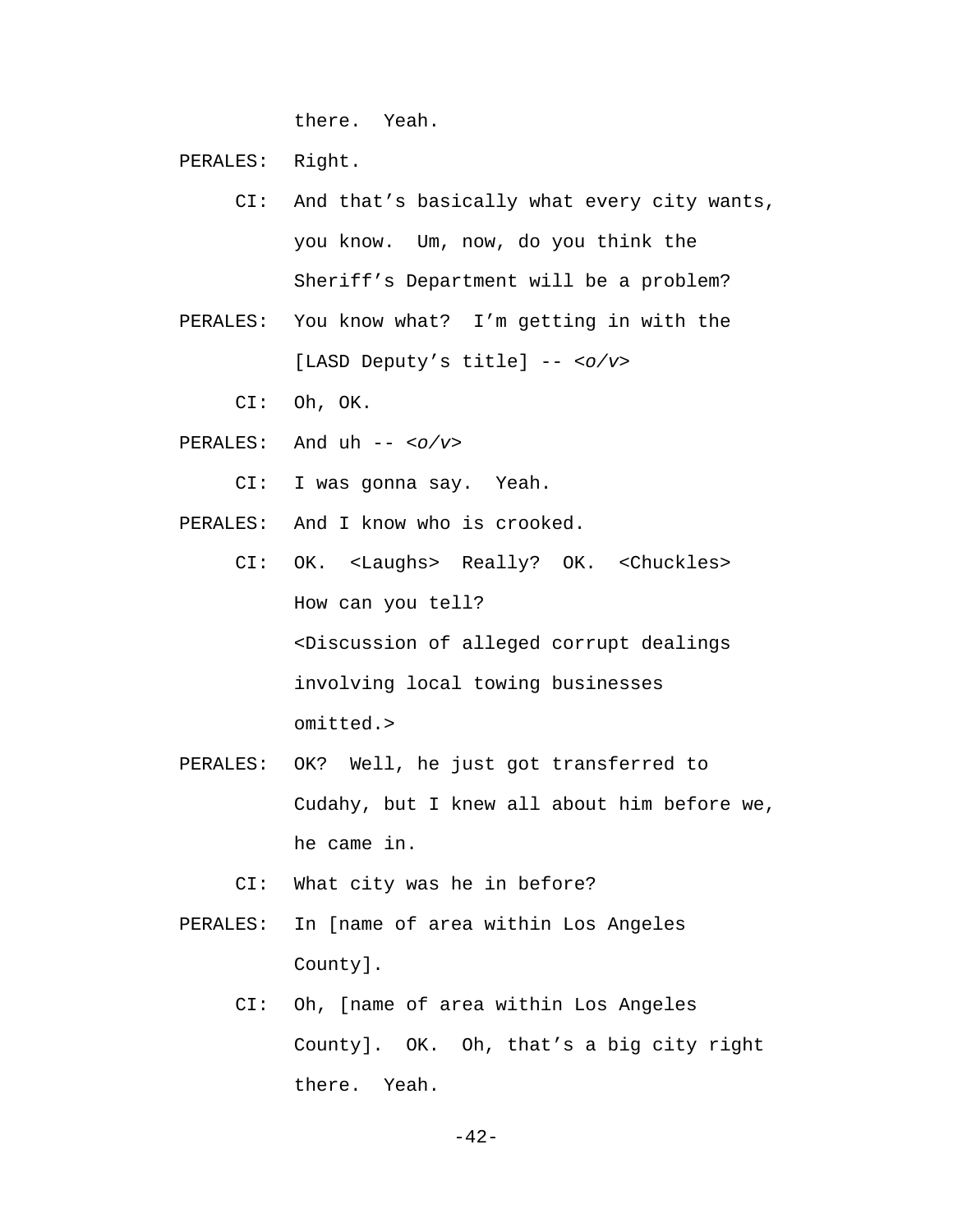- PERALES: Yeah. So 'cause watch, I know his number, and he knows I know his number.
	- CI: I see. <Chuckles> Now I feel more relieved. Yeah.
- PERALES: So I know what, Hey, no, *How the saying goes? Money makes the monkey dance.*
	- CI: *Even the monkey dances. Right. In other words, I would have to also give him his cut?* We'd have to give him a little*,* OK. Uh, that's not a problem. *Like I'm telling you,* two and a half million [dollars], OK, boom, boom, boom! *There it is! You know what? I'll be happy* with one third of that. The key is to retire as early as possible. . . .

## JANUARY 26, 2012, TELEPHONE CALL WITH PERALES

28. Very late in the evening of January 26, 2012, PERALES called the CI, in response to several calls from the CI. The conversation was audio recorded. I have reviewed a recording of the conversation. The portions of the conversation transcribed below were entirely in the English language. The bracketed language is my interpretation of the conversation.

29. During the conversation, PERALES and the CI discussed a meeting with CONDE and SILVA that PERALES had arranged for the next day.

-43-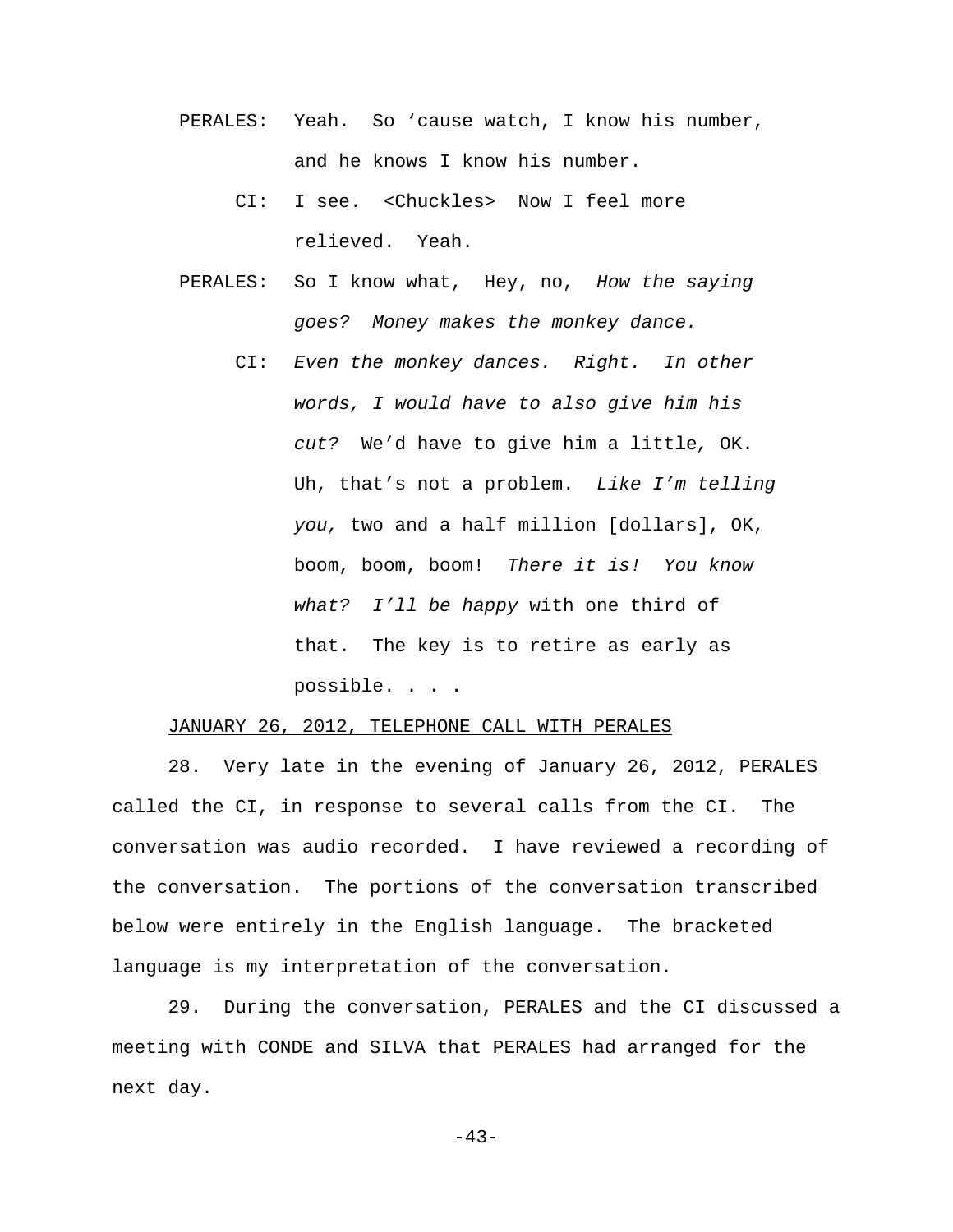- CI: All right. 12:30. And, uh, eh, do you know by any chance the address of the place? Or, I mean, I could look it up, but I don't know if you know it by heart. *<Discussion of the location of the Dal Rae restaurant in Pico Rivera, California.>*
- CI: No, thank you. I really appreciate it for setting up the meeting and who am I gonna have the pleasure to meet?
- PERALES: You will be meeting with David, David Silva.

CI: Uh-huh.

 PERALES: And Osvaldo Conde. They call him "Conde." CI: Conde? Oh, OK.

PERALES: Yeah.

 CI: They're like the honchos over there at Cudahy, then. Hey, I like that though. Thank you, thank you, thanks for making that happening. OK -- *<o/v>*

PERALES: Yeah.

30. PERALES then discussed another person who, like the CI, wanted to open a marijuana dispensary in Cudahy, and who had attempted to bribe Cudahy city officials the previous week by giving each member of the City Council a laptop computer in exchange for being considered for permission to operate a

-44-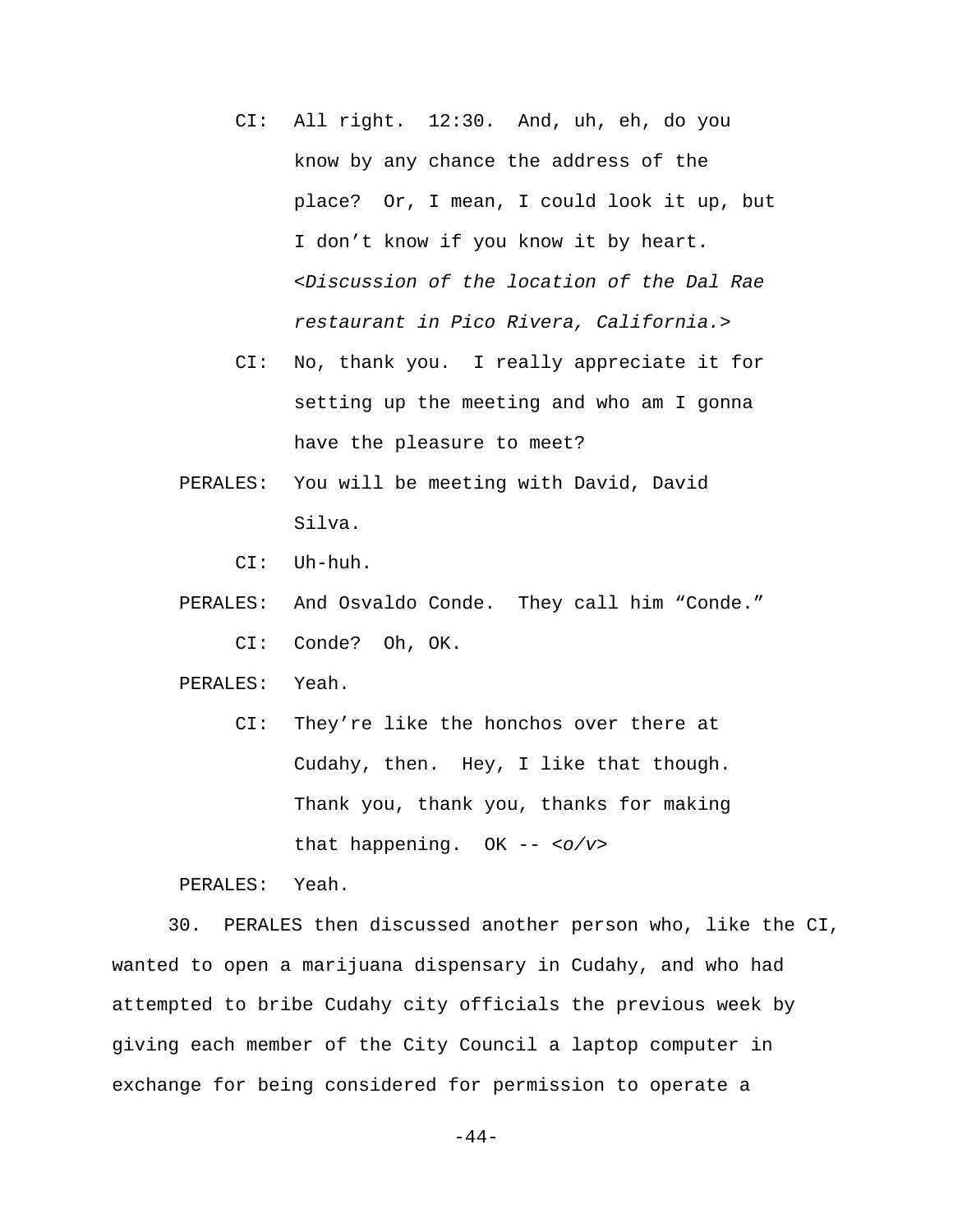marijuana dispensary in Cudahy. PERALES informed the CI that CONDE and SILVA were interested in receiving bribes in the form of cash, not laptop computers. The CI then requested that PERALES inform him how much he should offer to pay CONDE and SILVA. PERALES advised the CI how he should broach the subject of paying bribes and offered to broker the transaction between the CI, on the one hand, and CONDE and SILVA, on the other.

- PERALES: You know, um, just to give the heads up, uh, someone came in last week. I, I just found out on, on Tuesday.
	- CI: Uh-huh.
- PERALES: Um, this person came in, uh, 'cause on Fridays I got meetings all day, and I wasn't at City Hall.
	- CI: Right.
- PERALES: Um, this other guy came in on, on, on, uh, on Friday and this guy met with uh -- with Osvie [CONDE], David [SILVA], and the City Manager [Hector Rodriguez]. Well, this guy came in with uh, uh, trying to, uh, uh, trying to, uh, uh, buy all of the, the whole city council with five laptops.
	- CI: Oh! No shit!? <Laughs>

PERALES: Yeah.

CI: <Laughs> Oh my goodness!

 $-45-$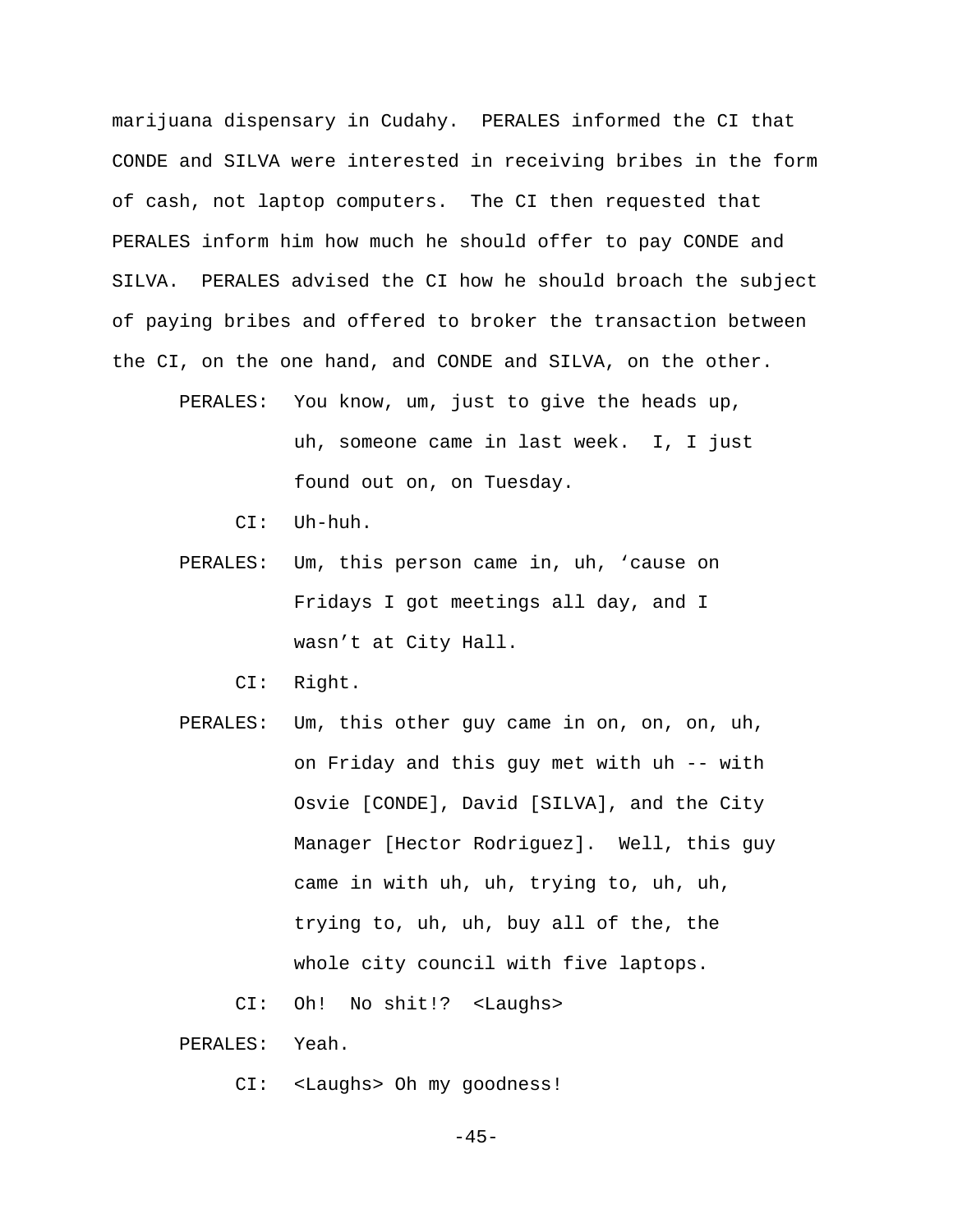PERALES: But these guys don't want shit like that. All they want is fuckin' cash. Especially the ones [Cudahy City Councilmembers] that are not working.

CI: Exactly.

 PERALES: Those are the ones that, uh, the ones that, uh, we're meeting tomorrow.

CI: OK. Well, uh -- *<o/v>*

- PERALES: And, uh -- *<o/v>*
	- CI: You know, you know it will happen with me. I mean, all I need is just to settle a number, and, uh, and, uh, I mean, uh, do you think they'll, they'll bring that up tomorrow? Or what do you think?
- PERALES: Uh, you know, you can, this is the way you play them, OK, the way you play them is like, like, "I'm gonna give to, uh, donate, donate for a campaign, donate to the personal matters, and if, if you assure me, you know, or if you see what I bring to the table, hey, you know, I'm always going to be there."

CI: OK.

PERALES: Now --

CI: OK. But uh -- *<o/v>*

 $-46-$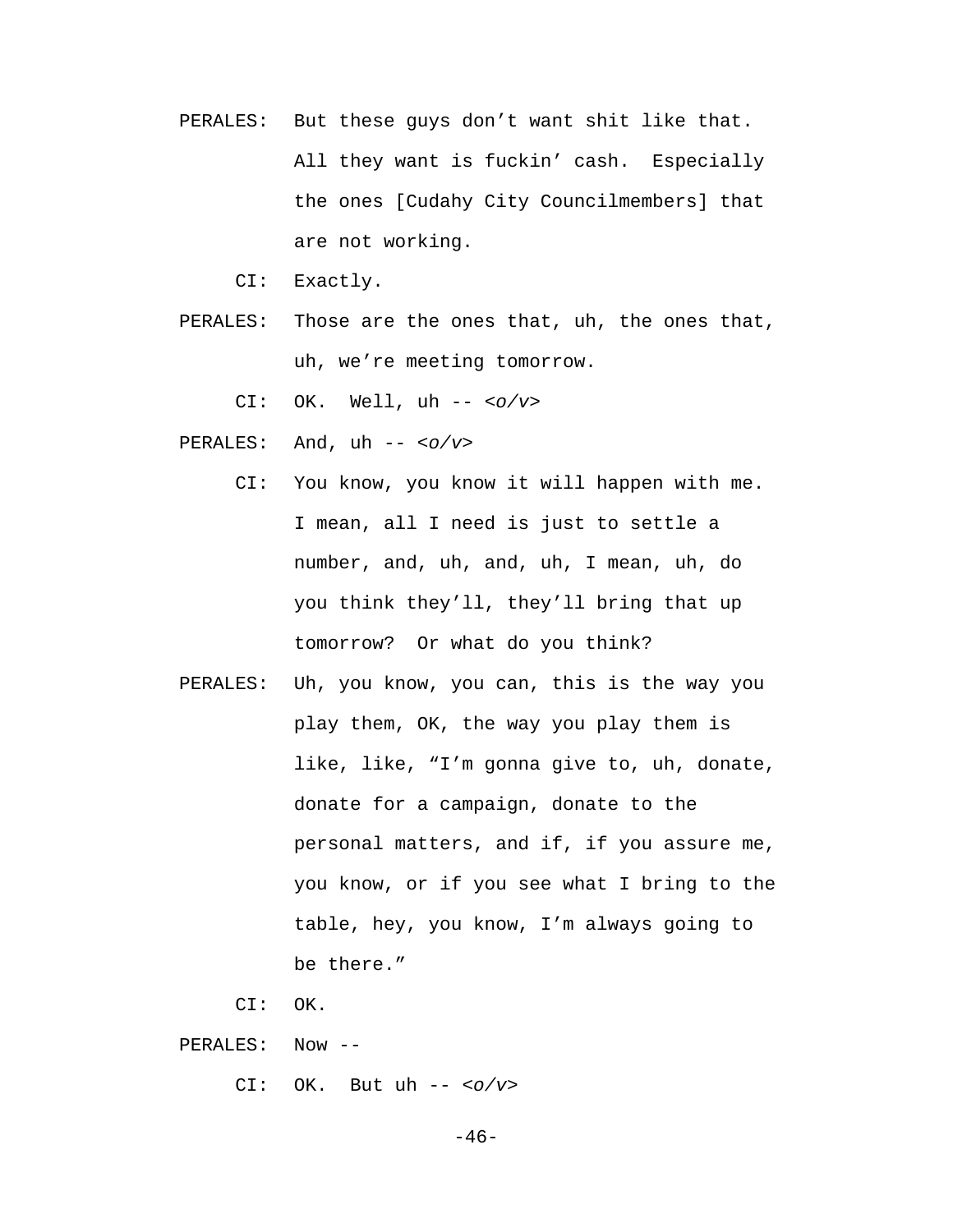- PERALES: -- there's, there's a lot of people trying, trying to go into, with anything that works.
	- CI: Yes, yes, of course, the sooner that, the closer it gets to that date [expiration of the moratorium on marijuana dispensaries], uh, the more people will try to persuade the City Council. That's for sure. Yeah.
- PERALES: Uh-huh.
	- CI: Now, um, well, I'm sure that also you have taken the time to kind of tell them a little bit about me too, right?
- PERALES: Yeah, because they won't, they won't meet with anybody.
	- CI: Yes.
- PERALES: If they don't know them, they fuckin', they go, they asked me, "Do you know this guy?" I go, "Oh, yeah! I know him for quite a few, a few years." You know?
	- CI: Um-hmm. OK.
- PERALES: "For sure," I go. "You know, he'll tell you what it is, and if you guys, you know, if you guys don't tell him what you guys want. Fuck it!, by all means, if you want to go through me, by all means."

$$
-\,4\,7\,-
$$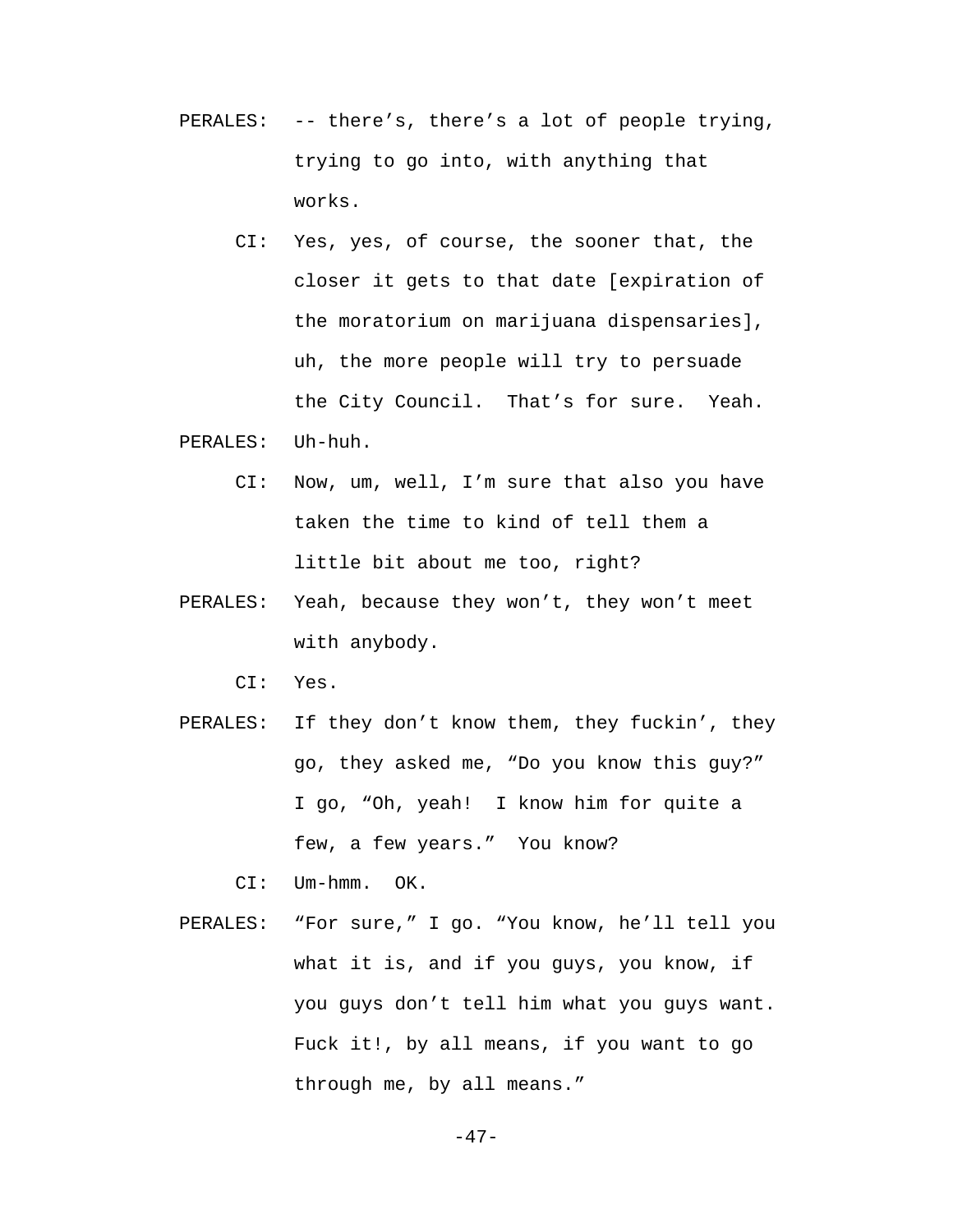CI: Exactly.

 PERALES: "Now, you know, if you guys don't want to get involved, just say a number, and I'll talk to him and, and we'll make things happen."

31. Later during the same conversation, PERALES informed the CI that CONDE and SILVA, in their positions as Cudahy city officials, were accustomed to receiving bribes.

- CI: But, uh, based on your experience with them, Angel, I mean, it's, just let's say if I say that, um, uh, how much do you think I should start with them? I mean, what, what's your, how much do you think they will ask me at first?
- PERALES: They, they, they'll, I mean, these guys are not your typical, uh, council people. They, they fuckin', uh, they fuckin', uh, they've dealt with, uh, you know, people that throw money down.

32. Later during the same conversation, PERALES informed the CI that he should expect to make multiple bribe payments to CONDE and SILVA, and that CONDE and SILVA were not interested in receiving only campaign contributions from the CI. PERALES also instructed the CI that the CI's monetary payments to CONDE and SILVA should be in the form of cash, and not checks.

$$
-\,4\,8\,-\,
$$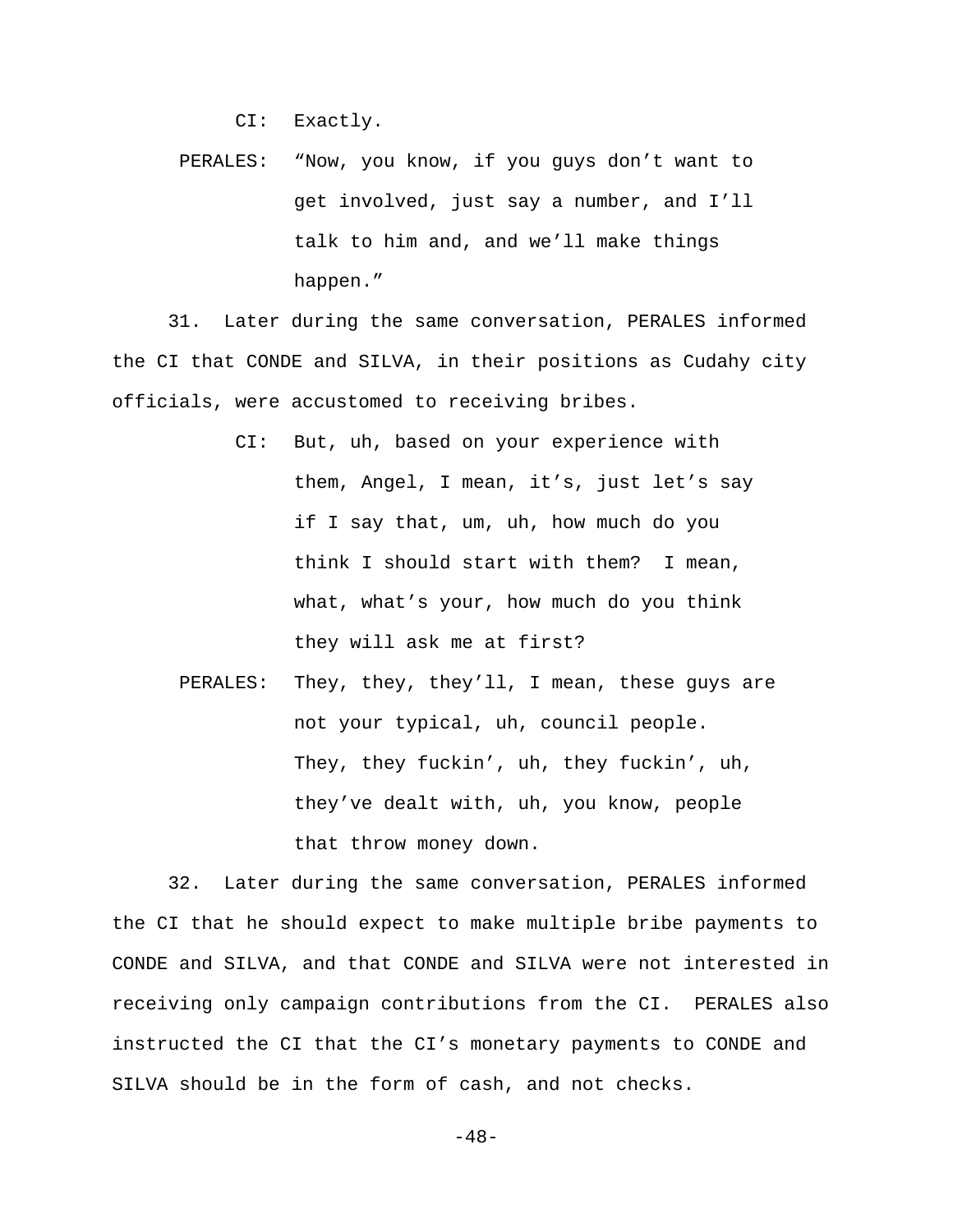- PERALES: You know, and once you get your thing and you give them their last chunk, they leave you alone. Then go back, as long as you go back every, every Christmas and every fuckin' campaign -- *<o/v>*
	- CI: Campaign, yeah.
- PERALES: Yeah. You know? Or, they don't want you to give to the, they don't want you contribute to the campaign and ain't get jack. 'Cause then they're fucked they can't get anything there.

CI: I see.

PERALES: You know what I mean?

CI: So -- *<o/v>*

- PERALES: Because they have to report everything that they -- they get on checks.
	- CI: Oh, that's right, that's right, that's true.

PERALES: Right.

CI: So in other words, everything cash then.

PERALES: Right.

33. Later during the same conversation, PERALES advised the CI not to inform CONDE and SILVA how profitable the CI expected his marijuana dispensary to be, and that the CI could initiate a discussion of bribe payments by first mentioning to CONDE and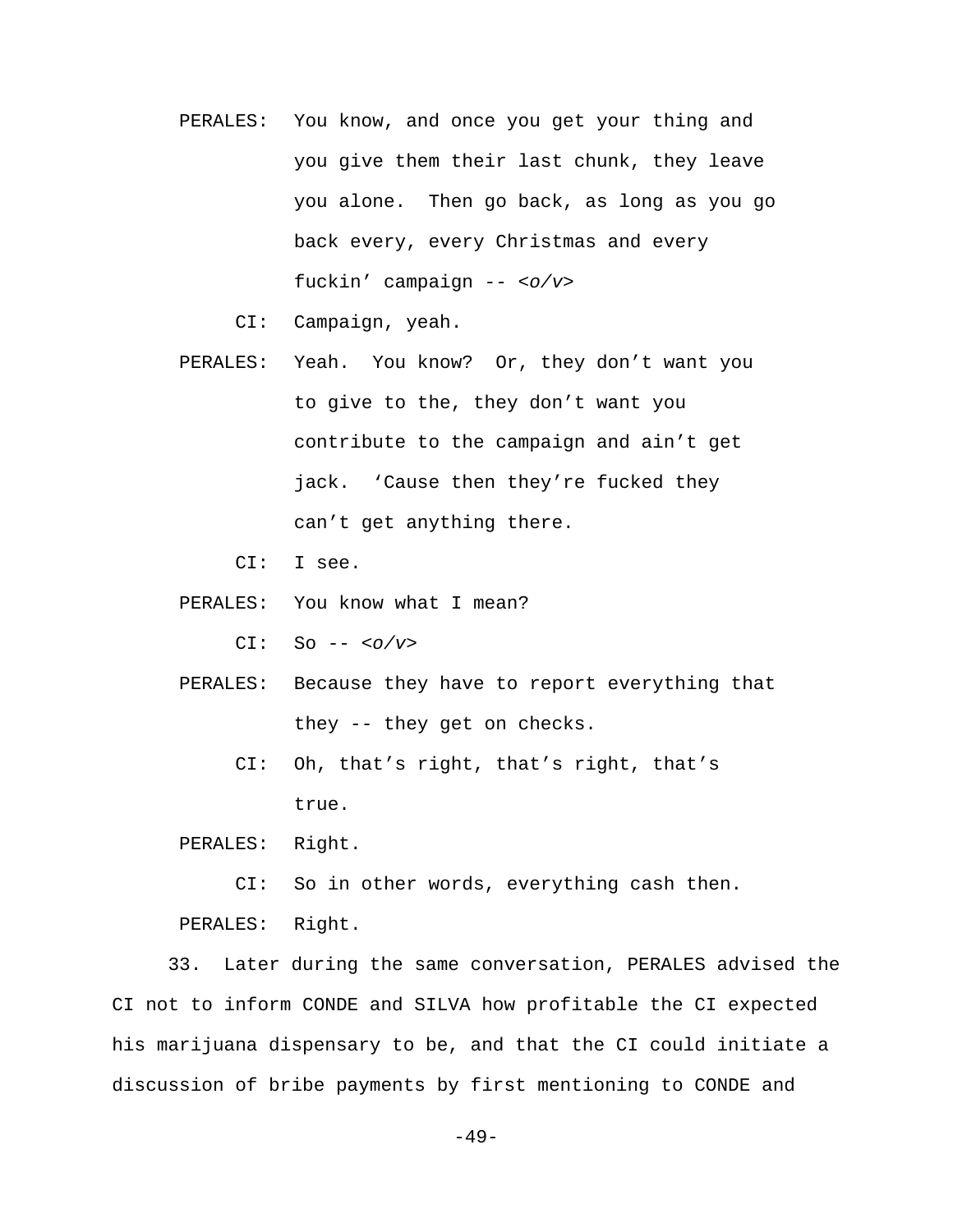SILVA that he was willing to "make contributions to the campaign." Finally, PERALES informed the CI that CONDE and SILVA were the city councilmembers who "have the votes" and "control everything" in Cudahy.

- CI: I gotta make sure that, but, uh, no Angel, I, I really appreciate, like I said, and, uh, hopefully I put a good impression on them tomorrow and take you for the advice. I will, um, anything that you think that I should mention just to, uh, I mean something that, uh, they, uh, uh, that they like to talk about? So that way -- *<o/v>*
- PERALES: Don't, don't, don't mention how much money you will make, like you told me.
	- CI: OK.
- PERALES: Don't mention that.

CI: Don't mention -- *<o/v>*

- PERALES: Just mention that, you know, uh, that you will make everything happen if, uh, you're given you the opportunity, you know. That you -- *<audio glitch>*
	- CI: Hello?
- PERALES: Yeah.
	- CI: OK.
- PERALES: Oh, yeah, like I was saying, don't mention,

-50-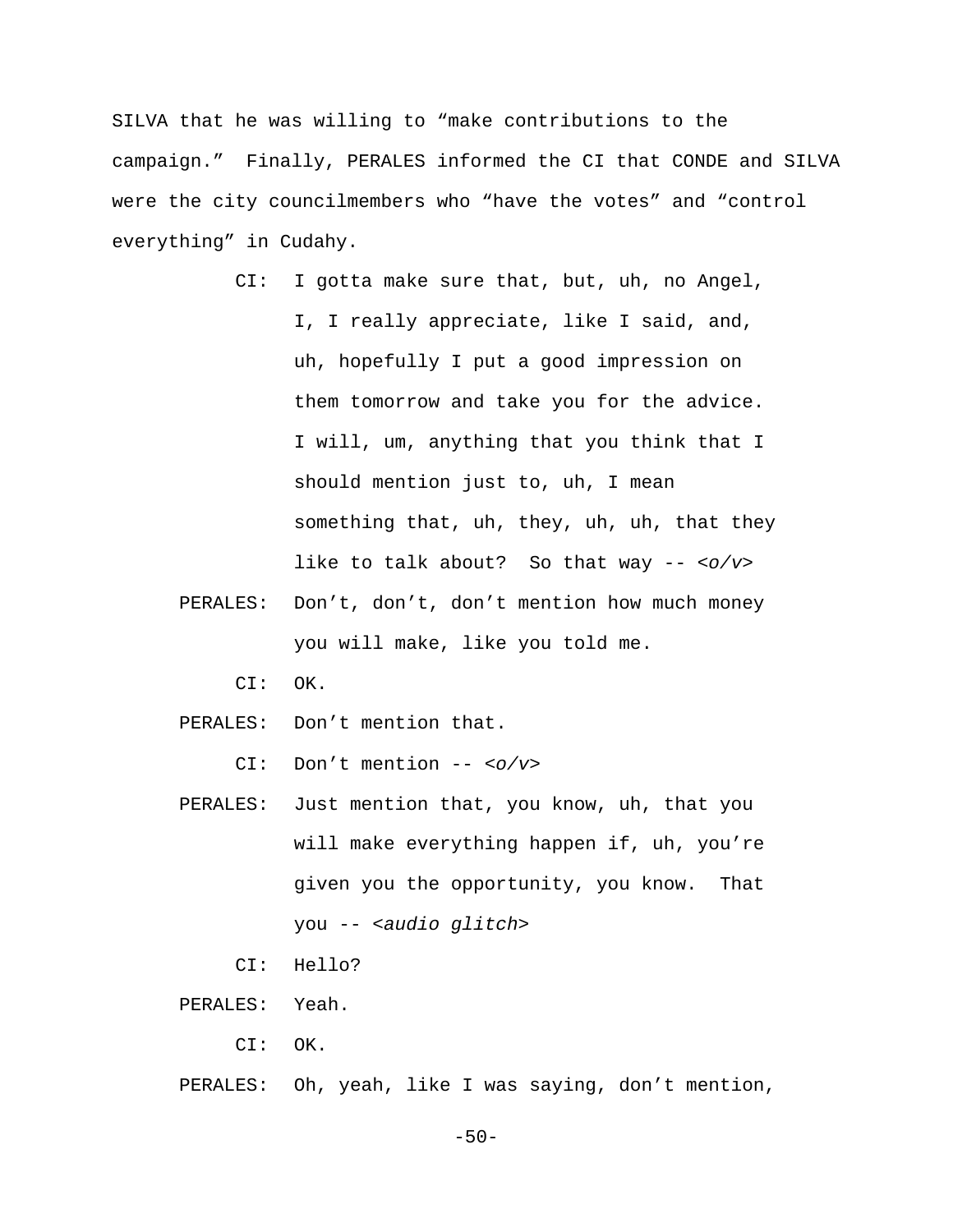don't mention how much money, because there's nothing in there.

CI: OK.

- PERALES: Just say, "Hey, you know, is there a way just tell me, if you want me to, uh, to, uh, make contributions to the campaign if, um, I'm gonna make this thing happen."
	- CI: OK.
- PERALES: "And I can assure you that I'm, I'm, I'm, I'm willing."
	- CI: All right. All right, I mean as easy as that. Just be straight and direct.
- PERALES: Yeah, I'm saying, you know, just mention "campaign contributions, campaign contributions."

CI: OK, "campaign contributions," OK.

- PERALES: Yeah.
	- CI: I'll, I'll use that then. And, uh, OK, and then, uh, you know what? *<o/v>*

 PERALES: And we, and we have the Mayor [Josue Barrios] trying to get somewhere in there, but these are the guys that have the votes.

- CI: I see. I see. But Silva and Conde are the ones that, you know, they could -- *<o/v>*
- PERALES: Yeah, because they control everything.

-51-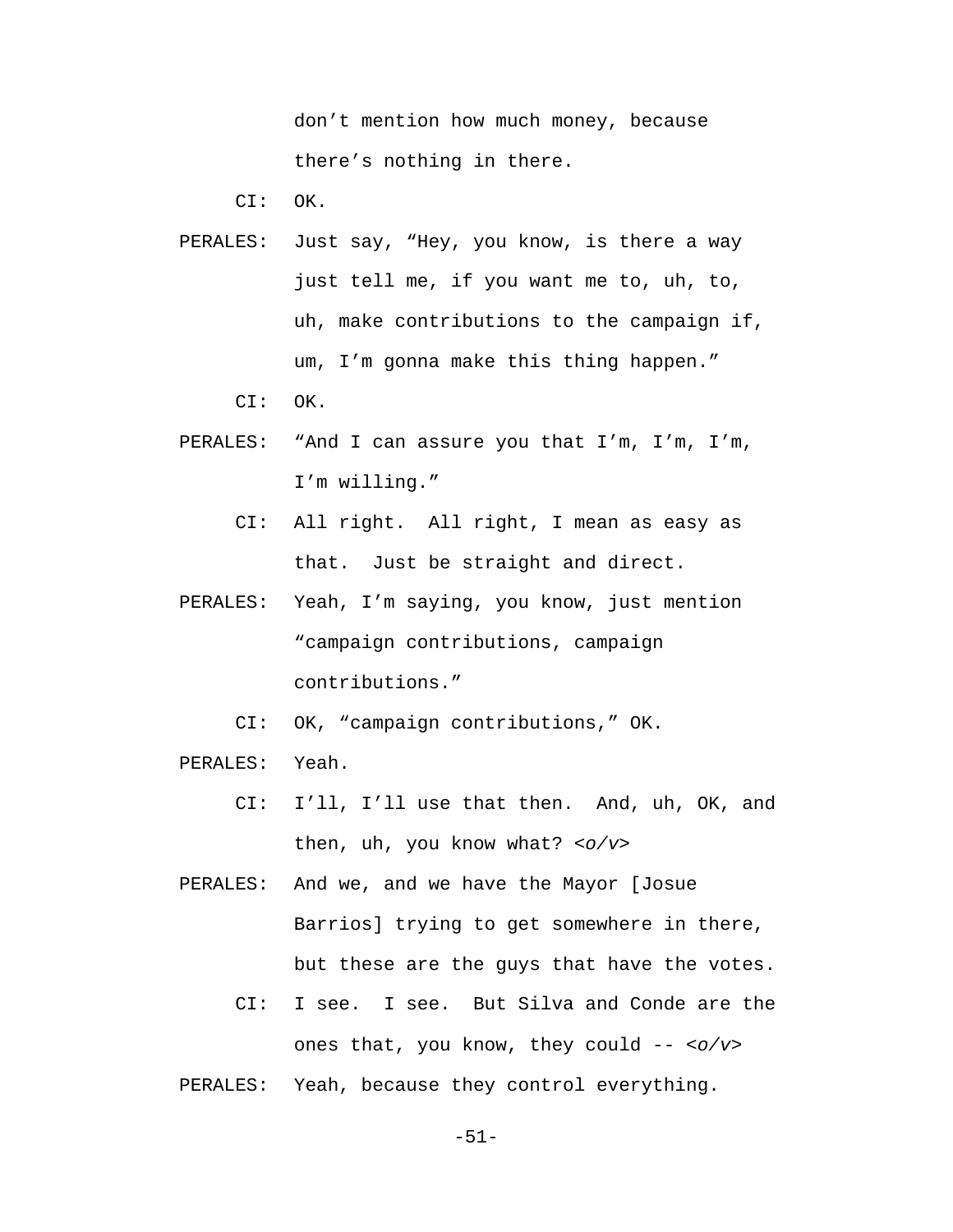Yup!

 CI: OK. All right. Well, thank you so much Angel. So, um, then, we'll meet at twelve uh, thirty, and, uh -- *<o/v>*

PERALES: Yeah.

 CI: And, I'll see you there. I'll get there probably about maybe like ten, fifteen minutes before, before that time and I'll reserve a table for four people?

PERALES: Yes.

## JANUARY 27, 2012, MEETING IN PICO RIVERA, CALIFORNIA

34. On January 27, 2012, the CI met PERALES and CONDE and SILVA at the Dal Rae restaurant in Pico Rivera, California. The meeting was surveilled by agents, including myself, who were positioned inside the restaurant, and it was audio recorded. The meeting was conducted in both the English and Spanish languages, and I have reviewed a recording of the meeting. In the excerpts of the recording transcribed below, words spoken in the English language appear in *italics*. The bracketed language is my interpretation of the conversation.

- CI: Listen, it's a pleasure. *<unint>*
- CONDE: Likewise. *<unint> <o/v>*
	- CI: *Do you guys, eh --* Is it better if we speak Spanish, or English? As you guys wish.

SILVA: Whatever you like.

-52-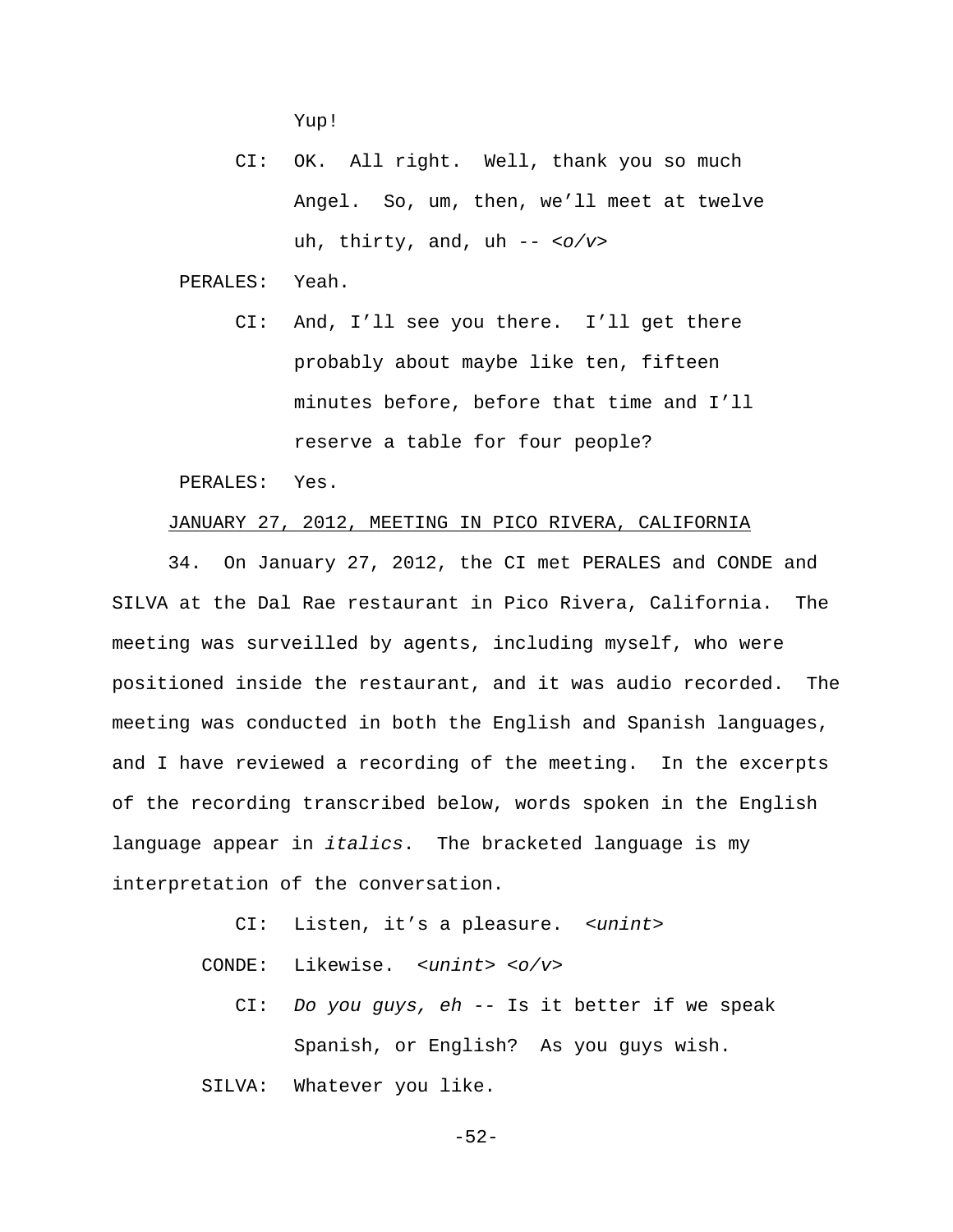CI: All right? Oh, great. *OK.* Well, listen, it's a pleasure to meet you guys, because Angel has talked to me, I mean, what little he has said to me about you, he has told me very, very good things about you guys. And, um, and I'm grateful that you have taken the time to come and <pause> thanks. *Have you guys been here before, at the restaurant?*

CONDE: Yes.

CI: Yes? That's nice.

CONDE: Yeah. It's a good restaurant.

CI: Let's see what you recommend.

35. During the lunch meeting, CONDE, SILVA, PERALES, and the CI discussed the CI's desire to open a marijuana dispensary in Cudahy. PERALES told CONDE and SILVA that the CI wanted "open up something . . . in Cudahy," and that PERALES had informed the CI "that right now we have a good *program*," and that the CI had indicated that "*whatever it takes*" to open his business, the CI was "*willing to make it happen*." The CI stated that he understood that there may be "certain procedures that the city requires," and that he was "willing to comply with them, and also, . . . to do whatever's possible to have [his] business there."

PERALES: *Yeah*, [CI's first name], eh, wants, if, if

-53-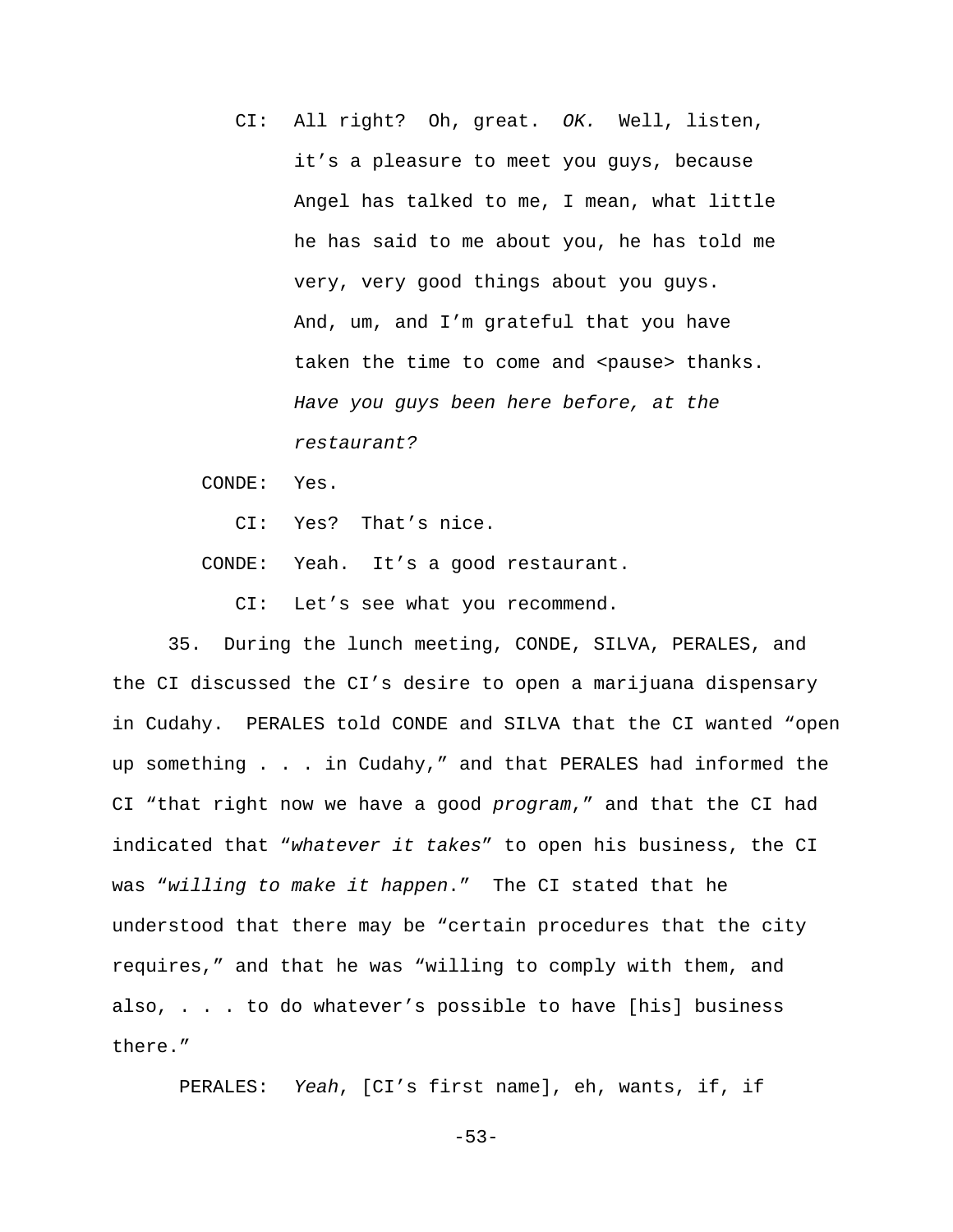he has a chance, to open up something there in, in Cudahy. He has been talking to me for, eh, about two years, but I'm telling him that right now we have a good *program, and*, eh, and until we see what *<unint>* what's going to happen, and, eh, and this, *he, whatever it takes, he's, eh, willing to make it happen.*

- CI: *Mm-hmm.*
- PERALES: *And that's -- <o/v>*
	- CONDE: *Yes. Well,* the two main things we see [are], one, that we have to do that *<unint>* the process we are doing, a, eh, study, all that, to understand it, to see that and try to accommodate it in the best way possible, without it attracting so much --

CI: Sure, the, attention, I suppose.

CONDE: Yeah. Attention, and everything --

CI: Mm-hmm.

- CONDE: Eh, there is also a time, right? Because there is a time, right? Because since, the competition can use that against, you understand? Just to, to, not because --
	- CI: Yes, I understand.
- CONDE: You know.

-54-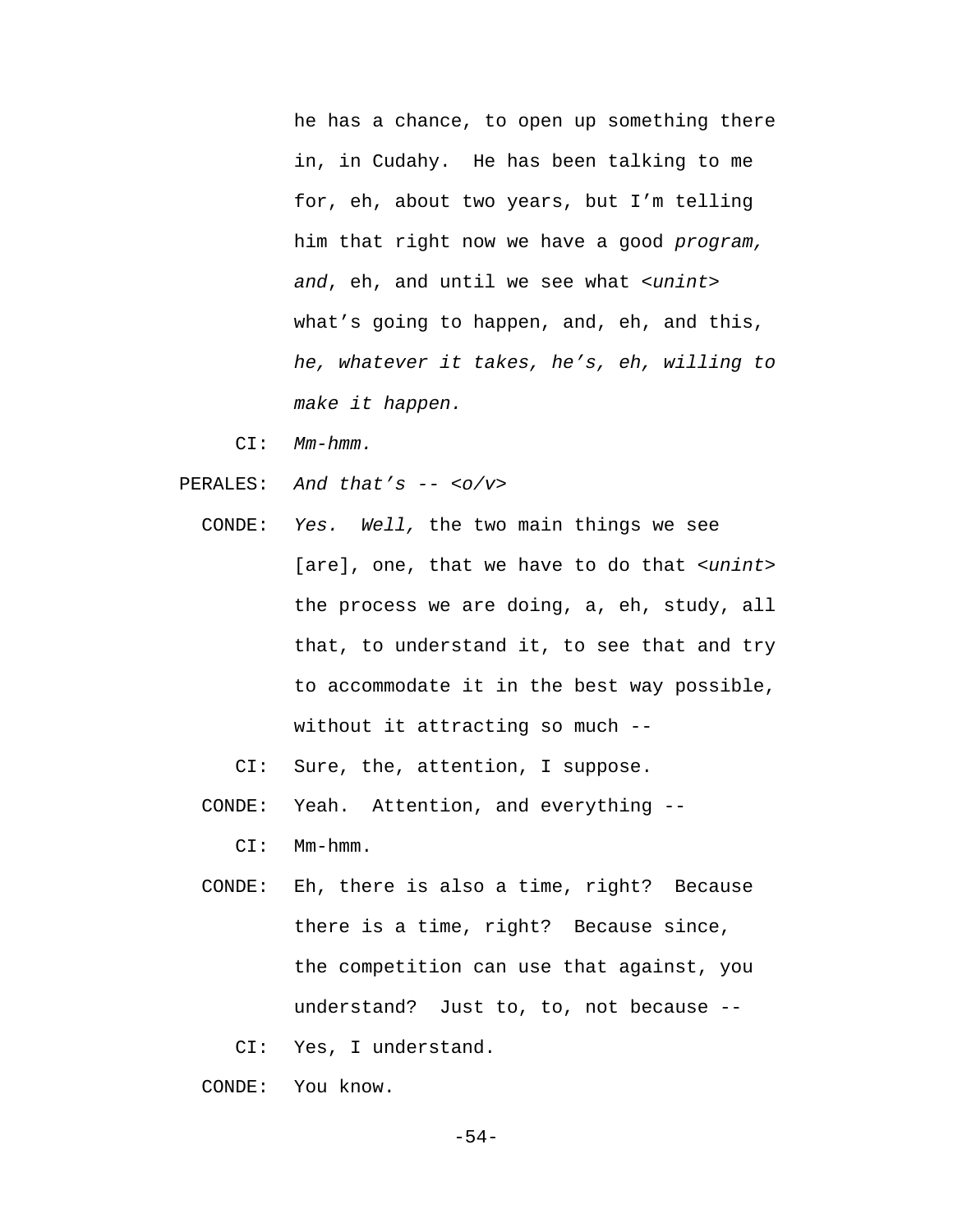CI: Yes, yes, yes, yes.

- CONDE: Eh, but, to, just to, eh, try to hurt us and all that -- *<o/v>*
	- CI: Yes.
- CONDE: *So*, we want to analyze all of that, and everything. Another, another thing is that there are many people interested in --
	- CI: I can imagine. And you know, I figured that, I'll tell you -- *<o/v>*
- CONDE: -- in, yeah.

. . .

- CI: Well, listen, I, eh, I'll tell you, the truth is that I am interested in working in your city, and I know that sometimes, well, it's true, there are cert-, certain procedures that the city requires, eh, I am willing to comply with them, and also, eh, I'm willing to, to, to do whatever's possible to have my business there. You understand? But I can't do it alone, unfortunately, I honestly need your support. Mm-hmm.
- CONDE: Yeah. I mean, well, you know, each -- like us, each, each *elected official --*

CI: Yes.

-55-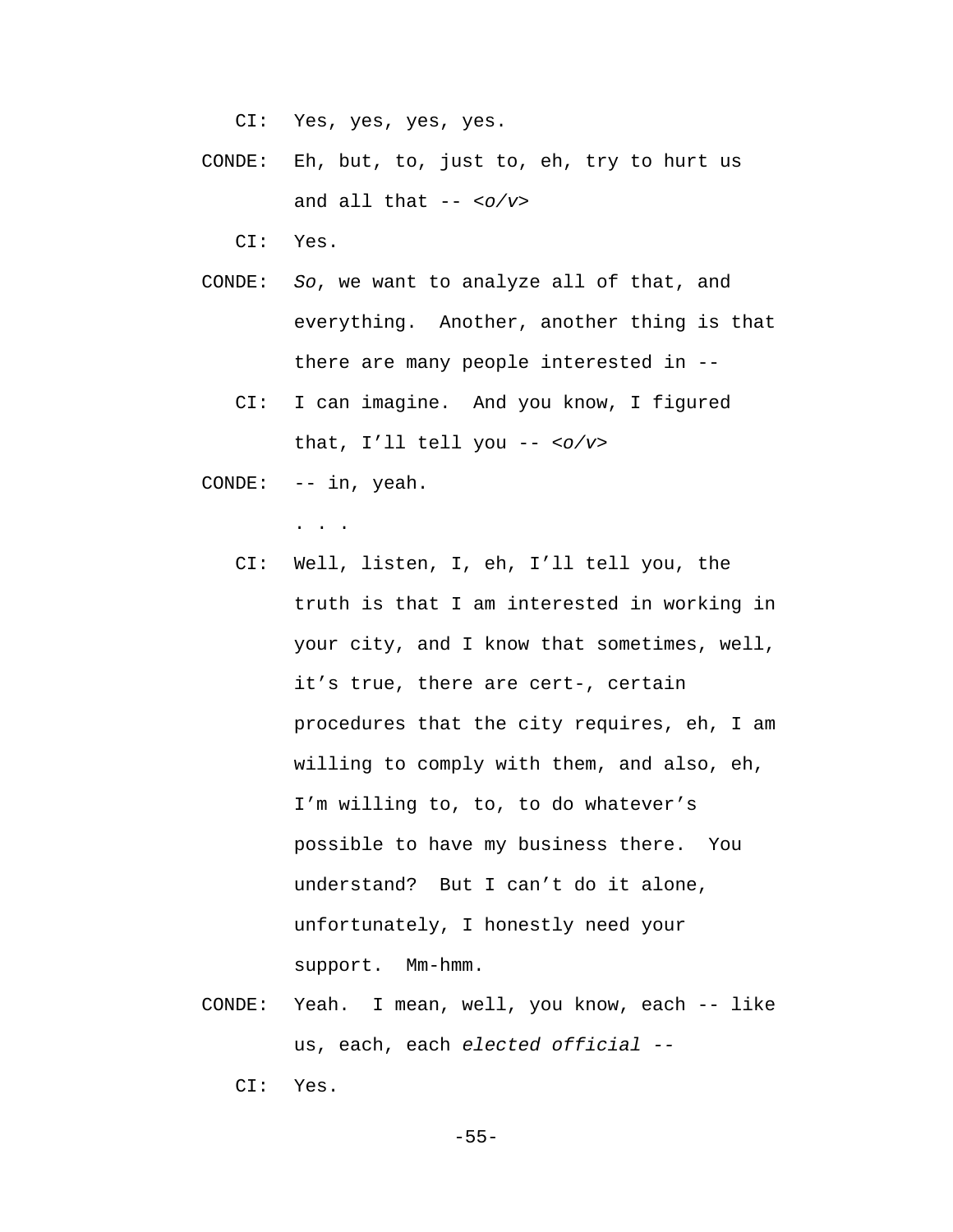CONDE: -- eh, sometimes we think a little differently, eh?

CI: Yes, no, I understand you -- *<o/v>*

- CONDE: We are a little more, eh, eh, more openminded, you understand?
	- CI: Mm-hmm.
- CONDE: And --
	- CI: Yes, yes, yes.
- CONDE: -- less, what do you call it? Conservative, less, I mean, because there are others who --
	- CI: You are more reserved.
- CONDE: *Yeah.*
	- CI: Yes.
- CONDE: More, more, we, no, no, they are not interested in that, you understand?
	- CI: Yes, yes, yes.

36. Later during the lunch meeting CONDE informed the CI that others were also interested in opening a marijuana dispensary in Cudahy and that "we're going to . . . hear some of them out" and "decide." CONDE stated that it would be important for them to "know that it's going to work," to which PERALES added that prospective business owners could "*promise, promise*" to pay bribes or gratuities, but then fail to pay after receiving city council approval, "*'cause of course you can never put*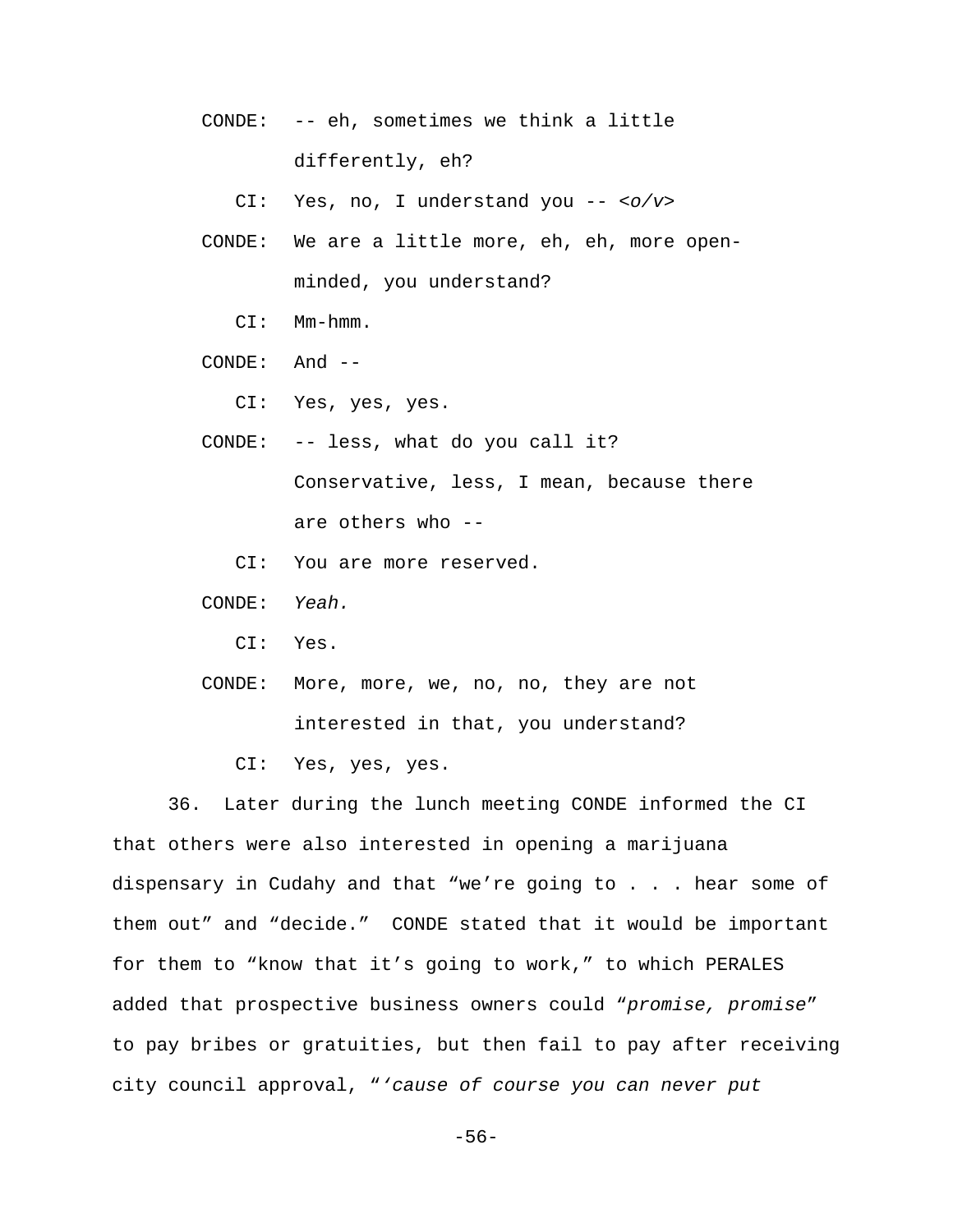*nothing on, on paper*."

- CONDE: . . . [Y]es, eh, several people have talked to us, you know?
	- CI: Oh, yes, I can imagine, yes -- *<o/v>*
- CONDE: Eh --
	- CI: That --
- CONDE: *So*, basically, what w-, we're going to do is hear some of them out --
	- CI: Mm-hmm.
- CONDE: -- you know, those who come with a recommendation, those who come, eh, that- you know--
	- CI: Yes, yes, yes.
- CONDE: Because ten could come, maybe we'll hear a few of them out, and--
	- CI: Yes, yes, yes.
- CONDE: -- and, and see the, the, the--
	- CI: And decide from there -- *<o/v>*
- CONDE: Yeah, decide what, what, what -- *<o/v>*
	- CI: Mm-hm. What is most convenient.
- CONDE: Yeah.
	- CI: Mmm. Well, listen, what is? All right, tell me something, what would be most convenient at the same time for me, you understand?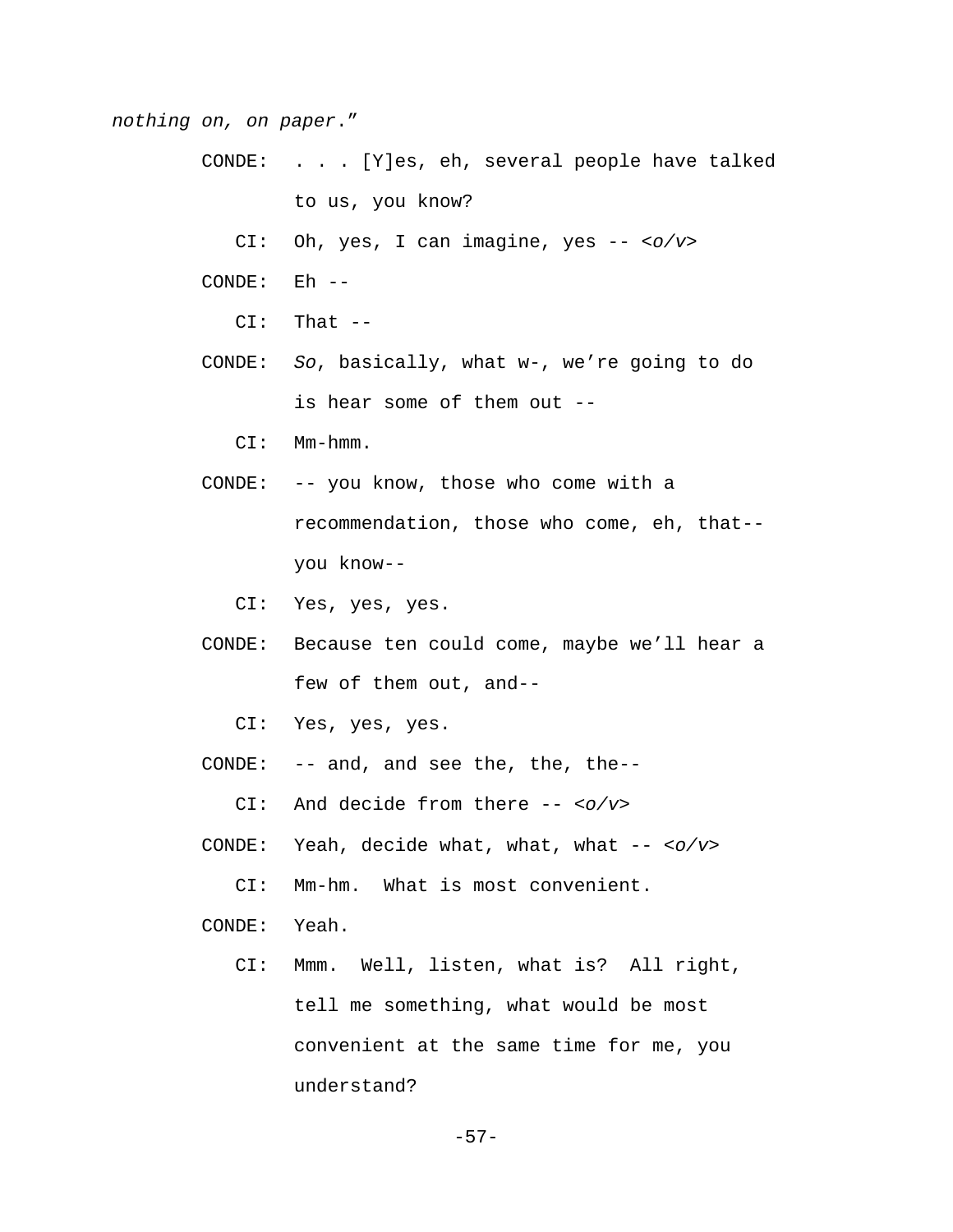- CONDE: Oh, I mean, wi-, within what, what, what, what logic dictates is, the fact that you have experience helps --
	- CI: Mm-hmm.
- CONDE: -- you understand? That, eh, it looks professional and everything, right? What you are proposing, everything very -- *<o/v>* CI: Yes.
- CONDE: -- and for us to know that it's going to work, you understand?
	- CI: Oh, yes, that is, forget it. Mm-hmm.
- CONDE: Yeah.
- PERALES: Because *there, there's, there could be ten, twenty guys.*
	- CI: *Yes. Mm-hmm.*
- PERALES: *They could promise, promise.*

CI: *Yes, that's true -- <o/v>*

- PERALES: *You know, they could, they could do and say that they're gonna do this, they're gonna do that. And in the process --*
	- CI: Yes, yes.
- PERALES: *-- what's gonna happen?*
	- CI: *Yeah.*
- PERALES: *They* [CONDE and SILVA] *make it happen* [City Council approval]*, and, eh, nothing happens*

-58-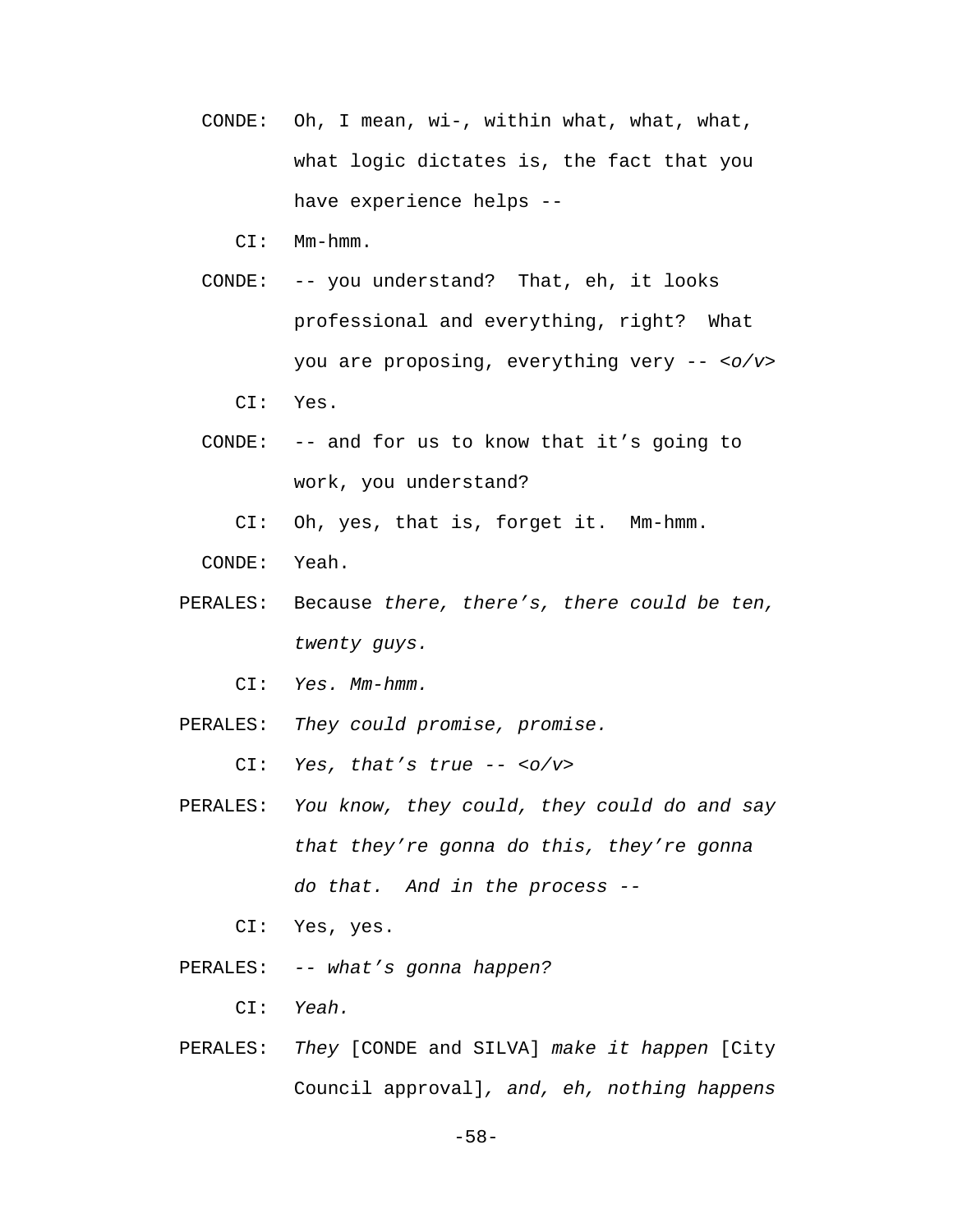[no gratuities are paid]*. 'Cause of course, you can, you can never put nothing on, on paper*.

CI: *Mm-hmm.*

37. Later during the lunch meeting, PERALES asked CONDE to give the CI the "*bottom line*," after which the CI asked CONDE to "cut to the chase" and tell the CI what it was "going to take," for the CI to be "one of the two" dispensaries permitted to open in Cudahy. CONDE stated that they needed to "hear the various proposals" from different people who wanted to open a marijuana dispensary in Cudahy.

> CI: Mm-hmm. Well, listen, the thing is that I want you to keep me in mind, you understand?

CONDE: Yeah.

 CI: *So* that -- this is important to me, and I think it's going to be important also to --

CONDE: Uh-huh.

- CI: -- all of us. You understand? Um, do you think that, I mean, would there be a possibility that maybe, I mean, eh, we could move the process along a little bit more, uh, quickly?
- CONDE: Well, that's, that's something that's on the table.

-59-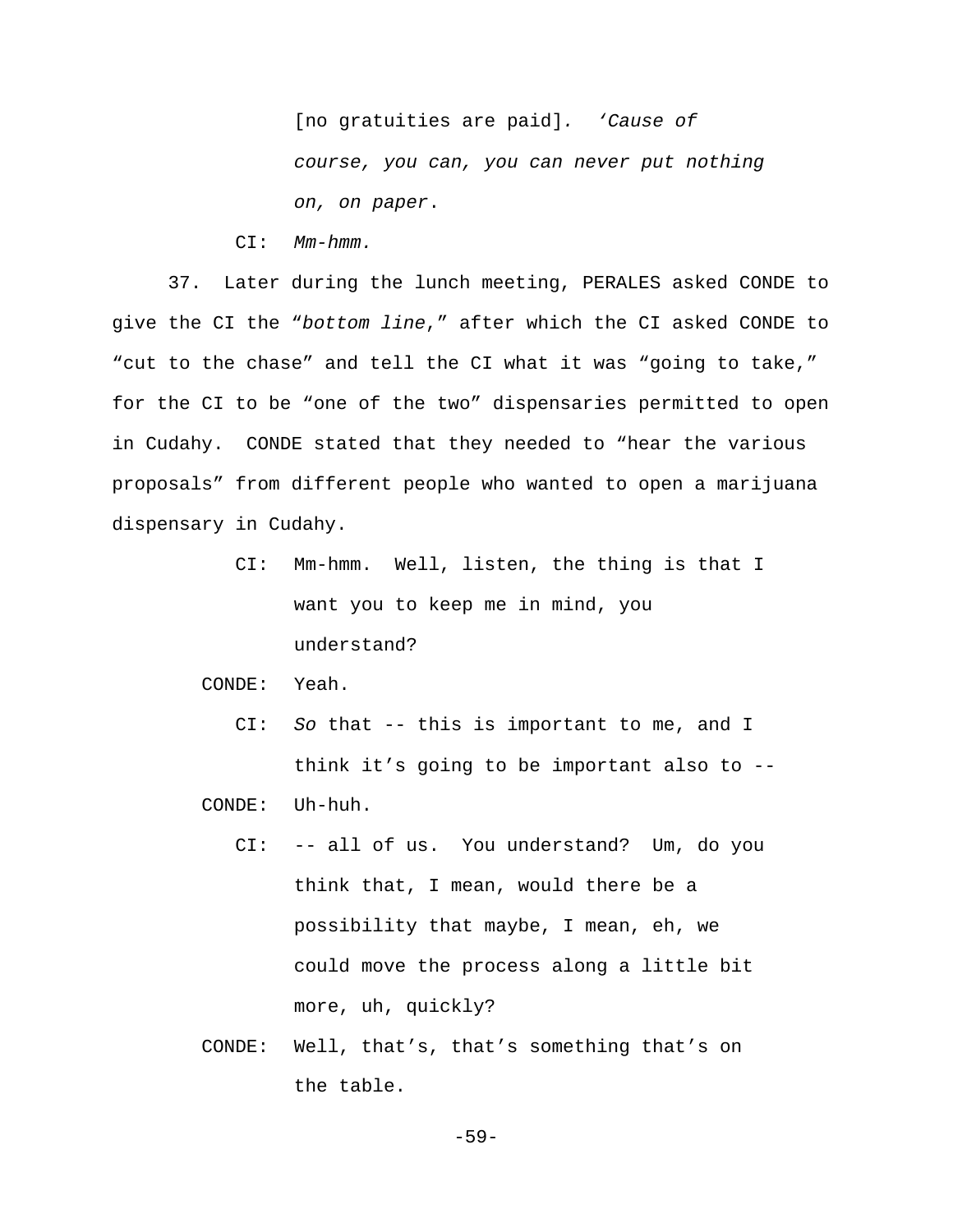CI: Mm-hmm.

 CONDE: You understand? That is on the table to, to, like I said, to accommodate it and work it out, you understand? Before, like I said, if a, a year or two years ago they told us, we, we'd tell them, "Not now," you understand?

CI: Yes, yes, I understand you.

- CONDE: But right now it's, it's, it's already on the table to work with it. *So*, eh, we're going to take all the information and everything, I mean, to understand it better and how to accommodate it better and see what -- *<o/v>*
	- CI: Mm-hmm.
- CONDE: You understand? Eh, *so*, there, there, there is, eh, the, the, the -- *<o/v>*
- PERALES: *What's <clears throat> what's to-- what's it gonna take to make him, eh, one or two*? CI: *Yeah.*
- PERALES: *The bottom line.*

CI: *Bottom line.* <Laughs>

- CONDE: What's that? *<o/v>*
	- CI: The truth, I'm going to tell you. What is it that, well, I mean, what is it going to

-60-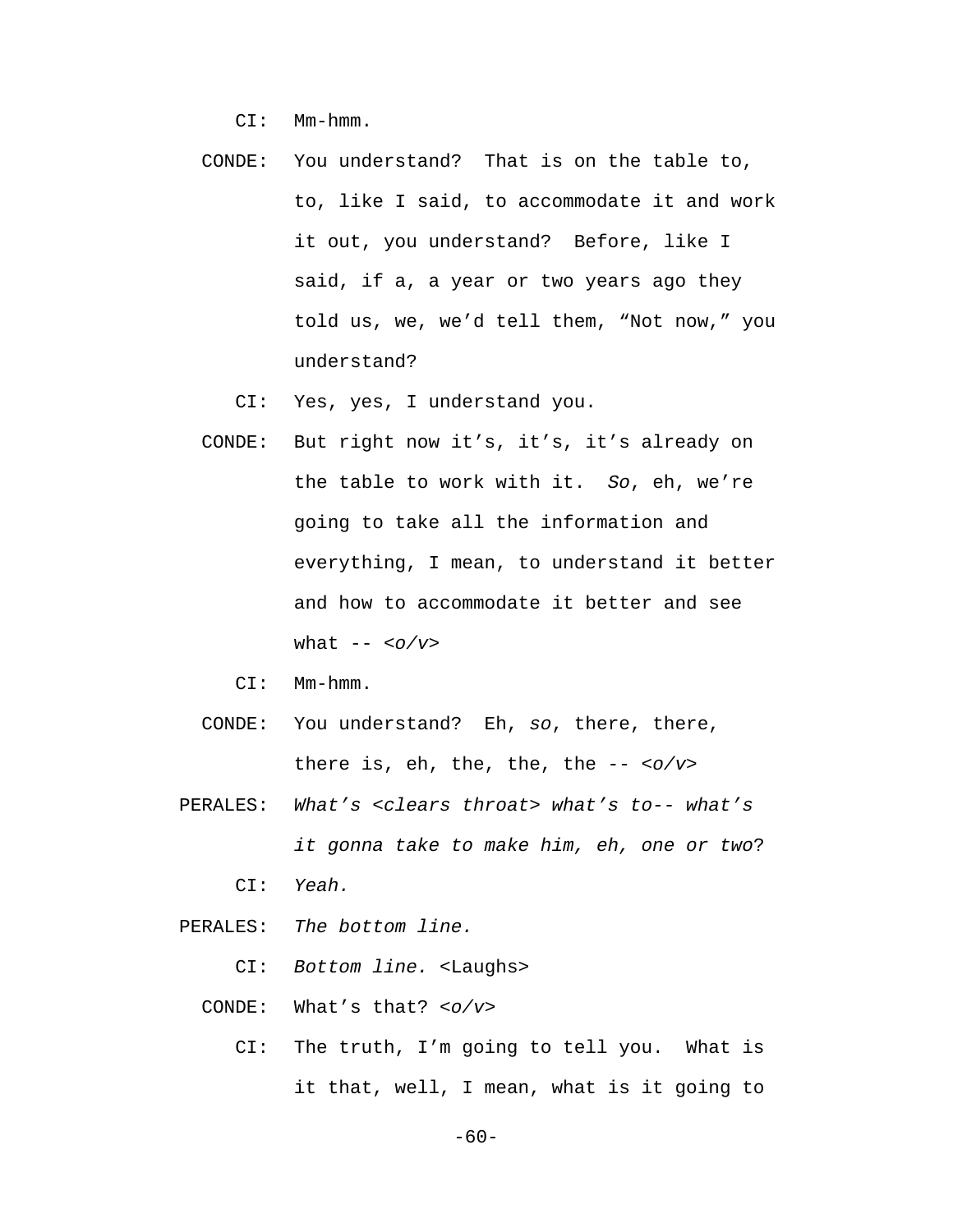take to, to be one of the two? You tell me. I mean, let's cut to the chase. The truth -- *<o/v>*

- CONDE: Yeah. Well, it's something that, many times like, you have to, you have to talk - - *<o/v>*
	- CI: Mm-hmm.
- CONDE: -- and about, opening up, and talking, you understand? Because -- *<o/v>*

CI: Yes, no, I understand you. Yes, yes.

 CONDE: To see, to see, eh, eh, because sometimes something happens, that someone comes, and, since it's something new, let's say, we don't, we don't have a hundred percent the idea of something, you understand? I mean, we know that we can, that, that, that a business of that type works out, right? *<o/v>*

CI: Yes -- *<o/v>*

 CONDE: They prosper, all of that, and everything, but -- *<o/v>*

CI: Of course, yes. Yes, yes, yes.

 CONDE: -- but the truth is that we don't have that, that, and one of the things, many times, if you sit down with, let's say,

-61-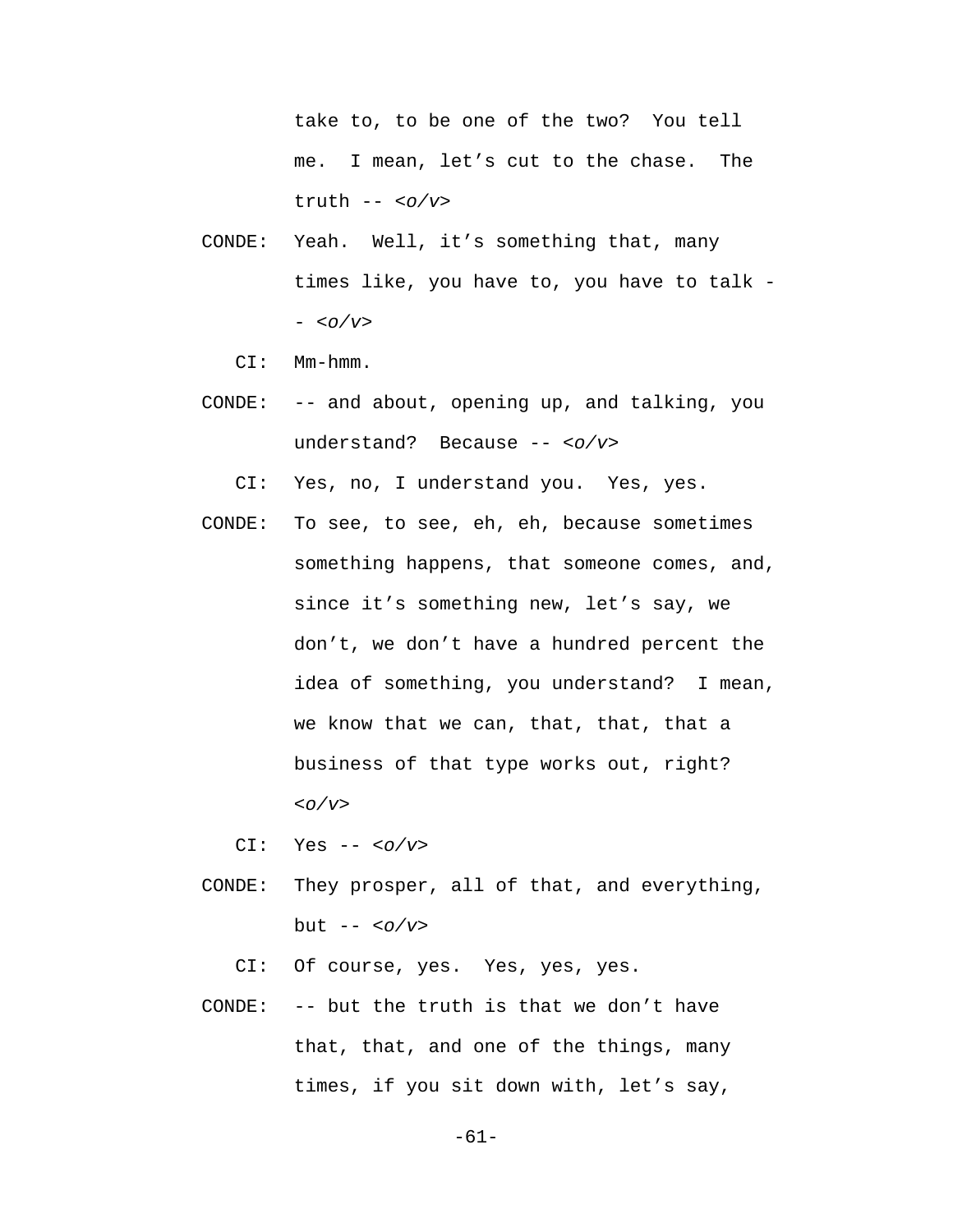three people, for example. You hear the various proposals, you understand? The various things, that give you an idea and everything, I'm telling you, it's not just one thing, and, right? Like the fact of being Latino is something that helps you, too.

 CI: Oh, thank you very much, that's -- <Laughs> CONDE: Am I making myself clear? I mean, because --

CI: Yes. Yes, of course.

 CONDE: -- in this business there are all sorts of people involved, you understand?

CI: Yes, yes.

38. Later during the lunch meeting SILVA asked the CI whether the CI wanted to open a marijuana dispensary soon, after which the CI stated that he would be ready to open soon, and that he was "someone who tries to cut to the chase." Thereafter, CONDE told the CI that "time is money," and that he understood that the CI was "willing to cooperate, to help to . . . move something along," but that he could not "give [the CI] a number." CONDE did, however, invite the CI to make an offer and suggested that the CI may want to offer a percentage of profits.

PERALES: *Bottom, bottom line is, eh --*

CI: *Hmm.*

-62-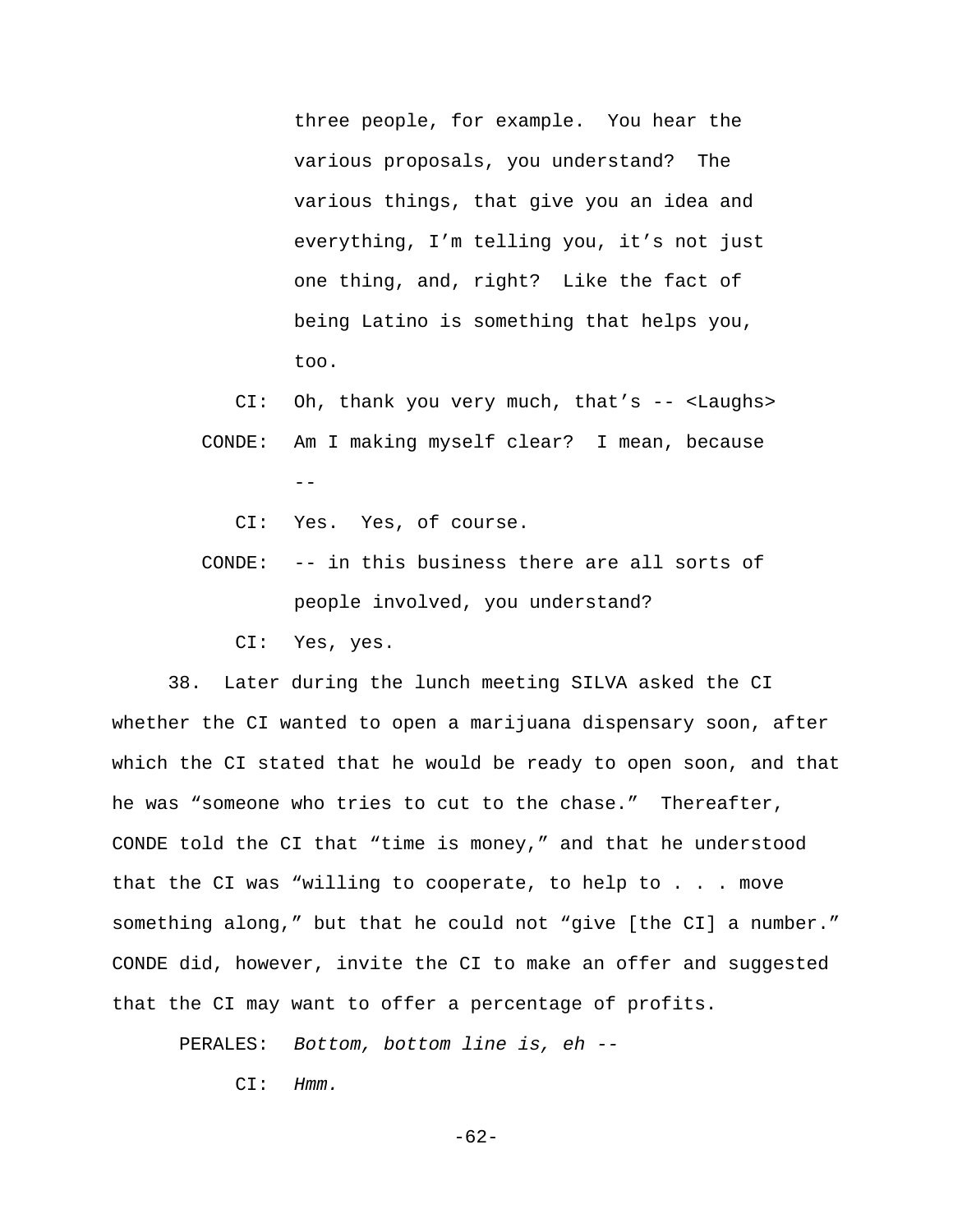PERALES: *-- how bad do you wanna be number one or number two?*

CI: *Oh, no. I wanna be number one.*

- PERALES: *That's it.*
	- CI: *Yeah. Whatever it takes, you tell me. <unint> --*
- PERALES: *<unint> -- I could, I could say things direct -- <o/v>*
	- CI: *Mmm, yes, I--*
- PERALES: *Eh --*

 CI: *-- I, I'm still, eh, you know, but, hey --* PERALES: *Yeah.*

- CI: *I like that. Straight to the point.* None of that <pause> *tippy-toes,* like we say, eh  $- -$
- PERALES: *Right.*
	- CONDE: Yeah, well, I, I am also like, like a *businessman*, you understand? And--
		- CI: Yes.
	- CONDE: With a project that the family had, for more than two years it wasn't making any progress, and all that, and --
		- CI: Mmm. Mm-hmm.
	- CONDE: Once they told me, "Hey, well, eh, I can help you, and all that, but it's going to

-63-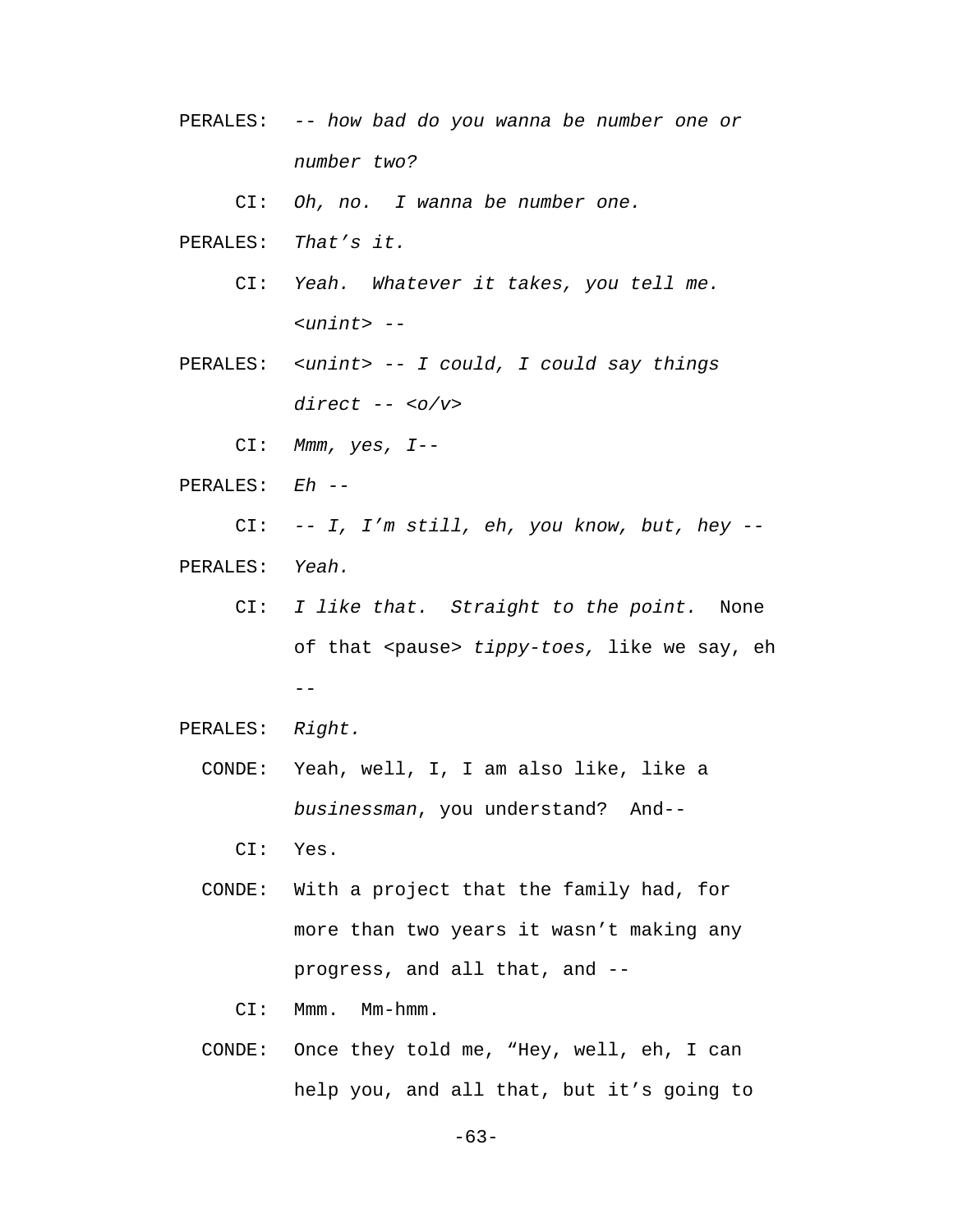cost you this much." And, time is money. You understand? *<o/v>*

CI: Yes. Oh --

- CONDE: If you hire a lawyer, that's, that's -- *<o/v>*
	- CI: You're telling me. Yes, that's true -- *<o/v>*
- CONDE: -- that's <Laughs> that's money, you understand?
	- CI: Yes. <Laughs>
- CONDE: You can think, but that's the, but that's the, that's the thing, I, as a businessman, one says, "You know what? All right, here it is," you understand?
	- CI: Yes.
- CONDE: And, eh, the thing is for, for, for things, eh, to move along, you understand?
	- CI: Mmm.
- CONDE: *So*, eh, for things to get moving somehow, and, and, and to *<unint>* the, that thing, because time is money, and if not, and if not, and if not, many times you won't move like that, sometimes things cannot be done.
	- CI: Listen, Mr. Conde.

CONDE: Yeah.

-64-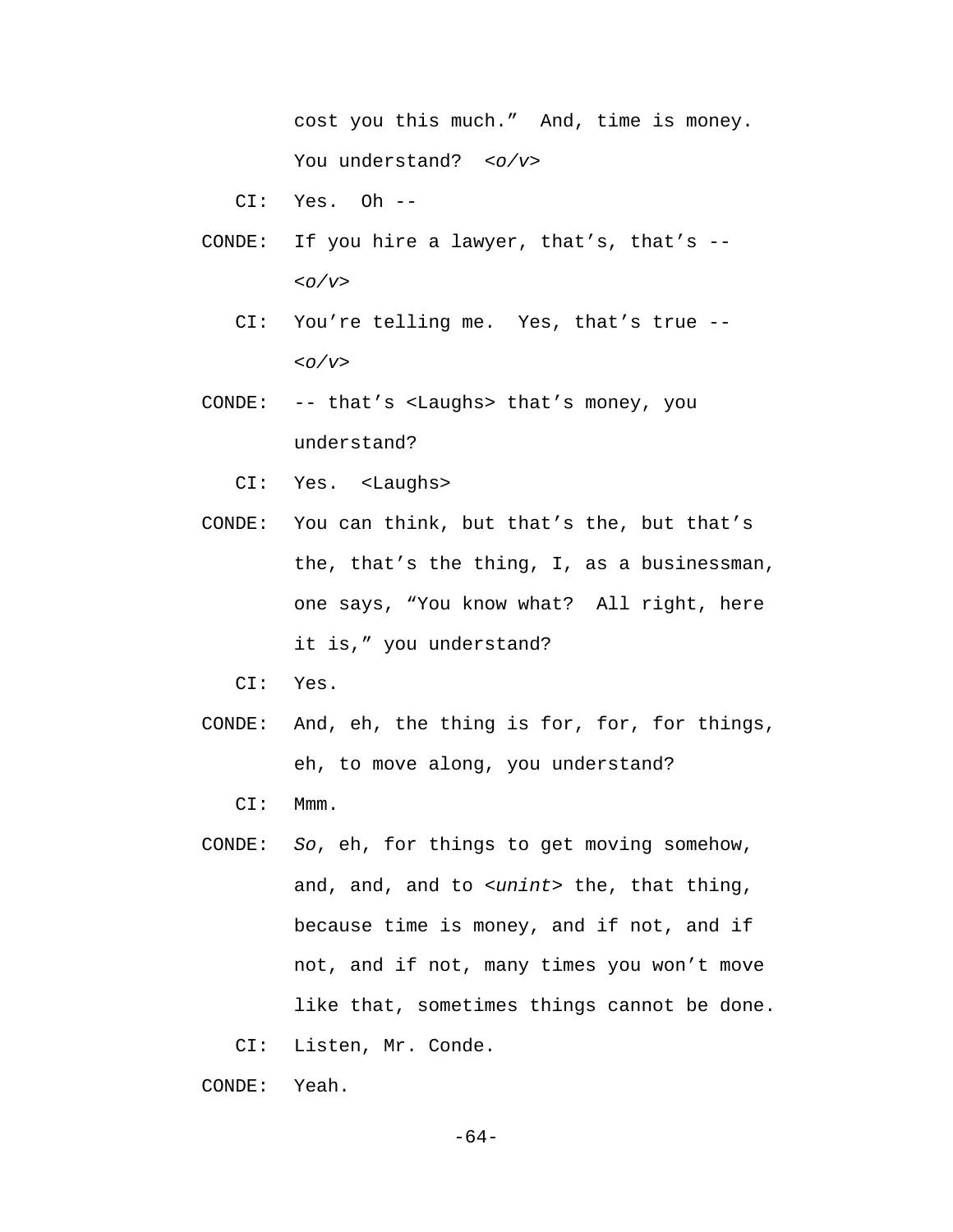- CI: What is it going to take for? I mean, for  $- -$
- CONDE: No, I understand, but -- *<o/v>*

CI: -- *<unint>*

- CONDE: -- but it's the, but it's the, it's like I tell you, I don't, I personally can't, because it's not, not, I understand that you say you are willing to cooperate, to help to -- *<o/v>*
	- CI: Yes.
- CONDE: -- move something along, but -- *<o/v>*

CI: Mm-hmm.

CONDE: -- I cannot give you a number -- *<o/v>*

CI: Mm-hmm.

 CONDE: -- because I don't, don't, don't, I don't have that information. I don't know that, I don't have an idea to tell you, well --

CI: What is *<unint; o/v>*

 CONDE: Uh-huh, you understand? That's why, if -- CI: In other words, you want to be sure before --

CONDE: Yes, I mean -- *<o/v>*

CI: *<unint>*

 CONDE: That's why I'm telling you, if you are in a position to say, "You know what? Look, I

-65-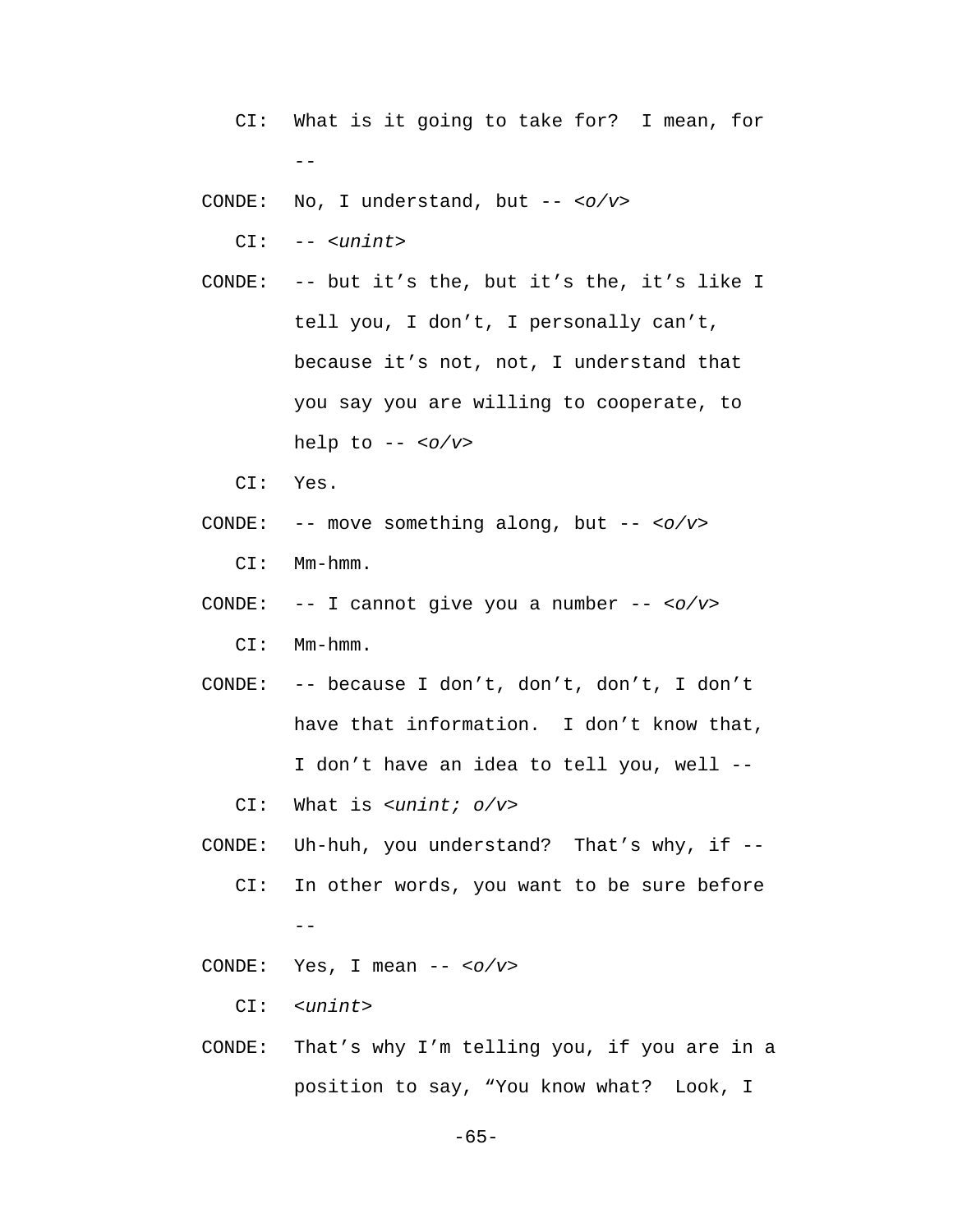offer you this," you understand? I mean, hey, I don't know how it's handled, if, if they say, "Hey, look, you're going to get a, a percentage of, of my profits," for example -- *<o/v>*

- CI: Of the profits?
- CONDE: You understand? Or --

CI: *OK.*

- CONDE: -- or I'm going to, to, I offer you this other thing, or, you understand? I mean, I don't, I don't, I don't, I don't know how, I don't know, eh -- *<o/v>*
	- CI: Mm-hmm.
- CONDE: No, because, see, let's, see, right now I, we sit down with you, you say --
	- CI: Yes.
- CONDE: -- "You know what? I, I offer you a blender," for example.

CI: Yes.

- CONDE: You understand? All right. And if the following week we sit down with someone else and he says, "You know what? I offer you a television set."
	- CI: In other words, the circle just changed. <Laughs>

-66-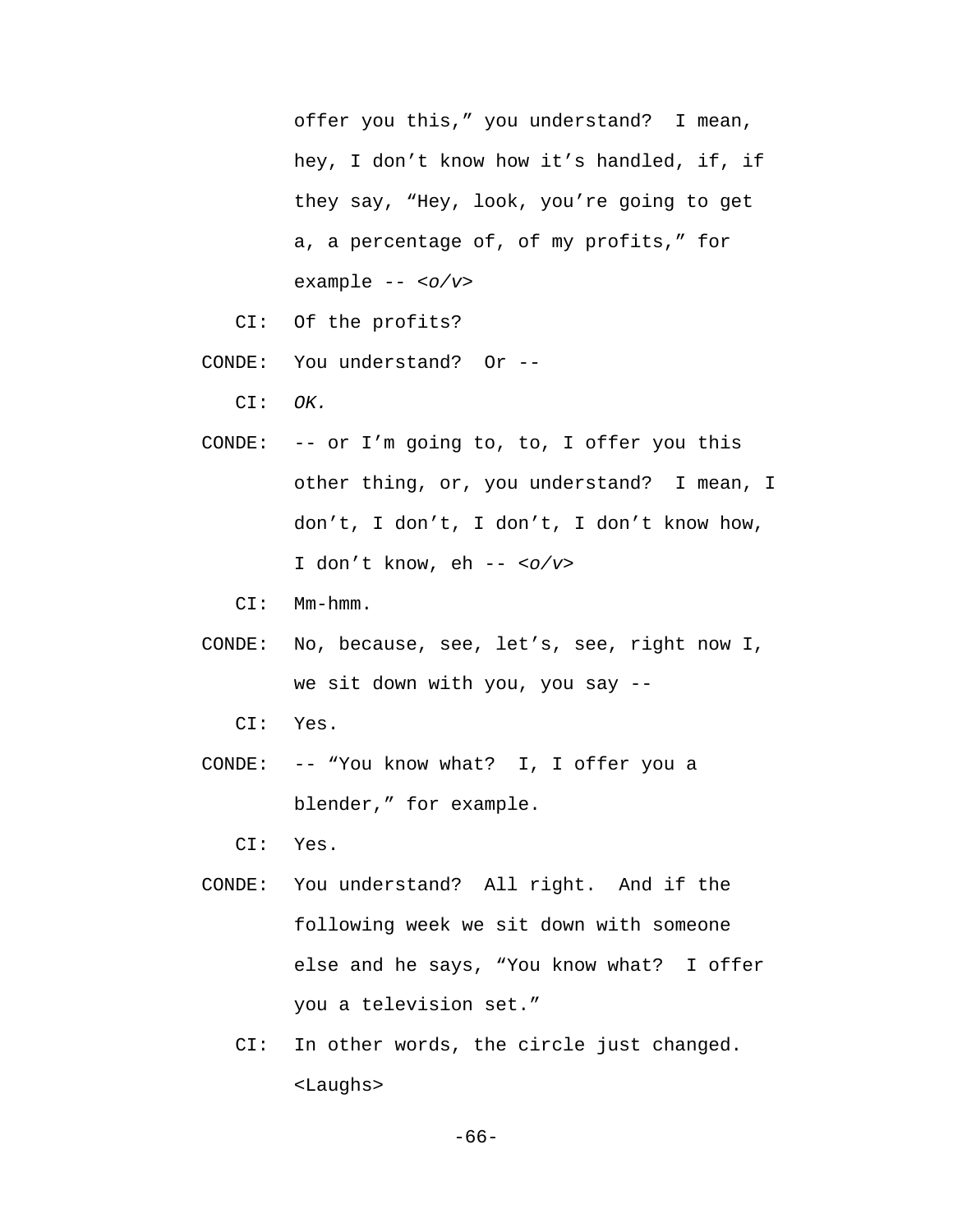CONDE: <Laughs>

CI: Now I can watch my soccer matches.

- CONDE: <Laughs>
	- CI: *<unint>*
- CONDE: Well, yes, eh, right there, yes, you know what? I'm going to think, I mean, no, well  $-$ 
	- CI: <Laughs>
- CONDE: -- the blender is fine, but, but I want *-- <o/v>*
	- CI: The *TV* is better. Yes? <Laughter>
- CONDE: -- I want to watch the World Cup matches. <Laughs> You understand what I'm saying? *So* -- *<o/v>*
	- CI: Yes, I, I, I, I understand you, I understand you.

39. Later during the lunch meeting PERALES and CONDE discussed other Cudahy city officials. CONDE then told the CI that it would be "fundamental" for the CI to "walk in through the right door," and that he and SILVA were "the leaders" and "were the ones who are moving things along."

> CONDE: . . . What happens sometimes in several cities is that sometimes the-- the *staff* is, they want to run the show, you

> > -67-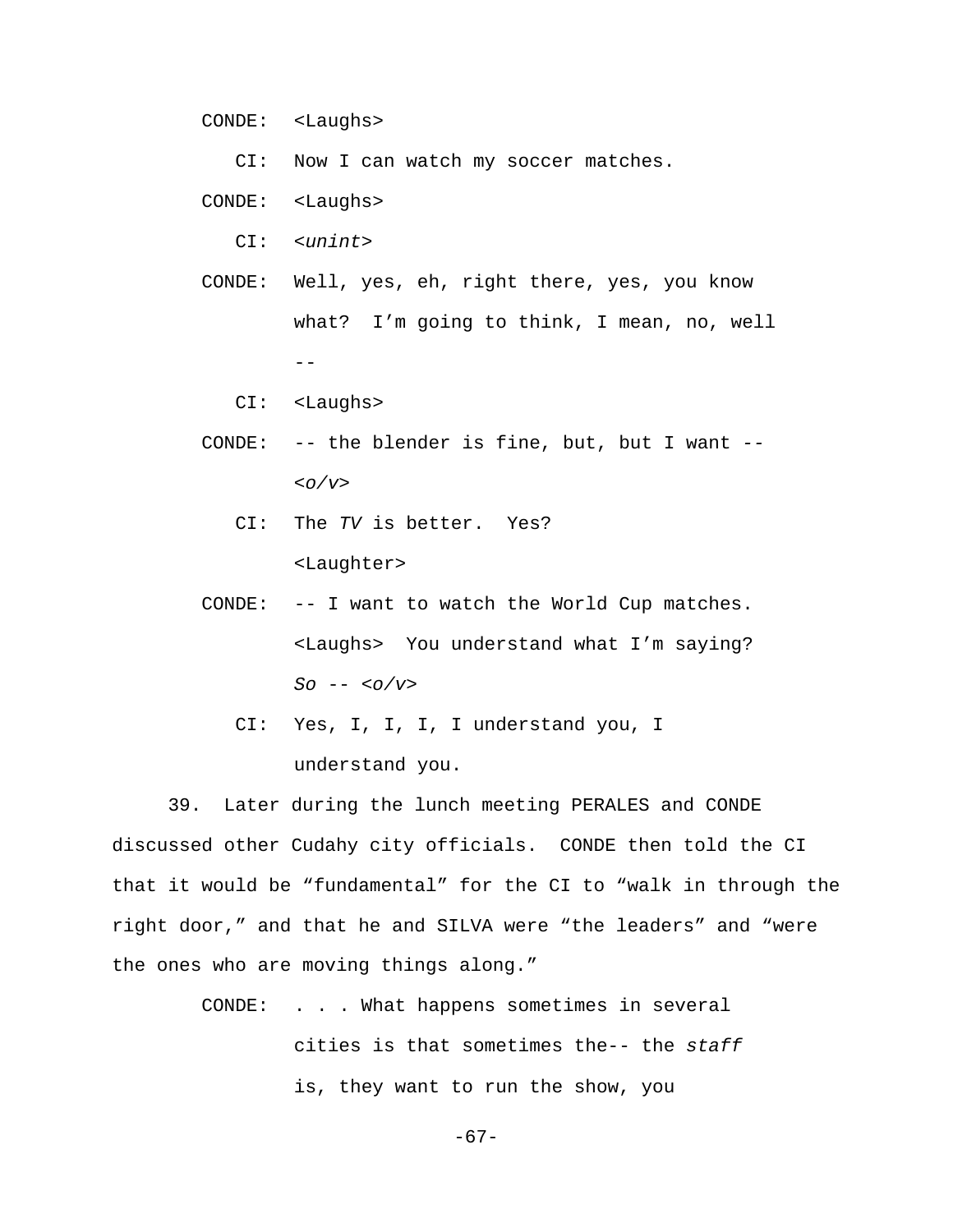understand? They want -- <Laughs>

- CI: Yes, I understand. <Laughs>
- CONDE: -- they want to close the deals and everything --
	- CI: <Laughs> Without telling the boss *<unint>*.

CONDE: *Yeah. Yeah.* <Laughs>

CI: You know.

 CONDE: *Yeah*. that, that, that could be, eh, if you walk in through the right door --

CI: Mmm.

- CONDE: -- eh, it could be fundamental, you understand? Because--
	- CI: But I think every person should know his place. You understand? And sometimes the place is there, um, no?
- CONDE: *Yeah.* 
	- CI: Well, look, I want to walk in through that right door. *<unint>*
- CONDE: Well, you're, you're already starting out well.
	- CI: Thank you very much, I appreciate it -- *<o/v>*
- CONDE: Because, because the new group we have and all that, we started it, and, and we're like the leaders, you understand? We are -

-68-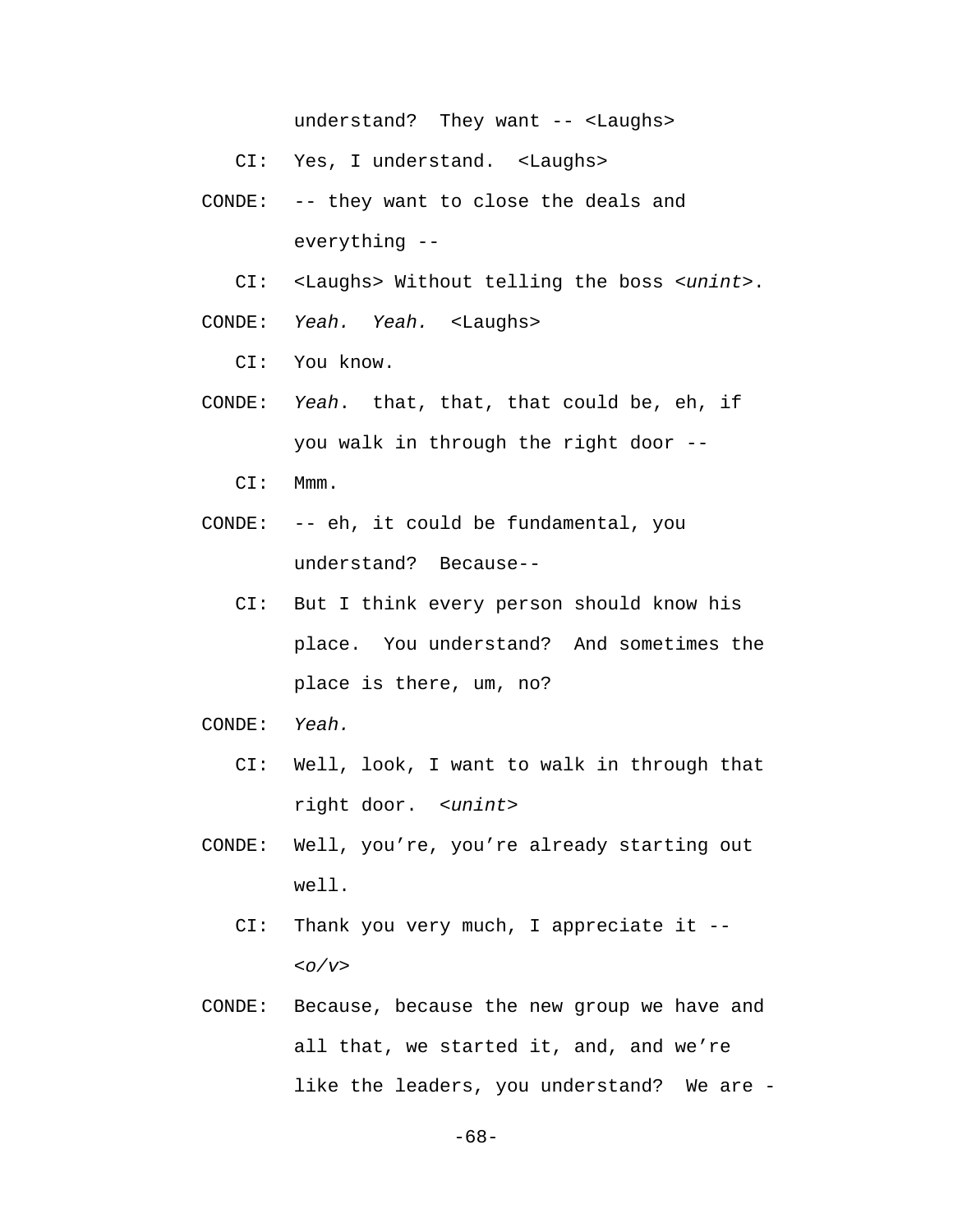-

CI: Yes.

- CONDE: -- we are the ones who are moving things along.
	- CI: Yes, no, eh, You know, I realized, from the way you talk, and, and, now that I saw you on the phone, I realized that nothing moves without your authorization. <Laughs>
- CONDE: <Laughs> *<unint>* I mean, no --
	- CI: Yes.
- CONDE: Only -- because of the position that we hold, that's how it should be, you understand? I mean --
	- CI: Mm-hmm.

## JANUARY 27, 2012, MEETING IN MONTEBELLO, CALIFORNIA

40. Later on the evening of January 27, 2012, the CI met PERALES met at the Antigua Latin Bistro in Montebello, California, to discuss the earlier meeting at the Dal Rae restaurant. The meeting was audio recorded. The meeting was conducted in both the English and Spanish languages, and I have reviewed a recording of the meeting. In the excerpts of the recording transcribed below, words spoken in the Spanish language appear in *italics*. The bracketed language is my interpretation of the conversation.

41. During the meeting, PERALES discussed a conversation he

-69-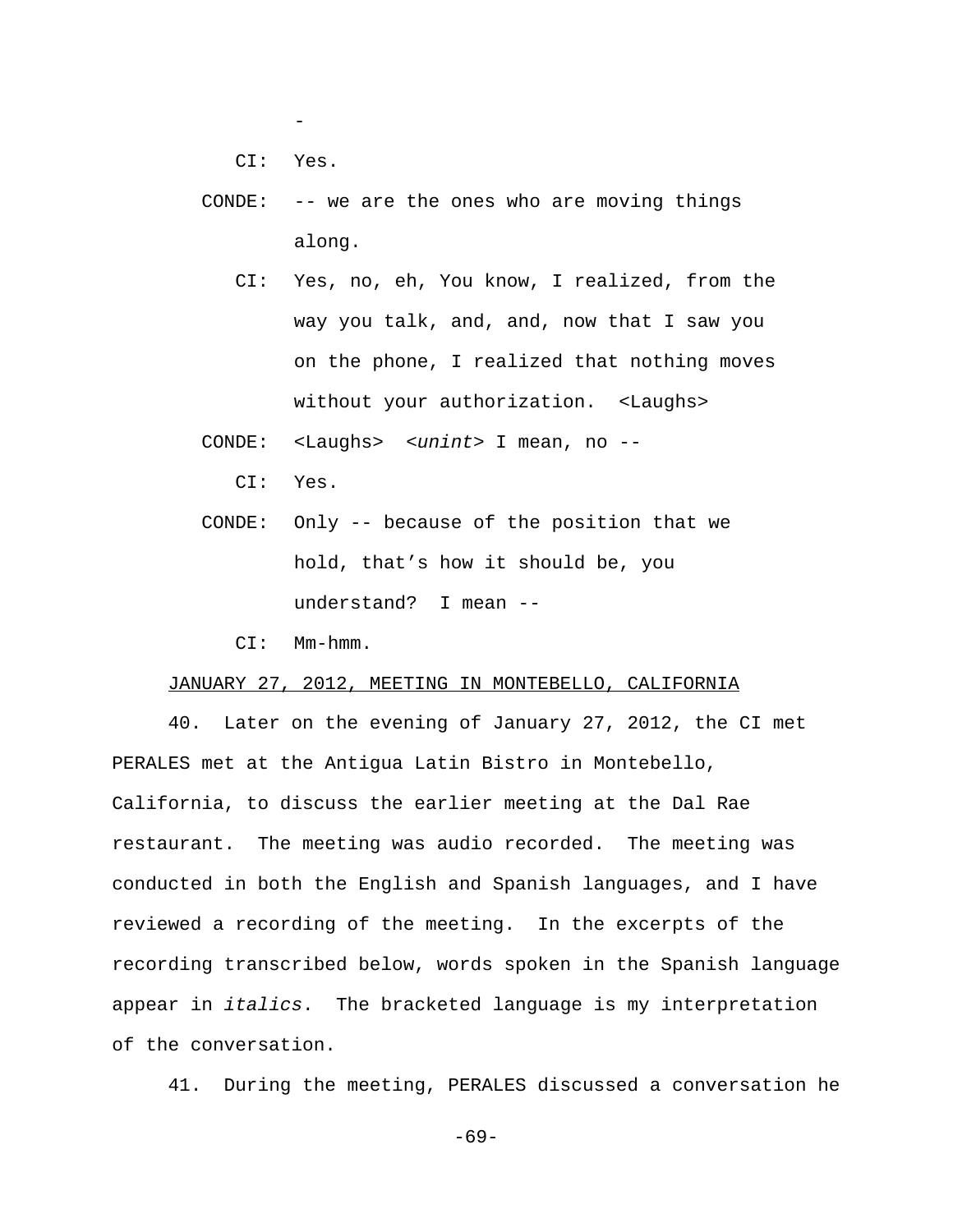had with CONDE concerning bribe payments from the CI.

- PERALES: I told him [CONDE], what do you want from him? I am going to let you deal with it because *I don't know him*.
	- CI: Oh, OK.
- PERALES: I can tell him what I want. It's just going to be --
	- CI: It should be straight up then.
- PERALES: Yeah. But the thing is that I told this fucker, "You need to relax."
	- CI: Yeah.
- PERALES: And you were talking like a businessman. CI: Yeah.
- PERALES: I don't want you to be talking about the business right now. I want you to talk councilman.
	- CI: Uh-huh.

42. Later during the meeting, PERALES explained to the CI how bribe payments were to be made to CONDE, SILVA, and himself.

- PERALES: There are three parts to this game.
	- CI: Oh, there are three parts? OK.
- PERALES: Yeah. That is him [CONDE], that is Silva, and there is me.
	- CI: Alright.
- PERALES: Give Silva a lot less. Give me a little

 $-70-$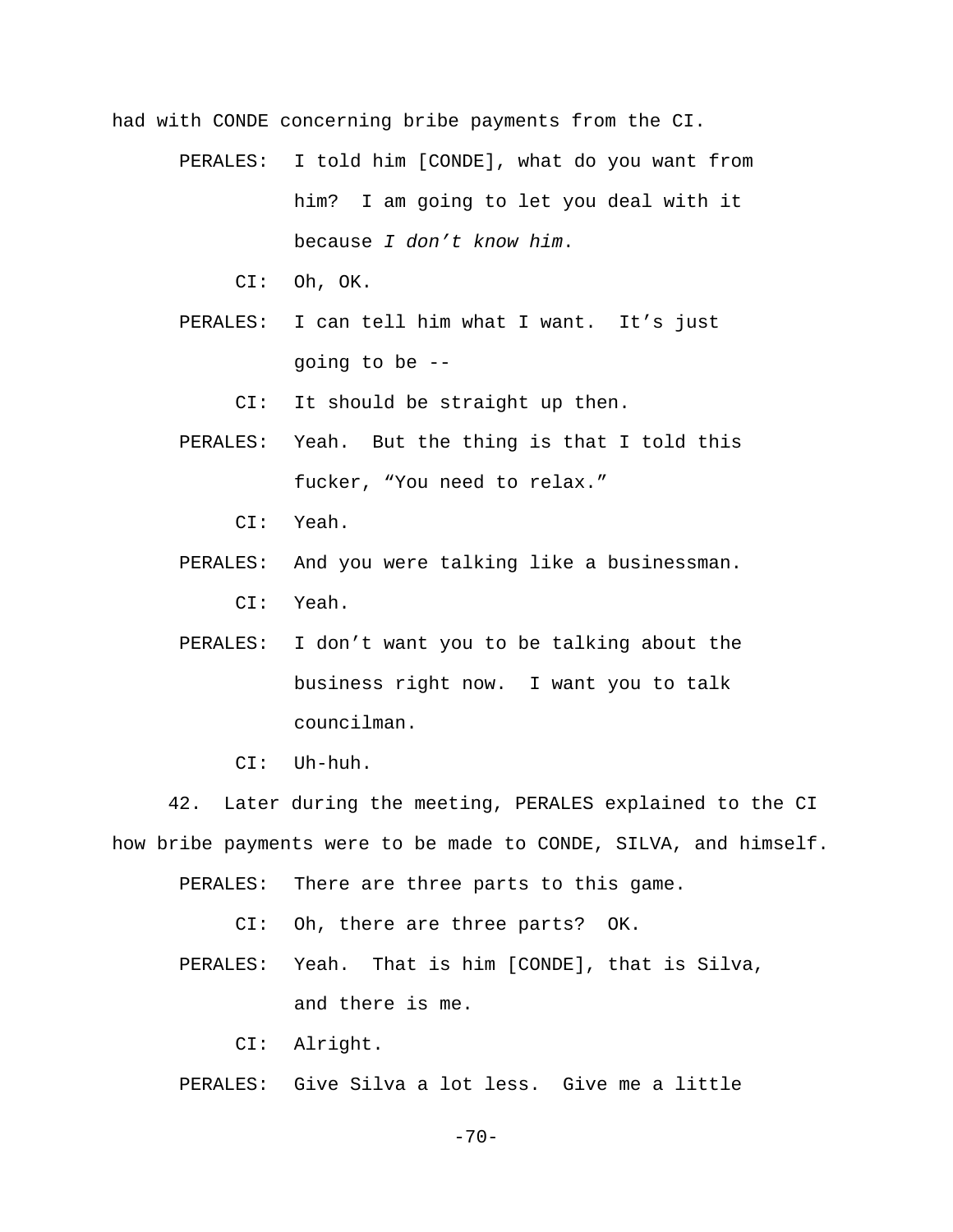bit more and you will get lot less, but like you will be able to get Silva. And then we will play Silva like he is getting the same amount as what I am getting.

CI: Oh, I gotcha. OK, I see. OK.

43. Later during the meeting, the CI asked if CONDE and SILVA had privately provided PERALES with an amount for the CI to pay. When PERALES did not provide a specific number, the CI asked whether CONDE, in fact, "want[s] some money now," to which PERALES explained, "I'm not going to dick you around. That is the way it works."

- CI: Yeah, yeah. So, did they give you a figure or what?
- PERALES: I told them. I go, what do you want? Yes. And he goes, "Well I don't know whether to," he goes, "I need you to tell me, to show me proof, like I am interested."
	- CI: OK. I noticed that. He doesn't have to tell me that.
- PERALES: But I am interested as of now. And I will push whatever I need to push. What is the *<unint>*. You are kind of the, let me be a part of the one, but the in the two percent. Are you going to give me the one percent or the two? You are going to have

-71-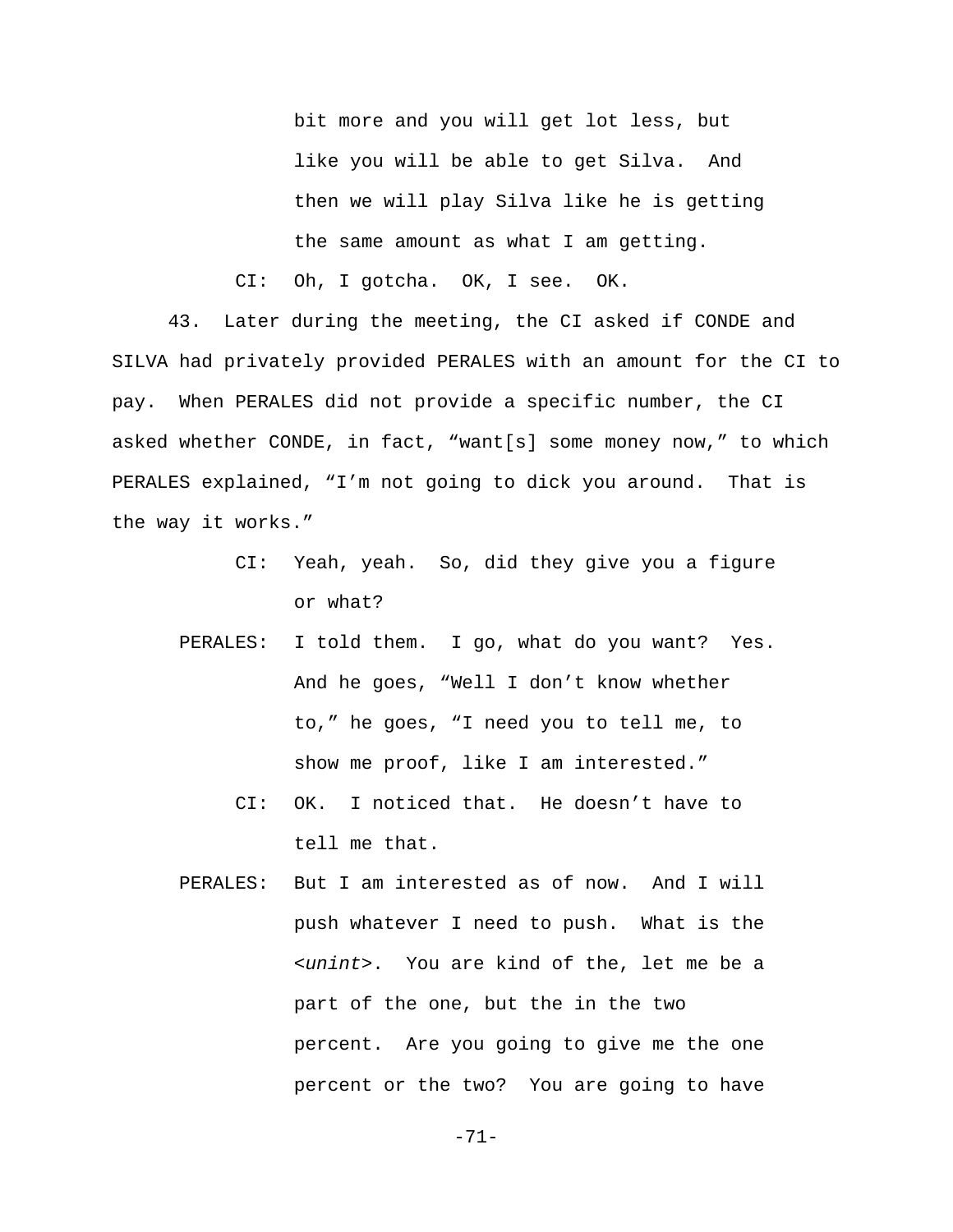choices. Is it going to be [CI's first name] or is it going to be the fucking, those other motherfuckers?

CI: Right, right.

- PERALES: And he goes, "*I can't promise, but I know what we're going to do*." And then, alright, that way he knows that you are going to approach him. That is just the way it goes. That is how you have to fucking play these fuckers.
	- CI: OK, so, basically what he wants me to do is, just to -- OK, he knows I really want to be in that city. He knows that for a fact, OK? He knows that -- does he want - sounds to me he is expecting a percentage now?
- PERALES: I'm not going to allow that. You are going to give a percentage. I am going to say I might enter. I will fucking throw my money in there, but let's see the action.

CI: Yeah.

- PERALES: Because why I am fucking busting my ass? CI: I was going to say, yes.
- PERALES: This fucker is just going out there and, "bring it, bring it, bring it."

-72-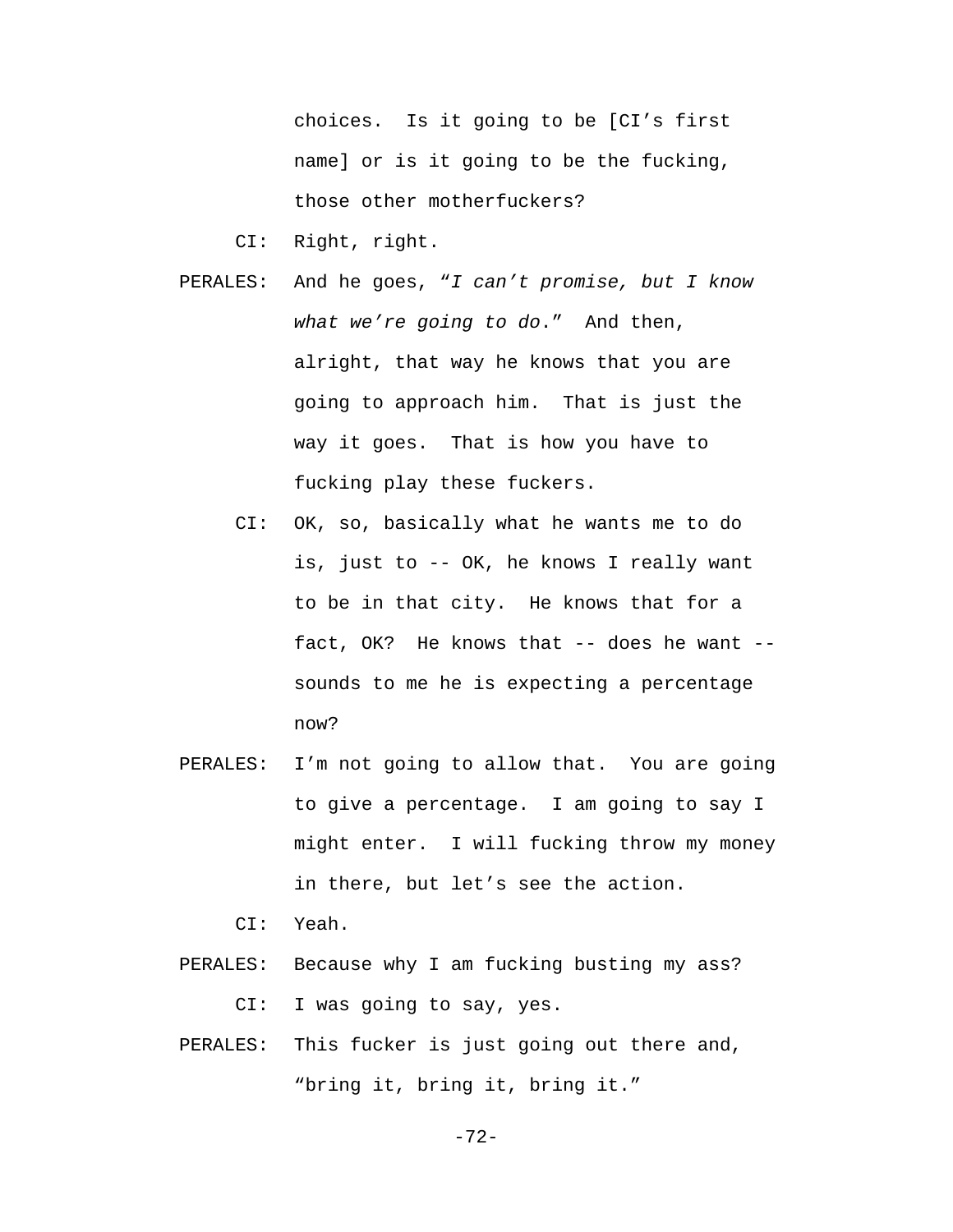- CI: So, does he [CONDE] want some money now or -- ? *I mean you tell me*. You tell me.
- PERALES: I am not going to dick you around. That's the way it works. Like fucking Edgar *<unint>*. He fucking deals me four to six a month. I could make a piece of the action, fool, you don't fucking mean jack shit.
	- CI: Do you think he does anything to me? No.

Now I realize the same things happen to me.

44. During the same conversation, PERALES also discussed his separate business venture with CONDE, stating, "Between us, he is a partner with me and two Asian chicks. They were doing a fucking massage parlor." Thereafter, the CI and PERALES discussed that business.

CI: How long have they been open now?

PERALES: No. They haven't opened.

- CI: Oh, they haven't opened the massage parlor yet?
- PERALES: They are building their rooms and shit and restrooms. We are going to have a shower room to take a shower.
	- CI: So, which one is the one in *La Opinion* then? That is another one? So, this is like the second one?

PERALES: She is going to get rid of the first one

-73-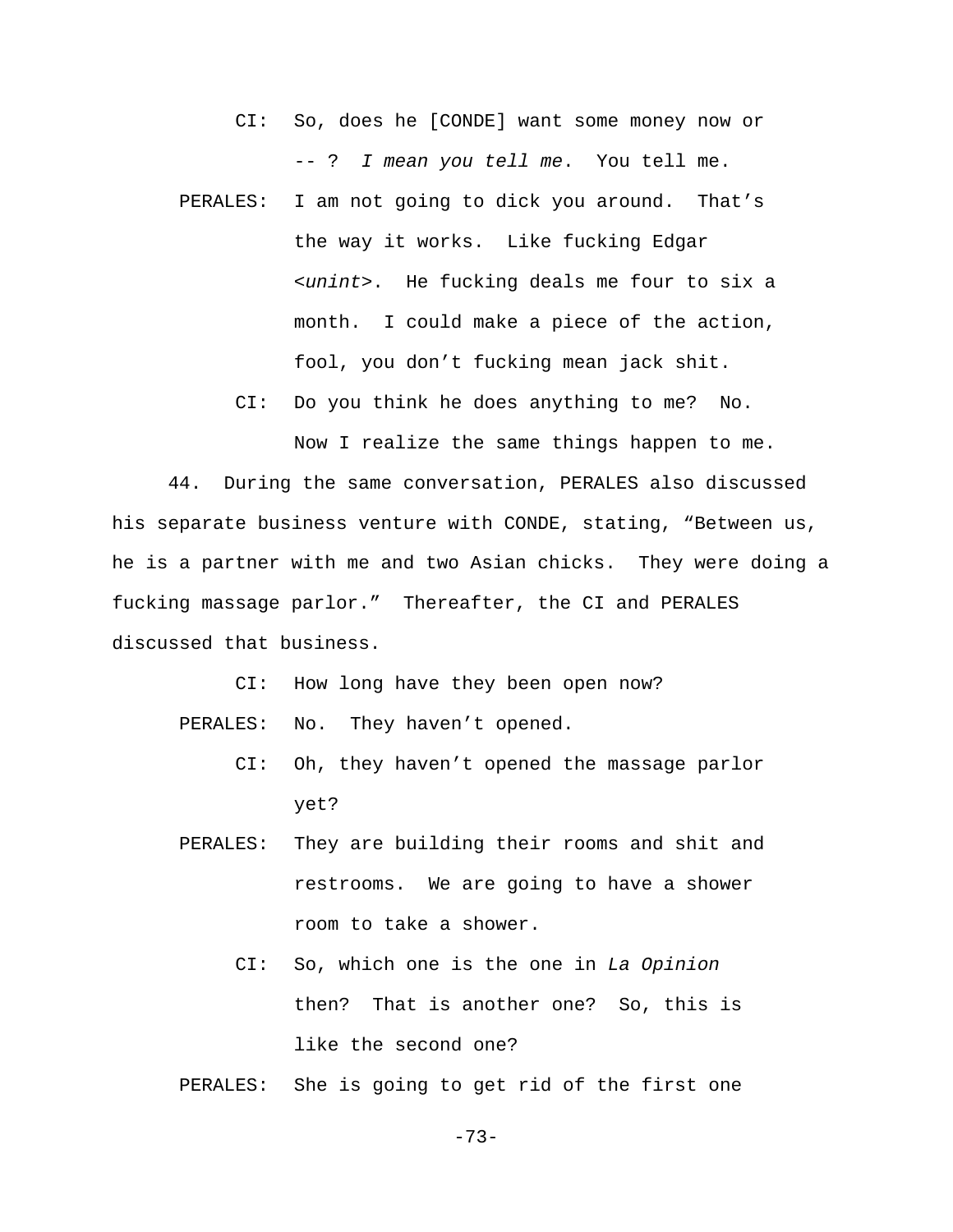and going to throw the clients to us.

CI: And how many girls does she have in there?

- PERALES: Right now, we are looking about seven girls so far.
	- CI: That is a lot, seven girls. So, they are all making a hundred [dollars an hour] that is like seven, the is only a good \$4,000 a day.
- PERALES: She is guaranteeing about between ten and fifteen [thousand dollars] every month.
	- CI: That is possible.
- PERALES: Yeah.
	- CI: See, that is the thing, I would just rather have something set so that way I don't have to guess, oh yeah. Let me give you between "this" and "that" [amount of money in bribe payments]. That is exactly what I was trying to do with Conde, but he -- I don't know man. He was just going around bush like, "Yes, maybe, we will see." The City is concerned about it, motherfucker.

PERALES: We'll fucking tear that fucking city apart.

45. Later during the conversation, the CI again asked to be provided "a number," and said that he thought that a request for a percentage rather than a flat amount would be "kind of unfair."

-74-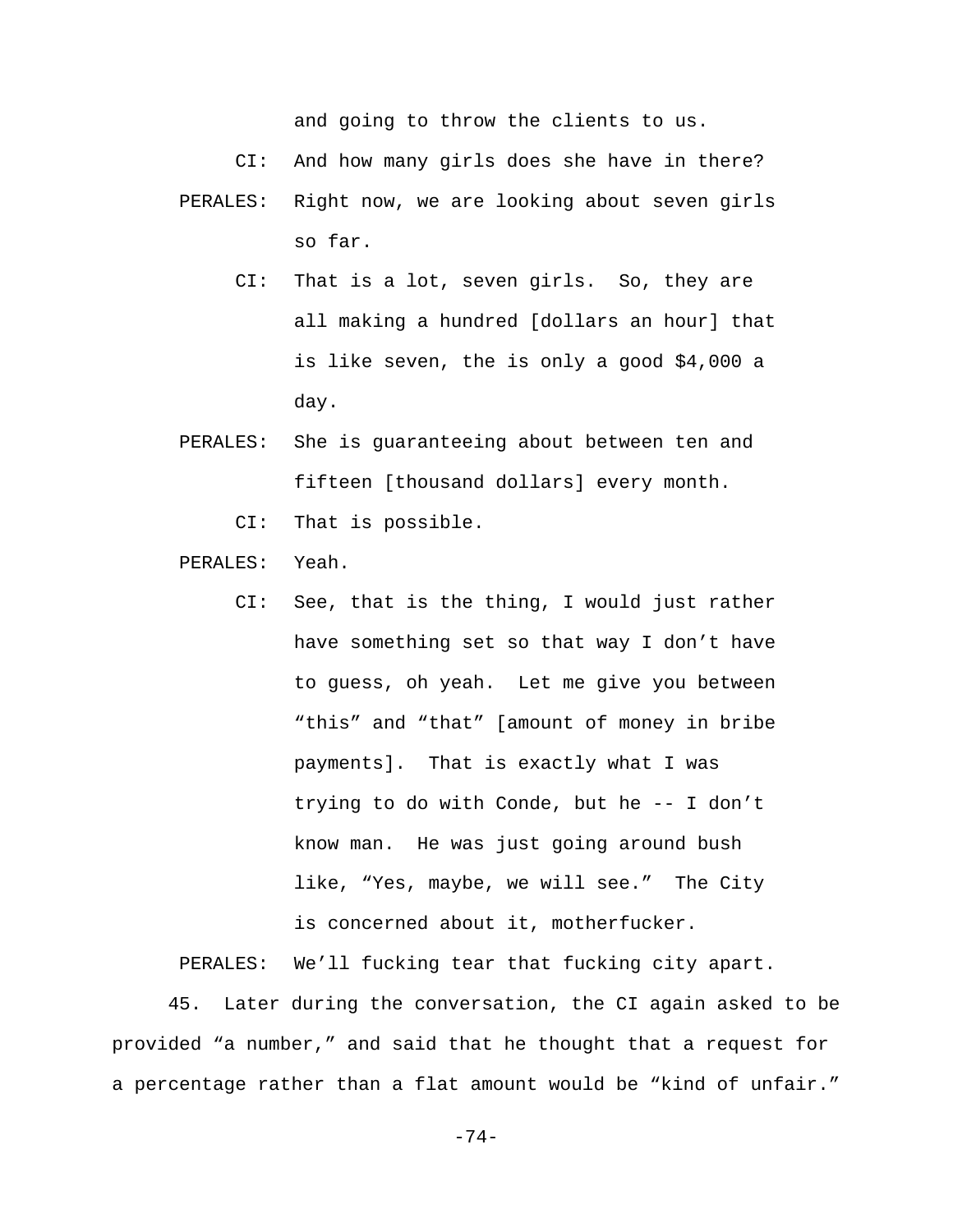PERALES asked the CI how much he expected to make and suggested that the CI consider paying a bribe "as an investment," and as "a for sure thing."

- CI: Uh-huh. The percentage *they're demanding now, now they won't be able to shake me down*. I still need to hear a number from you, man. I would rather you tell me, so that way I feel like I am justifying your work.
- PERALES: I will tell you what, I will call you back. I will call you back because his people want to move to this shit quick.

CI: What?

- PERALES: They want to fucking start construction *<unint>*. They were talking about doing construction in April. So, when I met with you, she gave them three month. I go, "alright, cool." I will be alright. Hold on, fuck let me give them my fucking percentage.
	- CI: Yeah, because I think that if Conde decides to go for a percentage, and he is not putting in any money honestly, that is kind of unfair.

PERALES: I will do a percent but for *<unint>*. So,

-75-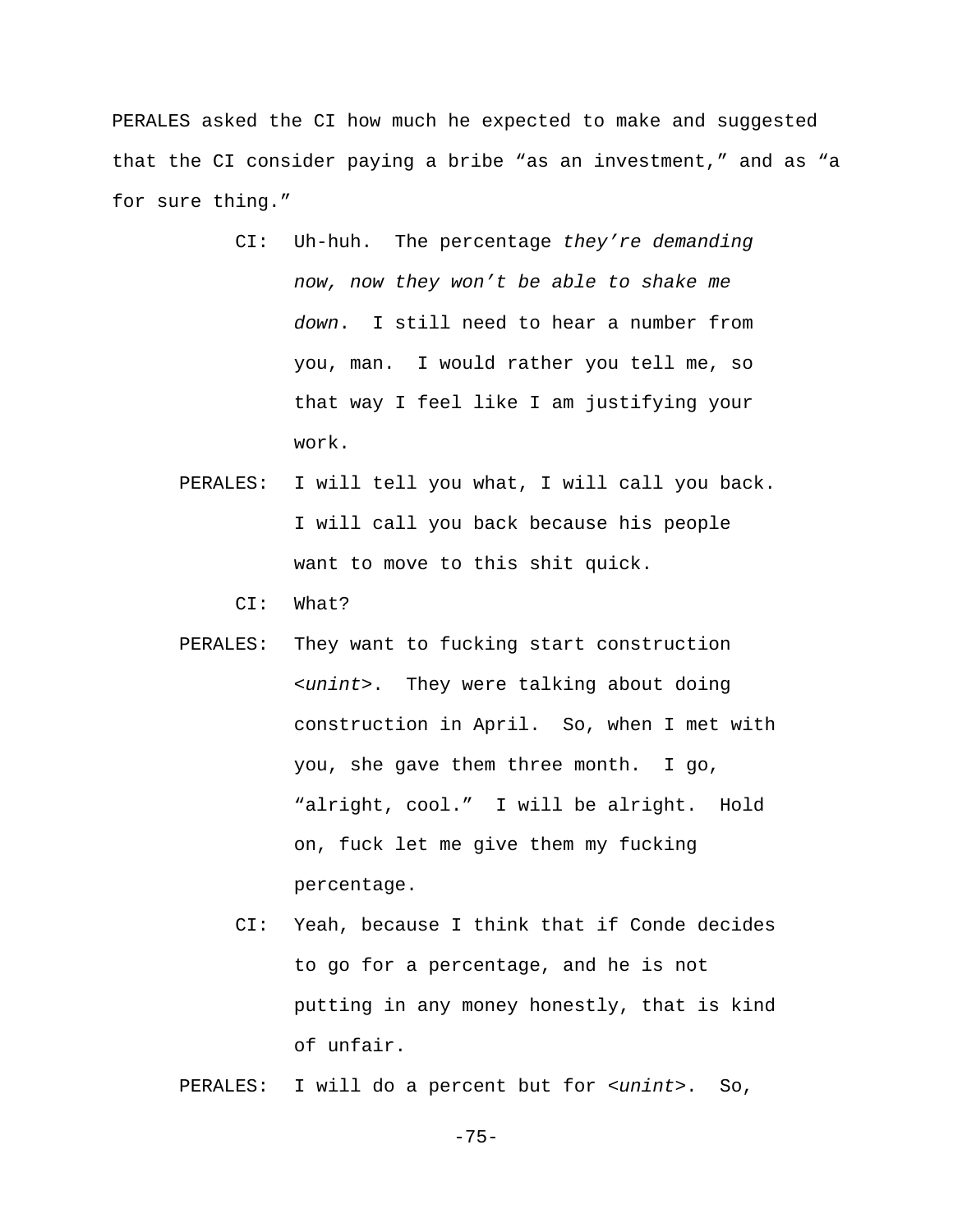no one to worry about until *<unint>* no one.

- CI: I thought he was going to be like 5,000 [dollars that the CI would be required to pay as a bribe], even seven, eight. You know? I don't know. What do you think? What do you think he thinks? You know him better than I do.
- PERALES: One thing, he [CONDE] is greedy.
	- CI: Uh-huh. So, he is going to try to get the most that he can get? OK.
- PERALES: Let me tell you, you know how much you will be making around?
	- CI: Uh-huh, yeah.
- PERALES: Look at it as an investment. And a for sure thing.
	- CI: Yeah.
- PERALES: And of course you want, fucking, to -- what I think, you know? Make sure that shit is on paper, and you get half this shit and that is it.
	- CI: In case somebody else comes along and decides to change the whole shit. How long has he been there, man in the *<unint>*?
- PERALES: Twelve years.

CI: That is a long time. Do you think his days

-76-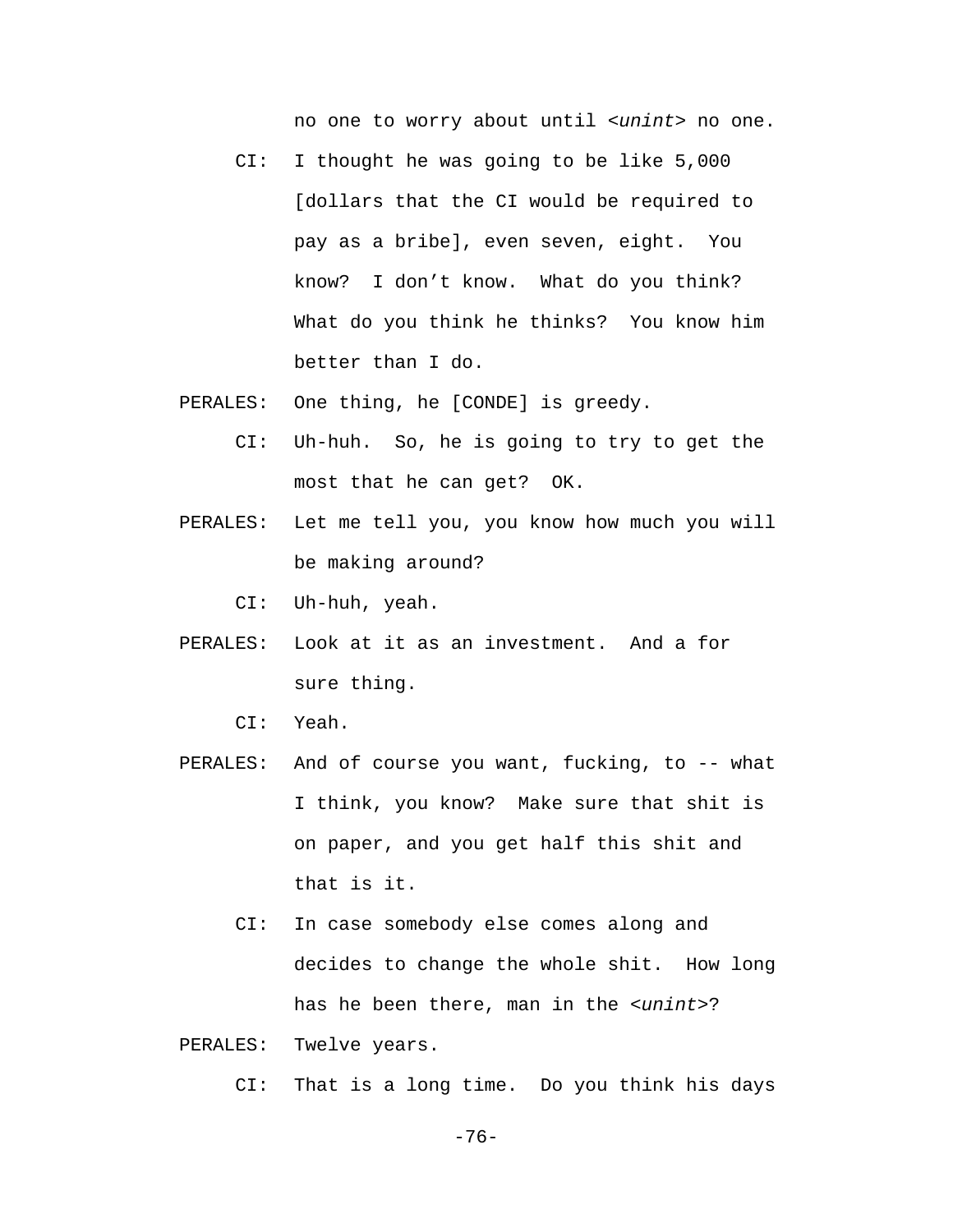are counted?

- PERALES: *<unint>*. You want to play politics? CI: Yes.
- PERALES: My *<unint>* to you --
	- CI: Interesting, will let me hear the whole thing before I open my mouth.
- PERALES: He is going to fucking up or something. CI: Uh-huh.
- PERALES: What insurance did he give me? It is probably right in my book here. I am going show you this, give him something. Give me the application. Alright. I point and *<unint>* whatever I want you think.
	- CI: So, you think that definitely I should ask for that before I give him any money right now?
- PERALES: No. You are playing with it. When he asks for the big chunks, give him security.

CI: OK.

- PERALES: If not, you know my dark side? I got proof that will fuck them.
	- CI: In other words, an eye for an eye. OK. Why do they make it so complicated?

PERALES: Politics, bro.

46. Later during the meeting, PERALES and the CI discussed

-77-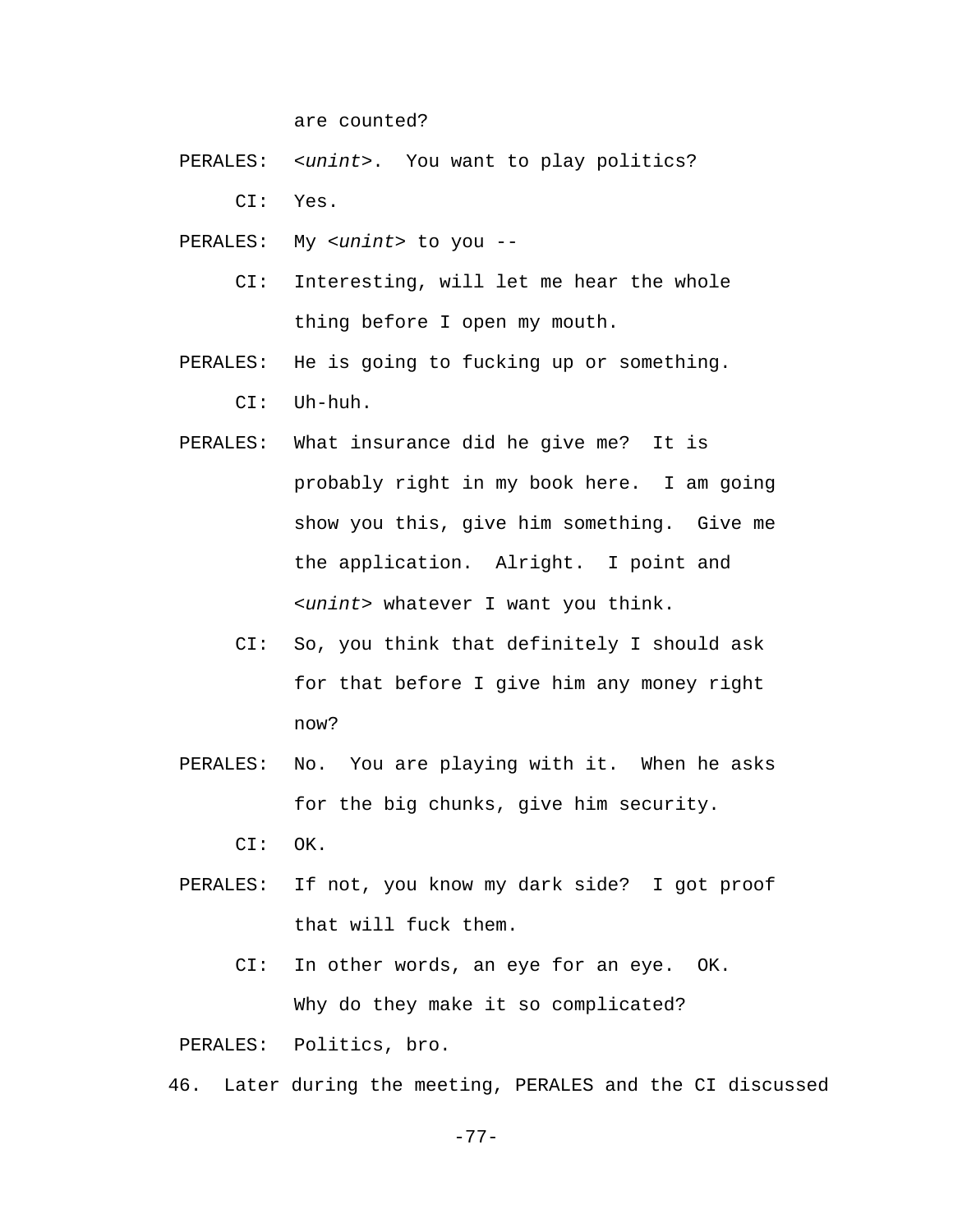Coronado, Cudahy's City Prosecutor, and that PERALES previously wanted to have Coronado appointed Cudahy City Attorney, a fulltime position that pays considerably more than the position of City Prosecutor. PERALES informed the CI about an earlier converasation PERALES had with Coronado, during which PERALES advised Coronado to "[b]uy the fucking decision" about who would be Cudahy City Attorney by paying CONDE and SILVA a bribe in the amount of \$20,000 to \$30,000. PERALES explained that Coronado would have easily gotten the money back in the form of a higher salary, and that it was important for the CI to "invest."

CI: What the hell is he? Is he like city --

PERALES: City Prosecutor.

CI: City Prosecutor?

PERALES: Yeah.

CI: What the hell does he prosecute?

PERALES: Nothing.

CI: Anytime someone has a chicken out.

PERALES: Yeah.

CI: How come the city attorney doesn't do that?

PERALES: Because he is the city attorney. He

doesn't prosecute.

CI: He is an attorney isn't he?

PERALES: Yeah, but he will be more.

 CI: Oh. Now the city attorney is a full time position right?

-78-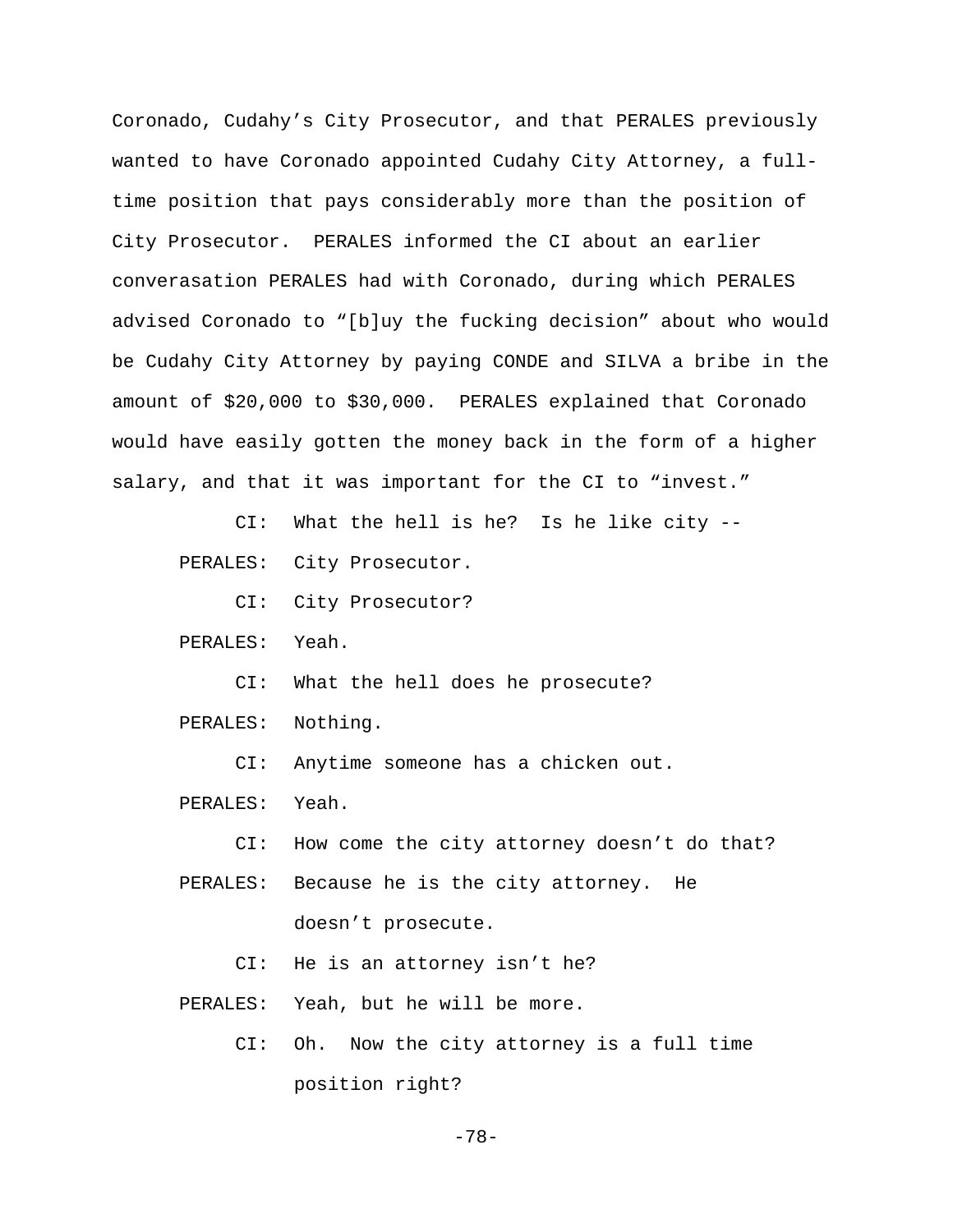PERALES: Yeah.

CI: The other one is kind of like --

- PERALES: Edgar, Edgar makes 5,000 [dollars] a month. The city attorney makes 20,000 [dollars] a month.
	- CI: That is a big difference.
- PERALES: He is fucking *<unint>*. He needs to learn *<unint>*. Only I told Edgar. I want to give you the city attorney job. And I told Edgar, Edgar *<unint>* some money. Buy the fucking decision; give them [CONDE and SILVA] 20 grand, 30 grand. You are going to make that back in a fucking day. Give it to him *<unint>*.

CI: Yeah.

- PERALES: Ask me? Tell me what do you do? Nada. He fucking is so fucking rich. I am not a rich guy. OK? I am making a lot *<unint>*.
	- CI: <CI's cell phone ringing. Aside: "Hey [name], can I call you right back? OK, bye.">

PERALES: *<unint>*.

. . .

CI: Twenty thousand dollars?

PERALES: It's like I tell you, you want shit happy?

-79-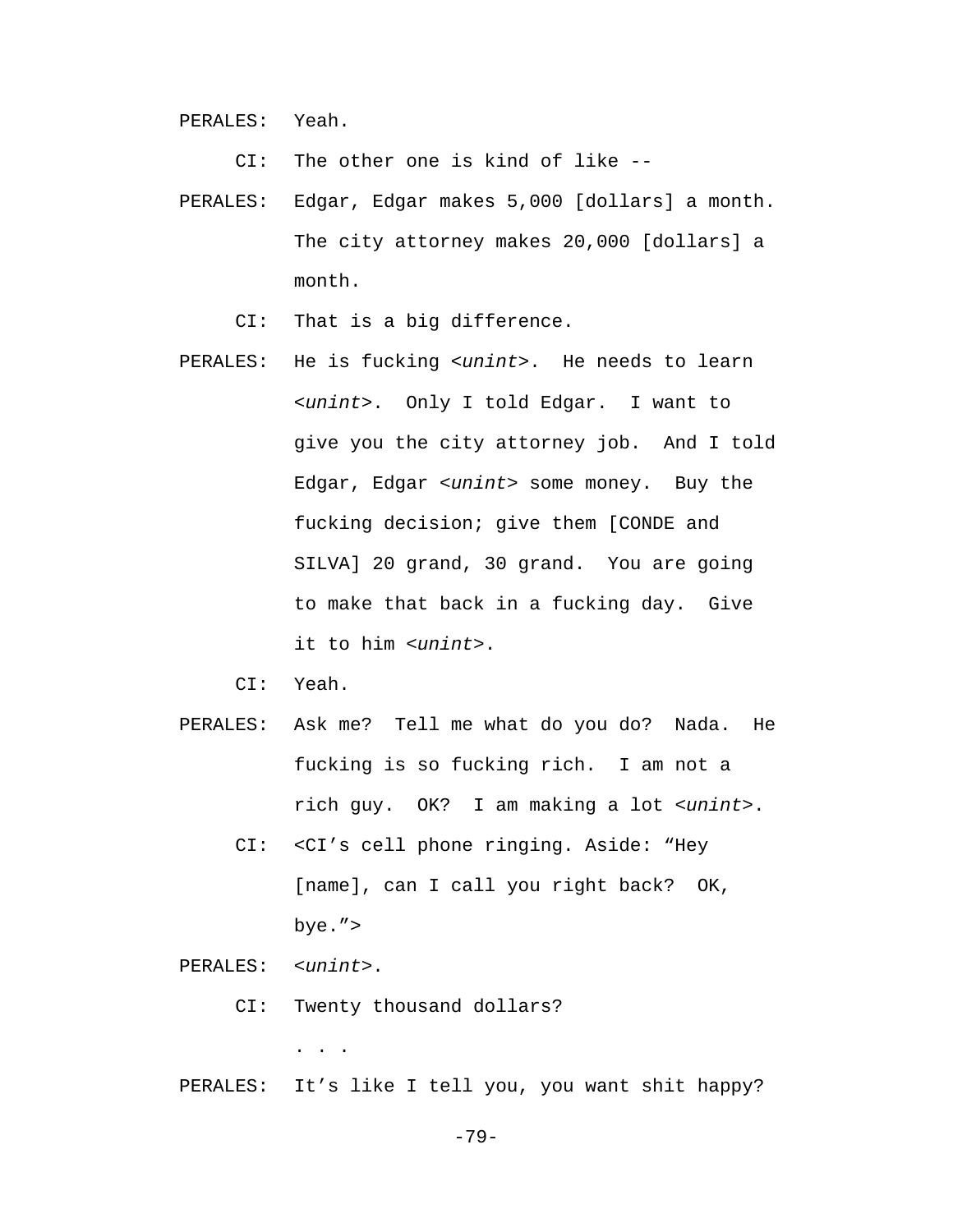You got to invest in shit. You have to invest in things.

 CI: OK. I know what his *<unint>*. You are right.

#### JANUARY 28, 2012, MEETING IN CUDAHY, CALIFORNIA

47. On the evening of January 28, 2012, the CI met with CONDE at the El Potrero nightclub, in Cudahy, California, at CONDE's invitation. According to the CI, Conde was accompanied by two bodyguards who openly displayed firearms. (These bodyguards have subsequently been identified as City of Cudahy employees Simon Rojas (Community Services Department, Code Enforcement Division, "Rojas") and Armando Alcala (Parks and Recreation Department, "Alcala"). CONDE was also armed and displayed his firearm, a revolver, to the  $CI.^7$  Throughout the evening, Rojas and Alcala brought drinks and women, from both the over-21 and under-21 sections of the nightclub, $8$  to CONDE's table in the El Potrero nightclub.

# FEBRUARY 9, 2012, TELEPHONE CALL WITH PERALES

48. On the evening of February 9, 2012, PERALES called the CI. The conversation was audio recorded. The conversation was

 $7$  According to the CI, CONDE informed the CI that he carries a firearm at all times.

<sup>8</sup> According to the CI, the women being provided alcohol included a 17-year female subsequently identified by agents as A.T. (The El Potrero nightclub is an "18 and over" club with a "21 and over" section.)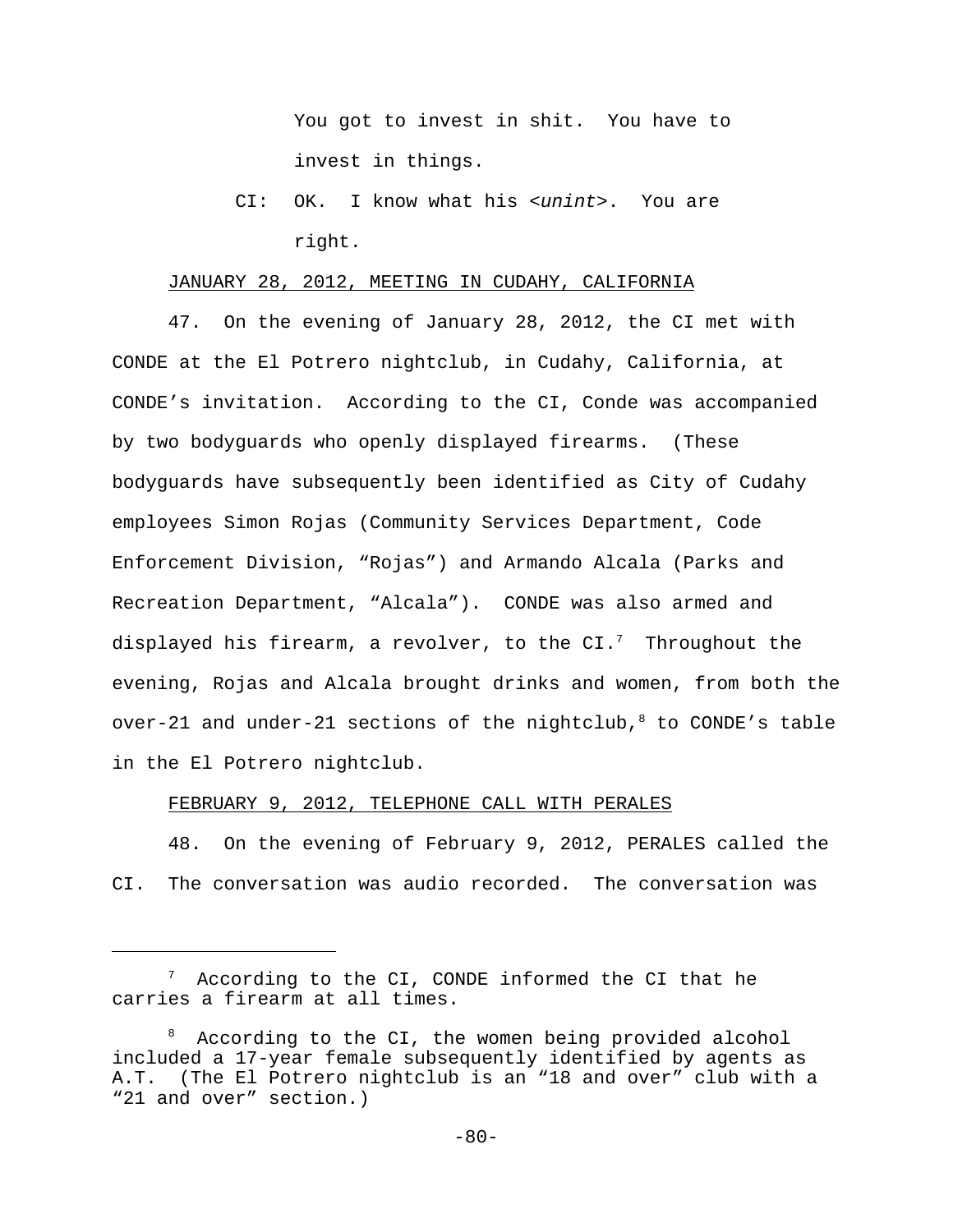conducted in both the English and Spanish languages, and I have reviewed a recording of the conversation. In the excerpts of the recording transcribed below, words spoken in the Spanish language appear in *italics*. The bracketed language is my interpretation of the conversation.

49. During the conversation, the CI expressed his frustration that CONDE had not provided the CI with specific amounts the CI should pay CONDE, SILVA, and PERALES as bribes. PERALES explained that CONDE was trying to maximize the amount he could receive in bribes for permitting a marijuana dispensary in Cudahy.

- CI: What, uh, what's going on with this guy [CONDE] man. I thought he -- I mean, *he's playing dumb*, he's taking forever [providing an amount he wants the CI to pay as a bribe].
- PERALES: Yeah, I mean, uh, he's, he's going to see and, *the one, the one that's throws in more.* You know what I mean?

CI: Oh, I see, I see. So -- *<o/v>*

PERALES: Yeah.

- CI: Yeah, he wants to see who's gonna offer more then.
- PERALES: Yeah. Yeah, 'cause I told you this guy gave Dave [SILVA] five laptops.

-81-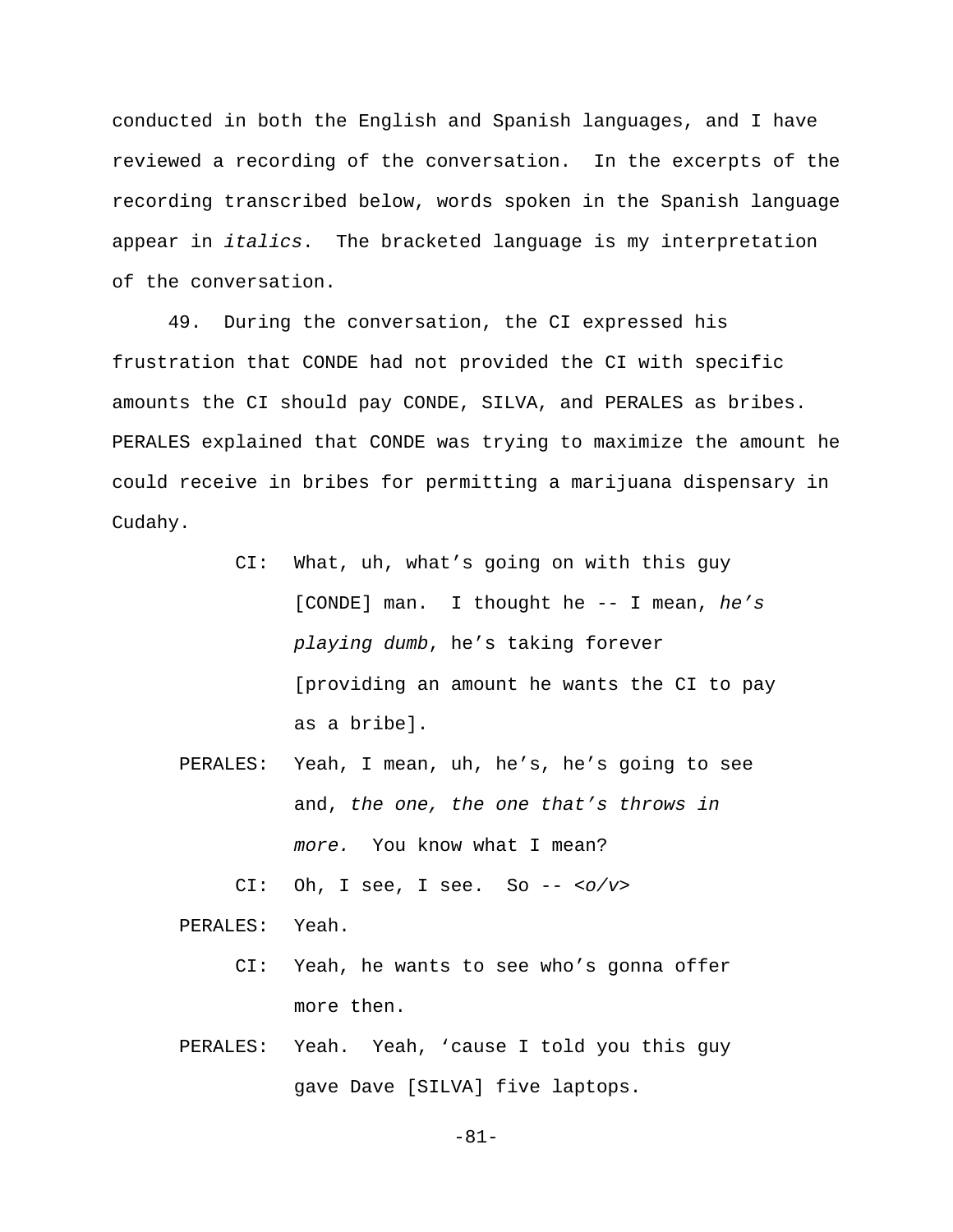CI: Uh-huh.

 PERALES: This other guy. You know, when he, when, when, when he went to go talk to these guys [the Cudahy City Council about opening a marijuana dispensary in Cudahy], uh, he gave them a, a laptop -- one for each.

CI: Yeah, but I'm gonna give him -- *<o/v>*

PERALES: Then -- *<o/v>*

CI: -- probably more than that.

PERALES: No, I know. *<o/v>*

50. Later during the same conversation, PERALES explained to the CI that CONDE wanted the CI to pay SILVA less than the CI was going to pay CONDE.

- PERALES: No, because he [CONDE] told me that he wanted me, he wanted me to talk to you.
	- CI: Uh-huh.
- PERALES: To a, you know, not to, no to, I mean to, in so many words, don't give Silva, the same amount of money that I'm getting. You know what I mean?
	- CI: OK.

PERALES: That's what he, that's what he wanted.

CI: Oh, OK, uh -- *<o/v>*

PERALES: He --

CI: So, so, it like a, *let me see*, explain it

-82-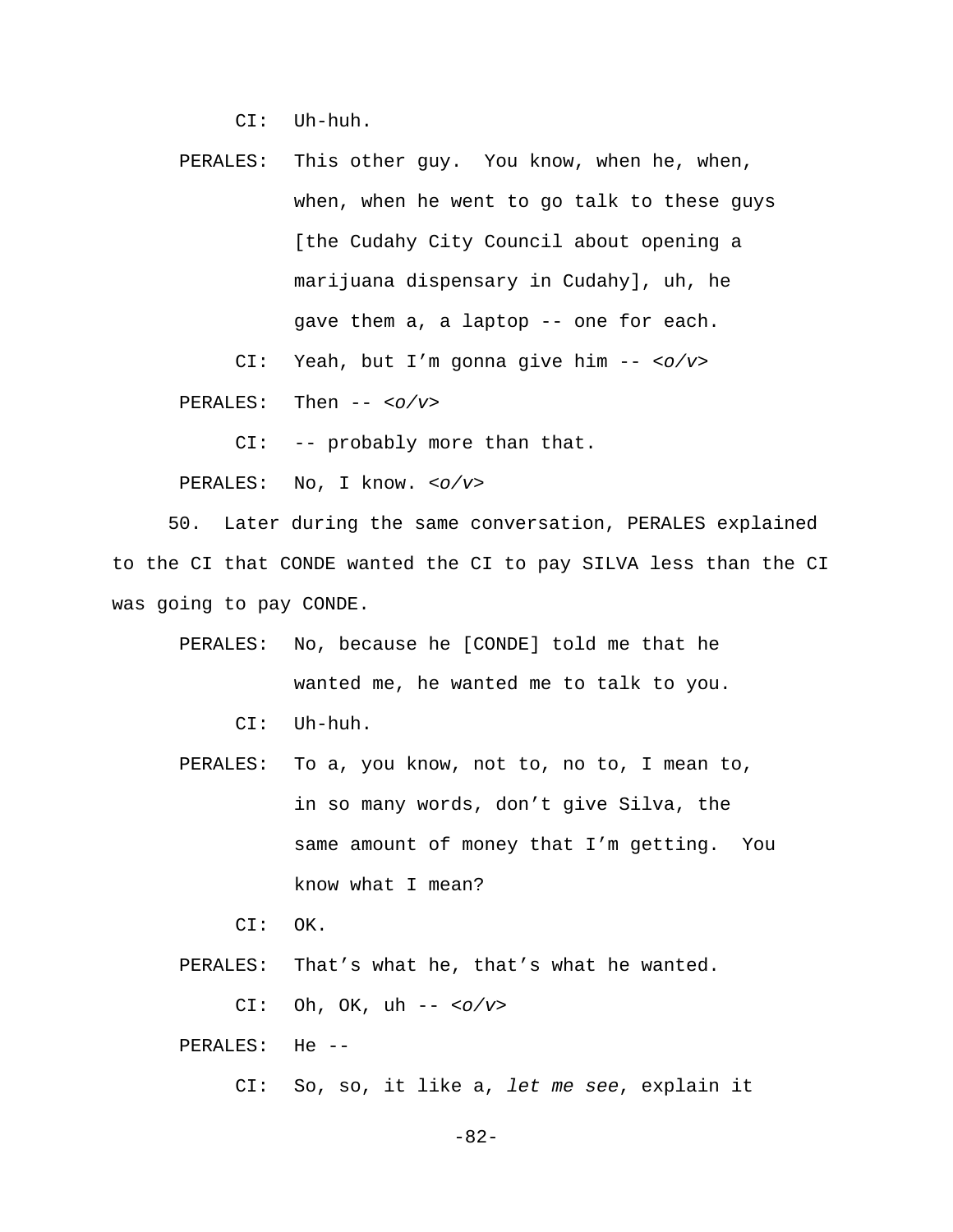to me, a straight up. Uh -- *<o/v>*

- PERALES: Yeah, let's say, and he, let's say you, uh, he wanted, uh, let's say seventy percent and he wanted Silva to have, uh, thirty percent.
	- CI: Oh, OK. So he wants thirty percent?
- PERALES: No, he, he wants, you know, in other words, he, that fucker [CONDE] is greedy, dude.
	- CI: Fuck yeah! I mean for, what, what does he want thirty percent of?
- PERALES: No, no, he wants, he wants seventy percent of, his, uh, the share that him, and, uh, Silva is going to get. He wants Silva to get only thirty percent.
- PERALES: Not, uh, not fifty percent now. Uh, you know, if, if you're gonna give him a hundred bucks each --
	- CI: Uh-huh -- *<o/v>*
- PERALES: He wants seventy dollars and he wants Silva to keep either forty, or thirty.
	- CI: Oh, I see, I see, I see. OK, um, well you're the, you know, you're a, well, you're kinda' an expert on -- you tell me. What, uh, is that, uh, is that, uh, is that a fair amount or what do you think?

-83-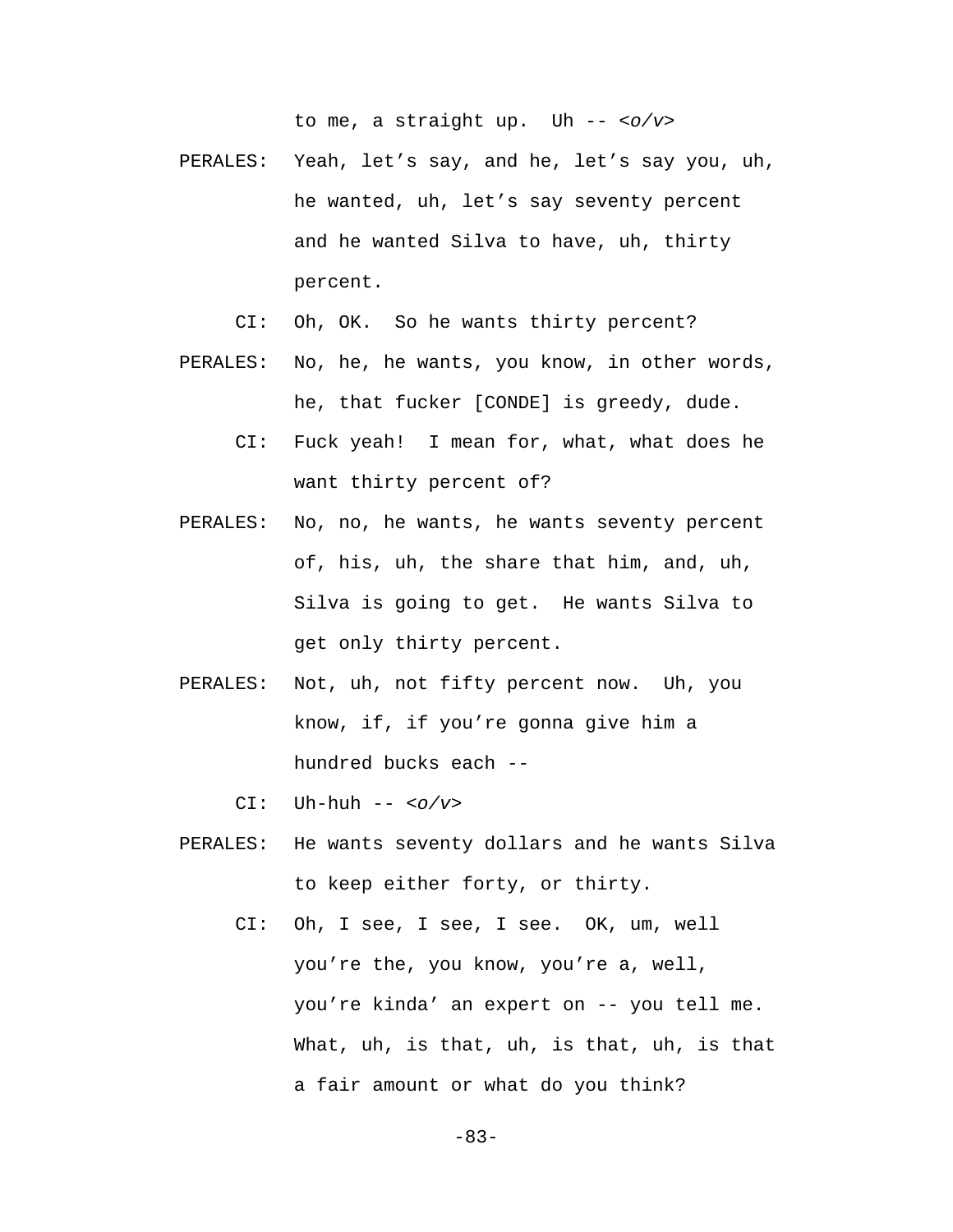PERALES: No, no, we'll, we'll, we'll give, what he, what he, I mean, in so many words, he said, "You know what? What, uh, how much, uh, is he gonna give us money tell me, tell us how much before we go with Silva, that way we could tell Silva. Let's say he's giving us, per se --

CI: Oh. *<o/v>*

PERALES: -- thirty grand."

CI: I got you. OK, I see.

51. Later during the same conversation, the CI explained to PERALES that it would be easier for the CI if CONDE provided specific amounts the CI should pay as bribes, and PERALES warned the CI that he should not risk losing the ability to open a marijuana dispensary in Cudahy by waiting too long to pay bribes to Cudahy city officials.

> CI: OK. All right. Uh, well, here's the thing, I think if the, it's a lot easier for me if you guys gi-, give me a number. To be honest with you -- *<o/v>*

PERALES: Uh-huh.

 CI: -- because that way, I can see, "OK, that's not a problem." I can say, "Wait a minute, you know what, that's kinda' way too much, maybe, can we work on this, but --" *<o/v>*

-84-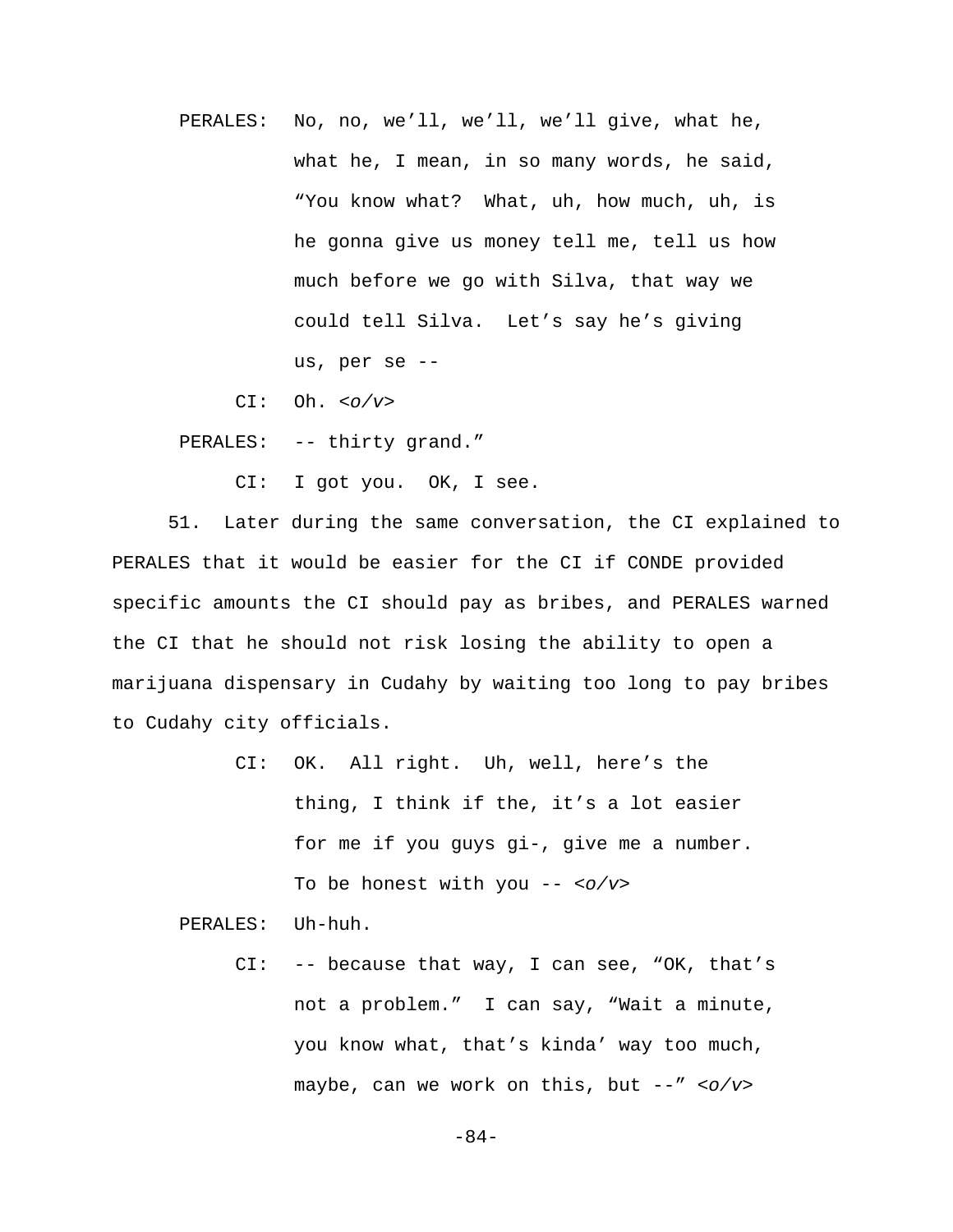- PERALES: Don't, don't, don't, don't uh, do the mistake *that,* uh, Edgar [Coronado] did.
	- CI: Uh-huh. Which -- ? *<o/v>*
- PERALES: Don't wait too long.

. . .

- CI: [I] really thought today was gonna be the day that he was gonna at least throw me an amount. And -- *<o/v>*
- PERALES: Uh-huh.
	- CI: -- I was gonna come up with the amount man. At, *shit, man*! Next week, I would've said, "Hey, here."
- PERALES: Uh-huh. *<o/v>*
	- CI: I just want him to assure me that I'm going to be one, either the one or one of the two [marijuana dispensaries permitted to open in Cudahy]. Because -- *<o/v>*
- PERALES: Right, right. *<o/v>*
	- CI: -- something tells me he's, he's gonna go for two which is fine. *<o/v>*

52. Later, during the same conversation, PERALES told the CI that he would request that CONDE provide the CI with specific amounts the CI should pay CONDE, SILVA, and PERALES as bribes.

PERALES: OK, um, this is, this is what I'm gonna do.

CI: OK.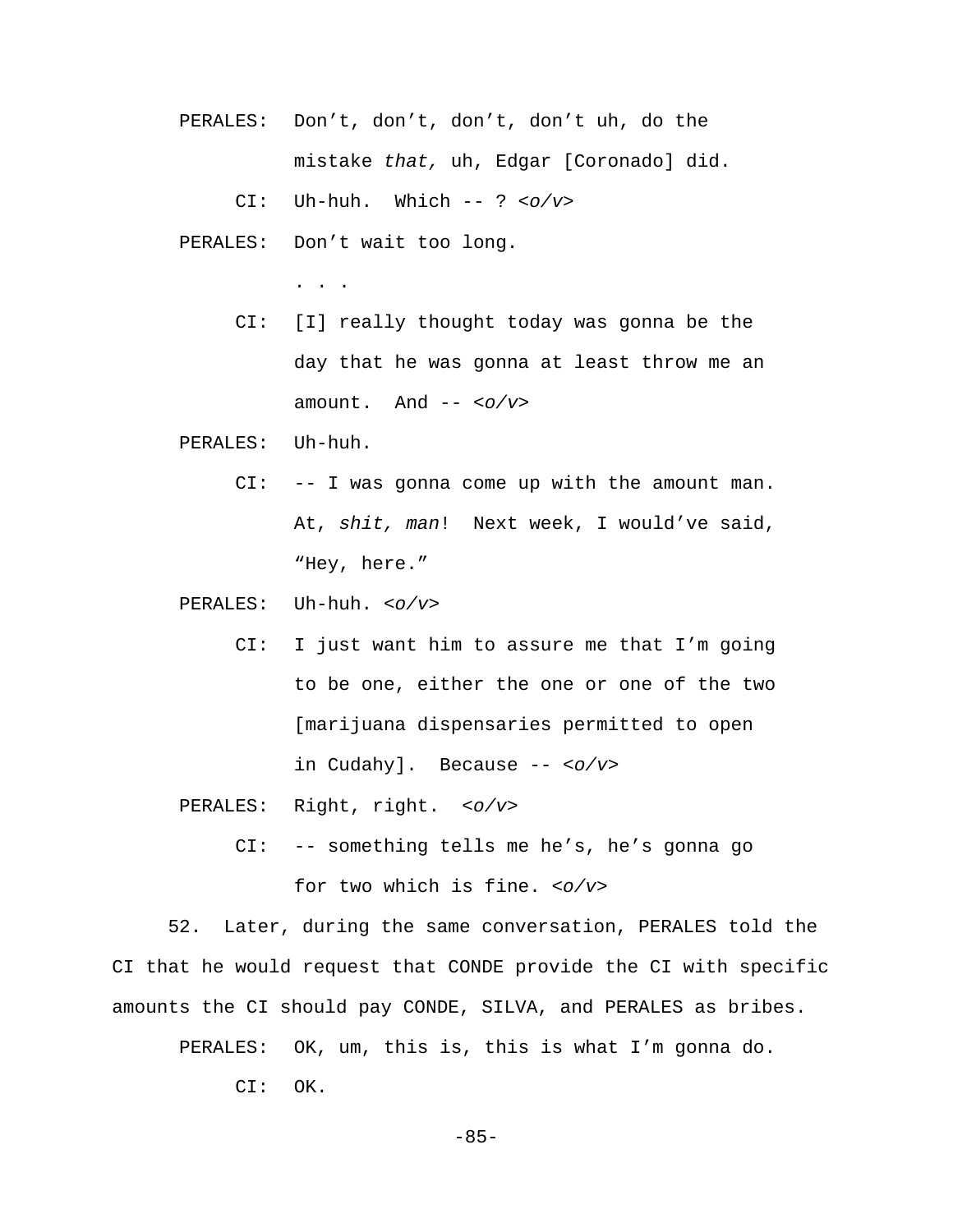- PERALES: Tomorrow, I, he comes, he'll come in [to Cudahy City Hall]. I'll tell him that, that you called me.
	- CI: OK.
- PERALES: Uh, last night.
	- CI: OK.
- PERALES: And he wants to throw, throw something their way.
	- CI: OK.
- PERALES: OK? Uh, 'cause you weren't so sure, OK? CI: OK.
- PERALES: And, and I'll tell him, "Give me a fuckin' number, 'cause he needs it. That way he, he could, come through." How's that?
	- CI: Yeah, that's fine. I mean, uh, that's exactly what I'm looking for . . . .

# FEBRUARY 10, 2012, TELEPHONE CALL WITH PERALES

53. On February 10, 2012, the CI called PERALES. That evening, PERALES returned the call. The conversation was audio recorded. I have reviewed a recording of the conversation. The portions of the conversation transcribed below were entirely in the English language. The bracketed language is my interpretation of the conversation.

54. During the conversation, the CI asked PERALES whether CONDE had decided on an amount for the CI to pay as a bribe.

-86-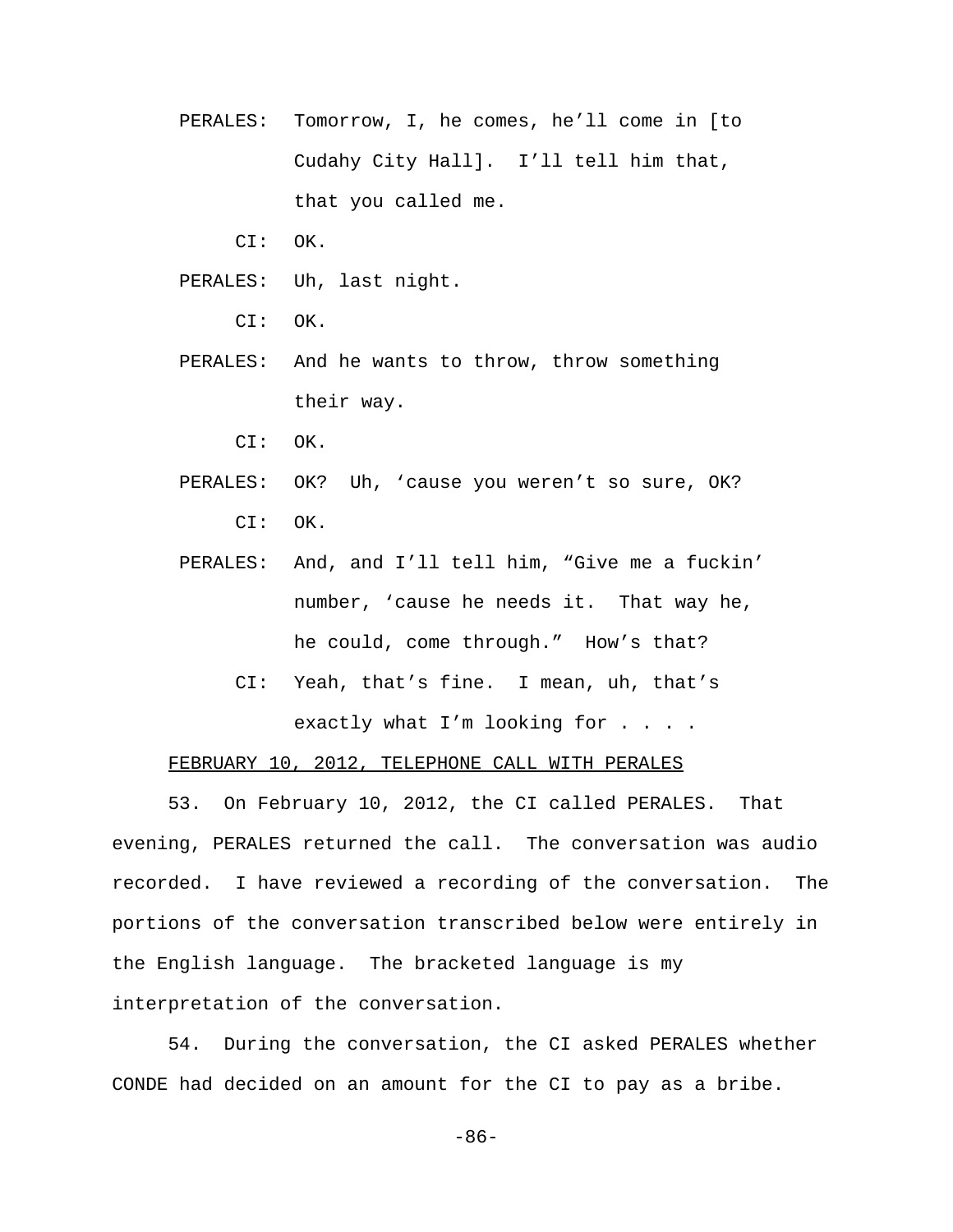PERALES informed the CI that CONDE said that he hadn't "thought about it, but . . . wants to, to be, uh, reasonable" about the amount. When the CI asked about the laptops previously provided to the City Council and suggested that he could "come up with something . . . even better to impress" CONDE, PERALES reiterated that CONDE and SILVA wanted monetary payments only. PERALES also urged the CI not to "fall asleep on the wheel" and miss an opportunity to open a marijuana dispensary in Cudahy.

- CI: But tell me, how's, uh, what, did you talk to Conde?
- PERALES: Yeah. He wants to make sure before he, he, uh, he has to, he asked you for something, you know? He has to make sure that, uh, the cards are in place.
	- CI: Uh, the employee's, the what?
- PERALES: The cards. The cards are in place.

CI: Ah, the cards are -- *<o/v>*

- PERALES: The cards are in place. The, yeah, meaning that the, uh, well, it's basically like giving you an application.
	- CI: Oh, I see. OK.
- PERALES: OK? So once we give you the application that means that, oh, everything's on.

CI: OK. And, uh -- *<o/v>*

PERALES: And his, after, I'm pushing it to be next

-87-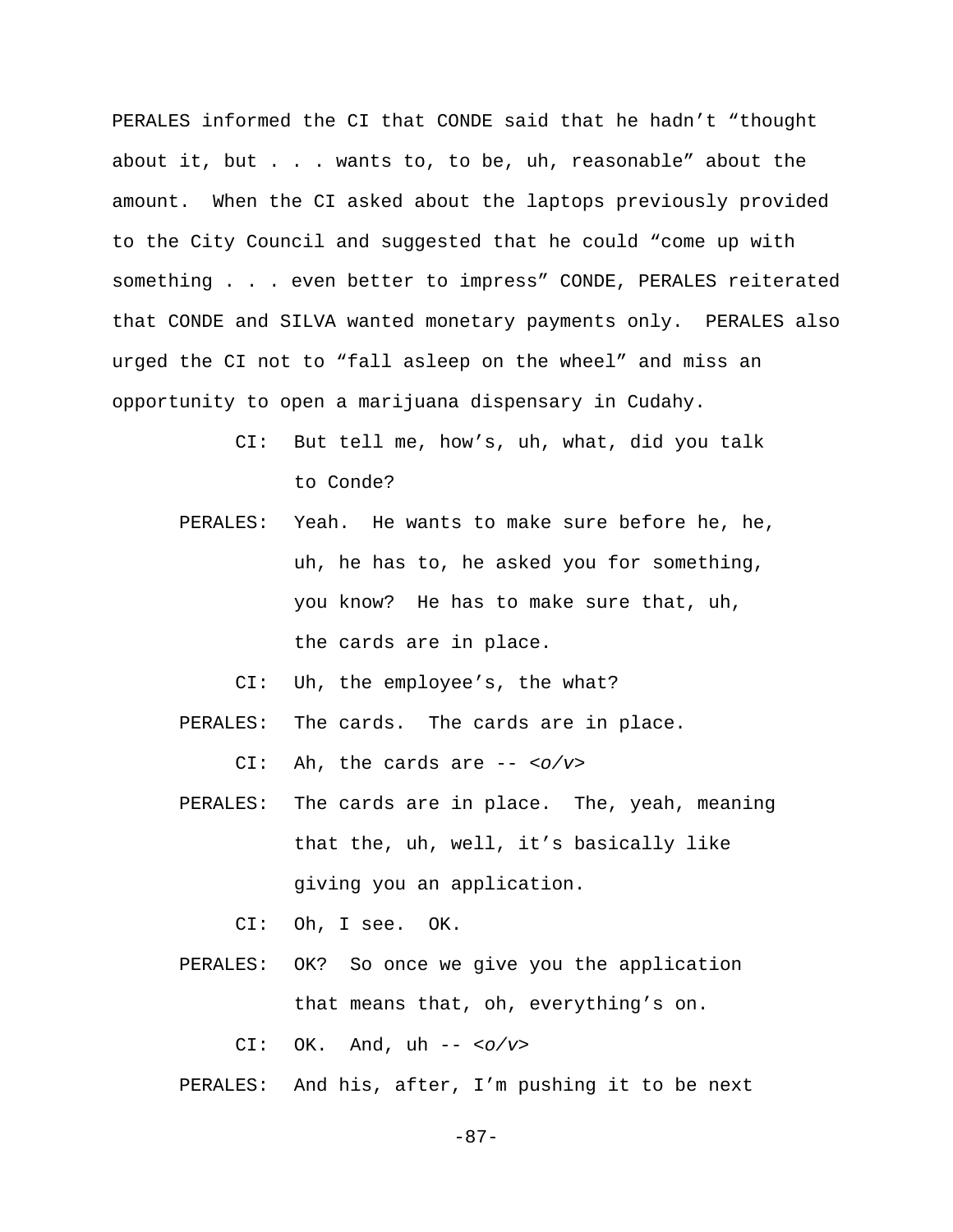week or the following week.

- CI: <Sighs> OK, so I'll start with the application. Now, uh, did, did he ask you, uh, how much he wants?
- PERALES: Uh, he, he, he told me, uh, he hasn't thought about it, but he wants to, to be, uh, reasonable.
	- CI: OK. Well, that's good, that's good. Yeah 'cause I don't want him to -- *<o/v>*
- PERALES: You know.
	- CI: -- also go crazy with the amount, *all right?*
- PERALES: Yeah.
	- CI: And, and, uh -- *<o/v>*
- PERALES: Because remember, it goes through the vote, that's the bomb, brotha'.

CI: Yeah. I, tell me about it. I --

- PERALES: Yeah, that's why, that's the fuckin' issue. Now, we have three or two, hold on, OK? Hold on. <On hold> OK, uh, [CI's first name], uh -- *<o/v>*
	- CI: Angel -- *<o/v>*
- PERALES: Yeah, hold on, you know 'cause the thing is that he has a, the, the vote. You know what I mean?

-88-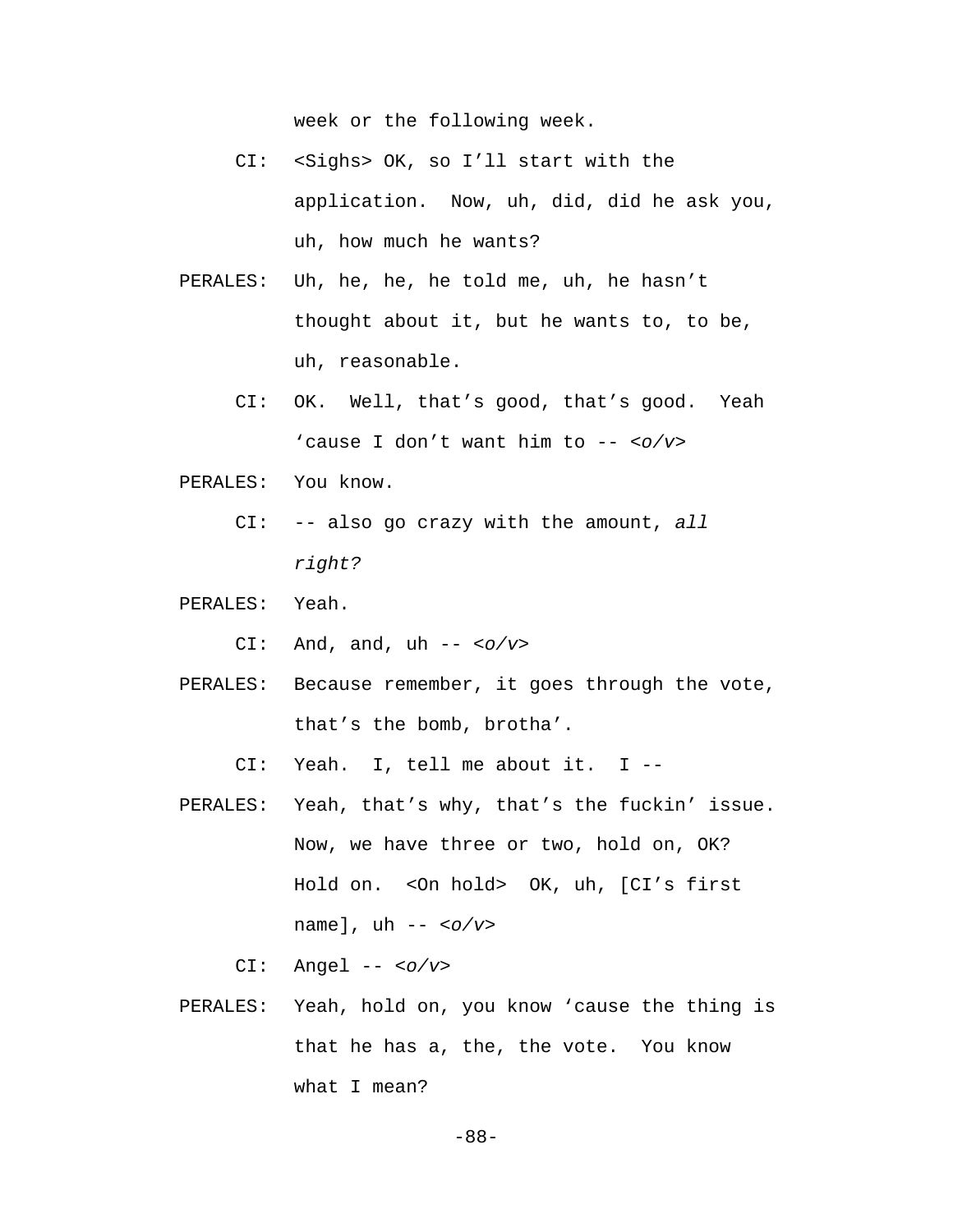CI: Yeah, yeah. *<o/v>*

 PERALES: And that places a, a lot of, uh, I mean, he has the second vote right now. That's Silva. So, we have to, we have, I mean, I could totally went through, uh, latch him into, into where we are.

CI: Uh-huh. Now, uh -- *<o/v>*

PERALES: Yeah.

 CI: Let me ask you something, Angel, did, um, uh, you told me that there, that there was another dispensary that gave them, uh, uh, those -- *<o/v>*

PERALES: Yes.

CI: -- laptop computers, uh, I mean -- *<o/v>*

PERALES: Right.

- CI: Wh-, what kind of laptops were they? Were they Apple computers? Sa-, what, I mean, 'cause, *<o/v>*
- PERALES: Yeah. They were, uh, they were Apple ones. CI: Oh, they were the Apple, uh, you, you -- *<o/v>*

PERALES: Yeah.

 CI: -- don't know what brand? Because I can come up with something to, even better to impress him.

-89-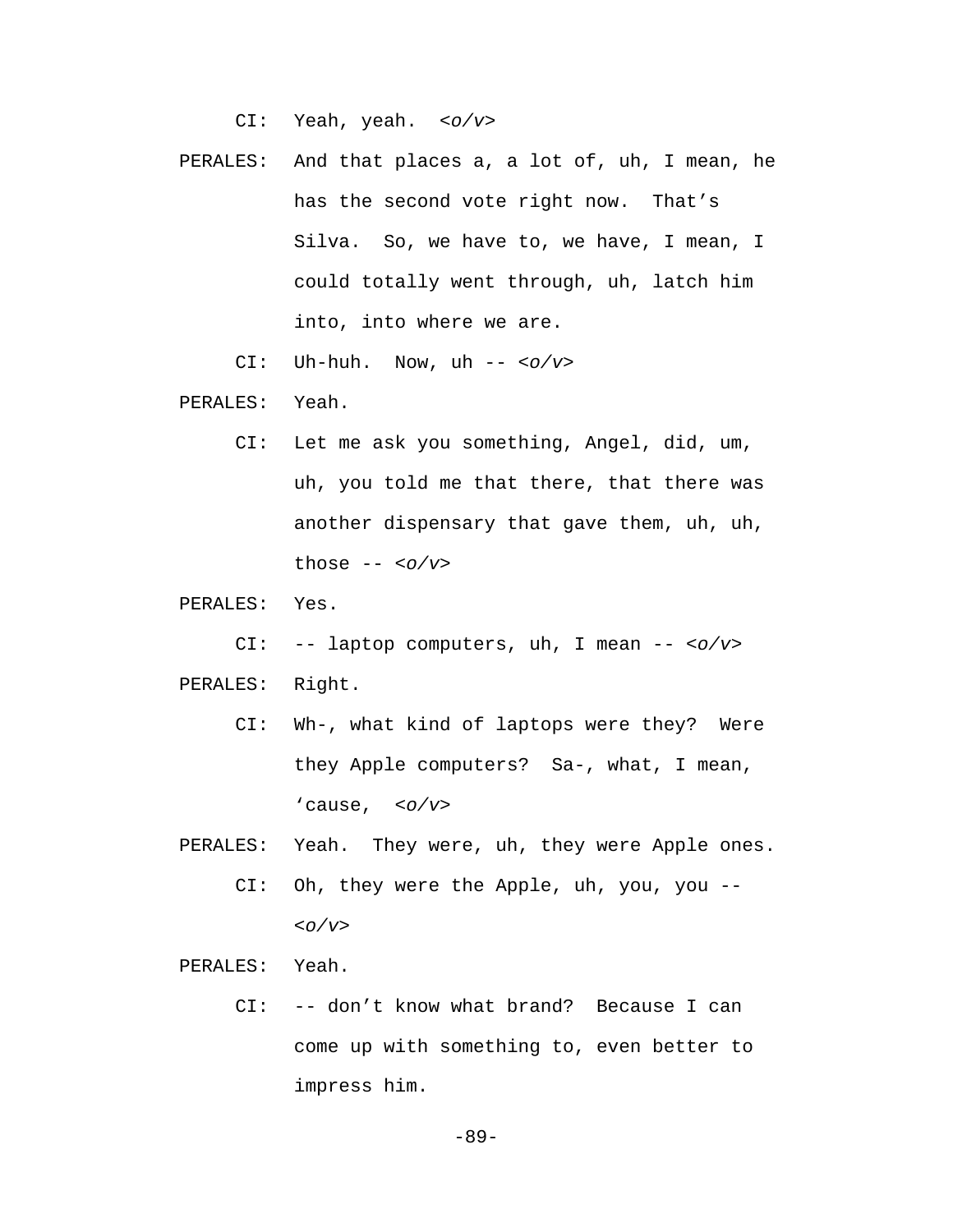PERALES: Yeah. No, no, well you see, the, the, the thing is, when he gave him he, when this *dude* went and gave all five of them, you know what I mean?

CI: Uh-huh.

- PERALES: Like, uh, but, Conde and Silva, they need fuckin' cash, bro, OK? 'Cause this fucker [CONDE] don't work, so I, like I told you, we need, I know how to play 'em, OK? And like I told you, don't, don't fall as-, don't fall asleep on the wheel like Edgar [Coronado] did.
	- CI: Oh no, I'm, I'm trying to be awake. *<o/v>*
- PERALES: And, um -- *<o/v>*

CI: But, uh, a-, as you know -- *<o/v>*

- PERALES: You know?
	- CI: -- is I'm trying to do everything possible for them to, to at least, you know? *<o/v>*

PERALES: That --

CI: Send them my way. *<o/v>*

 PERALES: Look, 'cause, right, right. I mean, he'll get, they, they met with this guy. Boom! Here.

CI: Uh-huh.

PERALES: You know? And like, uh, Conde goes, "Fuck!

-90-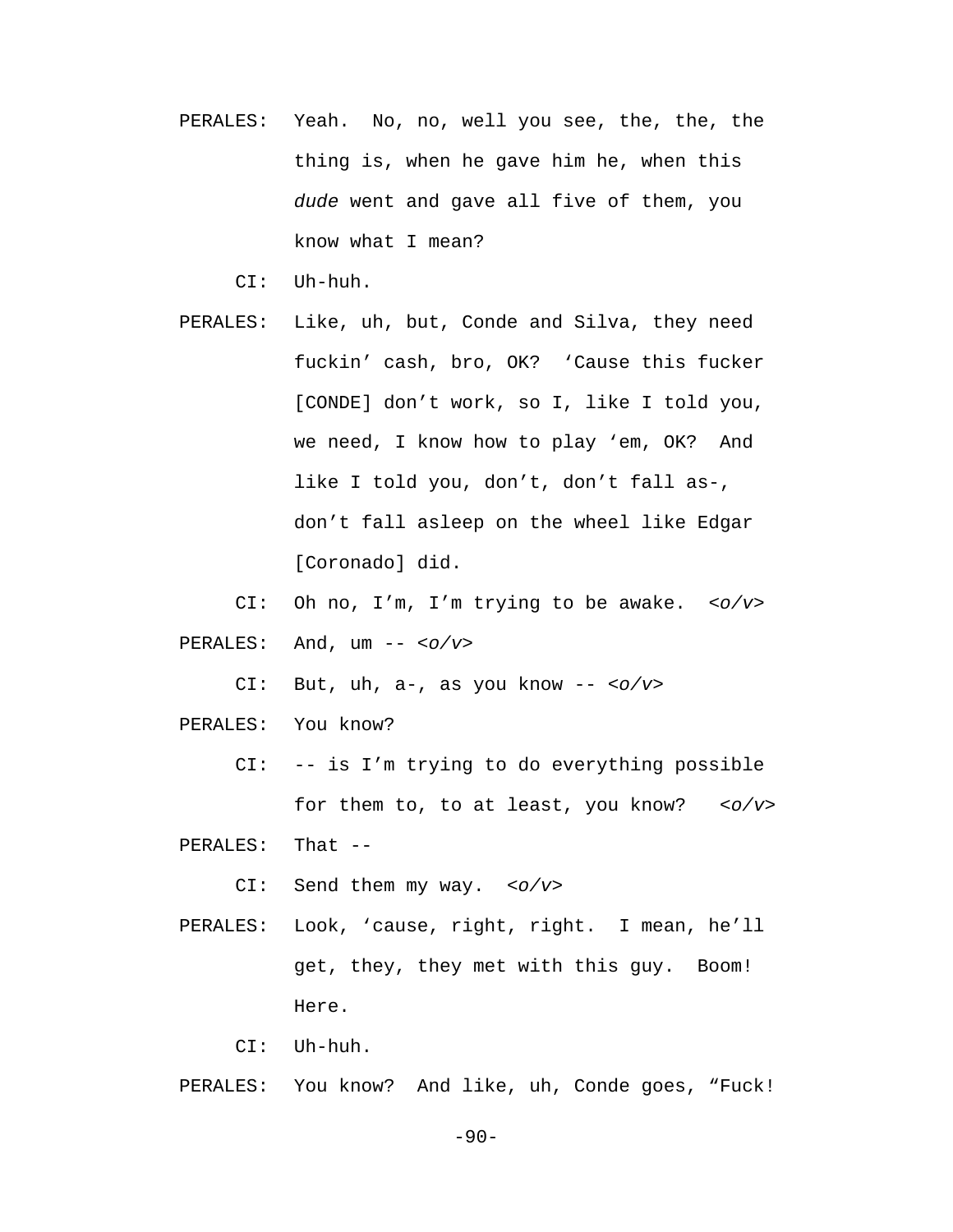I don't need a fuckin' laptop, I need cash."

CI: <Laughs>

- PERALES: You know? Bottom line.
	- CI: Yeah, yeah. But -- *<o/v>*
- PERALES: You know?
	- CI: But, you, you noticed that, that was like the first thing he threw me on, in the face. Like, "Well, you know, this guy came over and he, he gave me a laptop." Like, I'm thinking, "OK, well what do you want me, I mean, that's why I'm saying. What would you like me to do? To get that --" *<o/v>*
- PERALES: No, I'll, what I, I want you to do is, uh, fuckin', like they say, "Eh," like they say, uh, this guy gave him the laptop. "Hey, thanks for, for meeting with me, for taking me into consideration." See, everybody's meeting with these people. And they're looking at, "OK, let's see who's gonna uh, uh, uh, who's gonna, who's gonna kick down more."

55. Later during the same conversation, PERALES again reiterated that CONDE and SILVA wanted cash payments from the CI.

-91-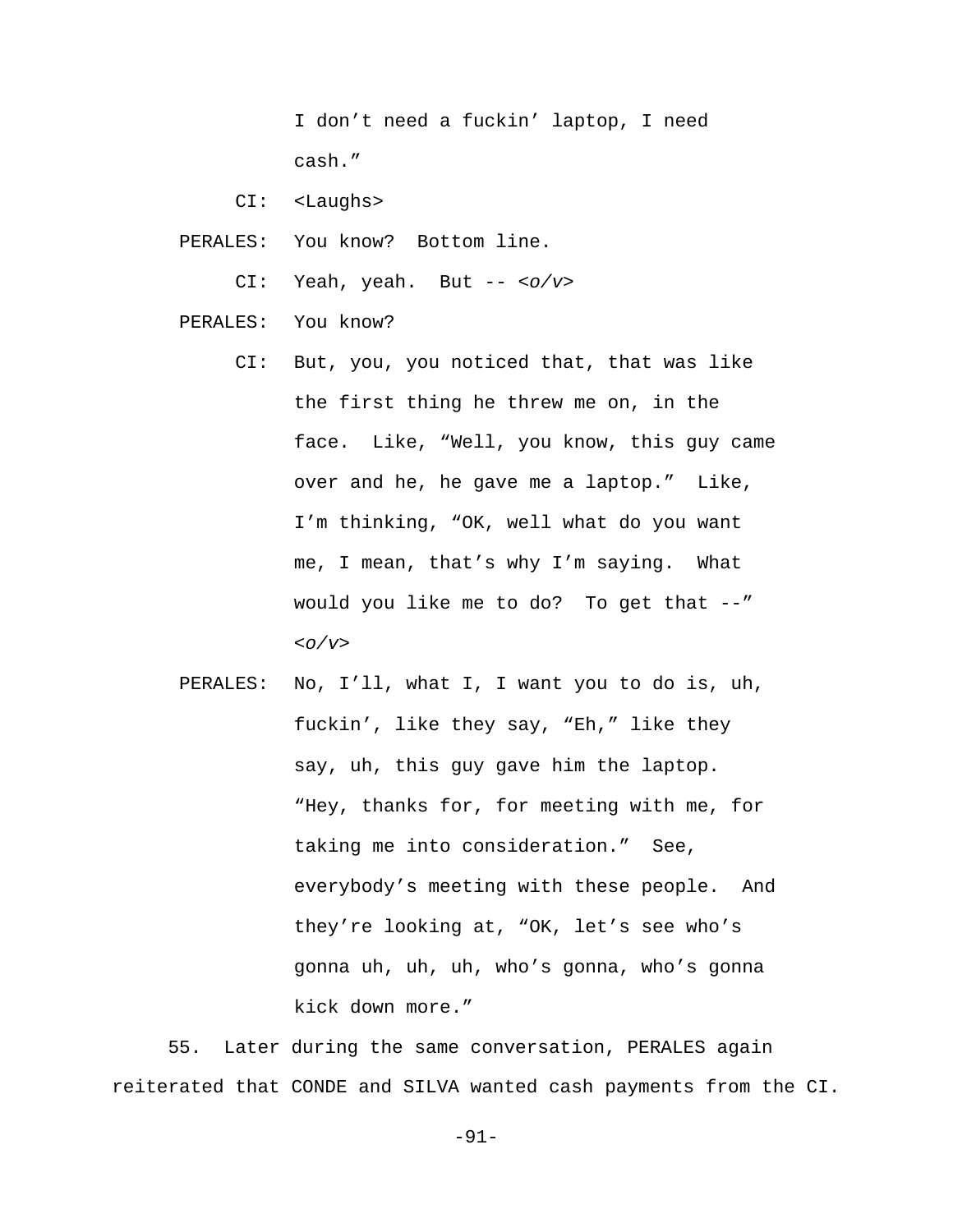PERALES also explained that the purpose of his role "in the . . . front" of CONDE and SILVA's "deals."

- PERALES: So, that's why I'm saying, you know, um, I mean, between you and I, *these men* are very desperate right now bro. But they're not gonna fuckin' tell you.
	- CI: Yeah, they need -- *<o/v>*
- PERALES: You know?
	- CI: -- the money, right? They need the cash.
- PERALES: Right.
	- CI: You know?
- PERALES: Right, right.
	- CI: And, what about Silva, do you think Silva, I think Silva feels more comfortable with me.
- PERALES: Yeah, yeah. Like I say, you, you fuckin', kick, you know, you kicked down, the, like, they say, "Hey," y*ou know? Like they say, "You can do anything with money."*
	- CI: *Yes. Seriously man, but, fuckin' shit!* He, he takes forever to, make up his mind [concerning how much money was required of the CI].
- PERALES: A, yeah, but he's your, you're giving him a little taste. The problem is -- *<o/v>*

-92-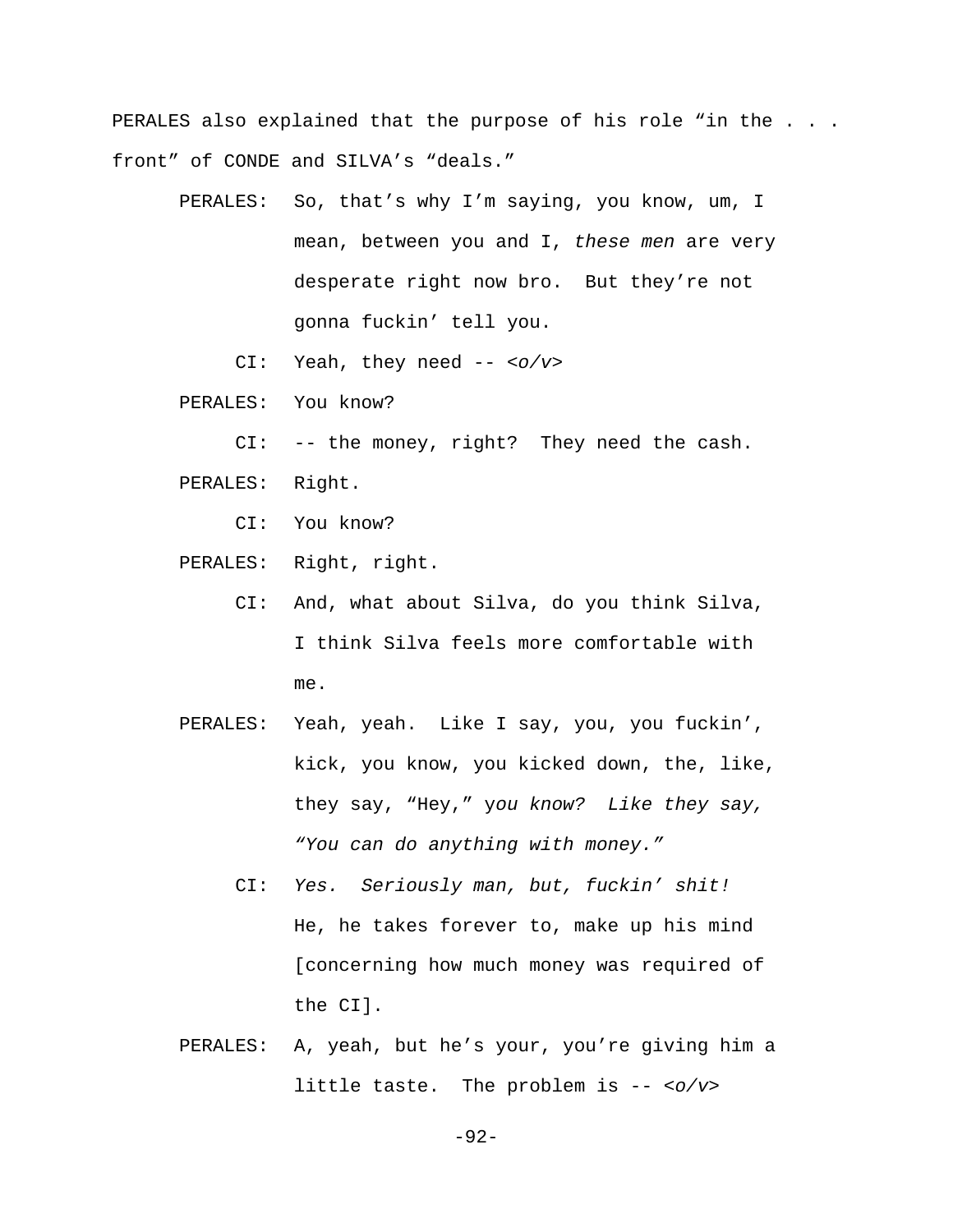CI: Yeah.

- PERALES: -- if you haven't given, you haven't given him a little taste of it. The problem is you haven't, you haven't given them a little piece of it of what you can do, [CI's first name]. It's what I told, that's why I told you, I'm giving you the, the tools for you to move on it. If you, I'm not gonna say, "Hey, you need to do this. You need to do that." You, you're smart enough to say, "Oh fuck!" You know? I tell you, like he, like, like a, Conde said, "Yeah, let's fuckin', give us five fuckin' laptops." OK?
	- CI: OK. So -- *<o/v>*
- PERALES: Yeah.
	- CI: *So then -- <o/v>*
- PERALES: What, what,

CI: Let, let me -- *<o/v>*

 PERALES: Ah, *in other words*, they're, they're throwing a fuckin', a fuckin' a, curve ball at you.

CI: Uh-huh. *<o/v>*

- PERALES: What, why are they doing that?
	- CI: OK. Uh, so, oh, oh, OK, so what, what, OK.

-93-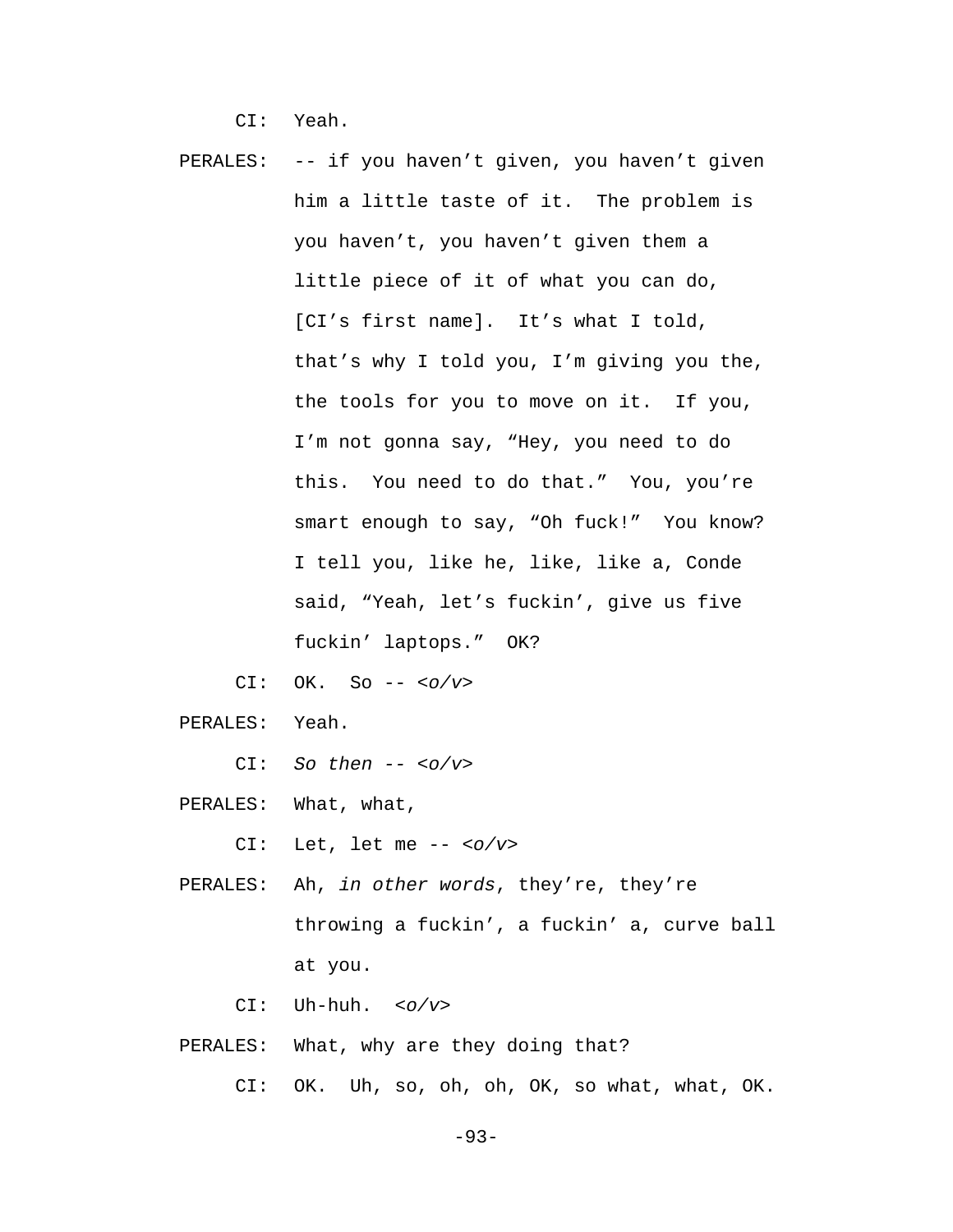Let, let me, OK. You're right, I'm not dumb. But, uh, I just wanna make sure. So, do you think that I should start throwing the money right away?

- PERALES: No, throw 'im a, a, a little piece.
	- CI: Oh, OK. *<o/v>*
- PERALES: A little piece.

CI: A little taste. Like, tell him -- *<o/v>*

- PERALES: Yeah.
	- CI: -- "Oh, you know, here. This is for your expenses," type of thing.
- PERALES: Yeah. Exactly.
	- CI: But why can't they just throw me an, an amount, dude?
- PERALES: Why? Because they're, because they're fuckin', they're, they're not stupid. They're not, they're, they, these are politicians, bro. They don't wanna get cut off by the, in this or that. That's why I'm on, in the middle of it.
	- CI: Oh, I see. So, in other words, they're like, kind of testing me right now? Like you said.
- PERALES: No, look at this, OK. Put it this way [CI's first name], why do you think I'm in

-94-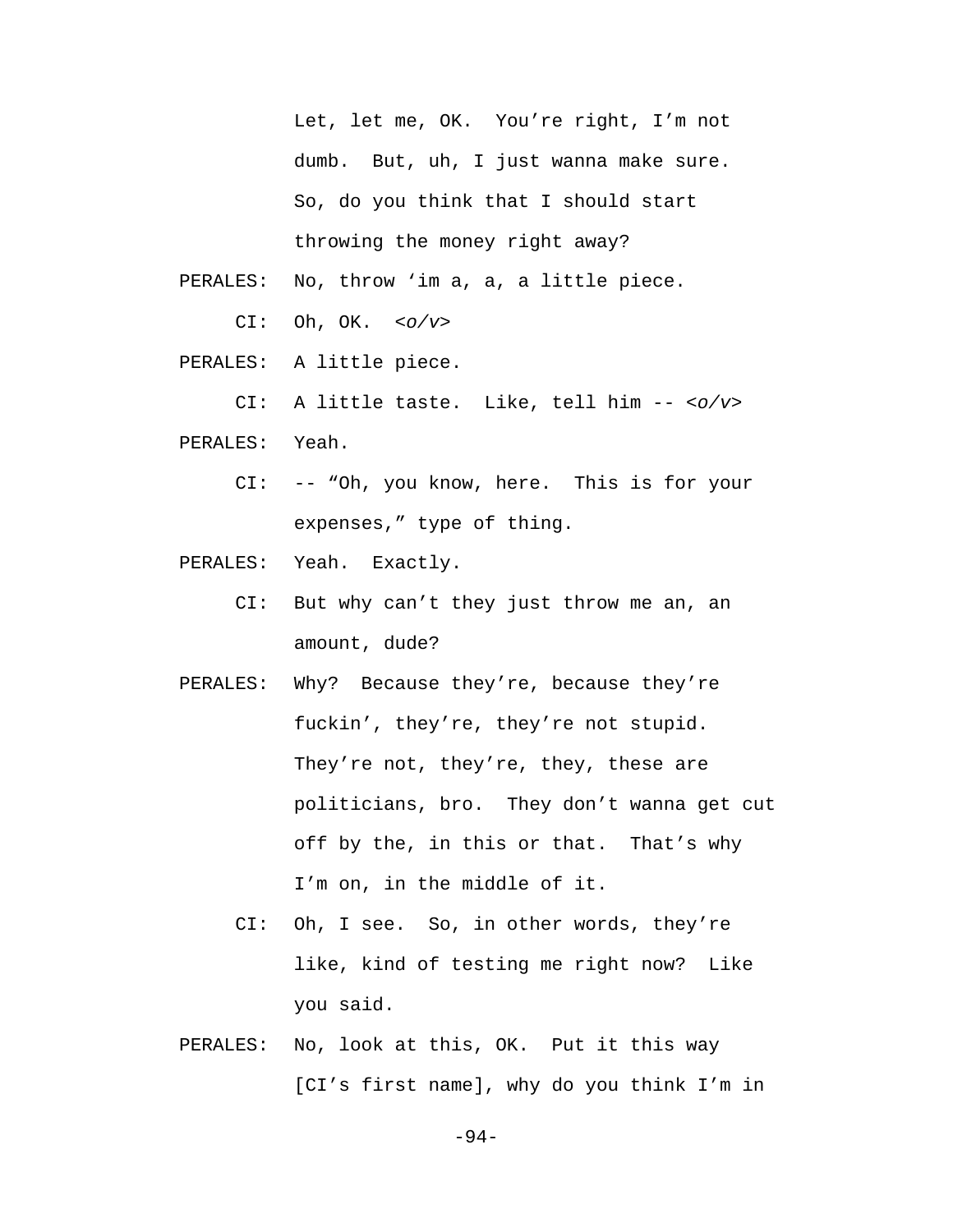the middle of everything? 'Cause I told 'em, "Fuckers! You can't get your shit into some bullshit!"

- CI: Uh-huh.
- PERALES: See, they, I know these fuckers are gonna be making the moves. These fuckers are gonna be doing whatever they fuckin' need to do. OK?
	- CI: OK. *<o/v>*
- PERALES: But me, I'm, I'm in the middle of it.
	- CI: Uh-huh. *<o/v>*
- PERALES: If some shit goes down, hey, I don't have control over what they do.
	- CI: Exactly. That's their -- *<o/v>*
- PERALES: You know?

CI: -- own shit. OK. *<o/v>*

- PERALES: Yeah. I don't have, you know, I'm a fuckin', I'm a, a director of this or that. But, I can't tell them what to do.
	- CI: Uh-huh. *<o/v>*
- PERALES: They're doing it because I did it. So, nothing is connected to them.
	- CI: Oh, I see, I see. I got you. *<unint>*. *<o/v>*
- PERALES: You see, I fuckin', I fuckin' tell them,

-95-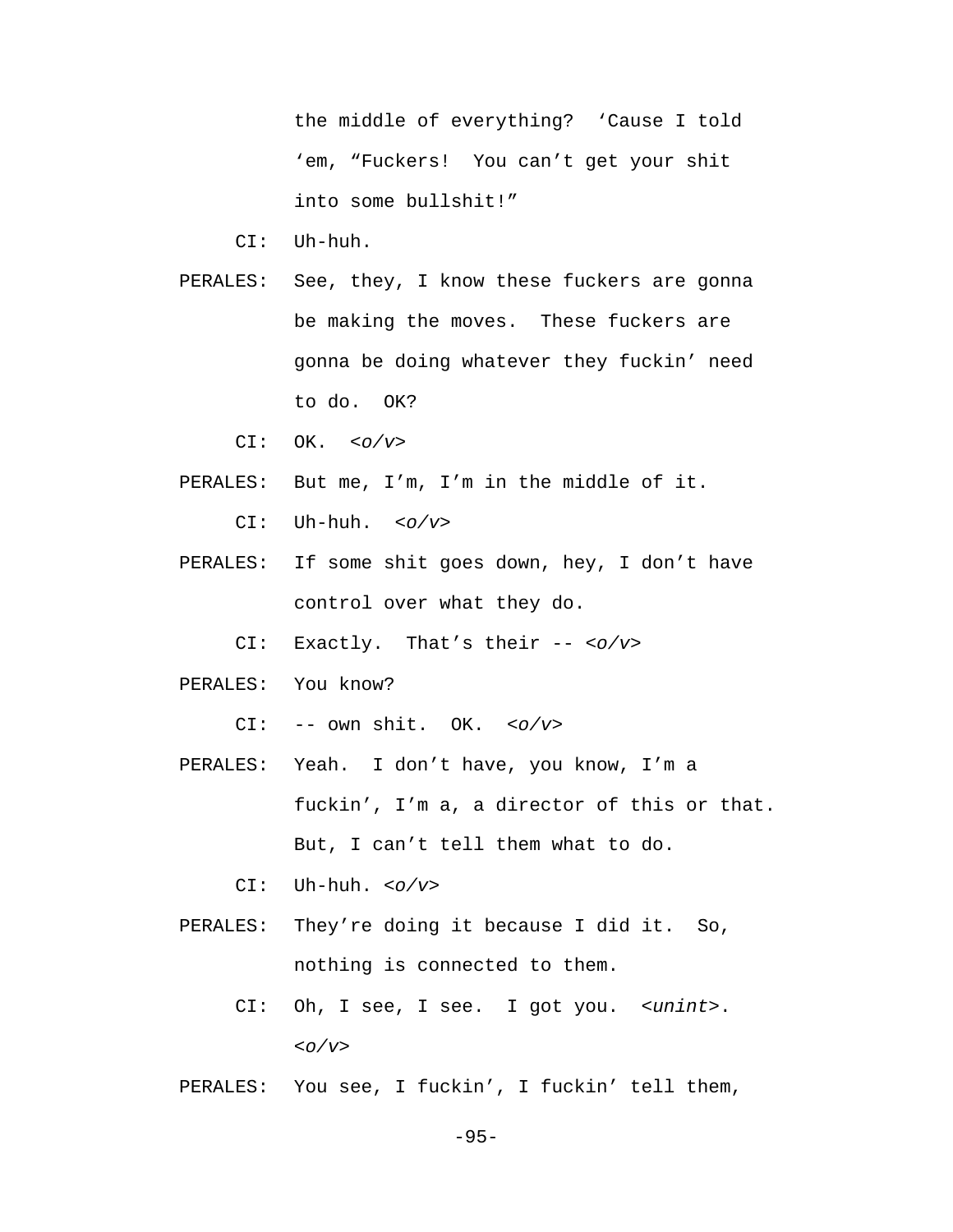"You cannot be in the fuckin' front." That's why they have me in all their fuckin' deals.

CI: Uh-huh.

- PERALES: 'Cause I, I know how to move myself. I know how to fuckin', uh, tell people. They're like, "We'll wait for a fuckin', uh, some fuckin' dinner." And I told this *dude*, "Hey, he's gonna not say shit to you. You tell me and I'll tell you."
	- CI: Yeah. You know -- *<o/v>*

PERALES: You know? And told *<unint>*,

 CI: -- because I mean, I, I, I also got something for you, but I just wanna make sure you guys are, how much do you guys want? And for me to be there. That's, that's all I need -- *<o/v>*

PERALES: No --

 CI: -- to know. So that way I can budget myself and get -- *<o/v>*

PERALES: Uh-huh. *<o/v>*

CI: -- the money to you guys.

- PERALES: Yeah. And that has to be, that has to be, that's the bottom line.
- 56. Later during the same conversation, PERALES described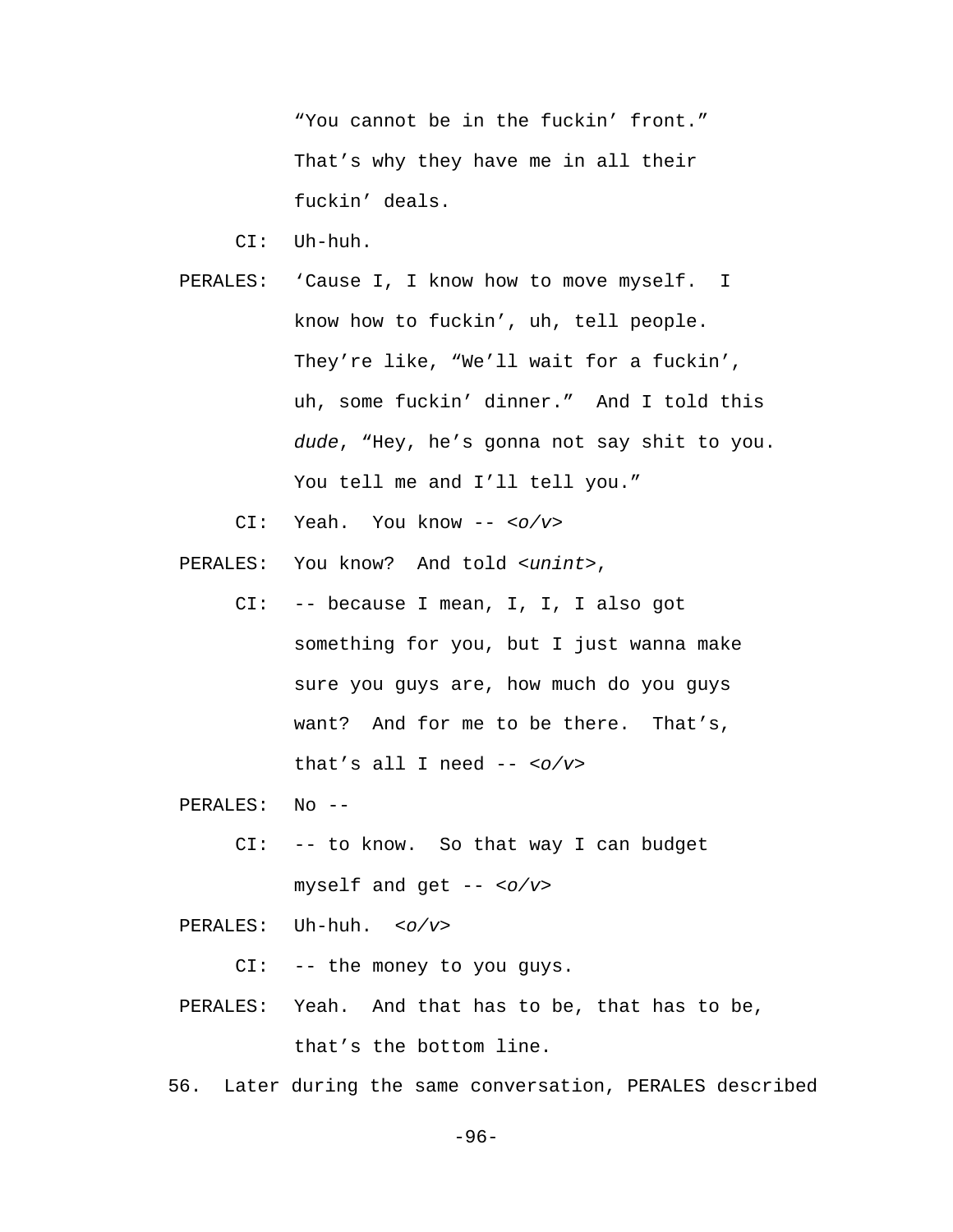methods by which bribes had previously been paid to city officials in Cudahy.

> PERALES: That's why he, look it, OK? That's why I was telling you. OK? Uh, that, uh, our last deal. OK? When, when we met with the, with the, uh, I'll call him, "Homie Number One."

CI: Uh-huh.

 PERALES: He fuckin', he fuckin' said, "Here." Boom! OK? He gave, uh, he's something and he goes, "Uh, there it is." And what happened? We got, each, an envelope. All right, boom! OK? And the next time, boom! Now it's fuckin', it's a done deal. And now, it's the end, we're getting another at the end.

CI: Ah, I see. OK, OK.

PERALES: You know what I mean?

CI: I see what you're saying. *<o/v>*

- PERALES: It's like I tell you, it's like I tell you, if you think how much money you're gonna end up making in the end. In, in the long run brotha'.
	- CI: Oh yeah. No dude, I've already seen it. *<o/v>*

-97-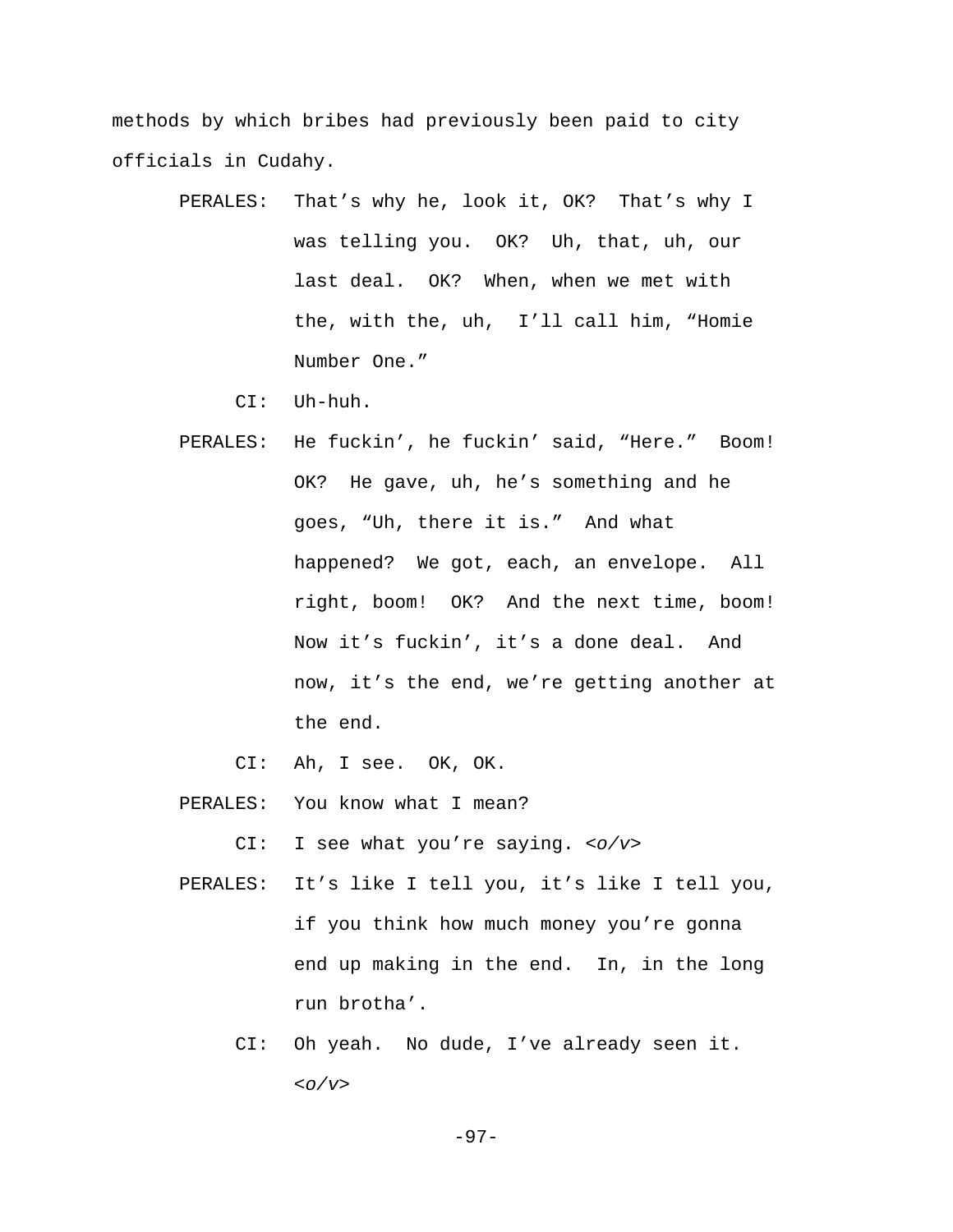- PERALES: You know, how, how much, how much is it, how much is this fuckin' store gonna be worth for you?
	- CI: Yeah.
- PERALES: How much, are, are you think you gonna be making? You -- *<o/v>*
	- CI: Uh-huh.
- PERALES: -- know and you, you, you're, so you, you, you're given a blessing. Fuck! Are you gonna be set for life or are you gonna be, uh, fuckin' struggling for, for the first year, two years, five years? You know? That's the kind of shit you need to look at. And, and, and this guy you see what he did? You see these guys are, are, they're not gonna tell you that.

57. Later during the same conversation, the CI confirmed that he would put money in envelopes and pass them to the city officials. PERALES advised the CI to provide the envelopes and say that he wanted to "be on top of the . . . list" of those permitted to open marijuana dispensaries in Cudahy.

> CI: So what, what I, so what I should do is put the money on the, on envelopes and just kinda' pass 'em along? Just, "Here."

PERALES: Yeah.

-98-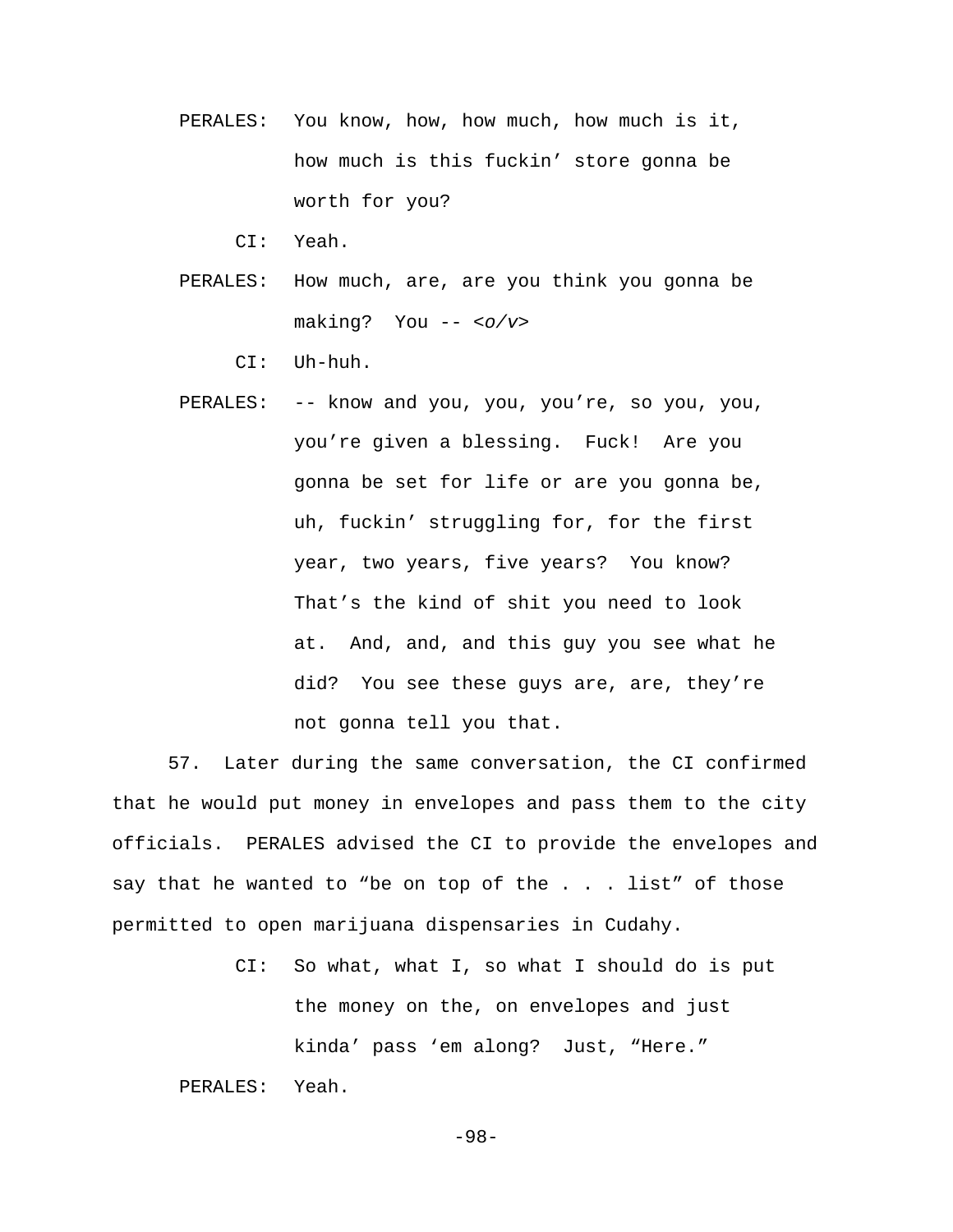- CI: "This is for you and, and, um," OK, w-, well it, and what do you think will be a good amount? You tell me.
- PERALES: Look, I don't like to throw numbers, OK? I don't wanna throw numbers, but we just, simple reason is this --
	- CI: Well, I wanna -- *<o/v>*
- PERALES: Like you say --
	- CI: -- sound cheap either. I don't wanna give him a thousand -- *<o/v>*
- PERALES: Yeah.
	- CI: -- dollars if he's expecting, maybe five [thousand dollars]. I don't know.
- PERALES: No, put it this way, OK? I'm not, I'm not gonna say, "Hey, don't insult me."

CI: Right.

 PERALES: OK? That's, that's the bottom line. OK? CI: <Sighs>

PERALES: Because, be-, because it was -- *<o/v>*

 CI: *You left me in the same position. You really did.* <Chuckles>See, if, if, if, if that was me, I, Angel, "I want at least, 'eh, *five thousand*." But I don't know. I, I, I don't know what you, and that's me. PERALES: Yeah. Well yeah, but you're, you're,

-99-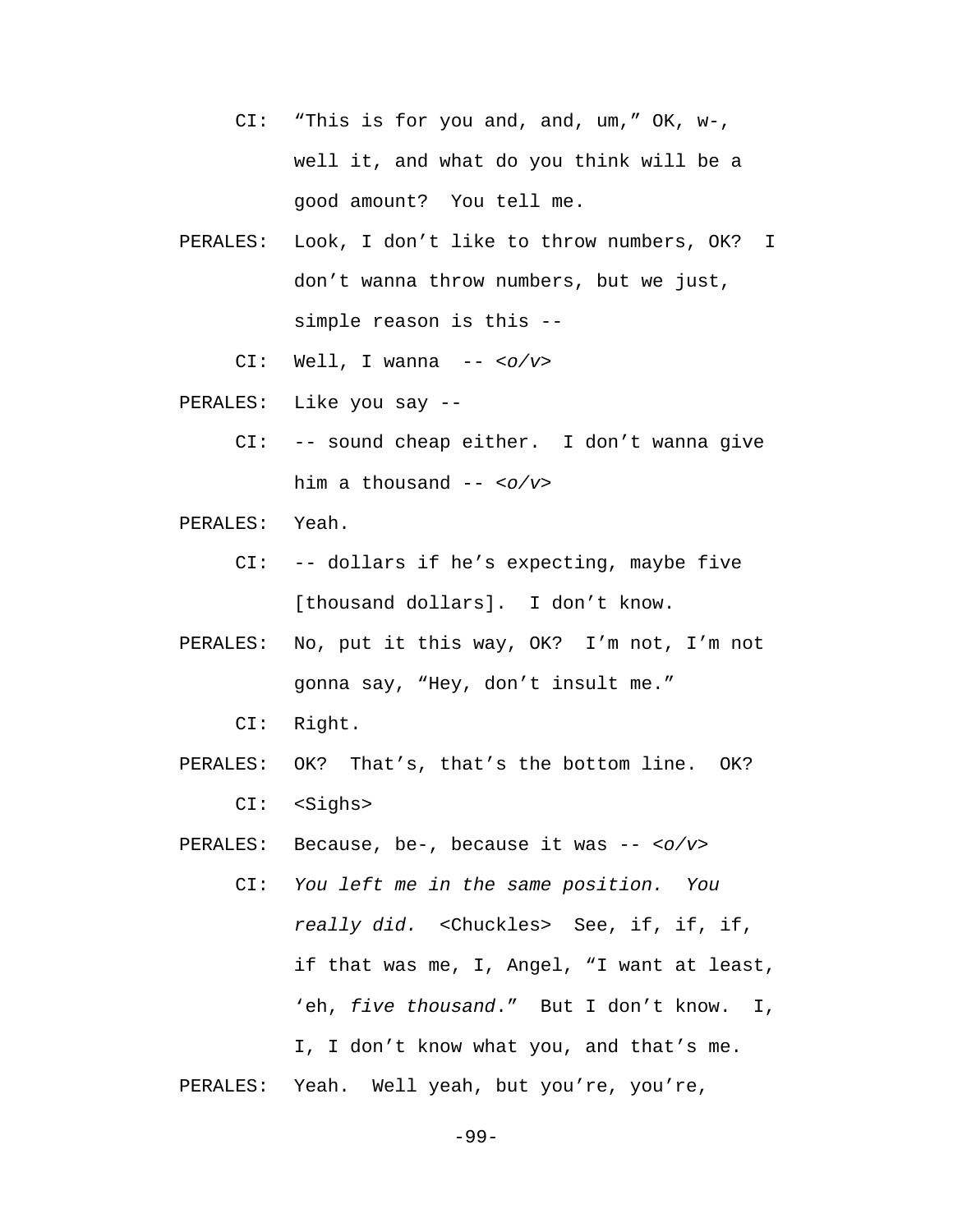you're looking at one or two, or for, *five for both or like* what?

- CI: Oh, no, *well, that's why I was asking. I don't know if five for each? Look, business is good right now. You know, I, I have the money. But I need to look into it, OK. So this could get moving. Because right now I'm seeing it as,* "I gotta get this, [snaps fingers] this business moving bro." 'Cause otherwise*, shit's gonna fall apart. And the thing is* that I need to get everything ready. I gotta, you know?
- PERALES: Look, like, like, let me tell you something, 'kay?

 $CI:$   $Um$   $--$ 

PERALES: Fuckin' March, come, come March.

CI: Uh-huh. *<o/v>*

 PERALES: Fuckin' the, *the* fuckin', uh, the moratorium is done.

CI: Right.

 PERALES: I already had a guy come in on, fuckin, last Monday, OK, and put in an application for a dispensary. OK?

CI: Uh-huh. *<o/v>*

PERALES: Last Monday. OK? So what is that telling

-100-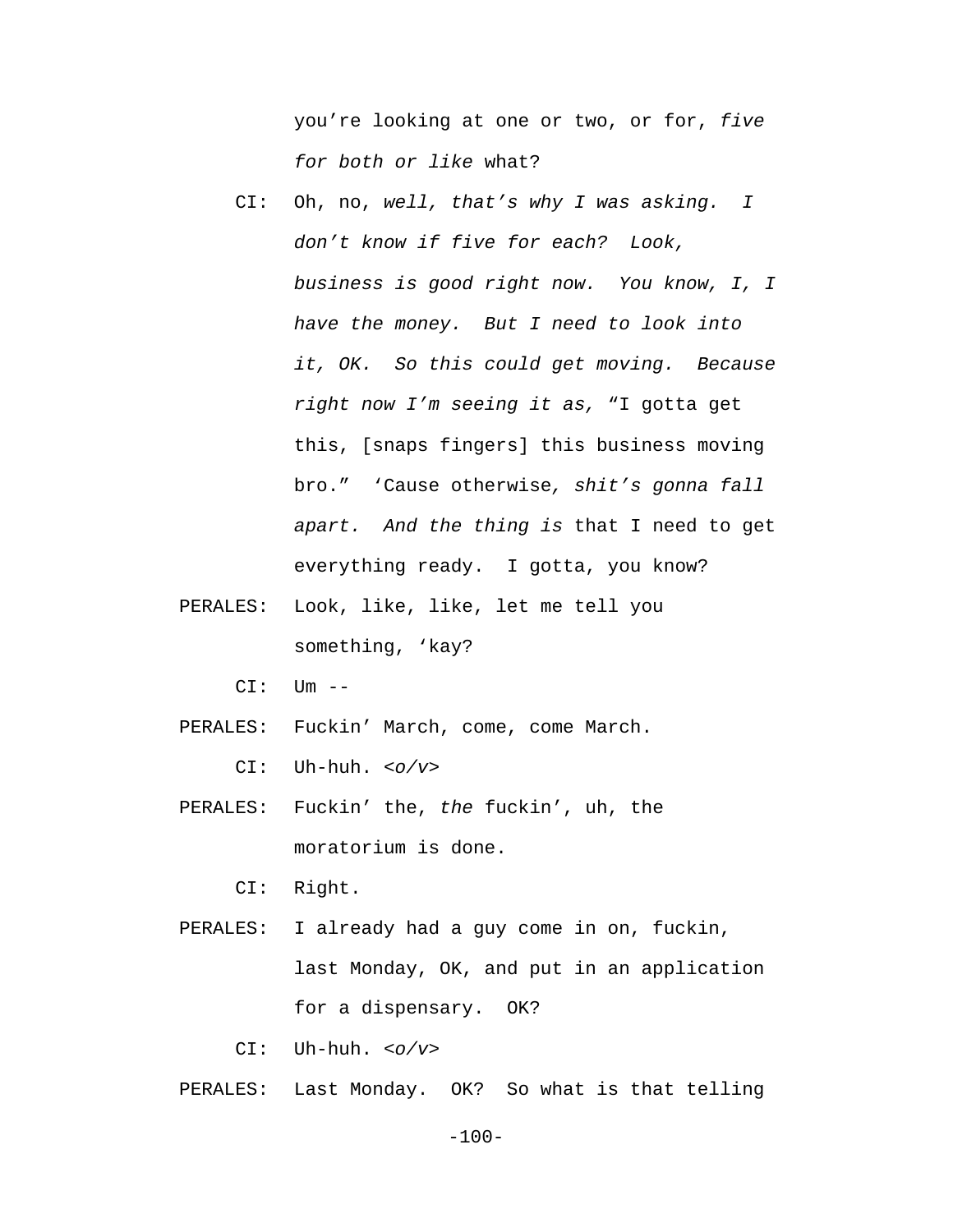you? These fuckers are already aware.

CI: Yes, they are. *<o/v>*

- PERALES: So we got *<audio glitch>*, what we have to, what you wanna do is say, "Hey motherfucker! Here you go. I, I wanna be on top of the fuckin' list. If you're gonna do two, I wanna be either number one or number two."
	- CI: <Chuckles> Number one or number two, yeah. That's right. That's right. *<o/v>*
- PERALES: You know? Because I know. Because I, again, my interest is you. Because you're my contact. You, I'm -- *<o/v>*
	- CI: Uh-huh.
- PERALES: -- I'm the one who's gonna, who I'm, I'm gonna tell you straight out, I feel it, I'm, going to be making some money out of you.

CI: Right.

58. Later during the same conversation, PERALES and the CI discussed the timing of the CI's bribe payments to CONDE, SILVA, and PERALES.

> CI: OK. Now uh, do you think I should do that next week? Right away?

PERALES: You know what? Next, next week, We'll do

-101-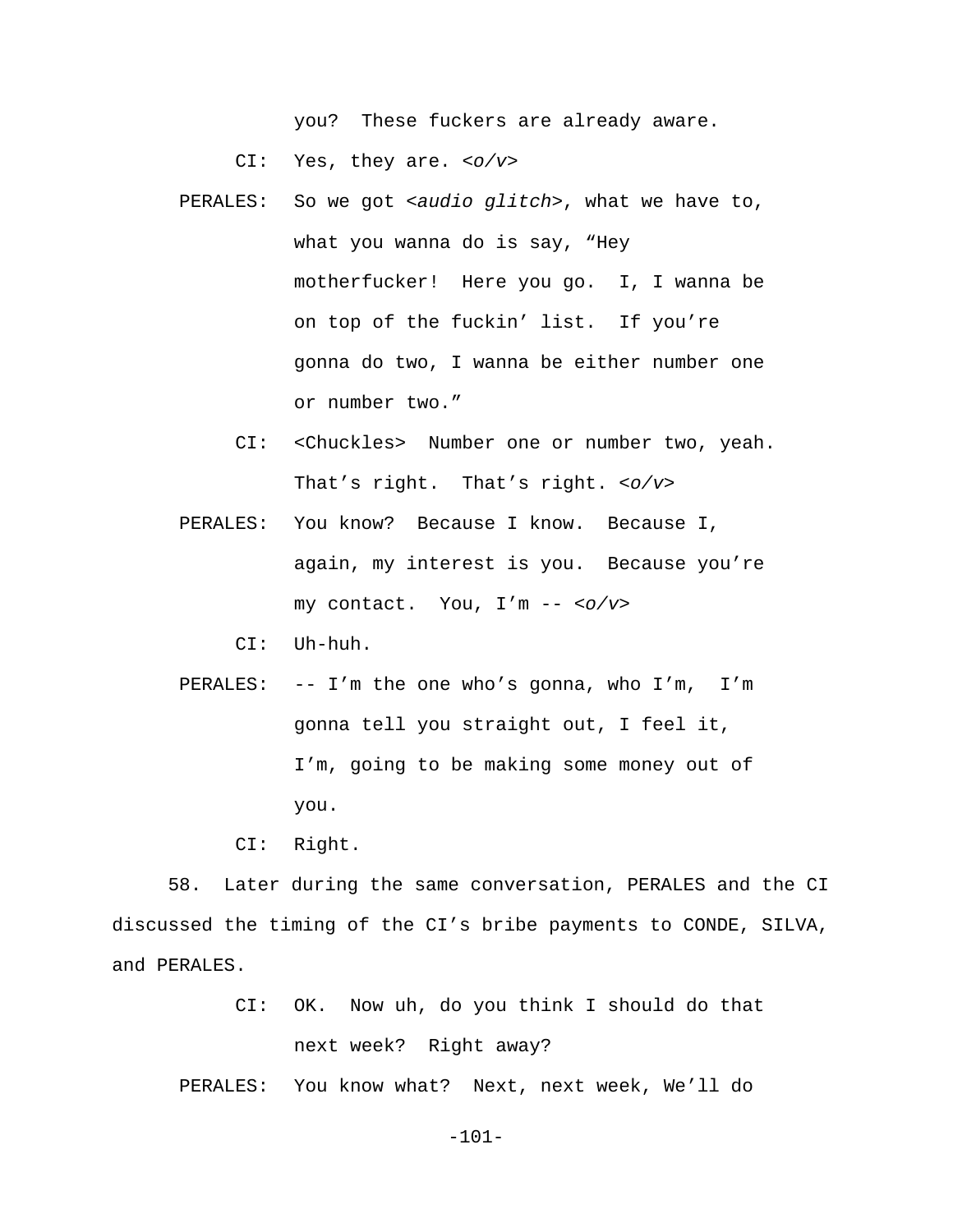this, OK? I'll try to get a, a, fuckin', a, a lunch or a fuckin' a, a, dinner or whatever.

- CI: Uh-huh.
- PERALES: And, and, well, you, you tell me the plan. CI: OK.
- PERALES: OK? And then you give me, you give me, uh, the stuff. And then I go outside and you and you say, "Hey, here you go."
	- CI: OK. *You got it. You got it*. OK. *Sounds good then. And I'll give you your share as well. That way, I'll also* take care of you too. For doing -- *<o/v>*

#### PERALES: Yeah.

- CI: -- all this work for me. OK. Um, sounds good Angel. *S-, so that's how it'll be then.*
- PERALES: All right. Uh, we'll talk on, we'll talk coming, come Tuesday and then we'll, I'll set it up.

### FEBRUARY 27, 2012, TELEPHONE CALL WITH PERALES

59. On the morning of February 27, 2012, PERALES and the CI had a telephonic conversation. The conversation was audio recorded. I have reviewed a recording of the conversation. The portions of the conversation transcribed below were entirely in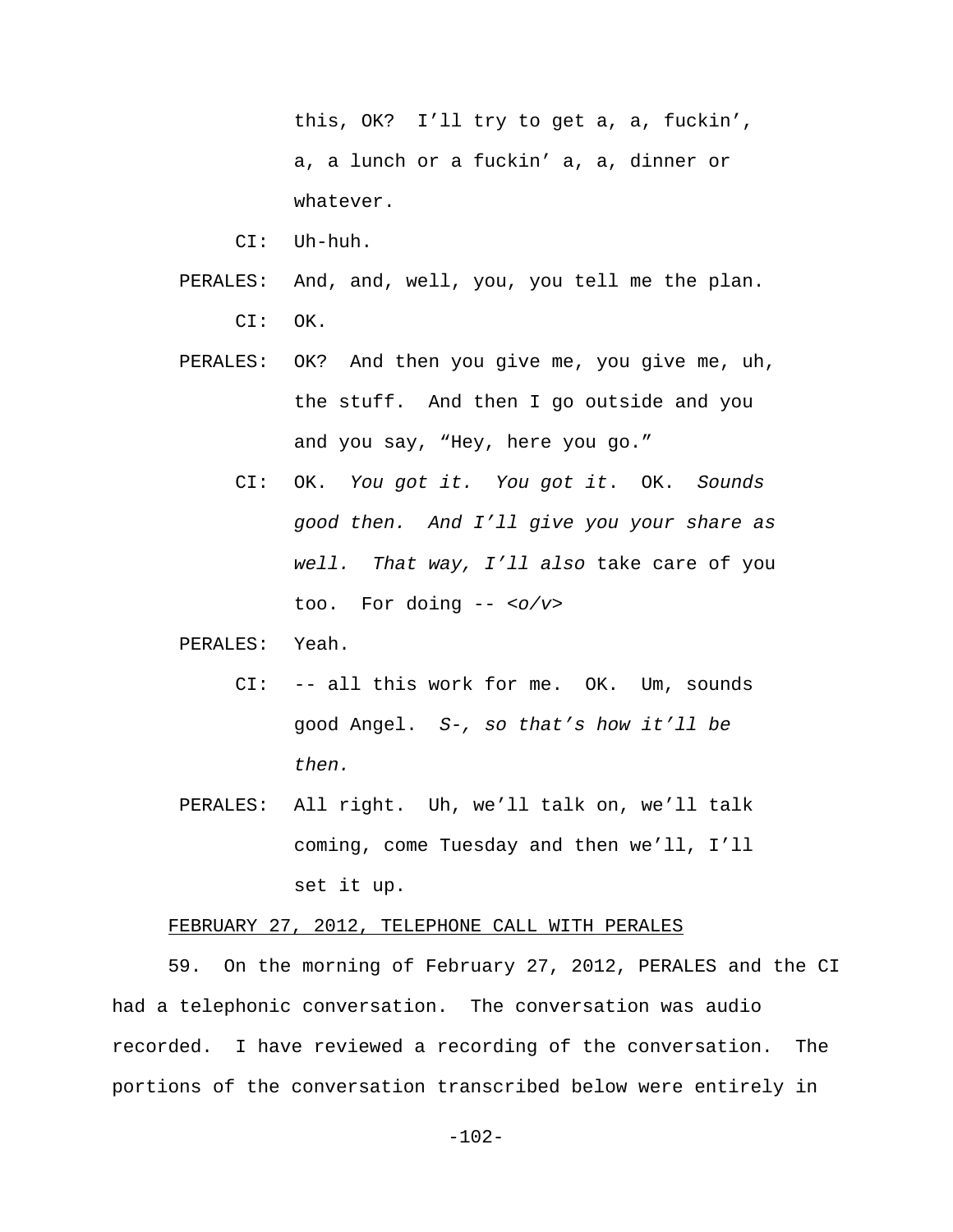the English language. The bracketed language is my interpretation of the conversation.

60. During the conversation, the CI explained that he had "the envelopes" and that CONDE, SILVA, and PERALES would each get "an individual envelope." The CI also explained how he intended to distribute the envelopes. PERALES informed the CI that there would be "two parts" to his bribe of city officials. One for them to "consider" the CI and a second for the City Council "to pass it."

> CI: Yeah, yeah, I got it, yeah; I mean, OK, I gotcha, you, the envelopes, OK?

PERALES: Yeah.

- CI: OK, well, oh, you're saying just to give it to him.
- PERALES: No, no, give them the same thing. Don't give more to Conde because they'll open up the envelope themselves.
	- CI: Oh, no, no, that's what I was going to do. I mean each one of you was going to get your own individual envelope. Is that pretty much how you think I should do it, or give it to individually?
- PERALES: Um, you know what, um, uh, I mean --
	- CI: Well you're the expert, dude, so I'm, like I said, I'm relying on your information, I

-103-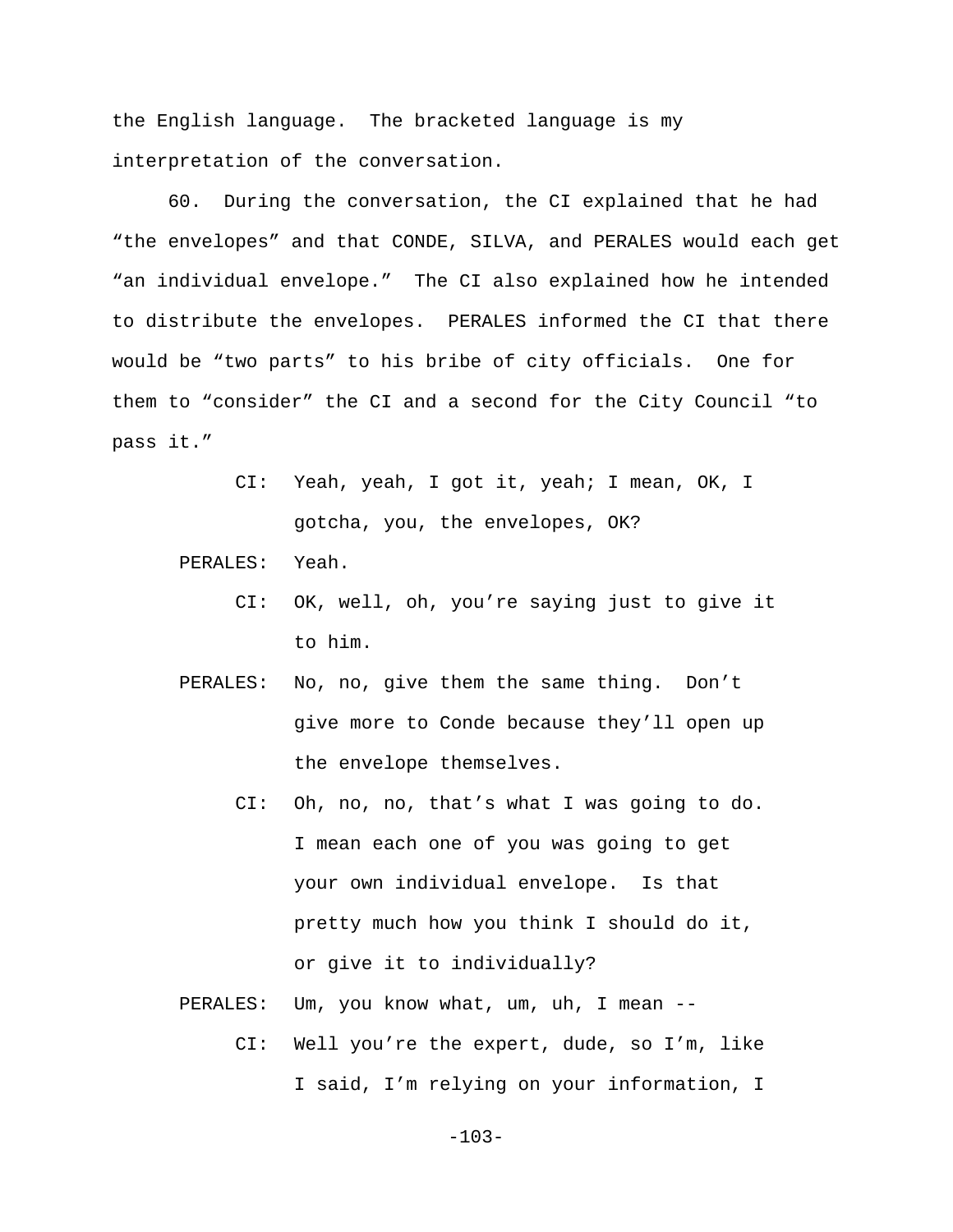mean if you think I, 'cause what I was thinking is let's say we all go to lunch, of course if they've time and then give, "This is for you, thank you so much, just want to make sure I'm one of the two dispensaries, and thank you for your trouble." This, and I was going to put it in, uh, just to let you know, like in a cigarette box, one for him and one for Silva, and then with yours we're just going to give your envelope, you know? I don't know? What do you think? I mean you tell me.

PERALES: I feel it's a good idea.

 CI: Yeah, I mean it's going to have cigars in there, but inside of course, you know the cash will be in there, and I don't think they should complain, I mean it's pretty enough OK for them to say, "OK, wow, thank you!"

PERALES: Right, right.

 CI: I mean more than that, bro, I just don't know how else I'm going to twist their arm, I mean --

PERALES: If you don't mind me asking, how much are

-104-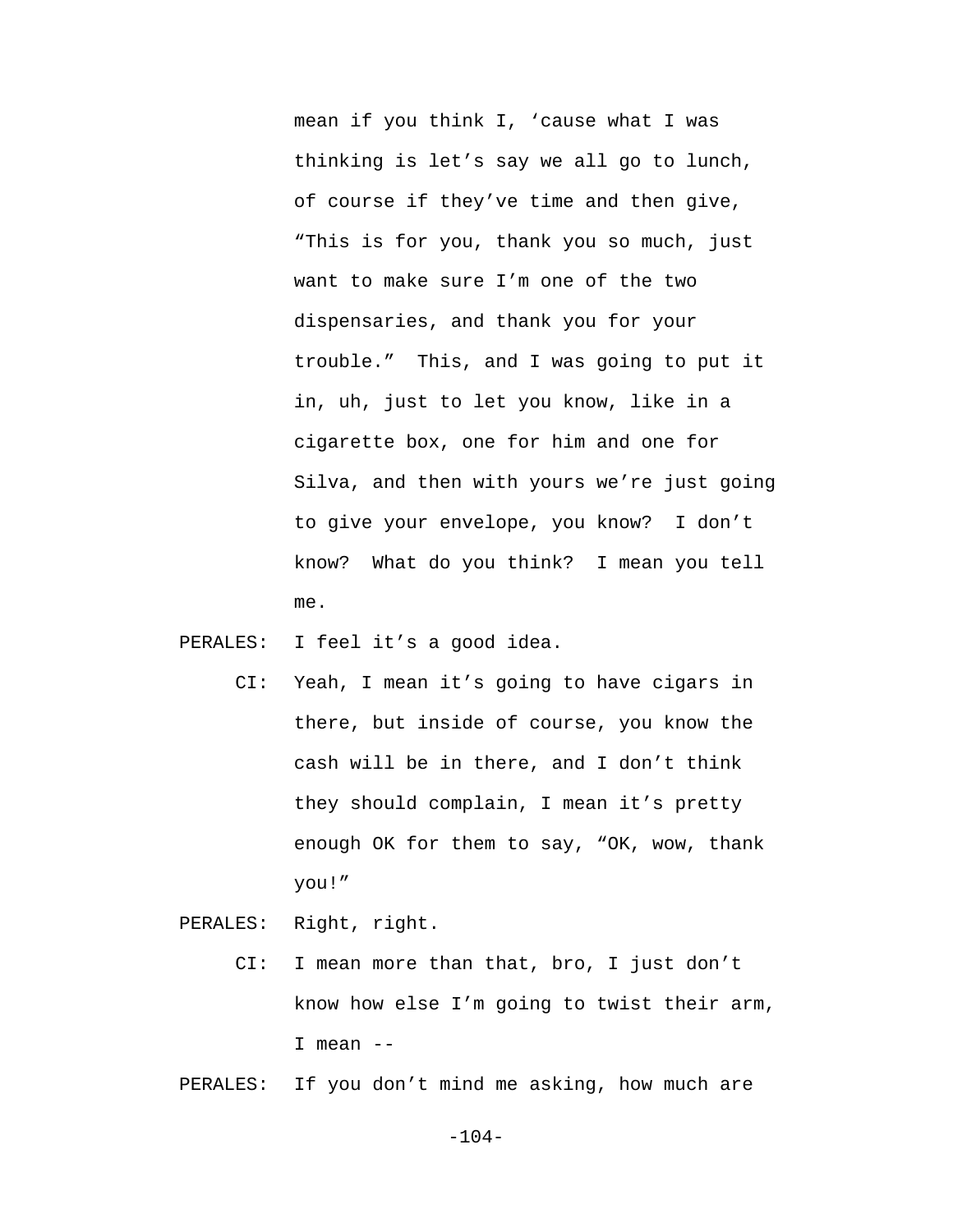you giving them each?

 CI: Um, you know, I'm, I was thinking, um, let me put it to you this way: I'm giving a considerable amount of cash, so that way they don't, of course to you too, I'll be honest with you, to you I'm giving you a little less to start.

PERALES: No, no, I --

- CI: But even you'll going be, you'll going be OK, I mean you going to tell me, and of course down the line if the business is good then of course I'll definitely take care of you. See, the only thing is, I don't want them to later on to come and ask me for more. I think I'm giving them enough just to, "Thank you."
- PERALES: Like you said, like I said this case, um, um, I told them, you know, you going to start with something and could be one of them, and then in the end you're going to give them the *<pause>*. There's going to be two parts to it, one to be to considered, and the second to pass it.
	- CI: OK.

PERALES: You know what I mean?

-105-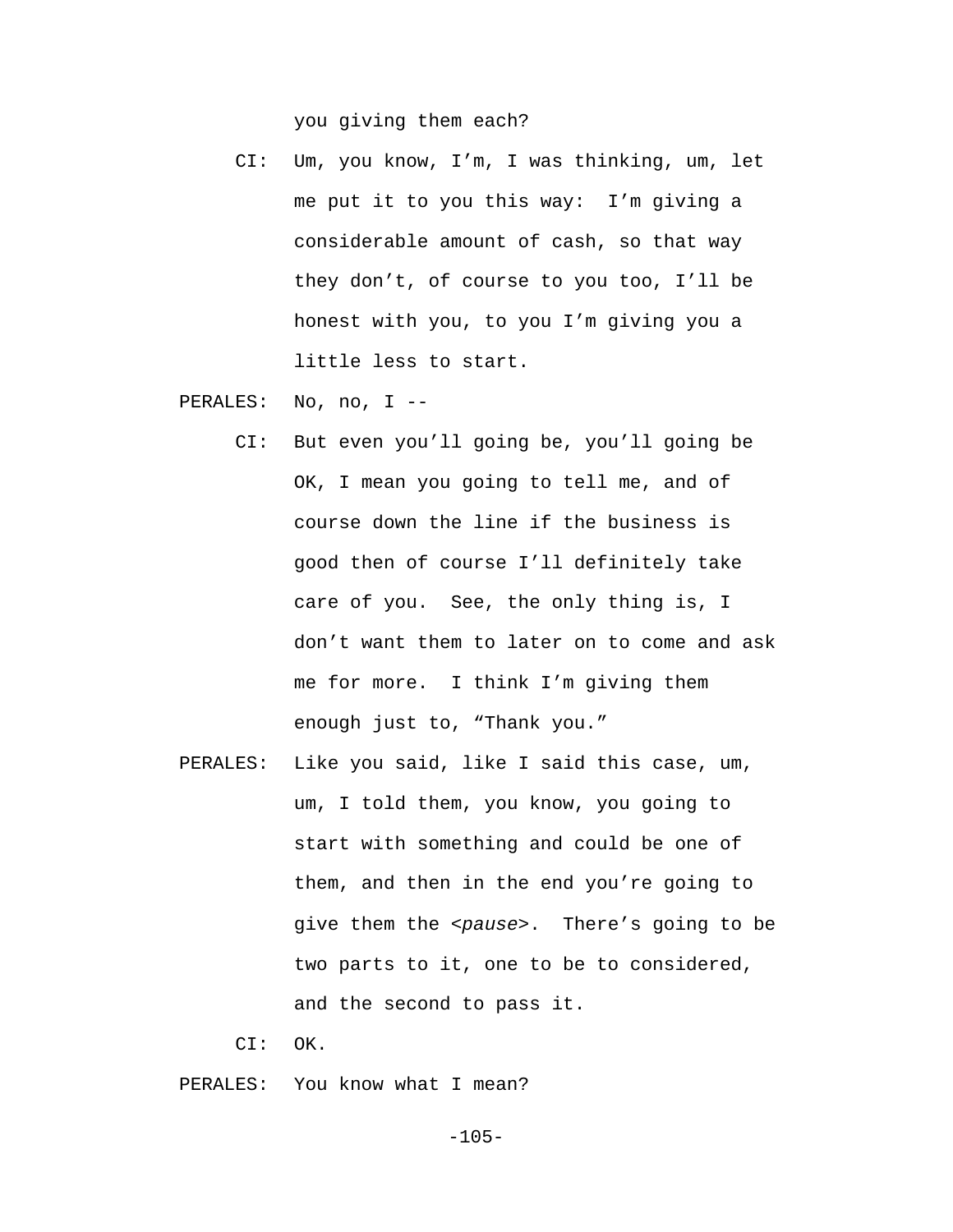- CI: Yeah, but now do you think they'll ask me for the second part once I got the business going and everything, not as soon as I get the permit because what I'm giving them now I think it'll be good enough it should last them a while honestly.
- PERALES: OK, then, um, those *<unint>* thing you get approved and then you're good to go?

## FEBRUARY 28, 2012, MEETING IN CUDAHY, CALIFORNIA

61. On the afternoon of February 28, 2012, the CI met CONDE, SILVA, and PERALES at the El Potrero nightclub on Patata Street, in Cudahy, Calfornia. The meeting was audio recorded. The meeting was conducted in both the English and Spanish languages, and I have reviewed a recording of the meeting. In the excerpts of the recording transcribed below, words spoken in the English language appear in *italics*. The bracketed language is my interpretation of the conversation.

62. Before the meeting, I photocopied \$17,000 in United States currency that belonged to the FBI. I provided \$15,000 to the CI, who divided it evenly between three envelopes each of which was marked as for either CONDE, SILVA, or PERALES.

63. According to the CI, CONDE, SILVA, and PERALES were inside the El Portero nightclub and were accompanied by Rojas, Alcala, and CONDE's son, an employee of the United States Department of Homeland Security, Transportation Security

-106-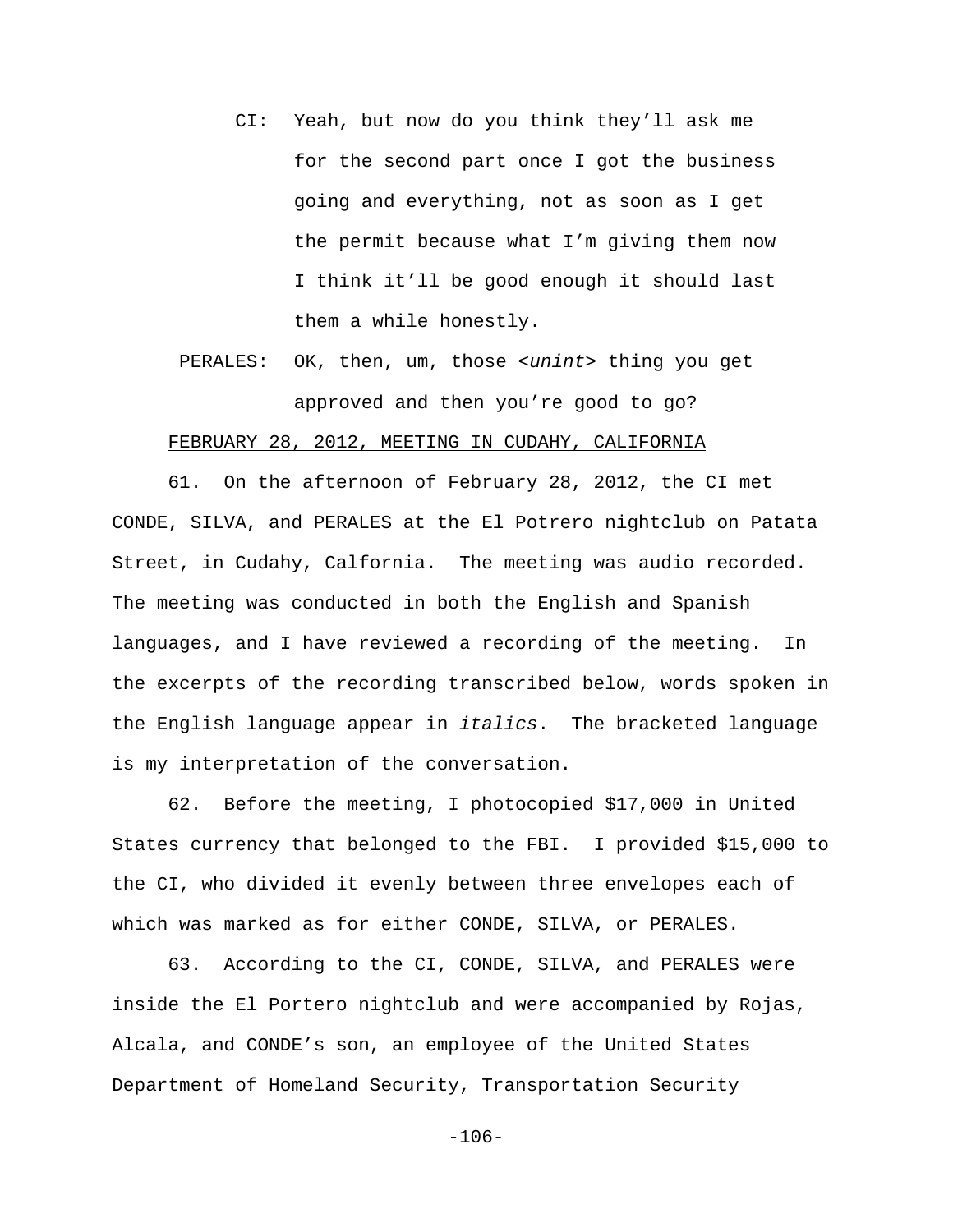Administration ("TSA").

64. During the meeting, the CI told CONDE and SILVA that he wanted them "to guarantee [him] . . . that [they intended] to help [him] get my license for the city. That's the only thing I ask you." PERALES told the CI that he would get an application and that he would "be on top." The CI then provided envelopes, each containing \$5,000 in cash, to CONDE and SILVA, and thanked them for taking the time out of their schedules to have the meeting.

> CI: . . . Well, look, uh, uh, like I had told you, I mean, the only thing I'm interested in, and you already saw, you already saw how my business is, it's that I honestly need the license. *OK.* You help me get the license, uh, you know, I'll be happy there, to help you in whatever I can. Uh, uh, right now I have many things I'm working on, and the only thing I need is to have, like they say, uh, like they say in English, *peace of mind,* my head at peace, that when they come, I don't know how long it's going to take, I know that this takes time. But, at the same time I, I can count on you that it will come to fruition. Do you understand me? Aside from, from any

> > -107-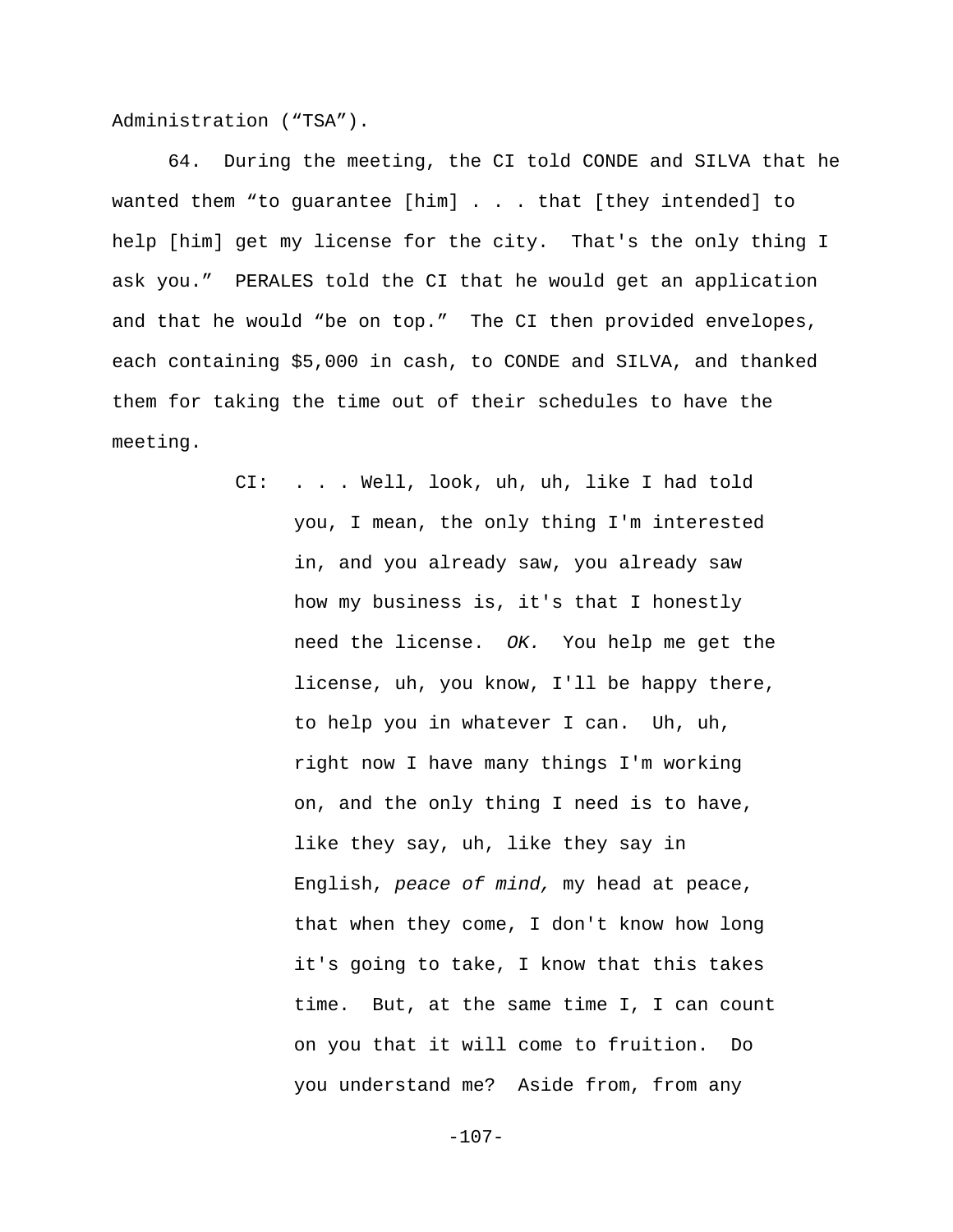issues. I want you to guarantee me that -- UM: *<o/v>* Here it is.

- CI: [To UM] Oh, thank you very much. -- that you are going to help me get my license for the City. That's the only thing I ask you.
- PERALES: Yeah.
	- CI: I mean. Is that alright like this?
- PERALES: Yeah.
	- CI: Yes?
- PERALES: In a couple of days, uh, we are talking about a couple of days, uh, I could give them the application.
	- CI: I was going to ask you that, I mean, how is the process going to be, if --
- PERALES: *<o/v> OK. I'm gonna give you the application and -- <o/v>*
	- CI: *OK.*
- PERALES: -- and you will be on top.
	- CI: *OK.*
- PERALES: Yeah, we'll make you have in, and open it up, and *-- <o/v>*
	- CONDE: Yes, like I told you, no, *yeah, but I know.*  We want to set a limit, you understand? We don't want, and I mean *-- <o/v>*

-108-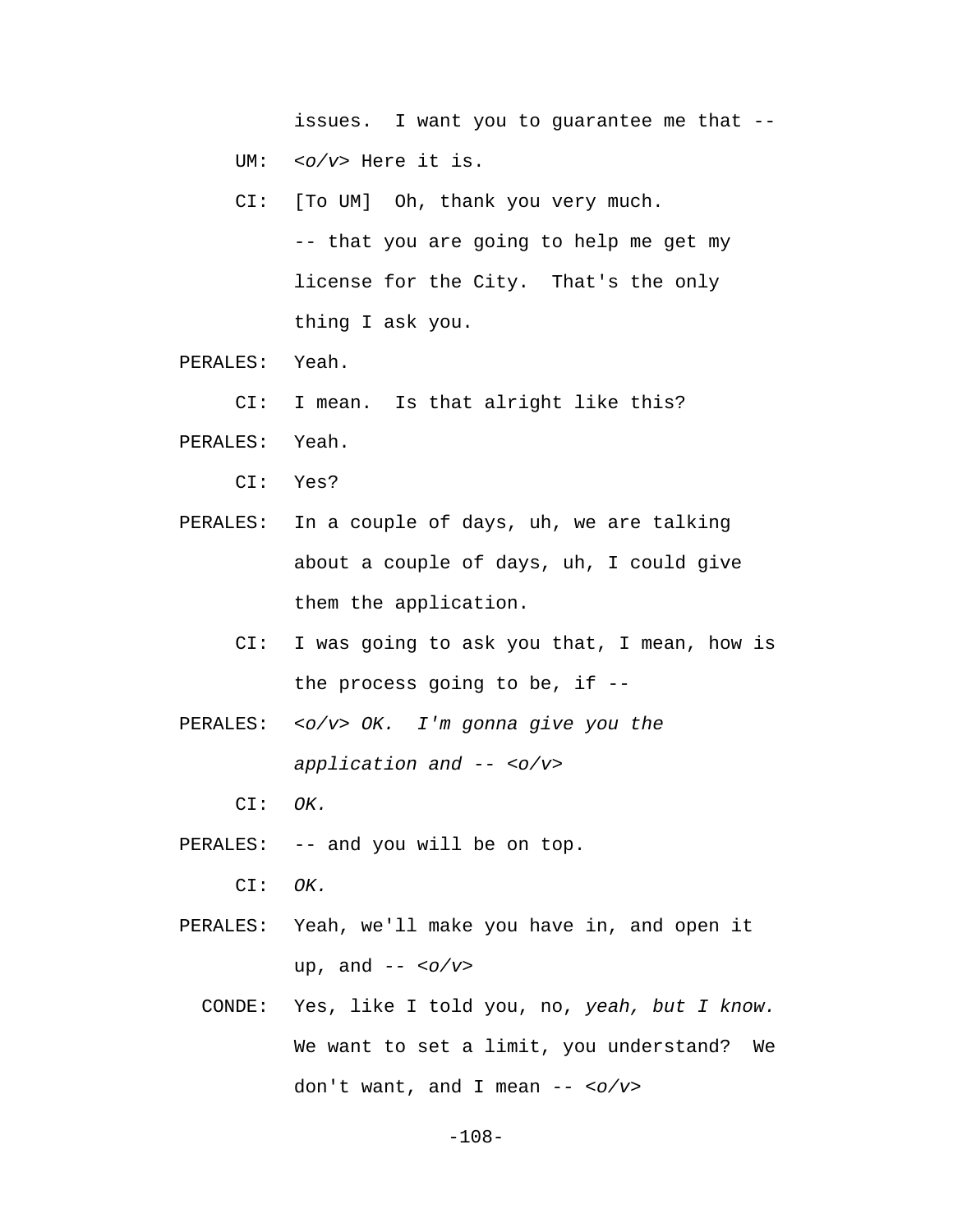CI: Yes, yes, yes, uh.

 CONDE: -- we have to prepare ourselves to, to, just, no, maybe, if uh, are they going to come close or are they going to this *-- <o/v>*

CI: Uh.

- CONDE: -- and like I say, they are already knocking at the door since many years ago, to have the, *<unint>* and everything. Uh, in fact if, like we said we just want to have a limit of two [marijuana dispensaries that will be permitted to operate in Cudahy].
	- CI: Yes, yes, yes, no. Well, look, I would like to be one of the two. I don't have to be number one, but I would like to be at least one or two. <Chuckles>

CONDE: Uh-huh.

 CI: I mean, I know that with your help, you are going to be able to help me out. But, the only thing, like you know, as a business owner, well, at the same time I want to be certain with my investment, that it's going to --

CONDE: No, I, I mean, no --

-109-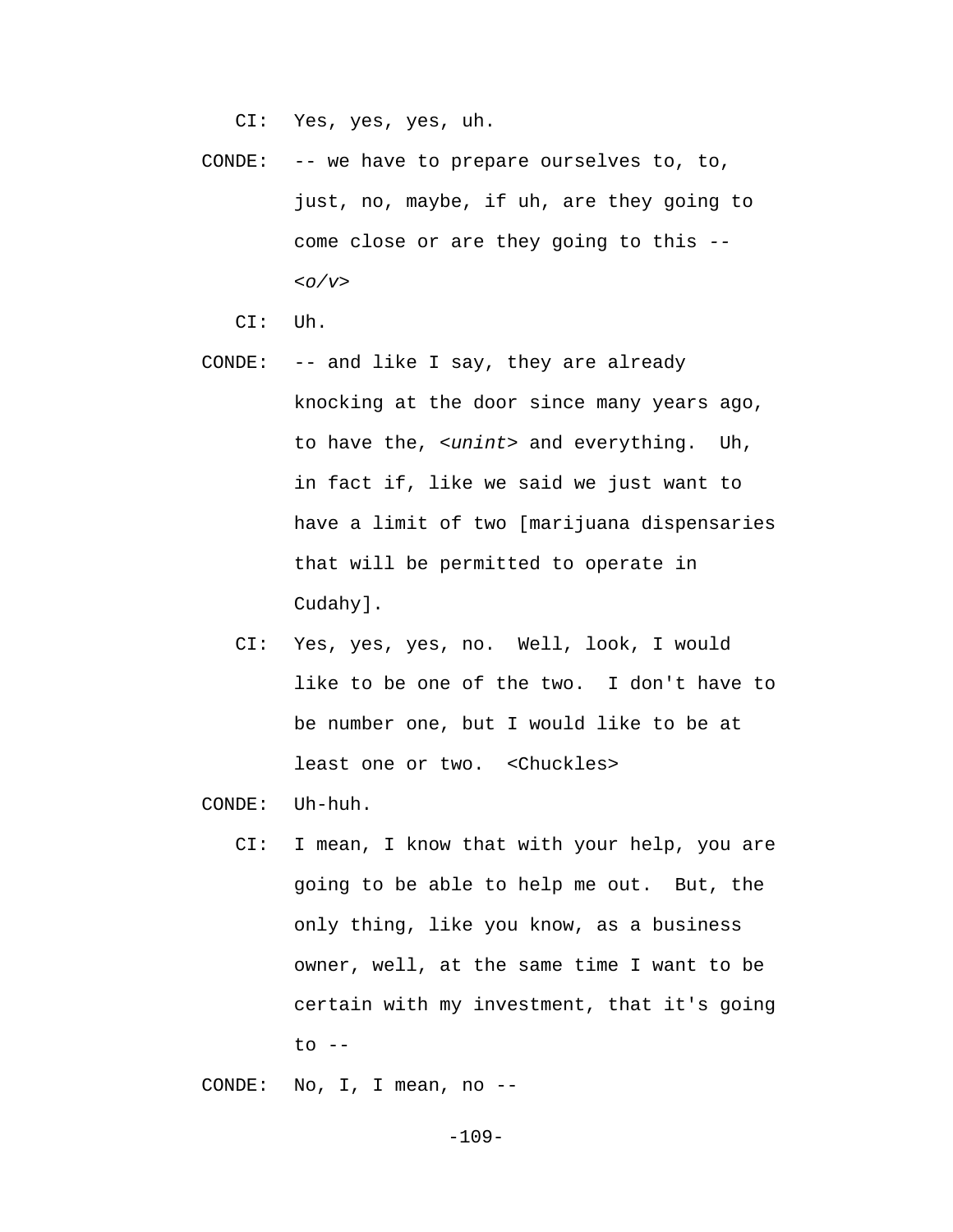CI: You understand? Then, uh, well, then let's talk no more. Then <br/>background noise> uh, look this is one, sir, it's for you. Here's your money. And Mr. Silva, this is your money here for you. <Equipment noises> And, thank you very much. I thank you that, well, first of all that you took your time. Because, I know your schedule is hectic *<snaps fingers>* and, and believe me, mine too, but I wanted to do it today. Because, I will tell you this, I'm going to be very busy this week with the next business that I'm thinking on opening, then, I am also into that.

CONDE: Of the same --

 CI: Uh? Yes. Yes, it's going to be in, uh, in the same city, but in dif-, different place, you know? But the same type of business. But, having another one here, Sir, then, you understand me? *<o/v>*

CONDE: Uh-huh.

 CI: I, I already have it made. So, that's what I wanted, to count on you to help me with that. Do you have something to tell me, let's see, because I see you kind of,

-110-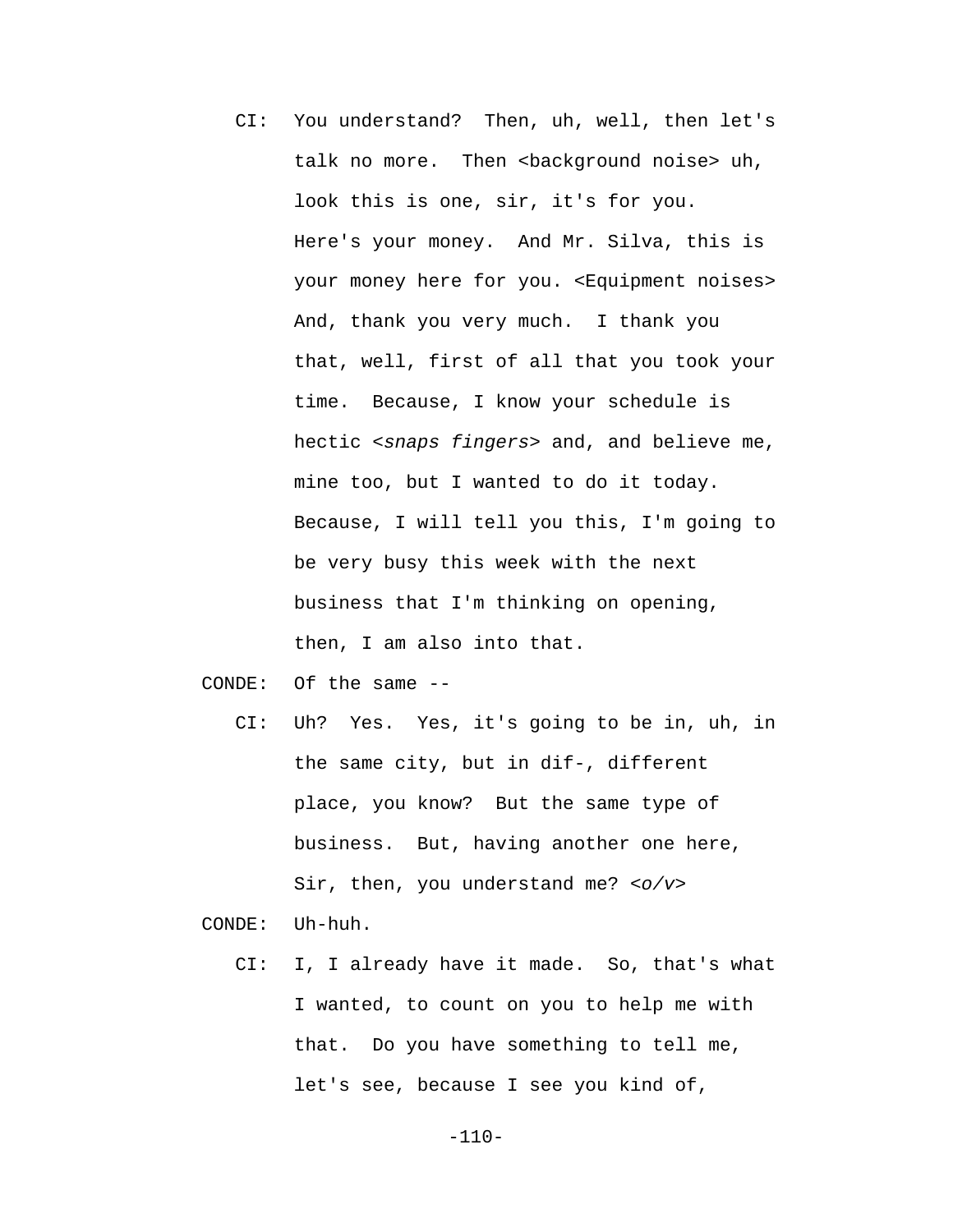<Chuckles>

 SILVA: No, no, no, it's that, <Clears throat> I'm in pain.

CI: Oh, well. <Laughs>

SILVA: I'm in pain.

 PERALES: Here, uh, there to pick a sample, *<unint;* laughter>

65. Later during the same conversation, the CI asked who the needed third vote would be. CONDE assured the CI that he and SILVA were "leading the group." SILVA agreed, adding that he and CONDE were the "big ones." Later, CONDE added that, although Josue Barrios was then the Mayor of Cudahy, he and SILVA "put" him as the mayor, and that "everything is being moved . . . under [CONDE and SILVA's] direction."

- CONDE: So, we all [CONDE, SILVA, PERALES] have to be in an agreement, you understand me? *<o/v>*
	- CI: Yes, yes.
- CONDE: To say, "OK, this is, this is one [of the two marijuana dispensaries that will be permitted to in Cudahy]."
	- CI: But look, pardon my ignorance, but I also know that three votes are needed, right?

CONDE: Oh, no, yes, but -- *<o/v>*

CI: How are we going to do with the other one?

-111-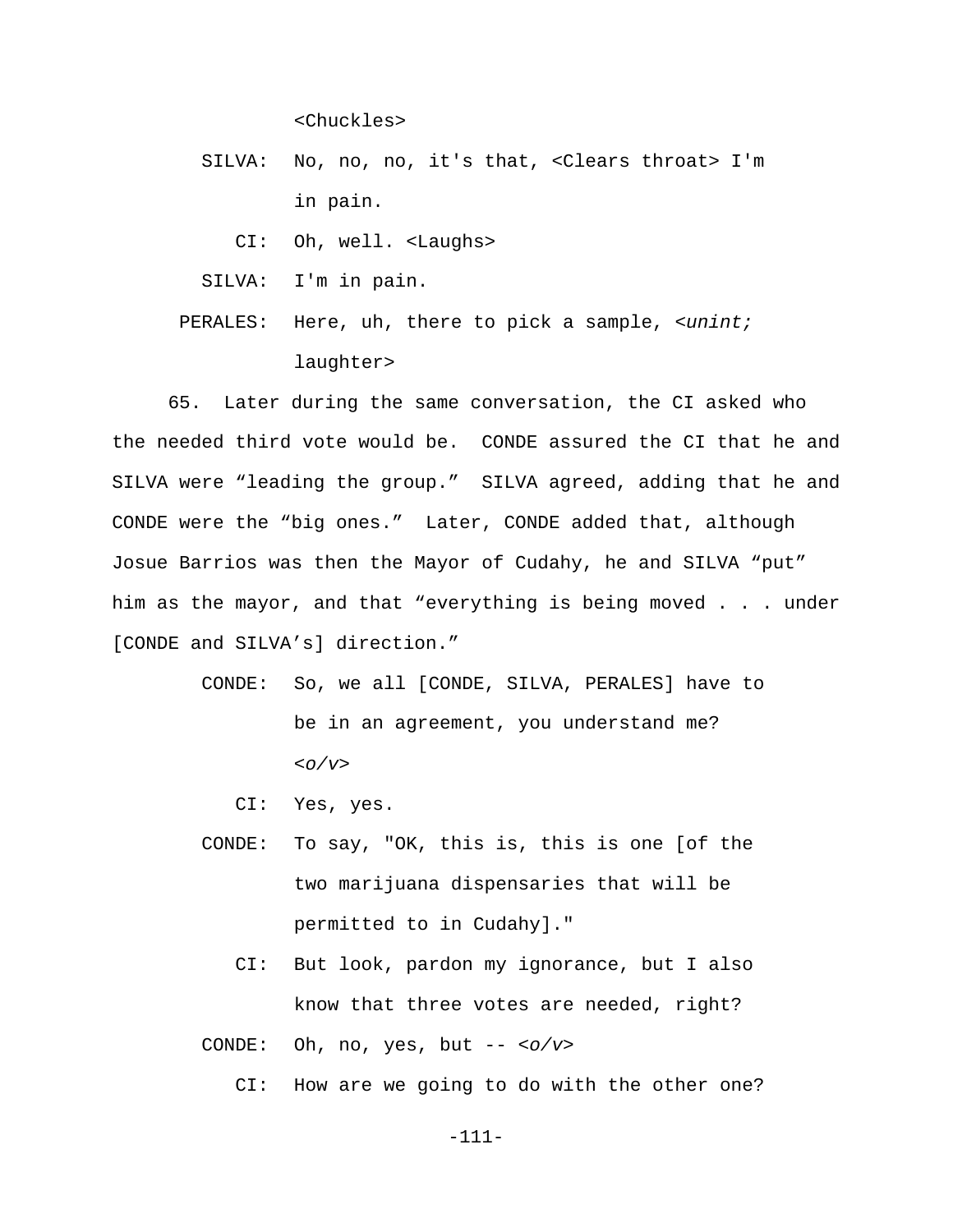I mean --

CONDE: Oh, no, about that --

PERALES: *<unint>*

CI: There is no problem.

- SILVA: We have like a temporary one with us, but you guys -- *<o/v>*
	- CI: *OK.* Oh, OK, you are the experts.
- CONDE: Silva and I we are, we are, uh, leading the group.

CI: Mm.

- CONDE: So, so uh, all of these that know, all these new team that we are and all that, uh, I mean, as part of *line* we have to be the support of much of the -- *<o/v>*
	- CI: I mean, whatever you say, it will be done like that.
- CONDE: *<Clears throat>* Uh-huh.
	- CI: Oh, alright. *OK.* These sons-of-a-bitches, right? They do what they want.
- SILVA: They are the fucking big ones.
	- CI: They are, uh, in other words, yes. So, it's like --
- SILVA: *Yeah.* No, like that, no, it's not -- *<o/v>* CI: *OK.* Very good.
- SILVA: -- it's not, we are going to, uh, we are

-112-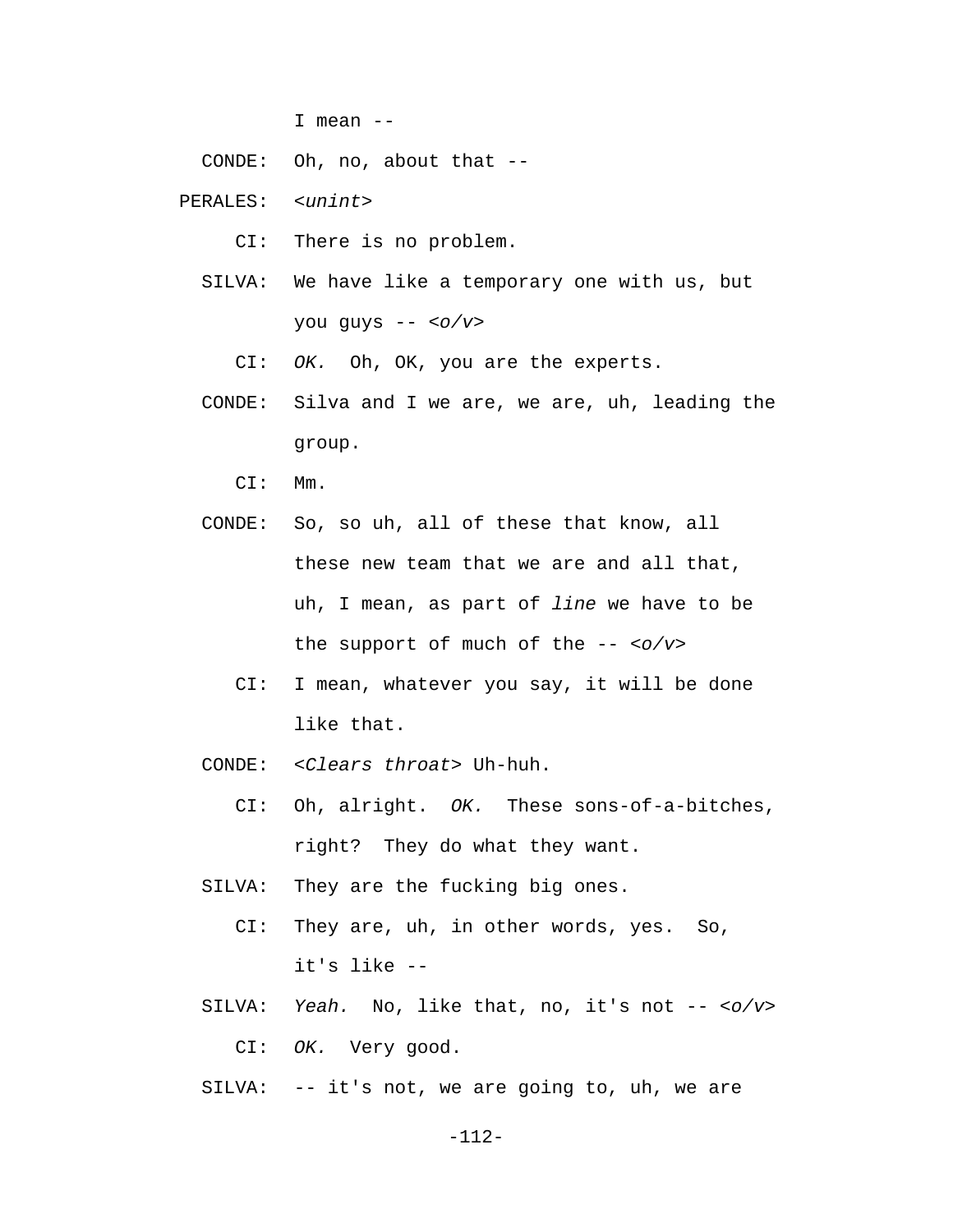the support for the rest.

- CI: So, you already have the rest of the *city councils* in the pocket, like they say? SILVA: Uh.
	- CI: Yes, *OK. Alright,* very good, that's, believe me I'm happy to hear that, well, so that, yeah, I did not want to have anything pending. And, and like I'm telling you, it's a lot of money what I'm going to invest also. *<o/v>*
- CONDE: No, *<unint>* that's what we have said, I mean, "You know what? They are stealing it." Then, here it comes the other one, the other one, or something, no, that we had, like I'm telling you, we are, we are the leaders, they are, you know? The ones that *get heard, you know?* We are the *<unint>*

CI: The ones that shake the tree -- *<o/v>*

CONDE: The ones that can --

CI: Yes.

 CONDE: -- It's like with everything, right? When, when the, with what they say, if there are five of us in one car, but not all of them can be the driver, you understand me? I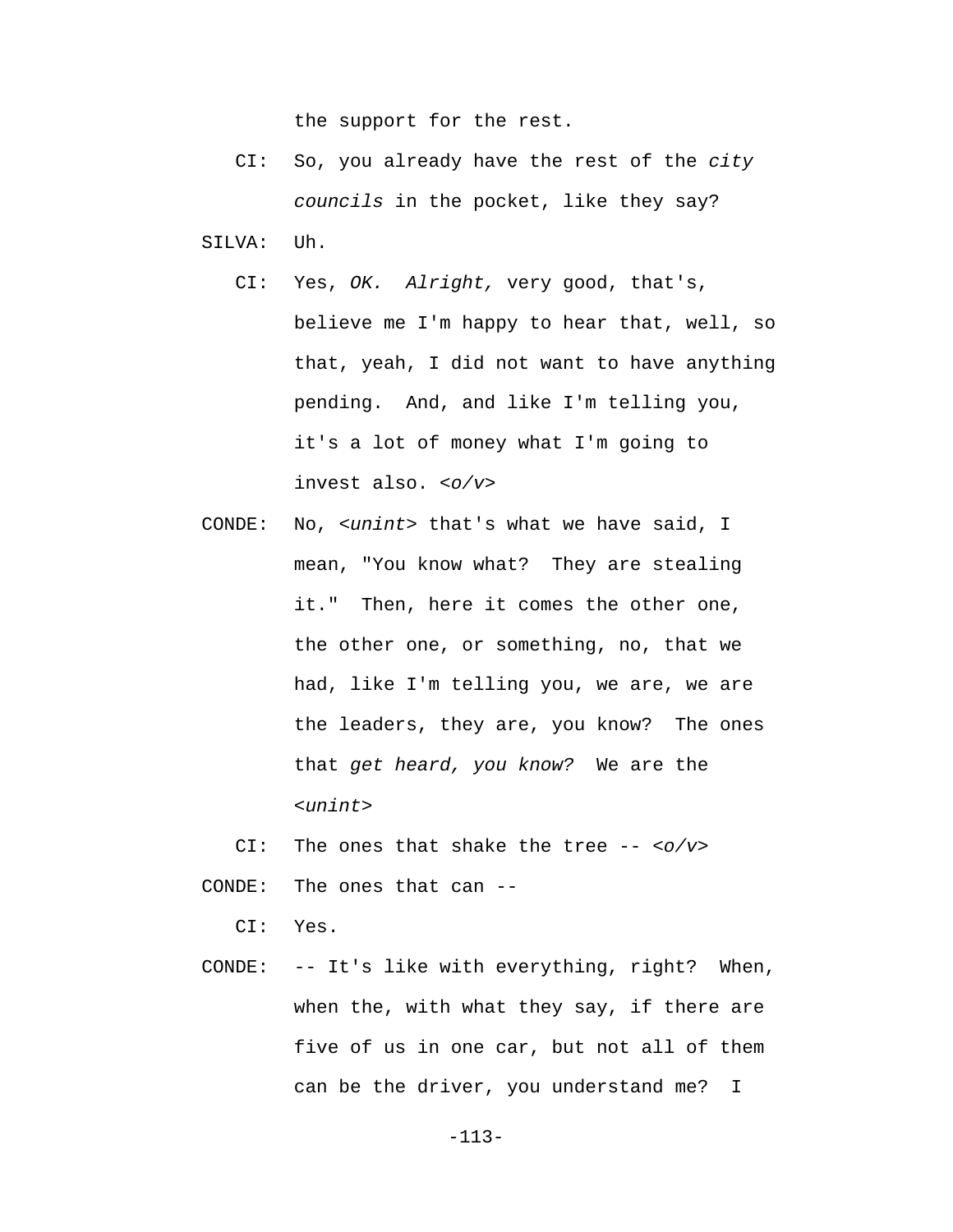mean, if the-*<o/v>*

- CI: I mean, then the mayor has nothing to do, I mean --
- CONDE: No.
	- CI: No, uh?
- CONDE: We, we put the mayor and all of that.

CI: Uh-huh.

- CONDE: First, because we made deep changes, we made big changes, we cut the lawyer's head, to the *city manager*, to, you know?
	- CI: Uh-huh.
- CONDE: All of them, to all that group, uh, it's uh, it's a message. Then, we put this guy [Josue Barrios] as the mayor. . . .
- CONDE: Oh! When we cut the head, we made big changes and everything. That's why we decided to put the, to this new guy, we all know his short experience as, as a mayor, but, to send a message like, you understand me? A new face for this change -- *<o/v>*

CI: Oh!

CONDE: And everything -- *<o/v>*

CI: *OK*, I understand, yes, yes, yes.

CONDE: -- and, and then we put him on that year.

-114-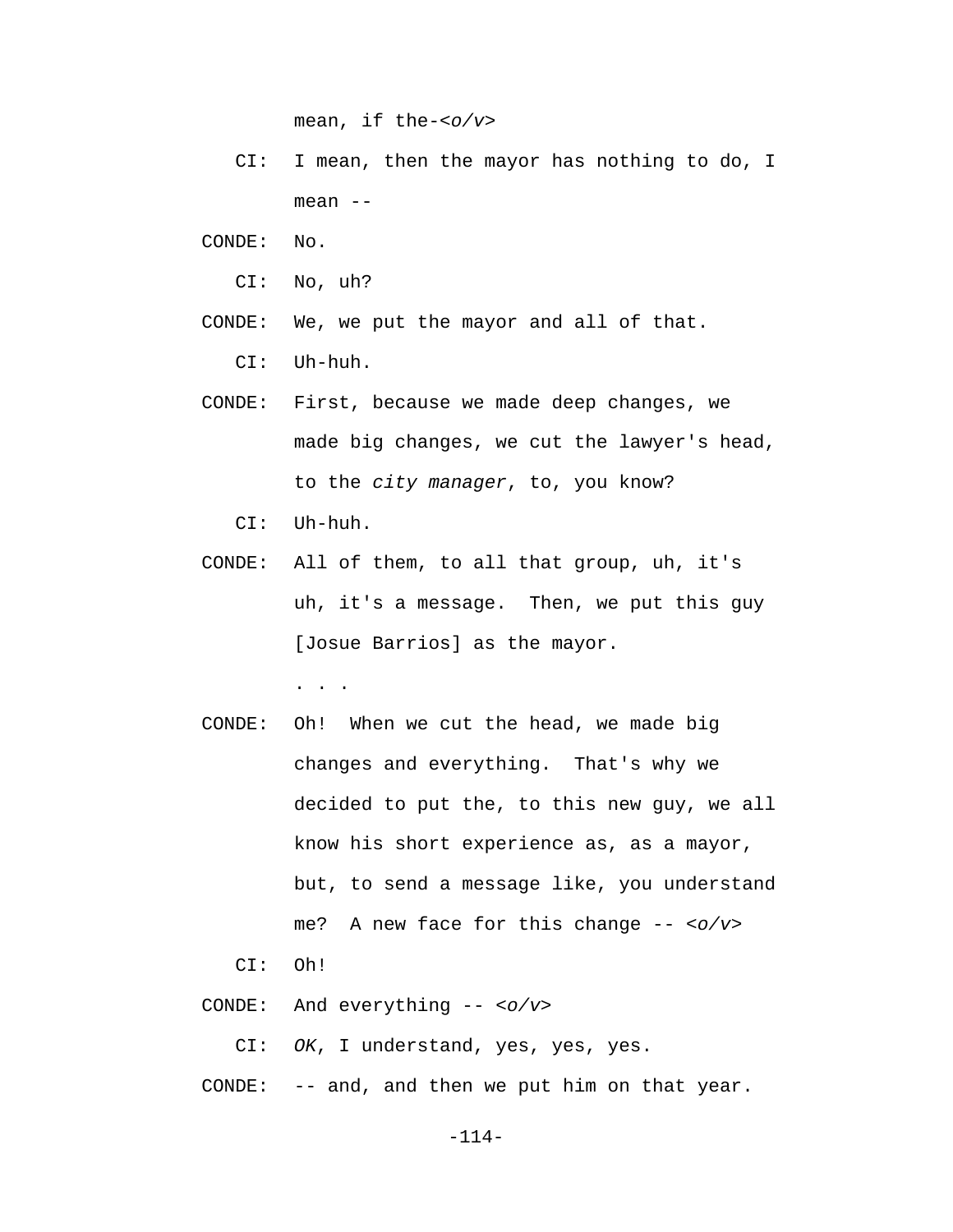CI: Uh-huh.

- CONDE: Because the following year, he would be in. CI: Damn it, right.
- CONDE: In, in April he was going to be in -- *<o/v>* CI: In April? *OK.*
- CONDE: In April he, he, he [SILVA] would be the *mayor.*
	- CI: Uh-huh.
- CONDE: And I'm going to continue as the *vice mayor.* 
	- CI: Uh-huh.
- CONDE: You understand me?
	- CI: Yes, yes.

. . .

- CONDE: And, well yes, and I will continue, and I will continue as the vice mayor now.
	- CI: *OK.*
- CONDE: *So.*

CI: That's fine, well yes, there -- *<o/v>*

- CONDE: Yes, like I tell you, uh, uh, uh, we have worked like that and then --
	- CI: Uh.
- CONDE: -- if any one comes into the city, it's because first he [SILVA] and I approved it, you understand?

-115-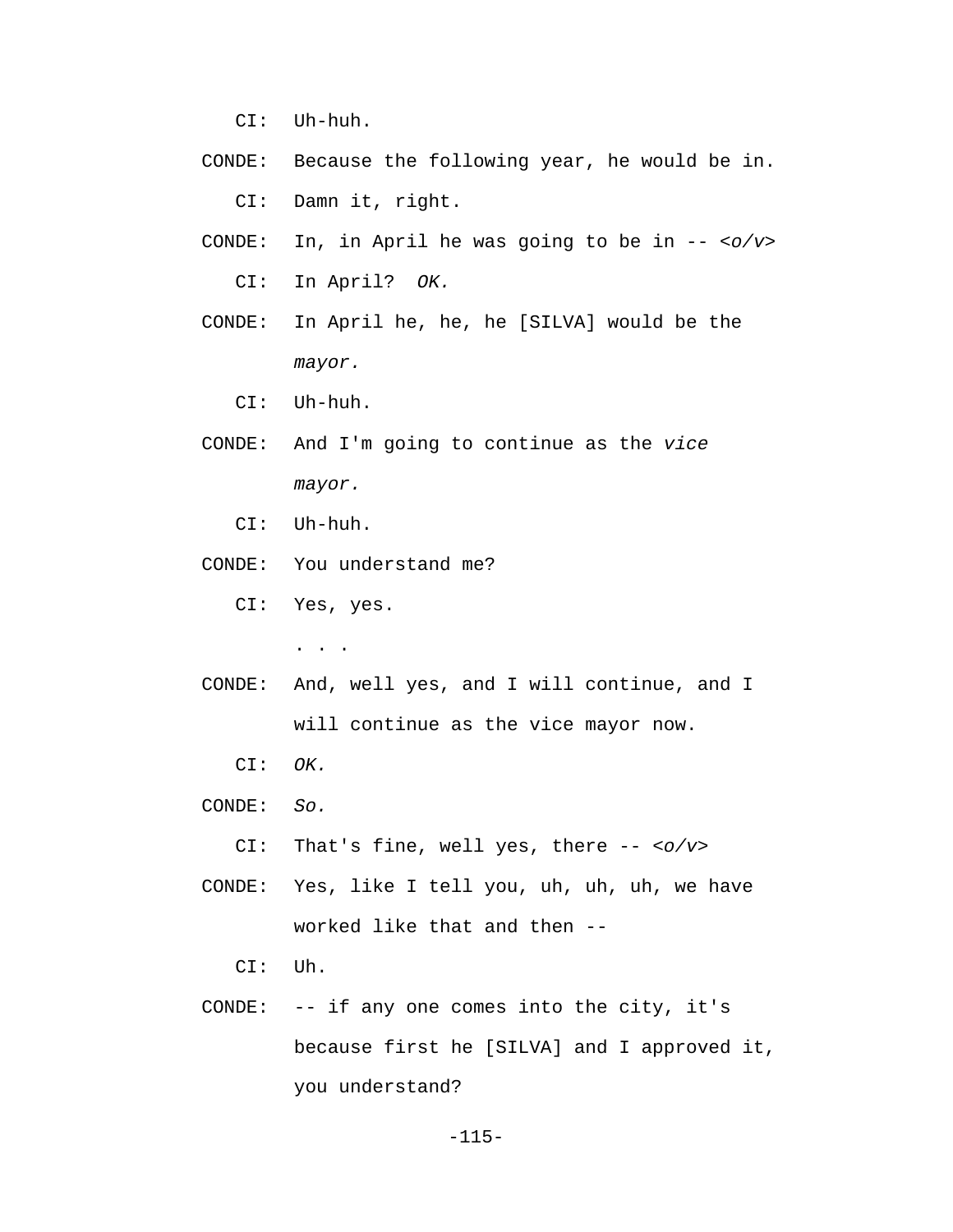CI: Yes, uh.

. . .

 CONDE: Even though it seems like the other guy [Barrios] is the mayor, they think that, but it's not what, what, everything is being moved, uh, under our direction.

CI: Uh-huh.

- CONDE: Then, it's like if we were both mayors. No, *<Chuckles>* it's one, but both mayors. *<Chuckles>*
	- CI: Yes.

. . .

- CI: Uh, we are, we are talking about this guy, that they gave them the laptops. I'm telling them, that -- *<o/v>*
- SILVA: Oh! That they were calling me the other day, I told him.
- CONDE: Yes, but also, look, some have messed it up.

CI: Yes.

 CONDE: They have messed it up, because, they have gone with the mayor.

CI: Yes, yes, I imagine -- *<o/v>*

CONDE: Thinking that the mayor, that's it.

CI: Yes.

-116-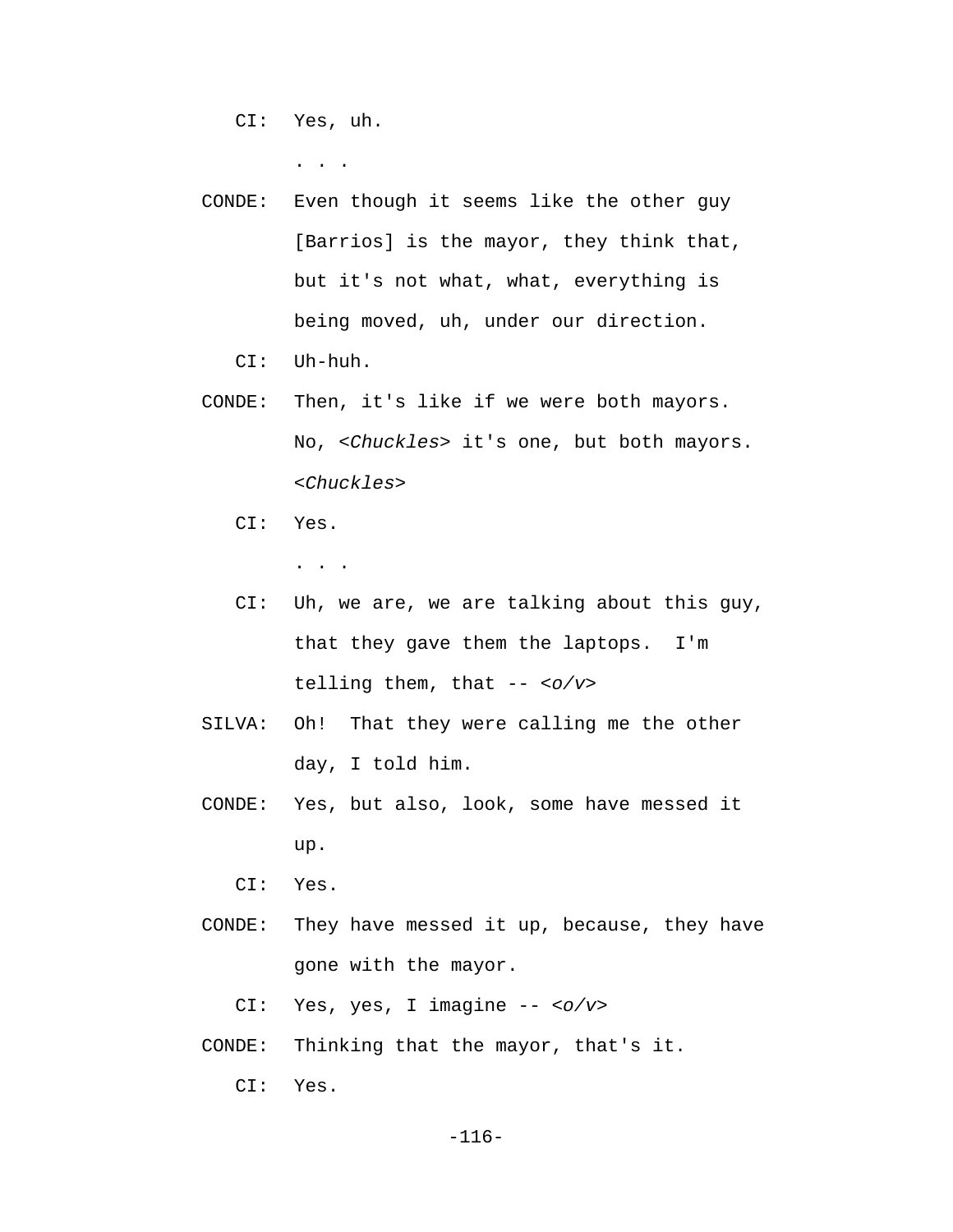CONDE: Others have constructed *<unint>*, you understand?

CI: Uh.

<Loud TV noises heard>

 CONDE: It's, it's for everything, everything, the, the, the truth is, it's, it's not the main door, you understand me? I mean --

CI: Uh-huh.

 CONDE: -- because if *somebody expects it*, you understand me? Whoever that may go some place else, uh, no, it's not the adequate thing to do, you understand me?

CI: Yeah.

 CONDE: Because, they don't, I know they can be recommended, they can do it the right way with the people, but, if someone enters through us, they have a much better chance, you understand me?

CI: Uh-huh.

66. Therafter, PERALES and the CI walked outside the El Potrero nightclub, leaving CONDE and SILVA within. According to the CI, he provided PERALES the third envelope containing \$5,000 in cash outside the nightclub. On the audio recording, the CI can be heard saying, "Here's your envelope." Agents positioned outside the nightclub and observed PERALES meeting with the CI.

-117-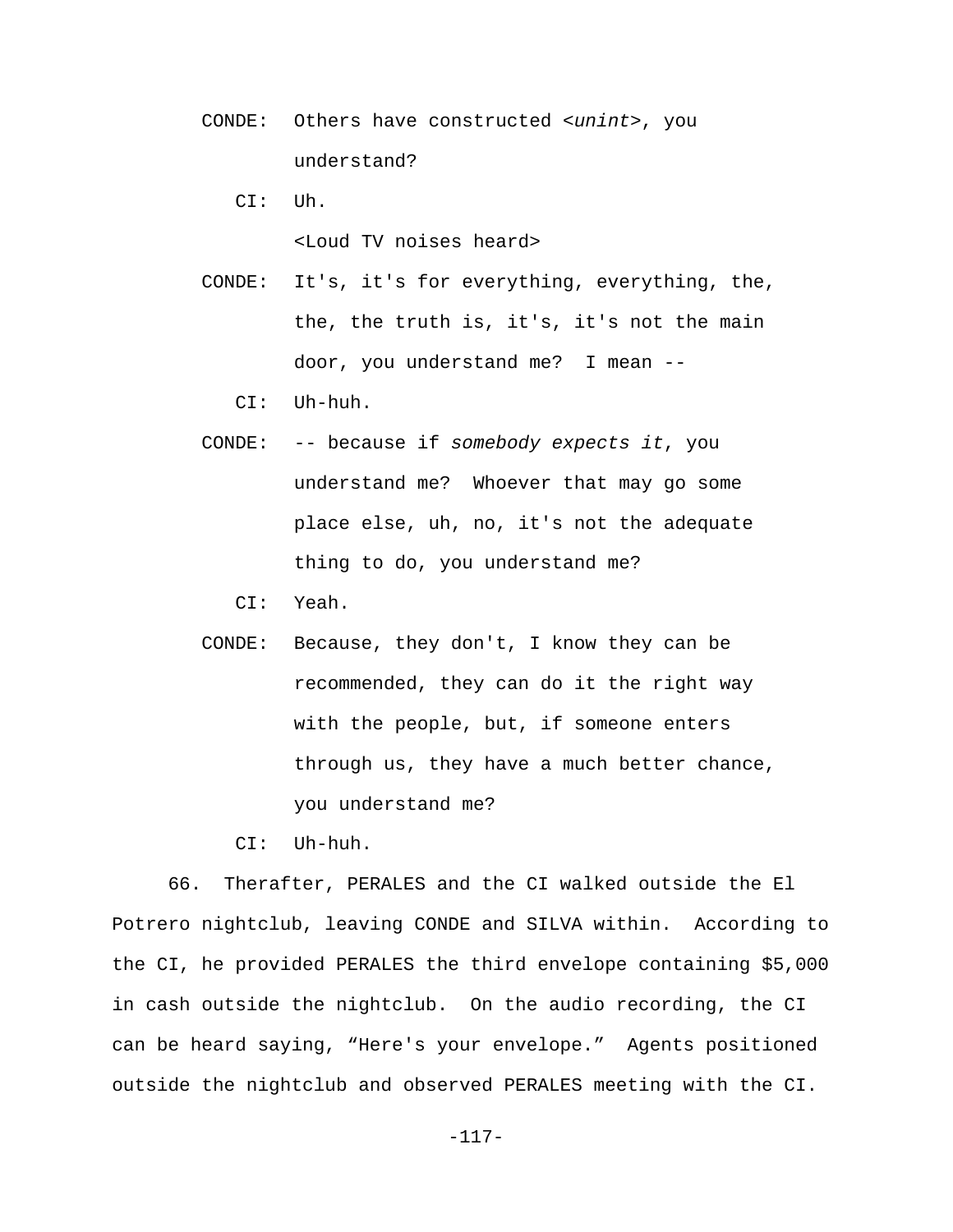## FEBRUARY 28, 2012, TELEPHONE CALL WITH CONDE

67. Later on the afternoon of February 28, 2012, the CI had a telephonic conversation with CONDE. The conversation was audio recorded. I have reviewed a recording of the conversation. The meeting was conducted in both the English and Spanish languages. In the excerpts of the recording transcribed below, words spoken in the English language appear in *italics*. The bracketed language is my interpretation of the conversation.

68. During the conversation, the CI told CONDE that PERALES had previously instructed the CI to pay CONDE more than the CI paid SILVA, and that the CI had additional bribe money for CONDE.

CI: This is [CI's last name].

CONDE: Oh. What's going on?

 CI: Listen, I apologize for, first of all -- I just wanted to thank you once again for your, uh, for your time over there. Thank you very, very much. And, secondly, I also just wanted to tell you that, well, uh, eh, well, I had some more money for you, but, honestly, since uh, um, Angel [PERALES] told me not to give you all of it in front of Silva, I decided to save it, but the thing is that, well, I have it. You know what I mean? So, I want, because I know you're the, the head honcho there.

-118-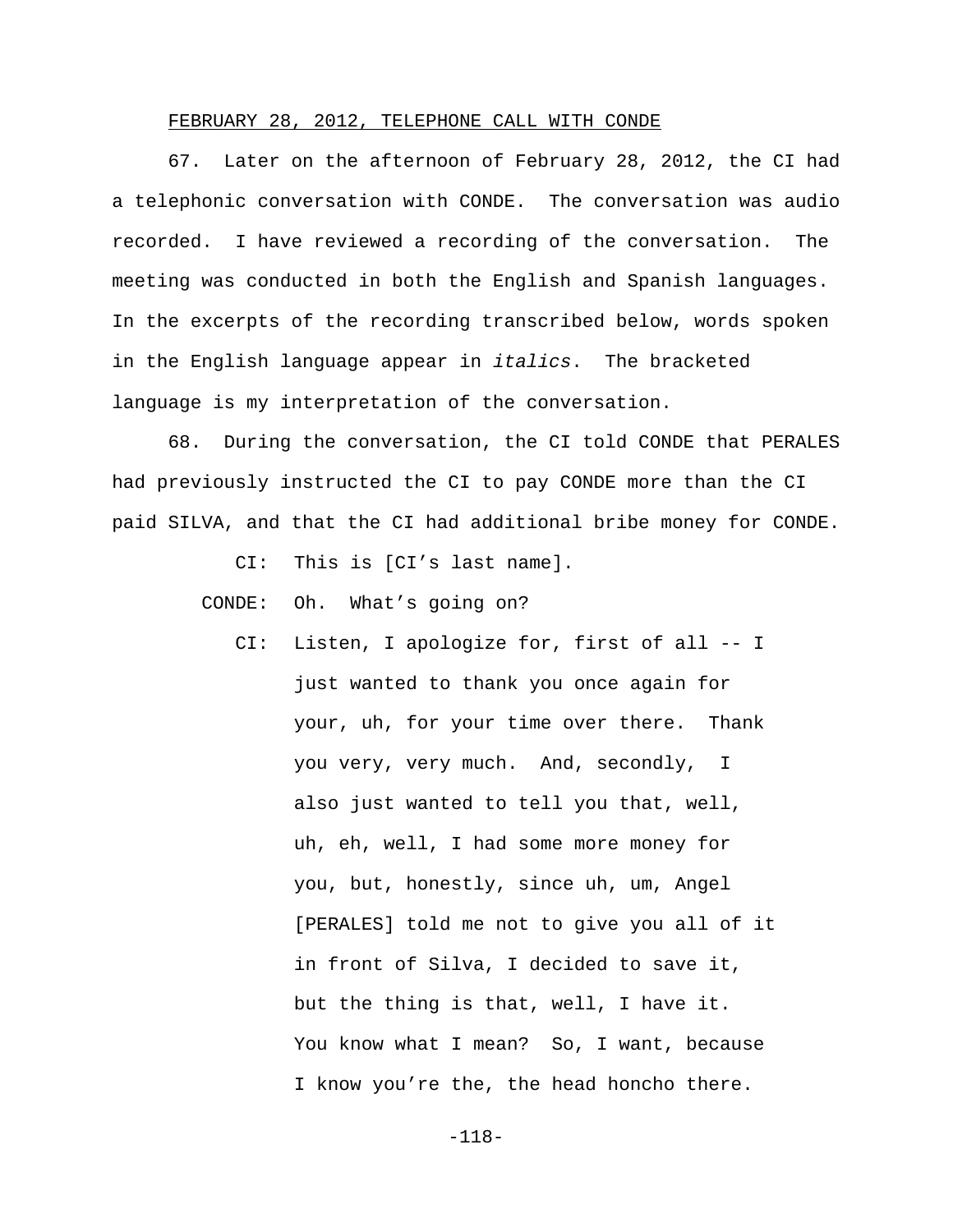That's why -- *<o/v>*

- CONDE: *Yeah*, but I don't know, because I've told Angel, because he, people told him that no, no, no, *like*, no, that he won't be treated the same, but no *<unint> like that.*
	- CI: Yes, but I, the five thousand [dollars] I gave you, well, that's fine for the license? I mean, is that OK with you for now? Or do you want me to give you the rest that I have for the license? You tell me.
- CONDE: Oh, sure. Well, to me, the one for the, uh, it's better if you give it to me beforehand, right? Why not?
	- CI: *OK.*
- CONDE: You know.
	- CI: Do you want me to give it to you today? I'll hand it over to you because, as you know, I'm also going to be busy this week, so I want to be done with this today.
- CONDE: *Yeah*, well, tell me where, where to meet you around there or something.

## FEBRUARY 28, 2012, MEETING IN LA MIRADA, CALIFORNIA

69. Later the same evening, the CI met CONDE at an El Pollo Loco restaurant in La Mirada, California. The meeting was

-119-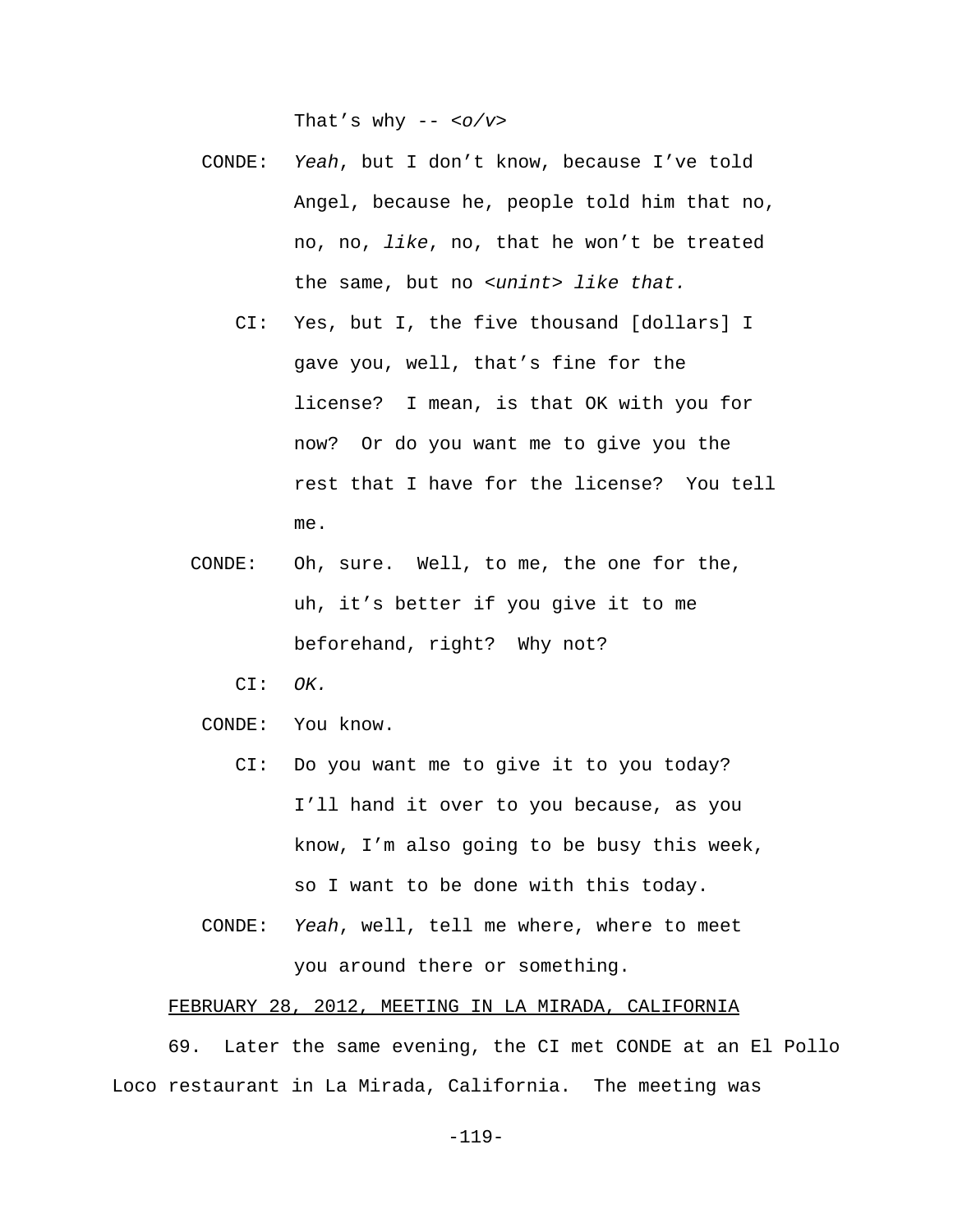surveilled by agents, including myself, and it was audio recorded. I was positioned inside the restaurant. CONDE was accompanied by his son and by Rojas, a navy blue police-type uniform. CONDE was dressed in a green "raid jacket" similar to that worn by Los Angeles County Sheriff deputies. CONDE's jacket had the words "City Official" across the back. (Surveillance stills from the meeting are attached hereto as Exhibit E.) The meeting was conducted in both the English and Spanish languages, and I have reviewed a recording of the meeting. In the excerpts of the recording transcribed below, words spoken in the English language appear in *italics*. The bracketed language is my interpretation of the conversation.

70. During the meeting, CONDE stated that he was "the leader" and "the strongest one." CONDE also stated that he placed the Cudahy City Attorney and the Cudahy City Manager in their positions.

> $CI:$  . . . Can we talk in front of them, is that alright or? Oh, *OK.* No, what I was going to ask you is, are the five thousand [dollars] that I gave you enough? Is that alright, for the moment?

CONDE: Yeah.

CI: Listen, I have here, for you <pause>. Well, well, if you want to, we can do this someplace else, I don't want to do it here.

-120-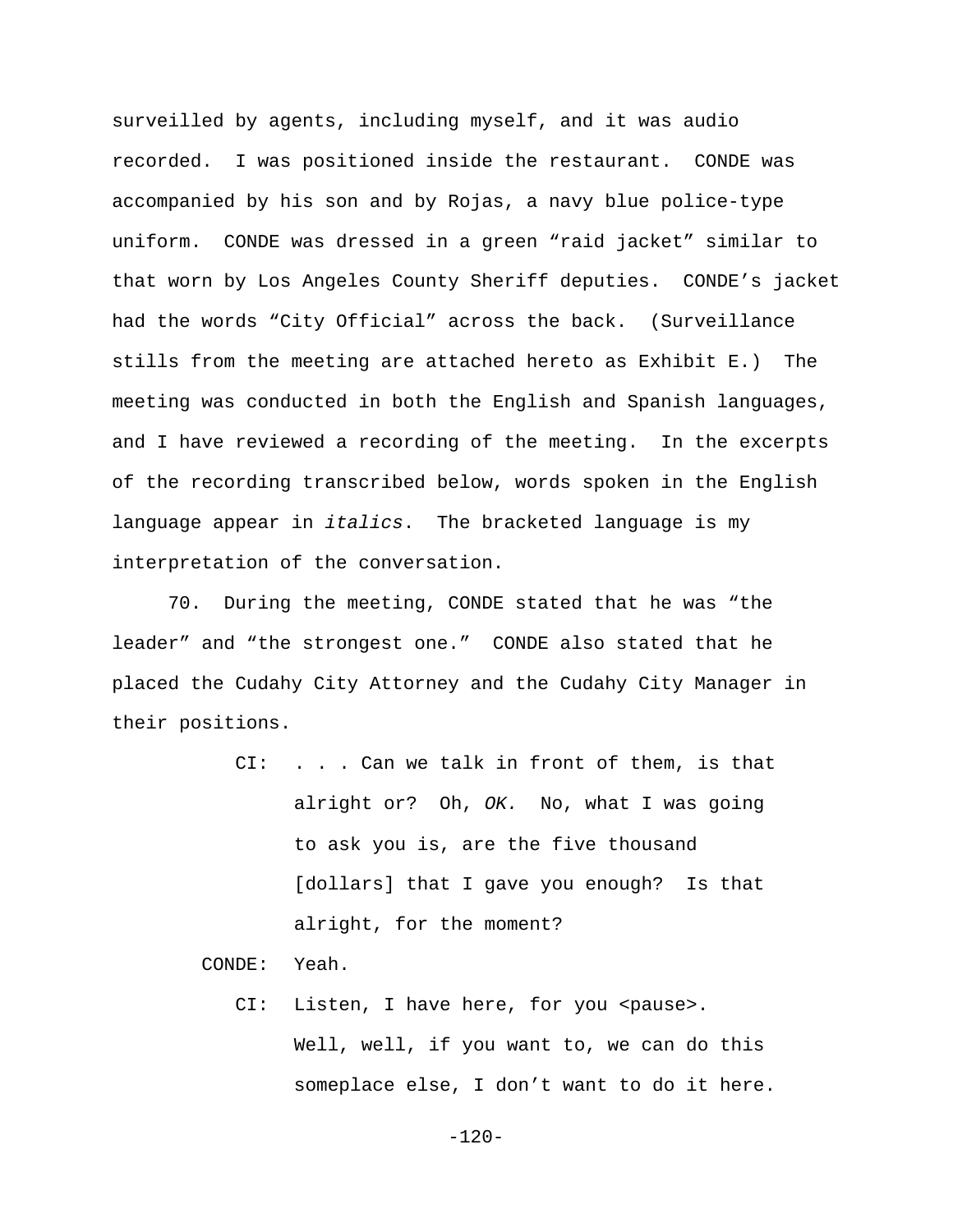CONDE: OK, we'll go outside to the car.

- CI: Yes, I'll give it to you in a little bit. I don't want to be that obvious, as we say, I mean  $--$
- CONDE: No, I think Angel already told you who is the strongest one, the most, I, I'm dealing with all that.

CI: Yes.

- CONDE: Uh, David [SILVA] doesn't have that much experience and all that --
	- CI: Uh-huh.
- CONDE: -- he is the one who needs more help and all that.

CI: Yes, yes.

- CONDE: So, I pulled him with me, you know.
	- CI: No, and, and Silva seems to be a nice person too --
- CONDE: Oh, yes.
	- CI: -- in other words, he seems to be a calm person, and, and, listen, the reason is that I, I didn't want to give you that much right there, because I didn't know if you were going to open the envelopes in front of each one --

CONDE: Yeah.

-121-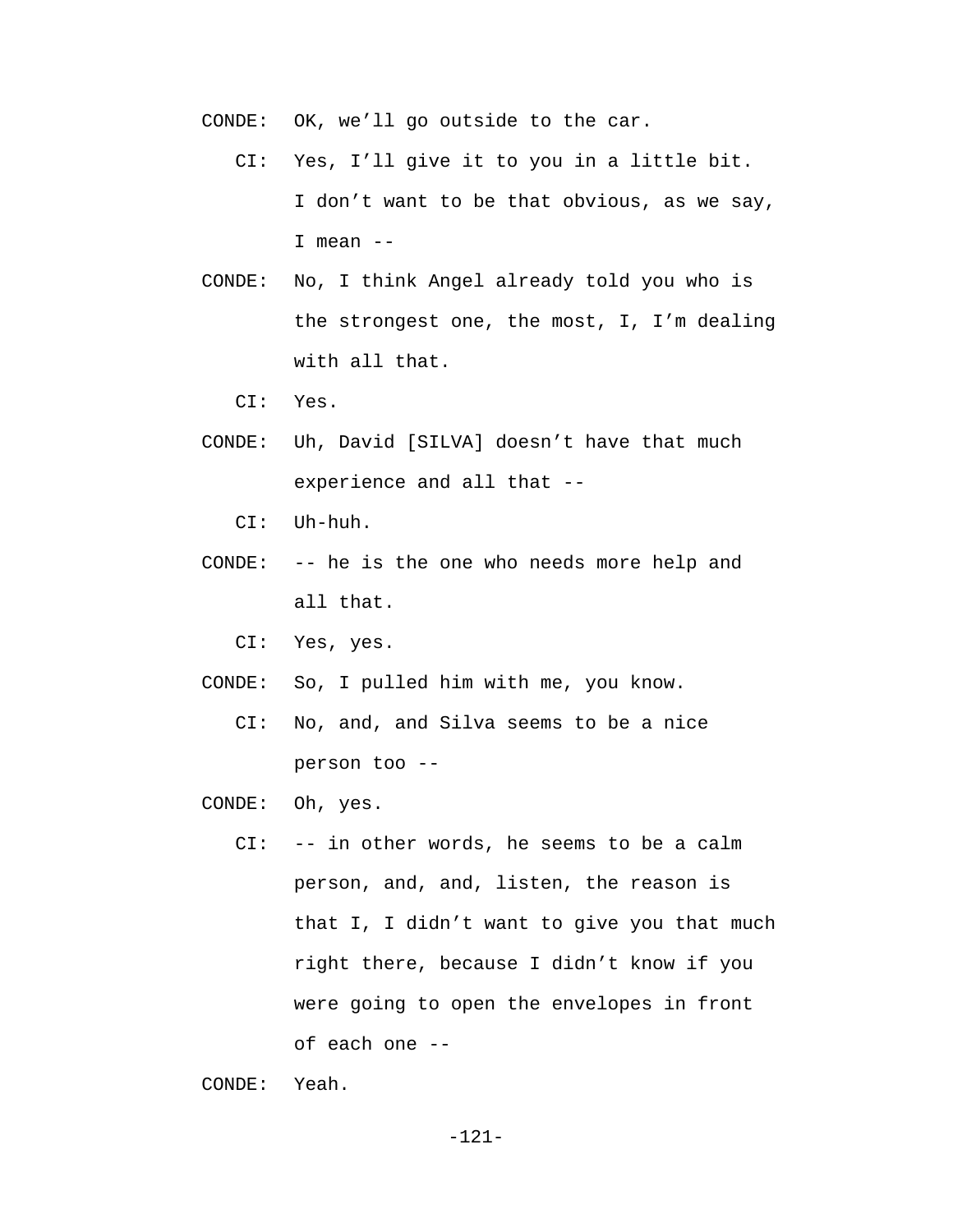CI: -- so nobody's feelings would get hurt, you see what I mean?

CONDE: Uh-huh.

- CI: But I knew you were the big cheese there. So, that's why I said, I better call him so there's no misunderstanding and make things clear. Hmm. I can see that they even gave you your own jacket, look at you, damn, Conde. <Laughs> No, I said, this guy already became a *sheriff*. <Laughs>
- CONDE: No, well all these things, I have, listen, like right now --
	- CI: Yes.
- CONDE: -- with the *sheriff's* thing, I'm the one that does this and that, I'm the leader, you see?
	- CI: Yes, yes, yes.
- CONDE: Like this jacket, I not only order one for me, but for all of them -- *<o/v>*
	- CI: Yes, for everybody, yes. Uh-huh.
- CONDE: That's what I'm saying. I brought in the [City] Attorney; I brought in the, the *City Manager*, in other words, I'm leading and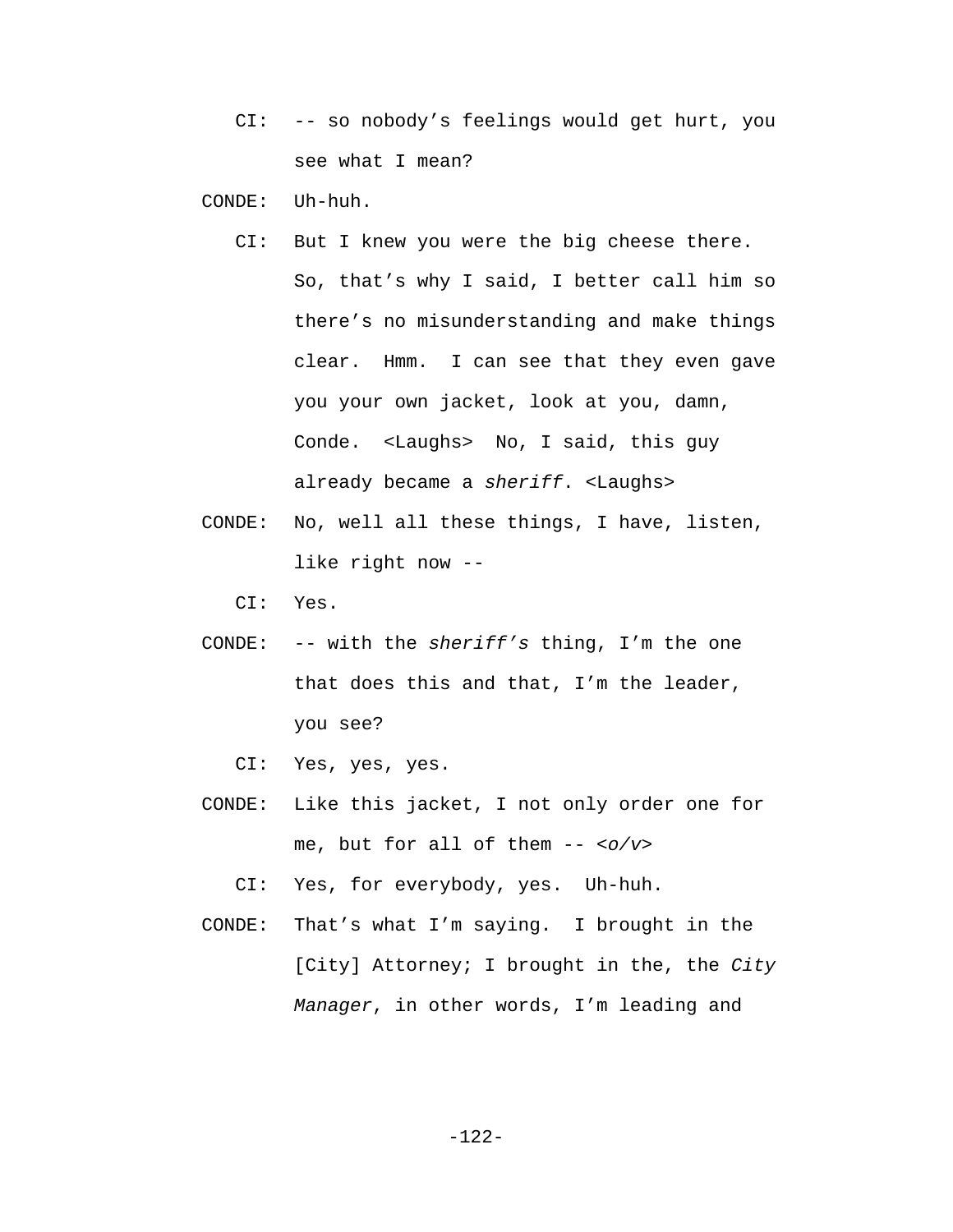# bring all these ideas.<sup>9</sup>

71. After CONDE and the CI exited the El Pollo Loco restaurant, they approached CONDE's vehicle, a black Ford Crown Victoria with tinted windows, emergency lights in the front and rear, and California "exempt" license plates. The CI informed me that he gave CONDE an additional \$2,000 in the vehicle.

> CI: Man, I want a car like this. That way I'll get rid of all my tickets. I'll put my soda out here. *<CONDE and the CI entered Conde's vehicle.>* OK, look, If you can do me a favor, thank you. Look, here I have another 2,000 [dollars] for you.

CONDE: Uh-huh.

 CI: And you know, I really appreciate everything you, you have done, and as I said, the license thing is very important for me, I know I'll be able to get it because of you, uh?

CONDE: Yeah.

CI: *OK?*

<sup>9</sup> Immediately following this discussion, the CI asked Rojas whether there were "many *code enforcement* violations . . . in the City of *Cudahy*." Rojas responded, "*I wouldn't know, you will have to ask, uh* . . . ." Then, after the CI interjected, *"Oh, Angel*," Rojas added, "*Yeah, my department is something else.*" When the CI then asked, "*Oh, and what do you do?*," CONDE interjected and said, "No, the  $-$ - the usual, the usual  $\ldots$ ...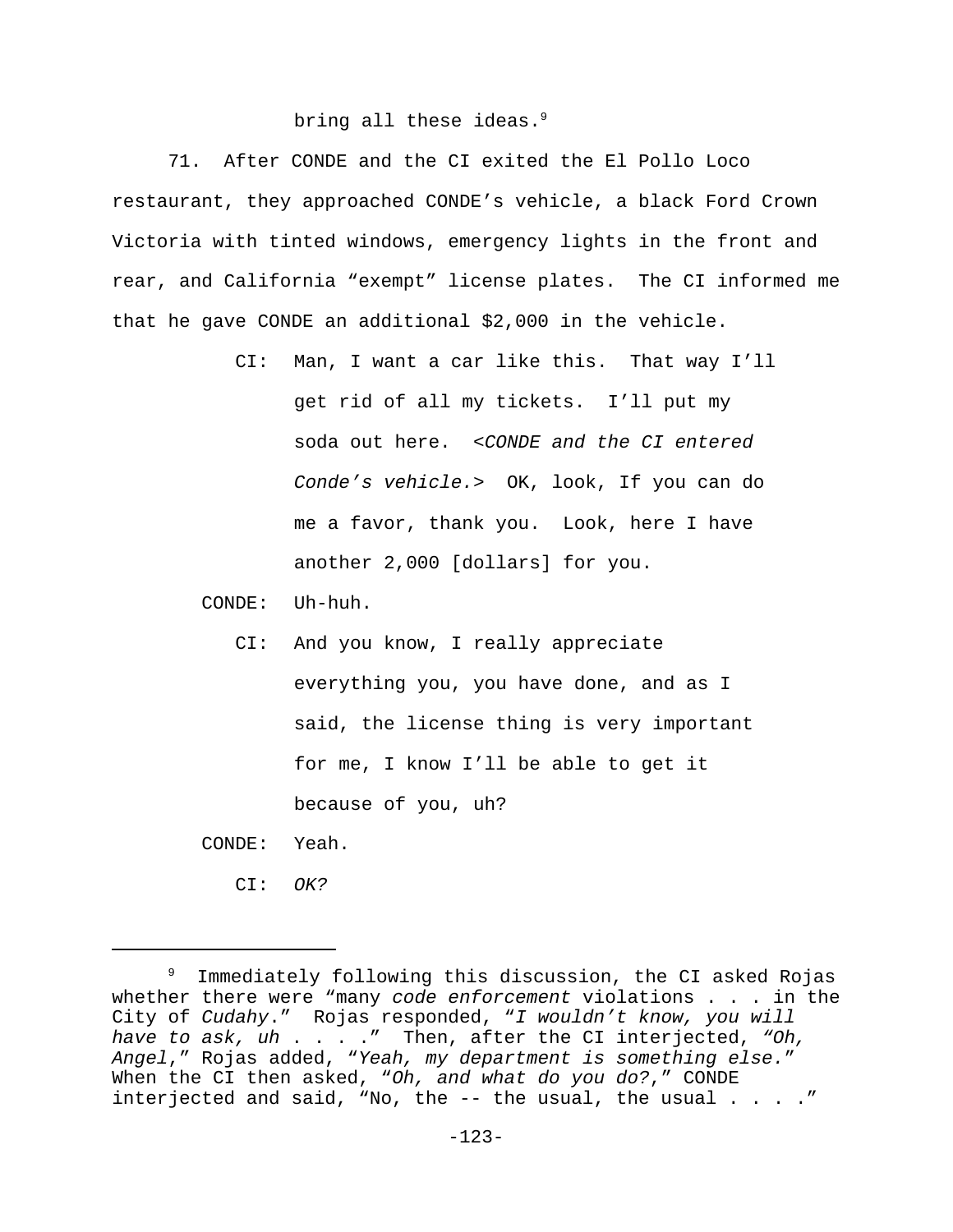CONDE: No, I'll just tell you. Uh, the others are a little bit more conservative, more this and that, you see what I mean? So, if it was because of that or something, they don't, don't take any initiative, and don't do that, so we take the leadership and start adjusting, you see? *<o/v>*

CI: Yes.

- CONDE: As long as we do things right, and we don't get scared, you see what I mean? In other words, like, like, just to say something, whether this is right or wrong, you see what I'm saying?
	- CI: Yes, yes.

## MARCH 2, 2012, TELEPHONE CALL WITH SILVA

72. On the afternoon of March 2, 2012, the CI called SILVA. I unsuccessfully attempted to record the conversation, but I was present for the conversation, and I heard both parts of it over the CI's speaker phone. The entire conversation was in English. After greeting SILVA and thanking him for having met with the CI on February 28, 2012, the CI asked SILVA if the \$5,000 was sufficient. SILVA responded by stating that he did not wish to discuss the matter over the phone. The CI then told SILVA that SILVA should let the CI know if an additional bribe was needed to secure the marijuana dispensary license. SILVA told the CI,

-124-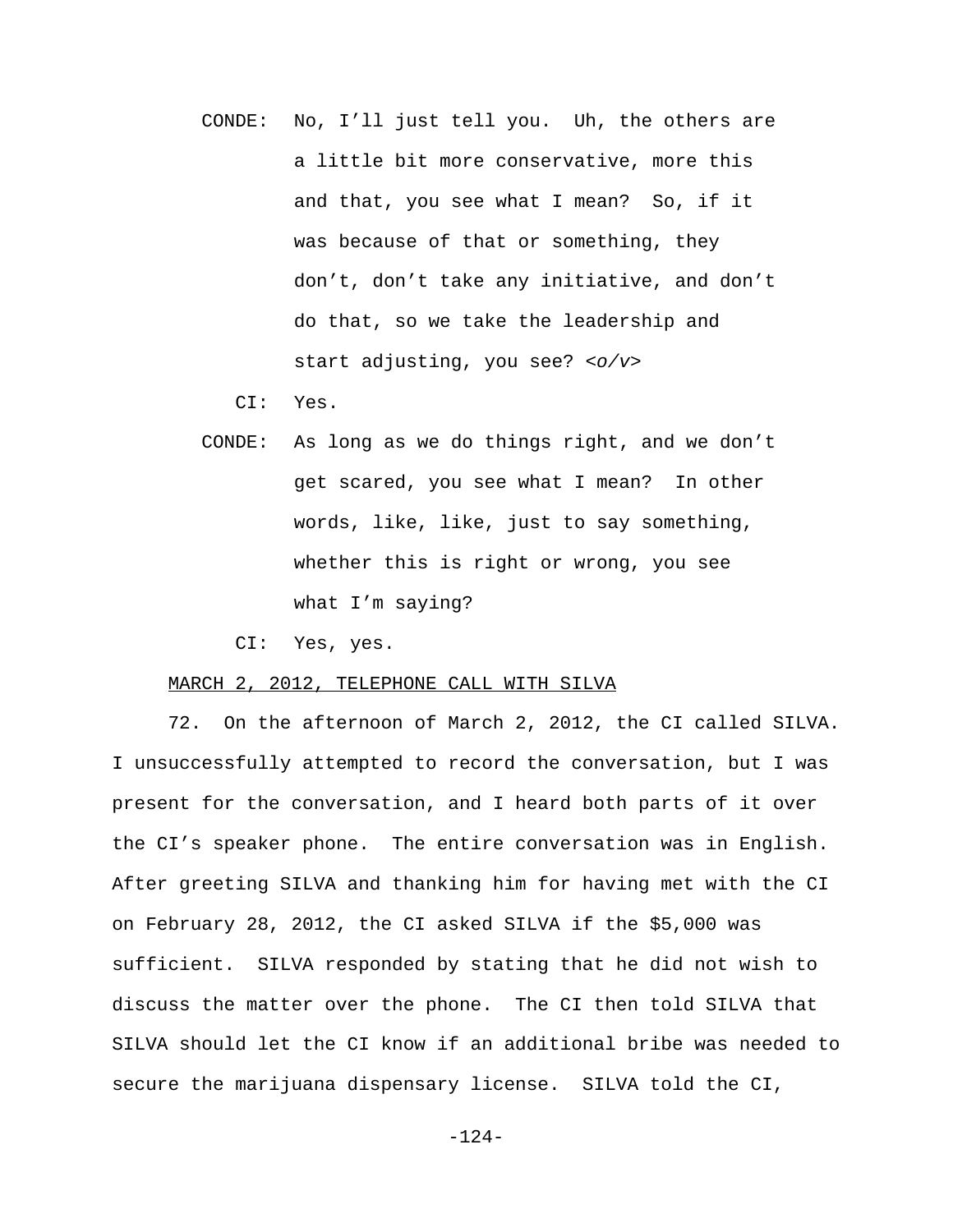"We'll talk later." The CI asked Silva, "I have your vote, right?" SILVA responded, "Yes."

### MARCH 2, 2012, TELEPHONE CALL WITH CONDE

73. After the telephone conversation with SILVA, I instructed the CI to call CONDE. The CI complied, and the conversation, which was conducted in both the English and Spanish languages, was audio recorded. I overheard the conversation and have reviewed a recording of it. In the excerpt of the recording transcribed below, words spoken in the English language appear in *italics*.

> CI: And what I also wanted to tell you is that I, I also called Silva, Mr. Silva, too, to thank him, but I'm letting you know beforehand because, since I know you're the -- the boss there, the head honcho, that's why I'm just letting you know that I called Silva to thank him for everything and - and, that way, I keep you informed of who I talked to and who I didn't talk to. You know?

CONDE: *Oh, OK.* 

### MARCH 6, 2012, TELEPHONE CALL WITH PERALES

74. On the morning of March 6, 2012, the CI returned a call to PERALES, who had called the CI earlier the same day. The conversation was audio recorded, and I have reviewed a recording

-125-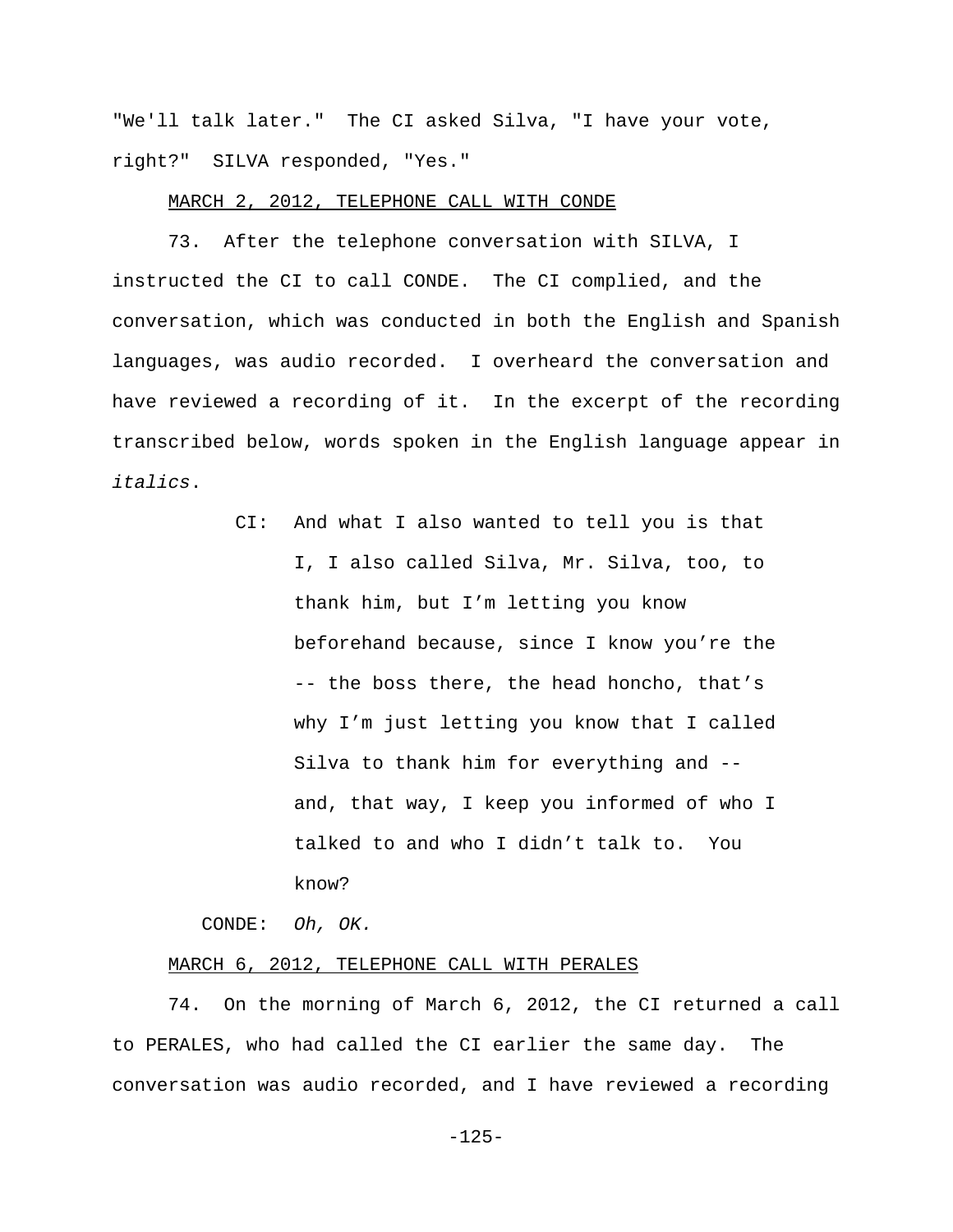of the conversation, which was conducted in both the English and Spanish languages. In the excerpts of the recording transcribed below, words spoken in the Spanish language appear in *italics*. The bracketed language is my interpretation of the conversation.

75. During the conversation, PERALES informed the CI that he had spoken with CONDE and SILVA after the CI's March 2, 2012, conversations with each of them. PERALES told the CI not to call CONDE and SILVA anymore. PERALES also told the CI that CONDE demanded that PERALES count out, before CONDE and SILVA, the \$5,000 in the envelope PERALES received from the CI outside the El Potrero nightclub on February 28, 2012. PERALES added that CONDE said the CI should have given the envelope to PERALES in front of CONDE and SILVA.

- PERALES: They [CONDE and SILVA], uh, they came to me yesterday.
	- CI: Oh, OK and what did they tell you?

PERALES: That you called Silva.

- CI: Yeah, I called Silva you know just to tell him thank you and all that and, uh, just to make sure he was happy and it seemed like he -- I definitely have his vote.
- PERALES: Right, right. Did you offer him more cash? CI: No, no, I did not, not at all. Whatever I gave him that day, that's what I gave him. PERALES: Alright, do me a favor don't call them

-126-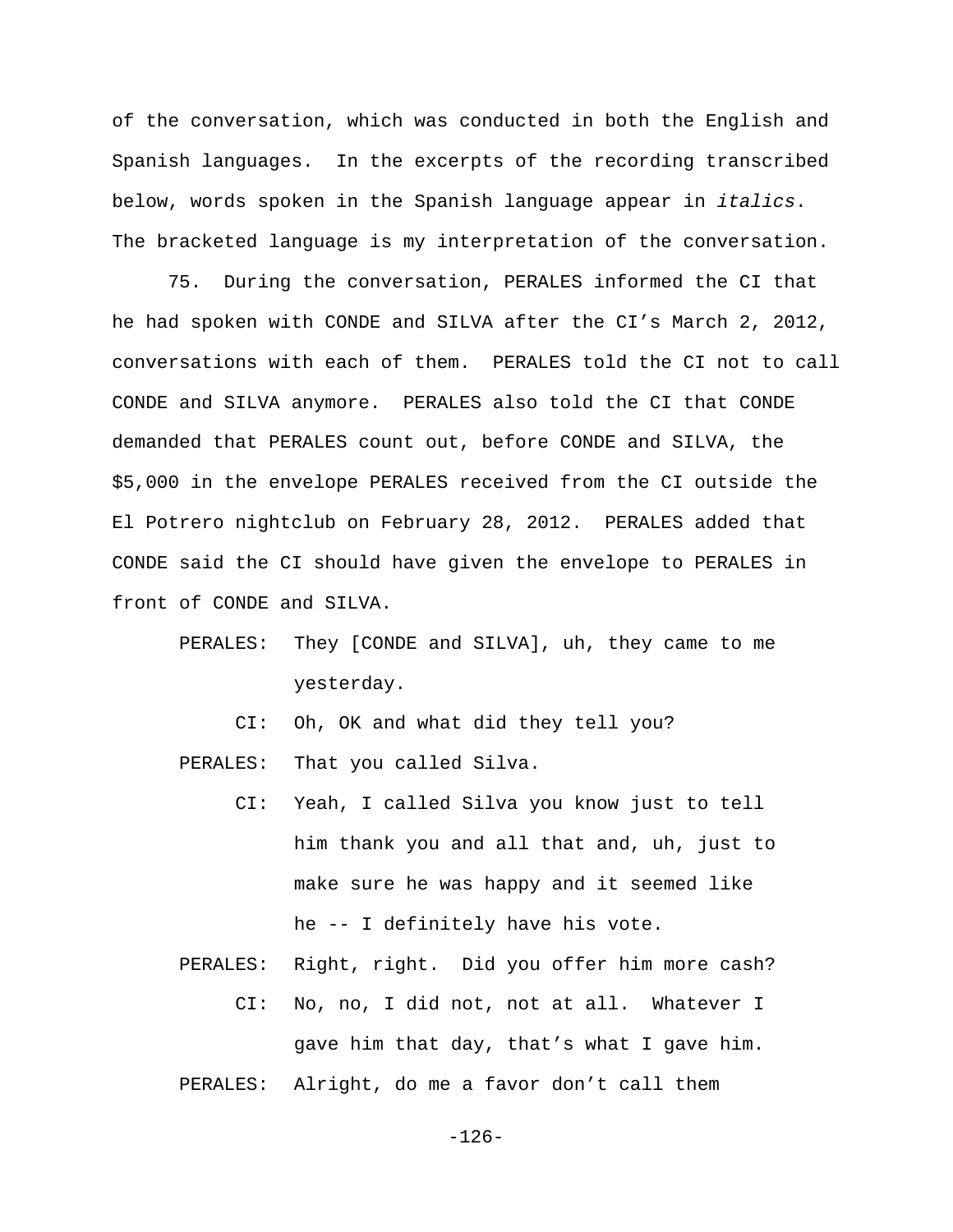anymore.

CI: OK.

- PERALES: Because Silva told Conde and me himself that you had offered him more money.
	- CI: No, no, I did not, bro, what I did is, uh, I just told him hey, look, uh, I told him if there's anything else he wants, but I didn't mean money I meant like maybe if he wanted his, uh, 'cause I know he told me that his soap really helped him and he told me that he wanted a bottle of that alcohol,  $SO - -$
- PERALES: Right, right.
	- CI: So, that's what I meant bro, if he wanted anything from the shop [the CI's marijuana dispensary]?
- PERALES: Well, 'cause, uh, cause he came to me yesterday and told me that *<unint>* he offered me more cash cause I talked to him on the phone. I said, "Oh shit."
	- CI: No, no, no, no, the only thing I, no, bro he's already turning things around. You know what? Maybe, maybe I should not have called him at all.

```
 PERALES: Right.
```
-127-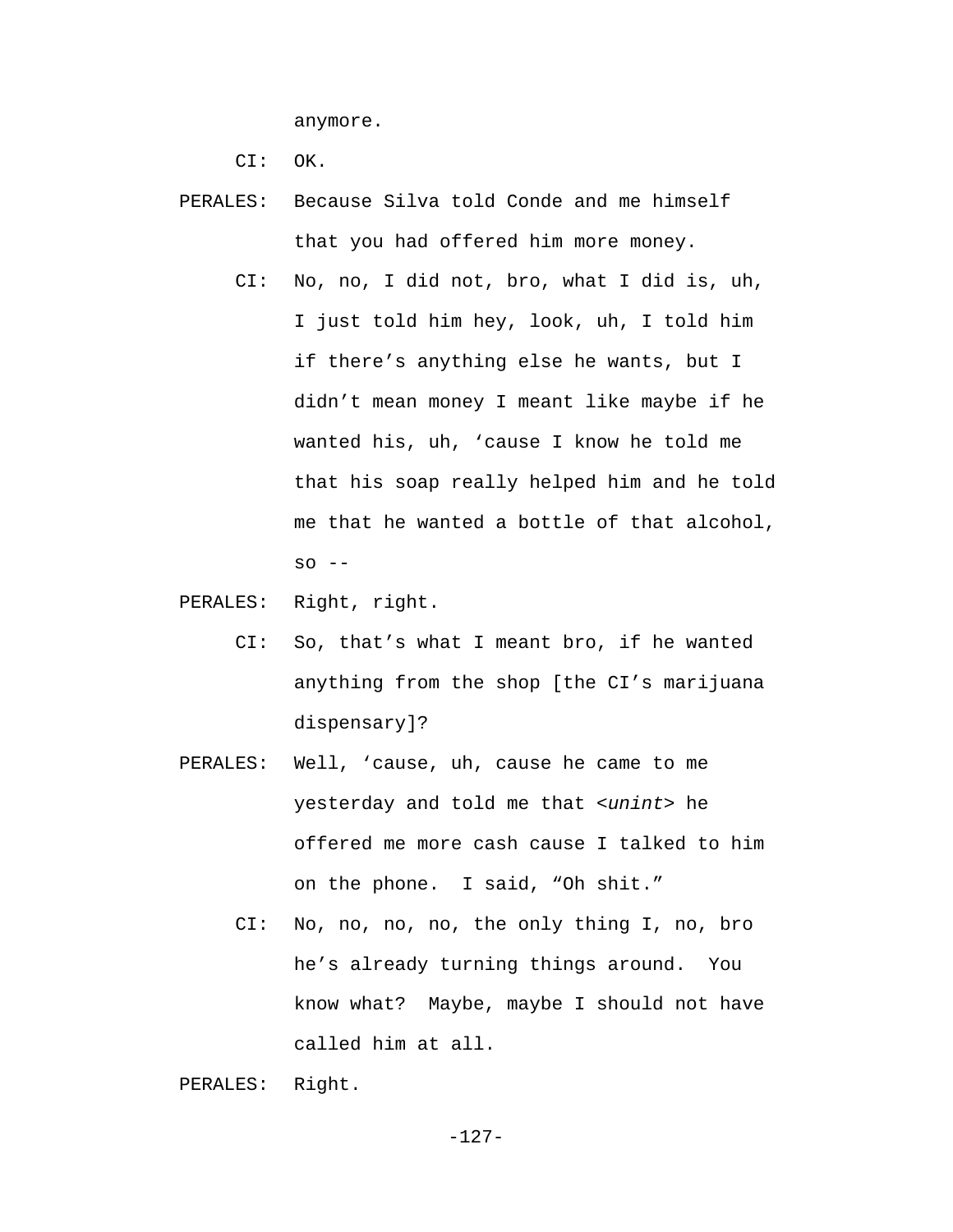- CI: The only thing I told him was that if he was fine with the \$5,000 that I had given him, and I told him if there's anything else that you need from the store, please don't hesitate to let me know.
- PERALES: OK, well, Conde came to me last night and said, "What's going on," you know? I go, "You know I haven't called him, but I'll call him today." You know? So just don't, you know, like I said, I'm going to get you the application 'cause I told him you [the CI] don't know how to do it 'cause this is the first time doing it.
	- CI: Yeah, oh, I got you, I got you, yeah, OK. Alright bro.
- PERALES: Uh, 'cause it can get *<unint>* dirty, I'm the one who gets dirty and shit --
	- CI: *<Laughing>* You know what? I was just trying to be a nice guy with him, but that's it, OK? That's the last time I'll call him then.

PERALES: Yeah,

 CI: No, I really thought that I was going to give him, you know, what I was going to give him a bottle of that alcohol with

-128-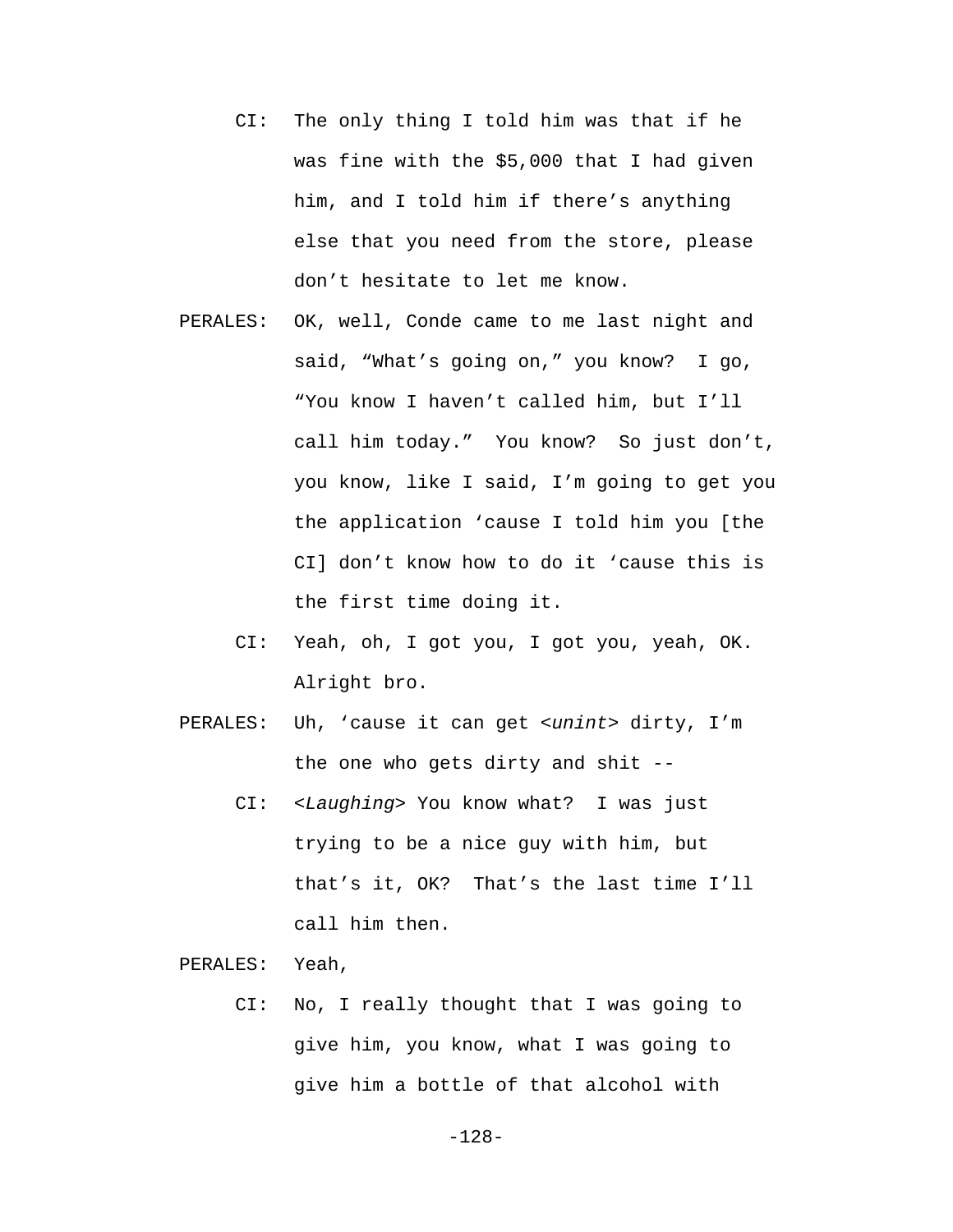weeds for his, whatever he said, for his back and all that, but *I'm not going to give him anything anymore*. Ha, ha, ha.

- PERALES: Well you know Ozzie [CONDE] is you know kind of *<unint>*.
	- CI: No, *you know what?* One thing I did is right after I talked to Silva, I, uh, had called Conde just to say, "Hey," you know, is there's anything else he needs, and I even told him that I had called Silva also. "Hey, just to let you know, I called Silva and you know, so that way you don't think that I'm, you know, asking for anything," and, uh, so that's basically what I did. Hey, I just wanted to win them but, uh  $-$

PERALES: Right, right.

CI: Yeah so, uh, but --

 PERALES: But you know what? I don't know when the fuck *<unint>* if fucking *<unint>* talking to each other.

. . .

- CI: Oh, if I'm OK with it? Yeah, no I don't mind.
- PERALES: Nah, no, he told me that he was upset with me.

-129-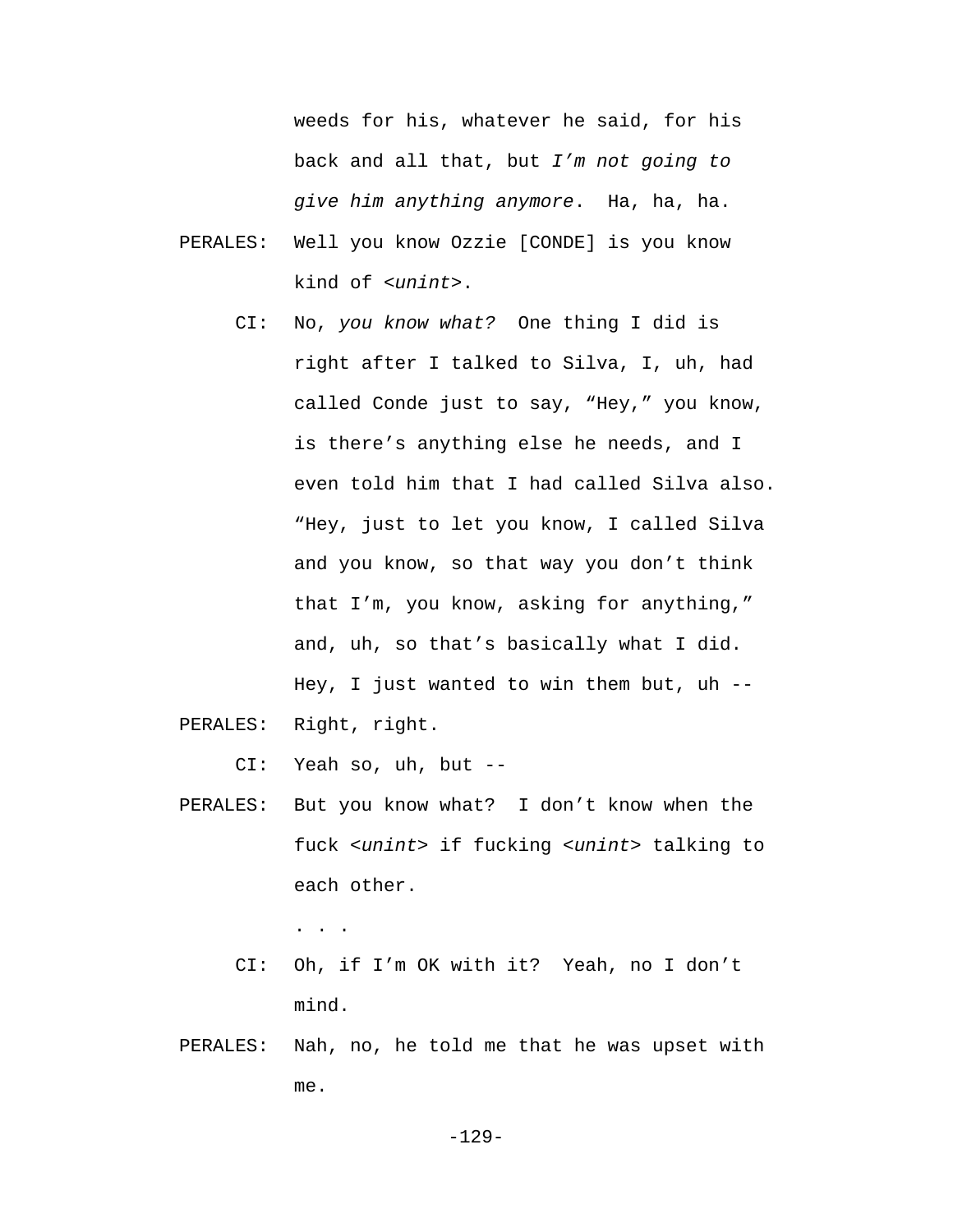CI: Who was upset with you?

PERALES: Conde.

CI: Why was he upset with you?

- PERALES: Because we stepped out and I got the envelope outside [the El Potrero nightclub], he thought I was getting more money. I said, "Dude" --
	- CI: Ay c'mon! Are you serious, dude?
- PERALES: Yeah. "Oh he should have given it to you in front of us."
	- CI: Ahh!
- PERALES: I said maybe he didn't feel comfortable.
	- CI: Well you know, yeah, I, *what you should have told him*, is like, "Hey, I probably got a lot less money than you guys." That's what you should have told him I guess I don't know.
- PERALES: Yeah, but he put it this way, he was, he was demanding, demanding that I count the money in front of him.
	- CI: Oh, my goodness, are you serious? Look, bro, I'm so sorry I didn't mean to cause you so much problem with these guys, OK?
- PERALES: No, no, don't worry about it. You know but the thing with him is, that he's like, his

-130-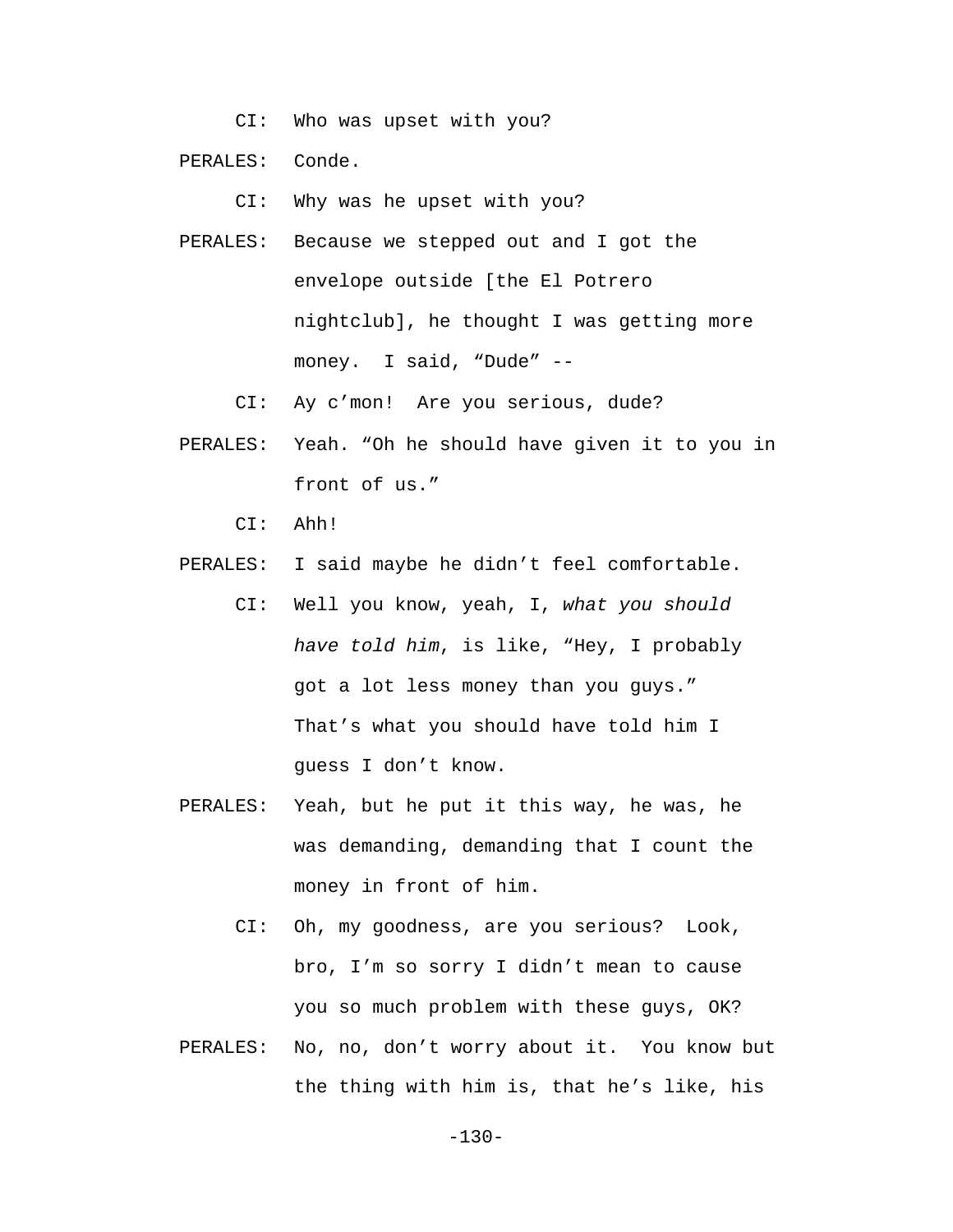demeanor, his greed is going to get you shit, so I just, you know, I said alright there it is, I'm not going to *<unint>* shit.

- CI: Oh, man well the last thing that I want them is for them to feel jealous you know? And,  $uh$  --
- PERALES: Yeah.
	- CI: I no, I, uh, oh, man, maybe I should have, maybe I should have given you the envelope in front of them so they didn't think anything of it. Well let me ask you something? How did they know that I had given you an envelope, if they didn't see me giving it to you?
- PERALES: Because you, you brought out three envelopes remember?
	- CI: Oh, yes, 'cause when I took them out of my jacket.

PERALES: Yeah.

CI: And then they all had a letter, [10] that's true, fuck it! Yeah, I didn't think of that.

PERALES: Yeah, well don't worry about it. Let me

 $10$  As described above, the envelopes were each marked.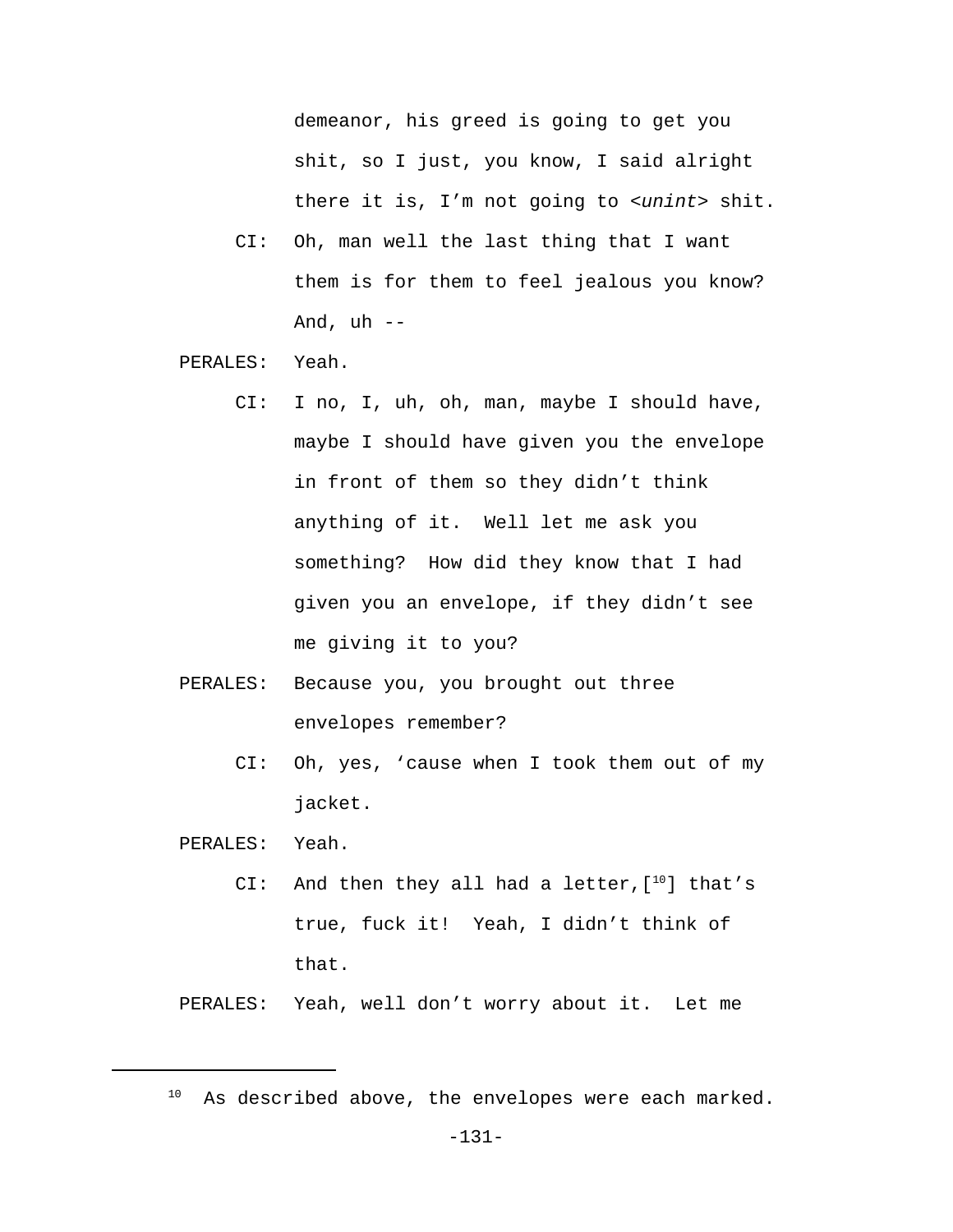get you the application, and that way we're good to go.

 CI: Yeah, *don't fuck around also*, bro, because I mean you did me the favor of introducing me to them, so without you doing that, they would have been nothing, no money.

PERALES: Right.

 CI: So, uh, on the contrary I think they have to be grateful to you that you're providing them this, I mean think about it? Who's going to give them \$5,000, and then Conde got more, man, 'cause I gave him another two grand after that, so, you know, I mean c'mon! I mean nowadays, how hard it is to make money? *Don't fuck around*, bro. *Don't fuck around*. Yeah, you know, I'm so sorry that they felt that way, ah, you know, like I said, that's the last time I'll call them then, I was just trying to be you know appreciative and thankful and I ask them, "Hey, look if there's anything you need," but I meant from the store not from no more money.

> <Call disconnected, CI then calls PERALES back.>

> > -132-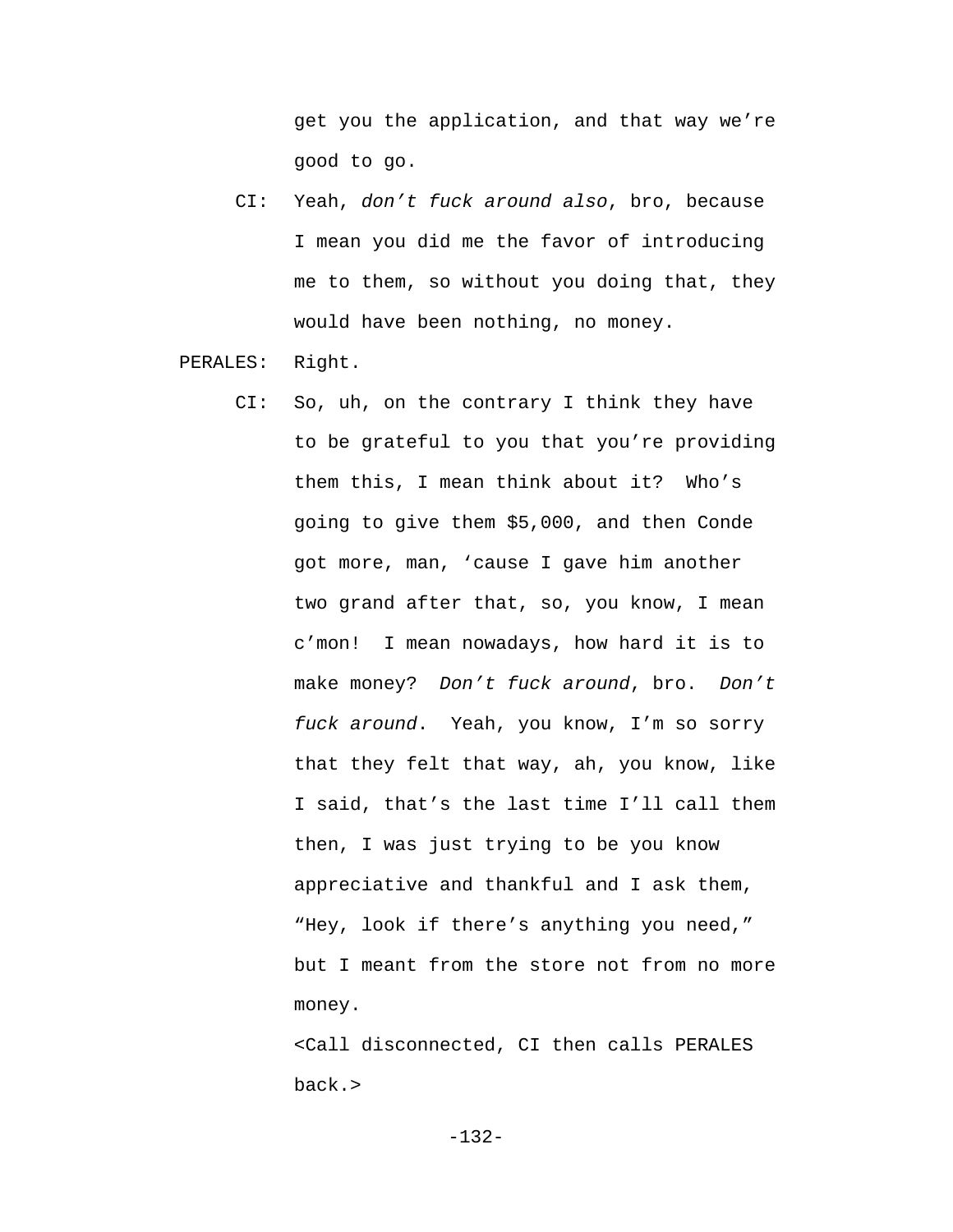- PERALES: Like I said, don't worry about it, bro, but just let's get you going with the application and that's it.
	- CI: OK, when do you think I'm going to get the application?
- PERALES: Ah, probably by next week.
	- CI: Oh, OK, alright then, ah, then I'll expect your call and then if Conde wants to talk to me, that's fine too, and, ah, man why do these people take everything the wrong way, dude?
- PERALES: It's Conde, bro, not Silva.
	- CI: Oh, Conde, ah.
- PERALES: Yeah.
	- CI: Ah OK, alright then, thank you, bro, I appreciate you letting me know.

PERALES: No problem.

# MARCH 24, 2012, MEETING IN CUDAHY, CALIFORNIA

76. On the evening of March 24, 2012, the CI met with CONDE at the El Potrero nightclub, in Cudahy, California. CONDE was once again accompanied by Rojas and Alcala, who openly displayed firearms throughout the evening. (Photographs of Rojas, and Rojas' and Alcala's weapons are attached as Exhibit F.)

77. CONDE was also armed. At some point during the evening, CONDE gave his firearm and his Cudahy City Council badge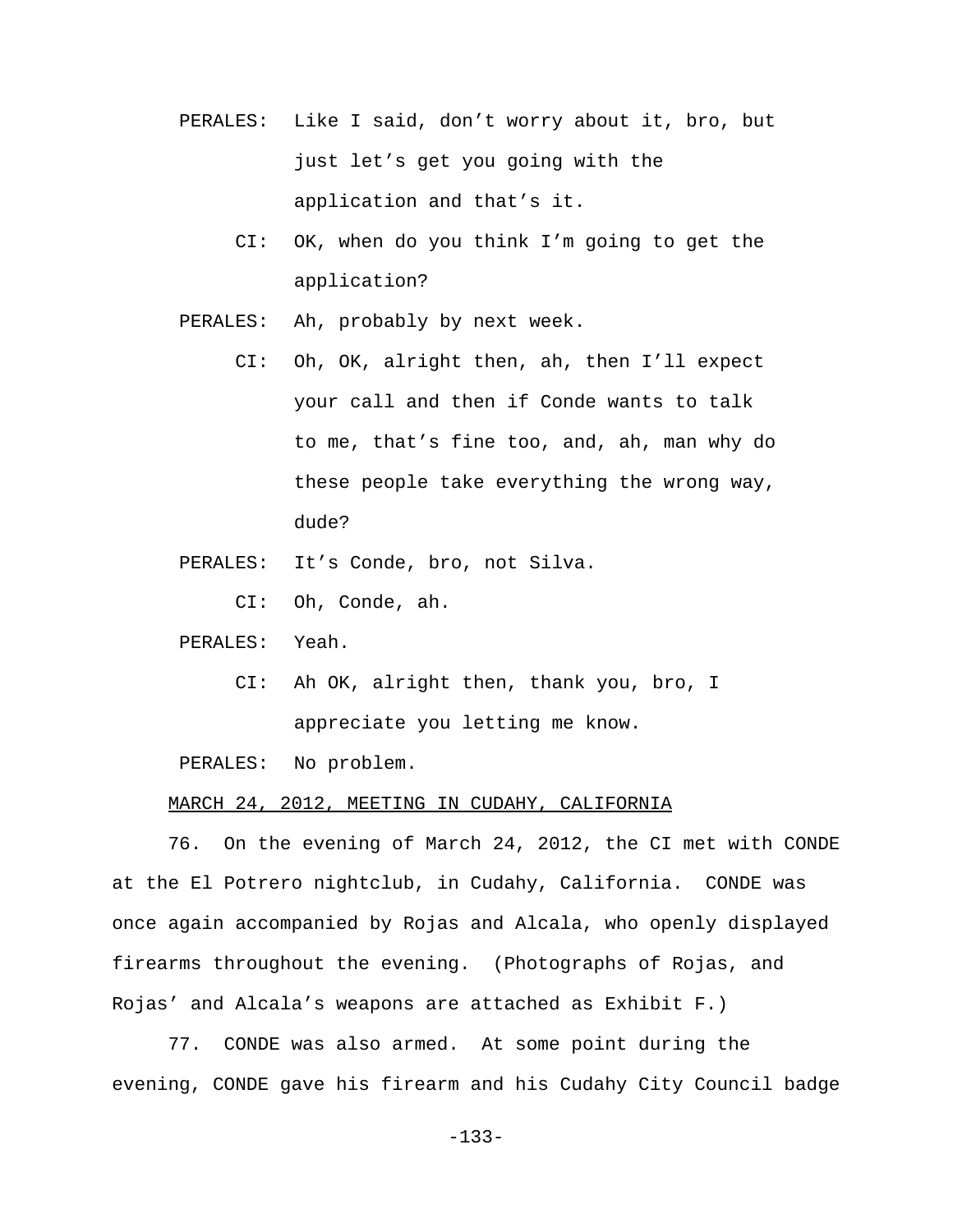to an unknown female ("UF") who was accompanying CONDE that evening. (Attached as Exhibit G are photographs of UF and CONDE and UF wearing CONDE's Cudahy City Council badge and displaying CONDE's firearm and what appears to be Rojas' firearm. According to the CI, CONDE's firearm is the revolver in UF's right hand. From the photograph, it appears that her finger is inside the trigger guard of the revolver.) CONDE had a bottle service table set up throughout the evening. A.T. was also present at the El Potrero club, and she was served drinks from CONDE's table throughout the evening.

78. The CI left the El Potrero nightclub early in the morning on March 25, 2012. Rojas accompanied the CI to his vehicle, and Rojas and the CI had a conversation. The conversation was audio recorded, and I have reviewed a recording of the meeting/conversation. In the excerpts of the conversation transcribed below, the words spoken were entirely in English. The bracketed language is my interpretation of the conversation.

79. During the conversation, Rojas discussed his relationship with CONDE and his role as CONDE's bodyguard. Rojas also described his willingness to commit acts of violence against anyone who, to use Rojas' terminology, "fucks with" CONDE.

CI: Simon, I had so much fun today, buddy.

 ROJAS: Oh, man. I always tell everybody, "If I'm with Conde, I can't look like a punk. CI: Oh yeah, I know.

-134-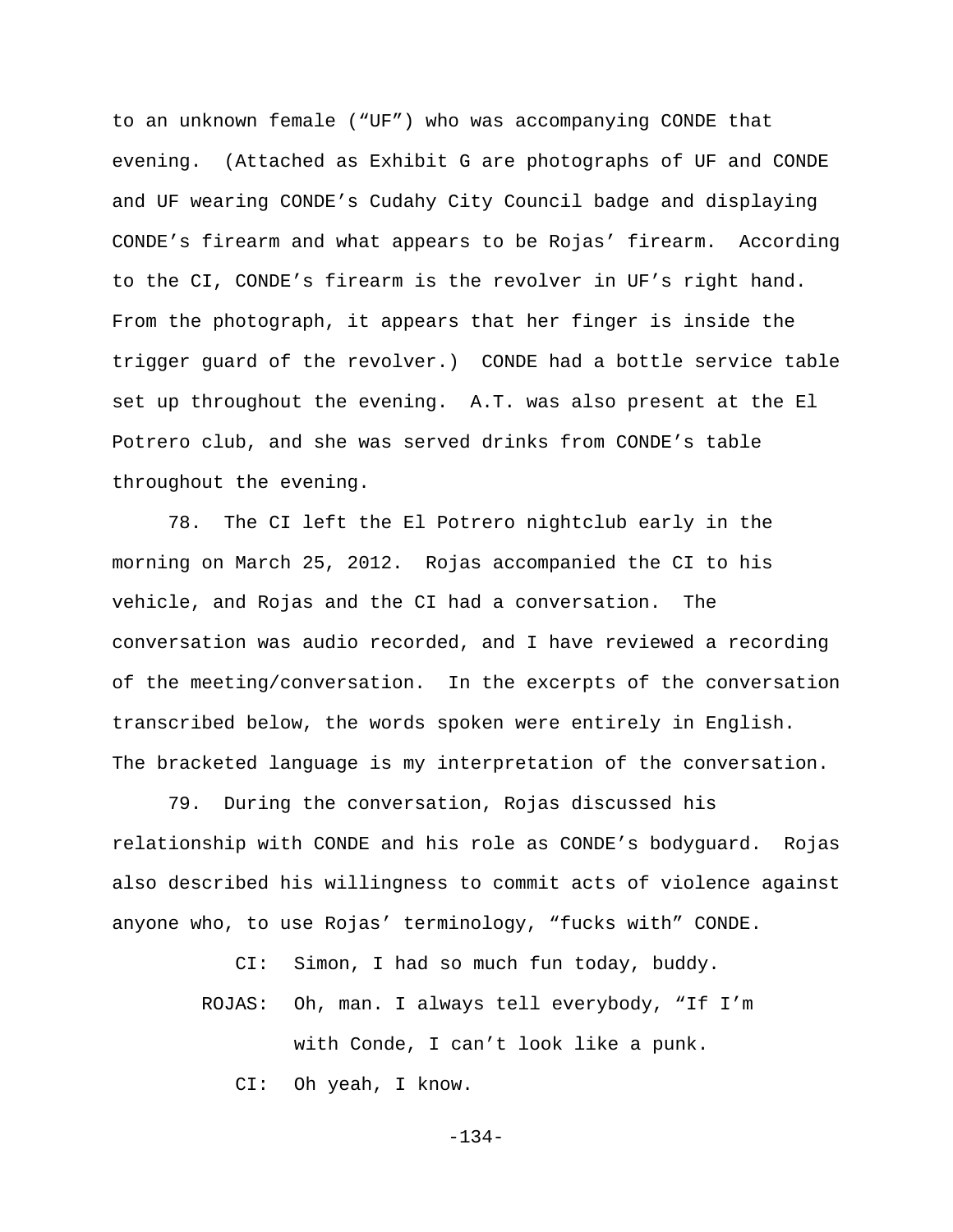- ROJAS: It's nothing personal, but I can't look like an idiot. You know what I mean? I cannot look like an idiot.
	- CI: Let me put it to you this way, I'm impressed with the way you treat him, dude. I mean that's loyalty right there.
- ROJAS: For me you can't, there's no going back, there's no, "I'm sorry, I take it back," no nothing.

CI: No, fuck it, you --

- ROJAS: As long, as long as he's taken care of, it doesn't matter. Right or wrong. Right or wrong.
	- CI: Hey, you're, you're, you're a follower, and this guy's [CONDE's] a leader. I like it. I, I, I personally like it.
- ROJAS: I mean if you get to know me, I cannot -- Just like you. If me and you became buds, you invited me somewhere, this and that, I will not look like a slouch for you.

CI: Yeah, yeah --

- ROJAS: Because why? Because to me it shows weakness. And I will not, as long as nobody hurts that man.
	- CI: Everything is cool.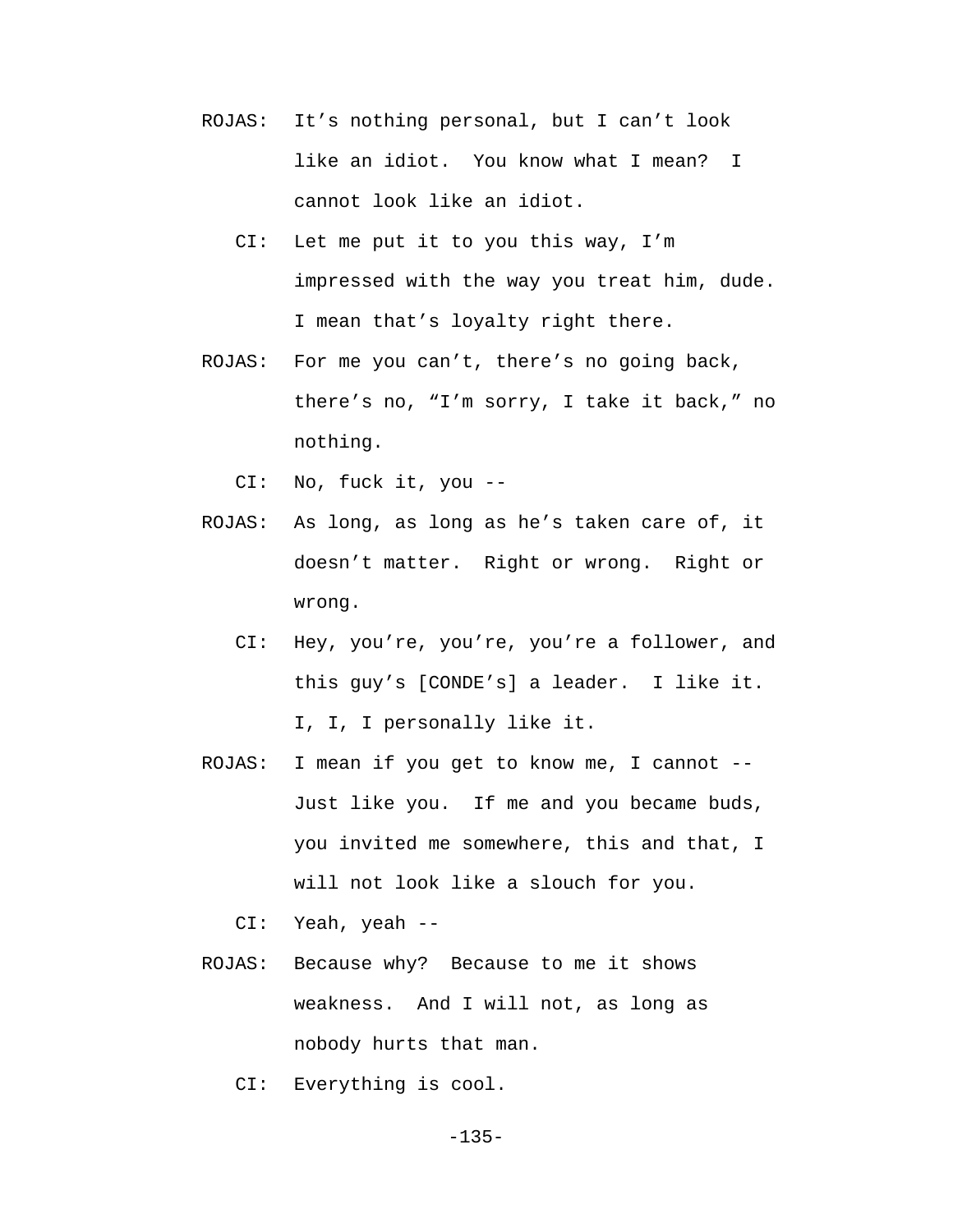- ROJAS: Everything is good. It's gravy. Me? It doesn't matter. To me it does not matter. It does not matter.
	- CI: Let me ask you something. What do you do if some asshole comes with a gun? How are you gonna --?
- ROJAS: Then another asshole will *<unint>* someone else.
	- CI: Oh, is that right? OK. 'Cause I was going to say --
- ROJAS: We've had assholes come before with guns. CI: Oh, is that right?
- ROJAS: Yeah, they get, I mean, with all due respect, you don't plan for defeat. This is why you act a certain way. You show discipline to prevent that from happening.
	- CI: Yeah, and I noticed that.
- ROJAS: It's preventive measures. Whether other people get hurt or not, it doesn't matter. . . .
- ROJAS: All I know is this. You are somebody that I know, that I'm going to take care of, not because of me, but because of Conde.

CI: And I really appreciate that.

ROJAS: And if you're somebody who does not need to

-136-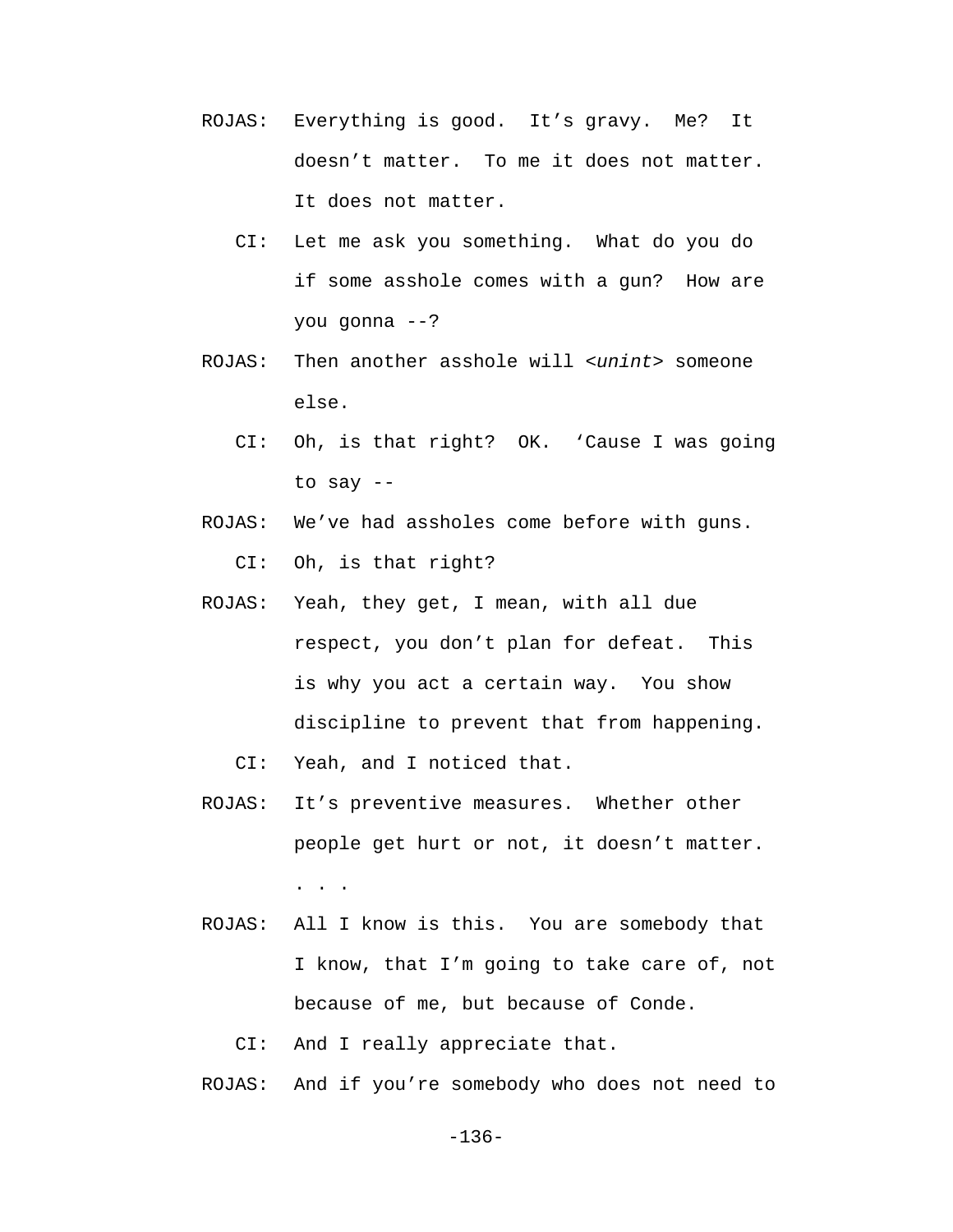be taken care of, I could be a totally hostile environment.

- CI: That's why I told Conde, "Man, I want to hire that guy." He said, "Hell no." He said, "No."
- ROJAS: It will never happen. It won't happen. It will not happen.

CI: I know. But, hey, it's worth trying.

ROJAS: It won't happen.

CI: Yeah.

 ROJAS: Loyalty is something you cannot take back. Loyalty. And for me, like I said, I have people that watch me. Like I said --

CI: That are loyal to you.

 ROJAS: -- that are loyal to me. Five to life, I'm taking, I'm taking the ride.  $[11]$  If I have people that are loyal to me and don't do what I tell them. Everybody wants to back me up, but you don't *<unint>* for backup. Everybody will back you up. When you don't *<unint>* for backup you have the whole

 $11$  I interpret this statement as Rojas indicating a willingness to commit violent acts that would result in him serving a prison sentence up to life imprisonment. I am familiar with Rojas' criminal history, and I know that he has previously been arrested for accesory after the fact to murder.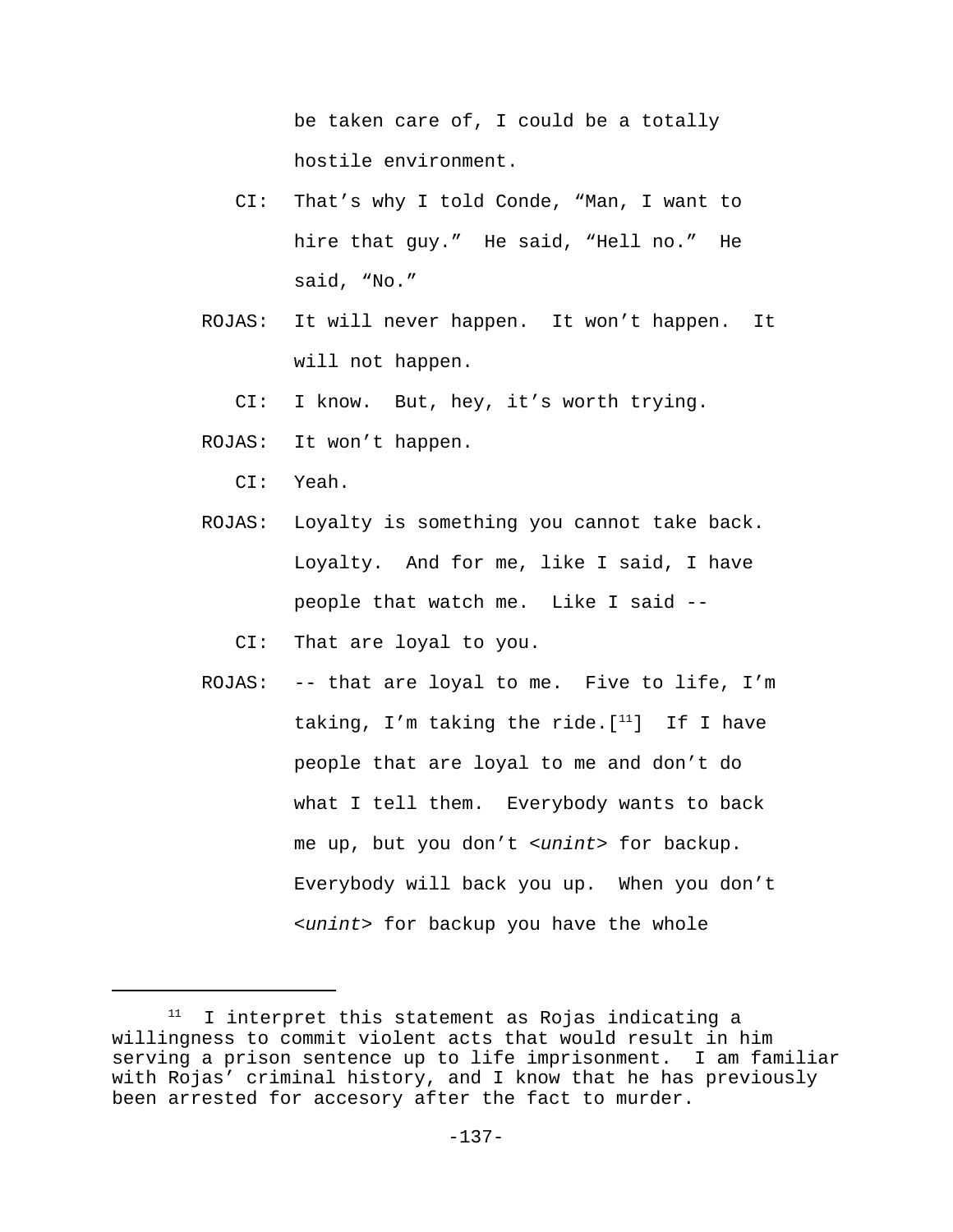world. But if you get made into a martyr - -

- CI: Yeah, that's true too. Hmm. I think I see where you are coming from with that. And the other guy seems to be very loyal too. The guy from, what's his name? Alberto, no, what's his name? Alberto?
- ROJAS: He only does what he has to do, because he knows. It's like this: If anyone wants to come in and make Conde look stupid, like he did something wrong, they are in for a fight they are not aware of. Totally, and to me it's not *<unint>*. Remember, if you point the finger at somebody, people are going to point it back at you. For me, I know what Ozzie [CONDE] is. I know what Ozzie is, but I dealt with a lot worse.

CI: Oh, I see. He seems like, uh --

ROJAS: I love that man. I love that man.

CI: Is that the girl?

ROJAS: Ozzie is Conde.

. . .

 ROJAS: But, all I can say is this, if anybody fucks with Ozzie, they will have me to contend with. Me, I'm nothing. They'll

-138-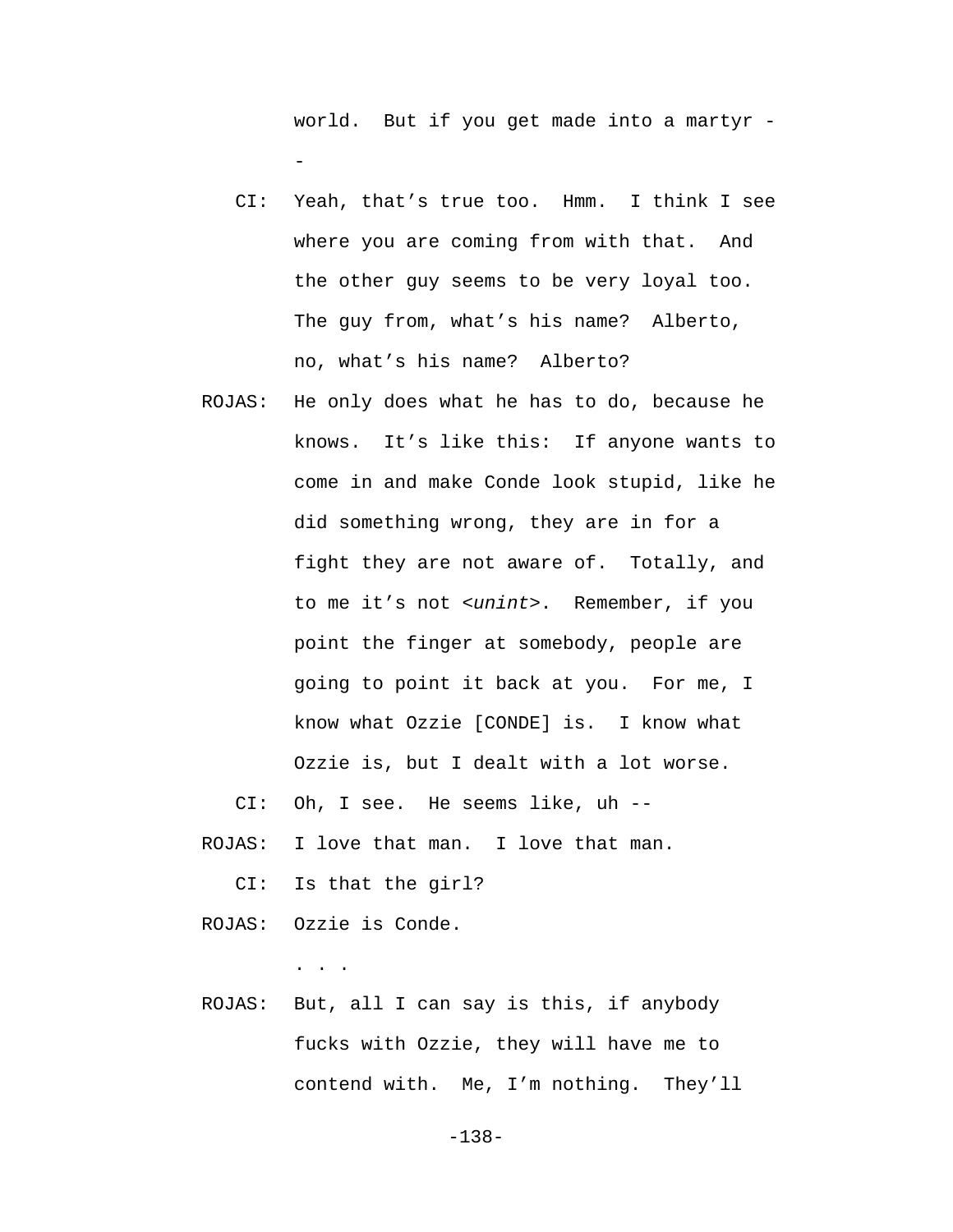have everything that I stand for to contend with. That's the bottom line. It is what it is but with that man. It is what it is. . . .

#### April 5, 2012, TELEPHONE CALL WITH CONDE

80. On the afternoon of April 5, 2012, CONDE returned a call to the CI. The conversation was audio recorded, and I have reviewed a recording of the conversation. The conversation was conducted in the Spanish language.

81. During the conversation, the CI and CONDE discussed the application for the CI's a marijuana dispensary in Cudahy. The CI also asked CONDE if he was available to "*meet . . . to talk . . . about some other businesses*." This meeting eventually occurred on April 11, 2012.

#### April 11, 2012, MEETING IN PARAMOUNT, CALIFORNIA

82. On April 11, 2012, in the mid-afternoon, CONDE and the CI met at Mazatlan restaurant in Paramount, California. The meeting was audio recorded. The meeting was conducted almost entirely in the Spanish language, and I have reviewed a recording of the meeting. The bracketed language is my interpretation of the conversation.

83. During the meeting, among other things, CONDE acknowledged and discussed the bribe payments the CI made on February 28, 2012, at the Potrero Club in Cudahy, California, and

-139-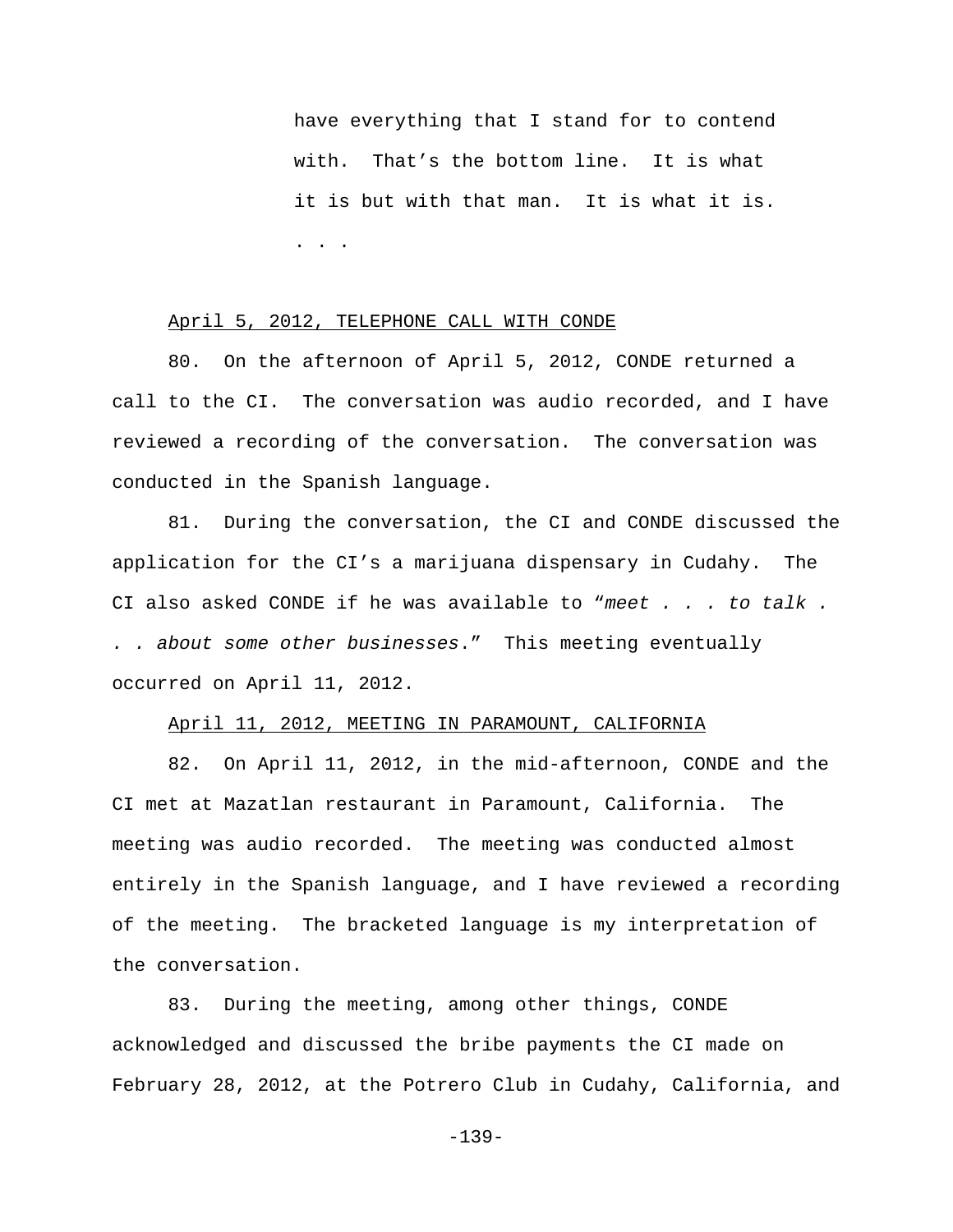CONDE's conversation with PERALES about "errors" in the handling of the bribe money.

- CONDE: I told him, "there was an error, two errors." I told him, "when you gave the envelope..."
	- CI: Mm-hmm.
- CONDE: You said, "it was like five [thousand dollars], five [thousand dollars], and five [thousand dollars]."
	- CI: Yes.
- CONDE: That's how it was, right?
	- CI: Right.
- CONDE: So since you said, "Oh, did you see the envelopes?"
	- CI: Yes.
- CONDE: Oh, I said, "This is for me?" You picked one out.
	- CI: Right.
- CONDE: For me, I assumed that if it was five, five and five, all three of them [each envelope].
	- CI: Mm-hmm.
- CONDE: -- the envelope did not matter, it was whichever one. Do you understand me? In other words --

-140-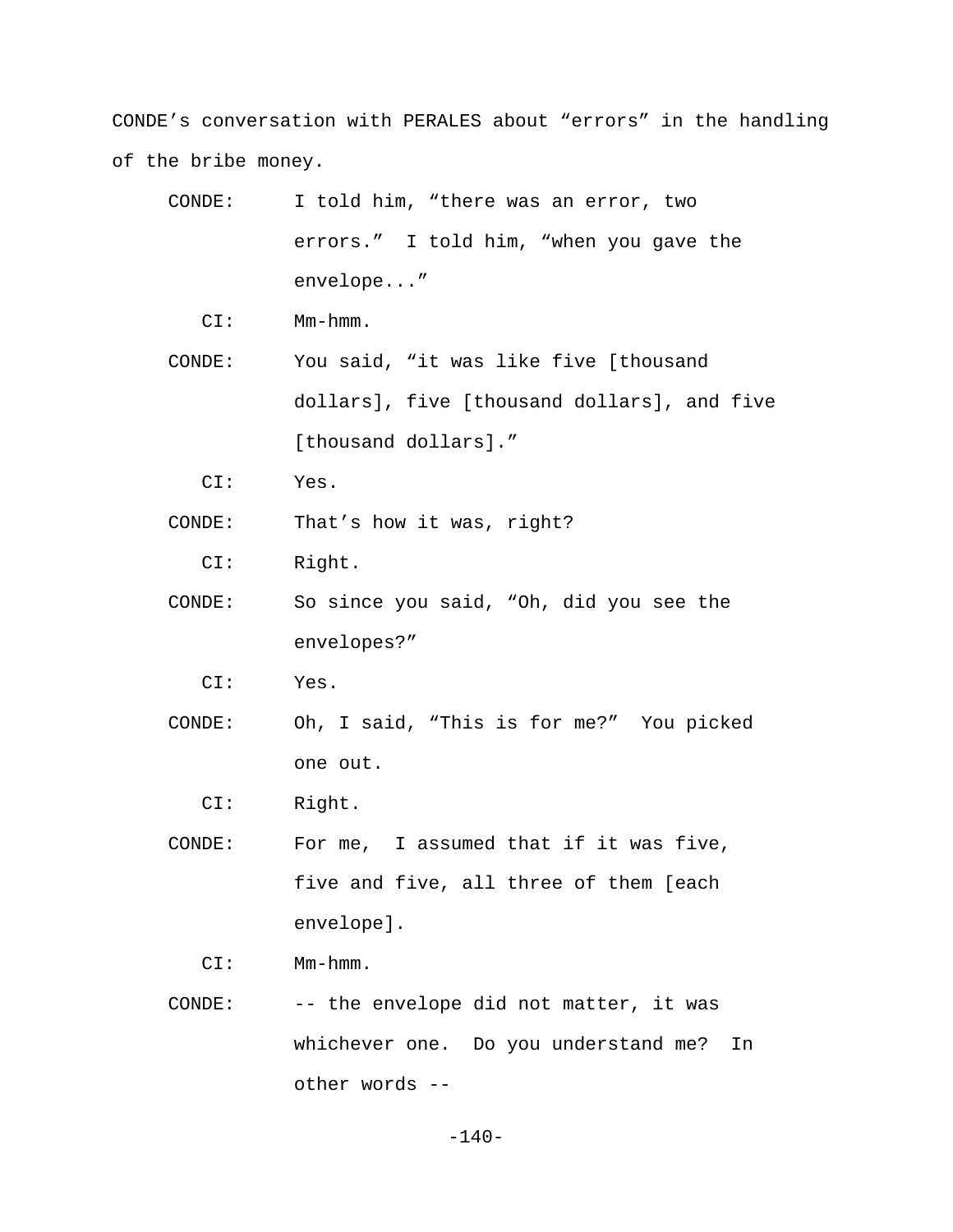- CI: Yeah, that's fine.
- CONDE: -- but, upon seeing it was, at the time of separating and you went, "This one for Osvaldo," Well, somebody could interpret that, Well, supposedly all three have only five *-- <o/v>*
	- CI: Oh, I finally understand you. *<o/v>* Yes, yes, yes.
- CONDE: Yes. That was one failure, that was one small failure.
	- CI: Yes, yes, yes.
- CONDE: -- and the second failure was that, It would have been better that you would have given the five, five and five, to put it like that. Right there in front of everyone, but you went out when you spoke with Angel.
	- CI: You know why I did it? Because Angel told me to give them to him outside. That's why I gave them to him outside. *<o/v>*

CONDE: But it was, it was -- *<o/v>*

CI: Mm-hmm.

- CONDE: -- it would have looked better and all that because -- *<o/v>*
	- CI: For me, yes. The truth yes, but uh, uh, in

-141-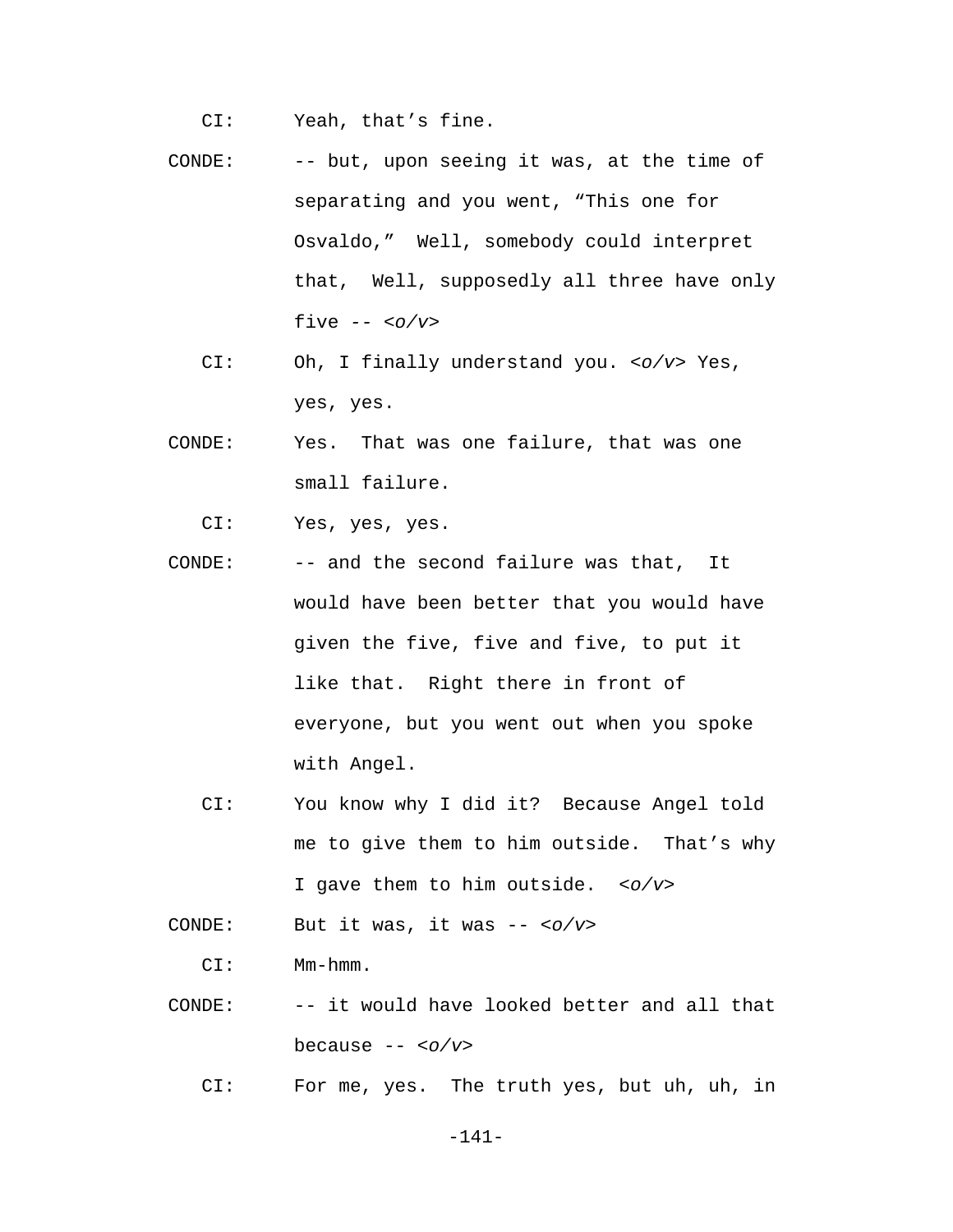other words, You know, because I also thanked Angel for having put me in touch with you guys. So, I respected his decision because I said, "Well --" Look, I'm going to tell you, that was the first time I do this. In other words, I'm not like I told you and -- *<o/v>*

CONDE: But you understand me?

CI: I made mistakes, but, you know.

- CONDE: <Stutters> asked and gave it to him like that.
	- CI: Yes, yes.
- CONDE: Silva asked, "Would he be giving more to him?"
	- CI: <Chuckles> Yeah, that's what I thought later, yeah.
- CONDE: And knowing the way Angel is --
	- CI: Right.
- CONDE: Angel is.
	- CI: Mm-hmm.
- CONDE: If there's a -- *<o/v>*
	- CI: Tries to pull a fast one --
- CONDE: Well, yes, but if he says, "I fixed this so they are going to give me a certain amount." So you start to doubt him --